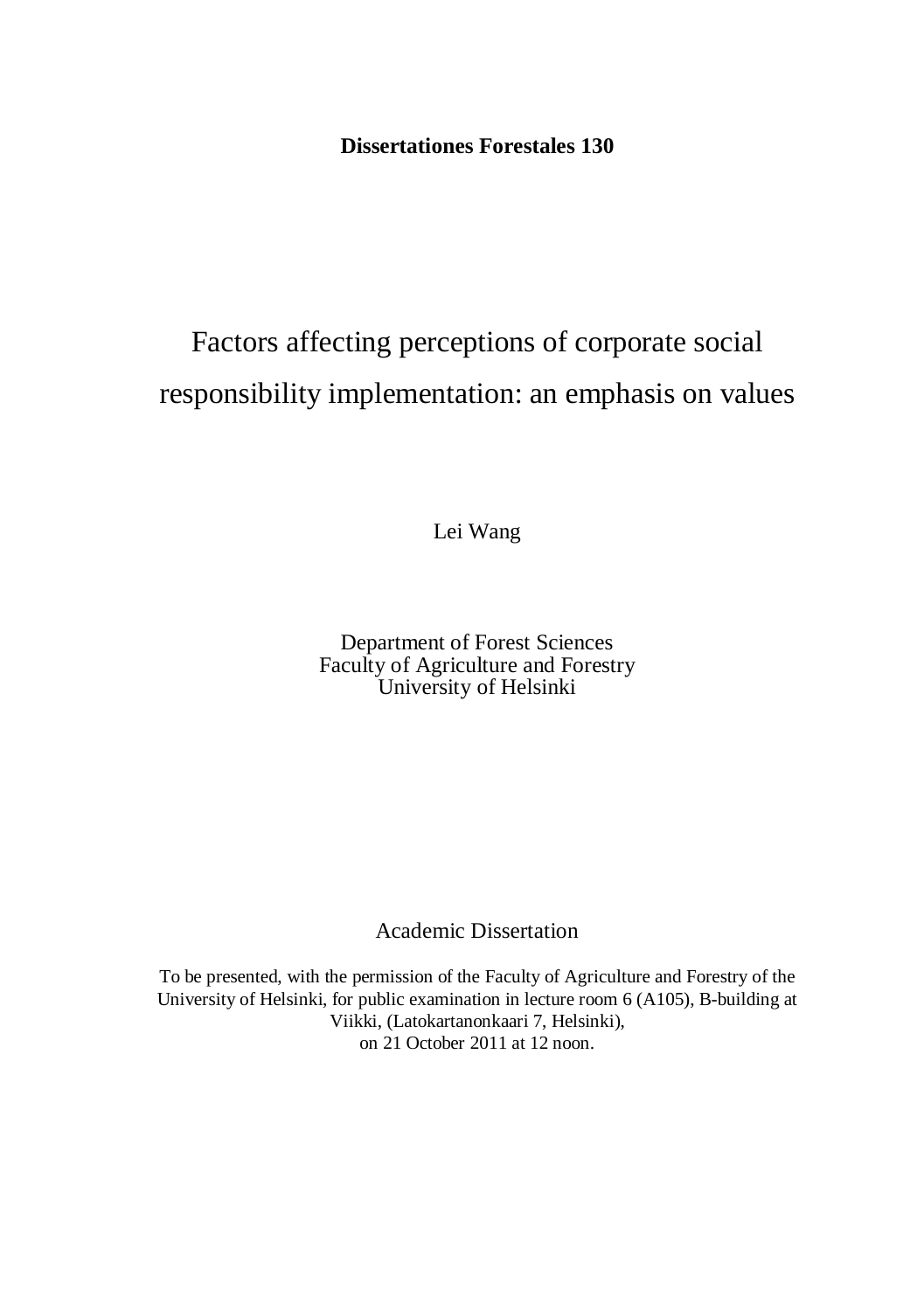*Title of dissertation*: Factors affecting perceptions of corporate social responsibility implementation: an emphasis on values

*Author:* Lei Wang

*Dissertationes Forestales 130* 

*Thesis Supervisors:*  Professor Heikki Juslin Department of Forest Sciences, University of Helsinki, Finland Professor Pia Polsa Department of Marketing, Hanken School of Economics, Finland

*Pre-examiners:*  Professor Johanna Kujala School of Management, University of Tampere, Finland Doctor Mirja Mikkilä Stora Enso Guangxi, China

*Opponent:*  Professor Robert Kozak Department of Wood Sciences, University of British Columbia

*Cover photo:* Lei Wang

ISSN 1795-7389 ISBN 978-951-651-349-5(PDF)

(2011)

*Publishers:*  Finnish Society of Forest Science Finnish Forest Research Institute Faculty of Agriculture and Forestry of the University of Helsinki School of Forest Sciences of the University of Eastern Finland

*Editorial Office:*  Finnish Society of Forest Science P.O. Box 18, FI-01301 Vantaa, Finland http://www.metla.fi/dissertationes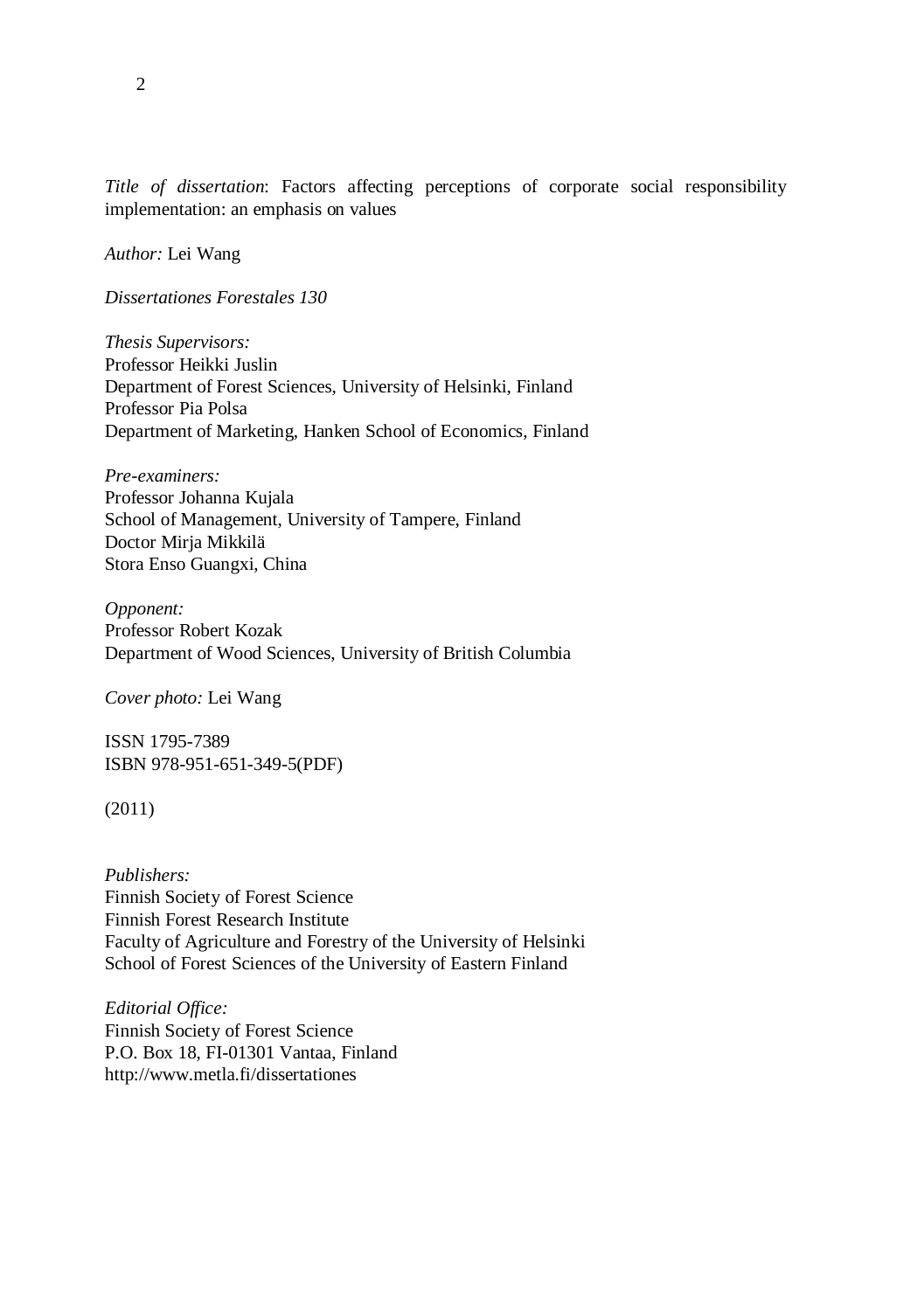<span id="page-2-0"></span>**Wang, L.** 2011. Factors Affecting Perceptions of Corporate Social Responsibility Implementation: An Emphasis on Values. Dissertationes Forestales 130. 107p. Available at http://www.metla.fi/dissertationes/df130.htm

### <span id="page-2-1"></span>**ABSTRACT**

This dissertation is a broad study of factors affecting perceptions of CSR issues in multiple stakeholder realms, the main purpose being to determine the effects of the values of individuals on their perceptions regarding CSR. It examines perceptions of CSR both at the emic (observing individuals and stakeholders) and etic levels (conducting cross-cultural comparison) through a descriptive-empirical research strategy. The dissertation is based on quantitative interview data among Chinese, Finnish and US stakeholder groups of industry companies (with an emphasis on the forest industries) and consists of four published articles and two submitted manuscripts.

Theoretically, this dissertation provides a valuable and unique philosophical and intellectual perspective on the contemporary study of CSR—`The Harmony Approach to CSR'. Empirically, this dissertation does values assessment and CSR evaluation of a wide variety of business activities covering CSR reporting, business ethics, and three dimensions of CSR performance. From the multi-stakeholder perspective, this dissertation use survey methods to examine the perceptions and stakeholder salience in the context of CSR by describing, comparing the differences between demographic factors as well as hypothetical drivers behind perceptions.

 The results of study suggest that the CSR objective of a corporation's top management should be to manage the divergent and conflicting interests of multiple stakeholders, taking others than key stakeholders into account as well.

The importance of values as a driver of ethical behaviour and decision-making has been generally recognized. This dissertation provides more empirical proof of this theory by highlighting the effects of values on CSR perceptions. It suggests that since the way to encourage responsible behaviour and develop CSR is to develop individual values and cultivate their virtues, it is time to invoke the critical role of moral (ethics) education.

The specific studies of China and comparison between Finland and the US contribute to a common understanding of the emerging CSR issues, problems and opportunities for the future of sustainability. The similarities among these countries can enhance international cooperation, while the differences will open up opportunities and diversified solutions for CSR in local conditions.

**Keywords:** Corporate Social Responsibility, stakeholders, values, perception, forest industry, harmony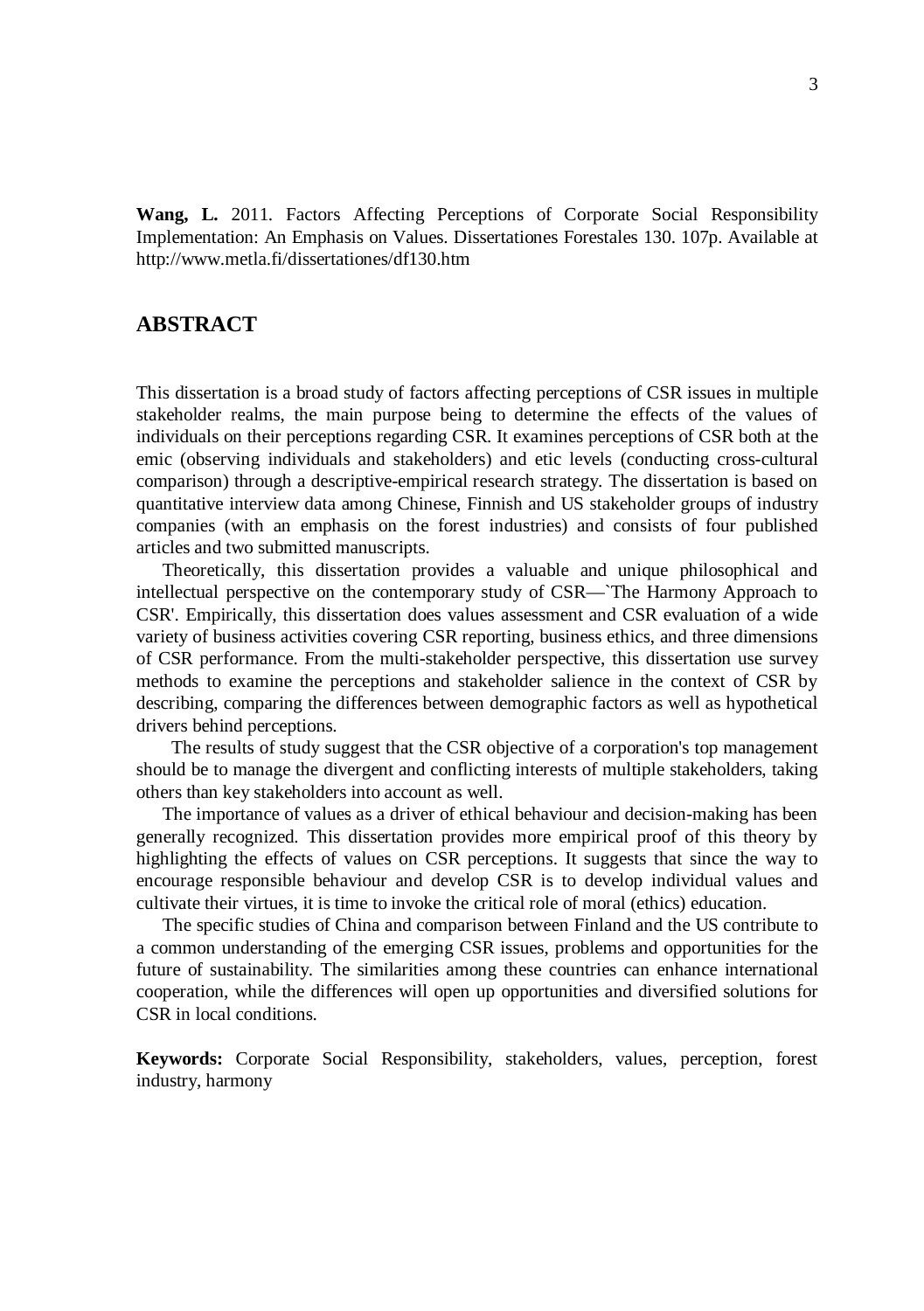#### <span id="page-3-0"></span>**ACKNOWLEDGEMENTS**

It was a long and tough journey to finish a PHD. Looking back, I was surprised and proud that I have achieved it. Without the supports I got all the way, this dissertation cannot complete. I would like to express my faithful thanks to you all, my teachers, colleagues, friends, family, and who were there with me, helping, supporting, supervising, and encouraging me and made this dissertation possible.

First of all, my warmest appreciation goes to my supervisors, Professor Heikki Juslin, for his continuing guidance, support and caring. He taught me how to do researches and leaded me to discover the beauty of the academic life. I would also like to thank Professor Pia Polsa, whose expertise of cross-culture study and research methods, and detailed comments and experienced advice were valuable for this dissertation. Special thanks also go to Professor Anne Toppinen and Professor Mikko Tervo for their valuable comments and advices, and practical supports related to my studies and work.

I would like to thank the Finnish Cultural Foundation, Academy of Finland, and University of Helsinki for the financial support provided to my PhD study.

I am thankful to my pre-examiners, Professor Johanna Kujala and Doctor Mirja Mikkila, whose thorough evaluations and constructive comments improved the quality of the dissertation. I would like to thank Doctor Roderick Mcconchie for his competent language editing of this dissertation.

Special thanks also go to my colleagues and friends who provided strong support and encouragement for my PhD studies. Thanks got to the co-authors of two articles, MSc Tomi Amberla, Professor Eric Hansen, Professor Rajat Panwar, and Doctor Roy Anderson. I also thank the colleagues and friends, MSc WenLe Ye and MSc Qiong Zhou, and other friends, such as JianFeng Shi, XiaoHui Xia, Robin Shi, Sherry Yu, and Echo Xiao for their help in the data collecting. I would like to thank Doctor Jari Kärnä and Professor Heimo Karppinen for their help in the data analysing.

Finally, my deep gratitude goes to my family, whose uttermost love and supports were always cheering me up and keeping me go ahead. Thanks to my parents who raised me with love and supported me in all my endeavours. Thanks to my wife, my dearest love, Wei Wang, who stood by me through the good and bad times with her love, support and constant patient. She was always the first reader of my papers, polishing my language and offering comments. Without her, this journey would have been much harder.

 I would like to extend my gratitude to all of those who supported me in any respect during the completion of my PHD. Thanks to you all, but never enough!

Lei Wang

Helsinki, September 2011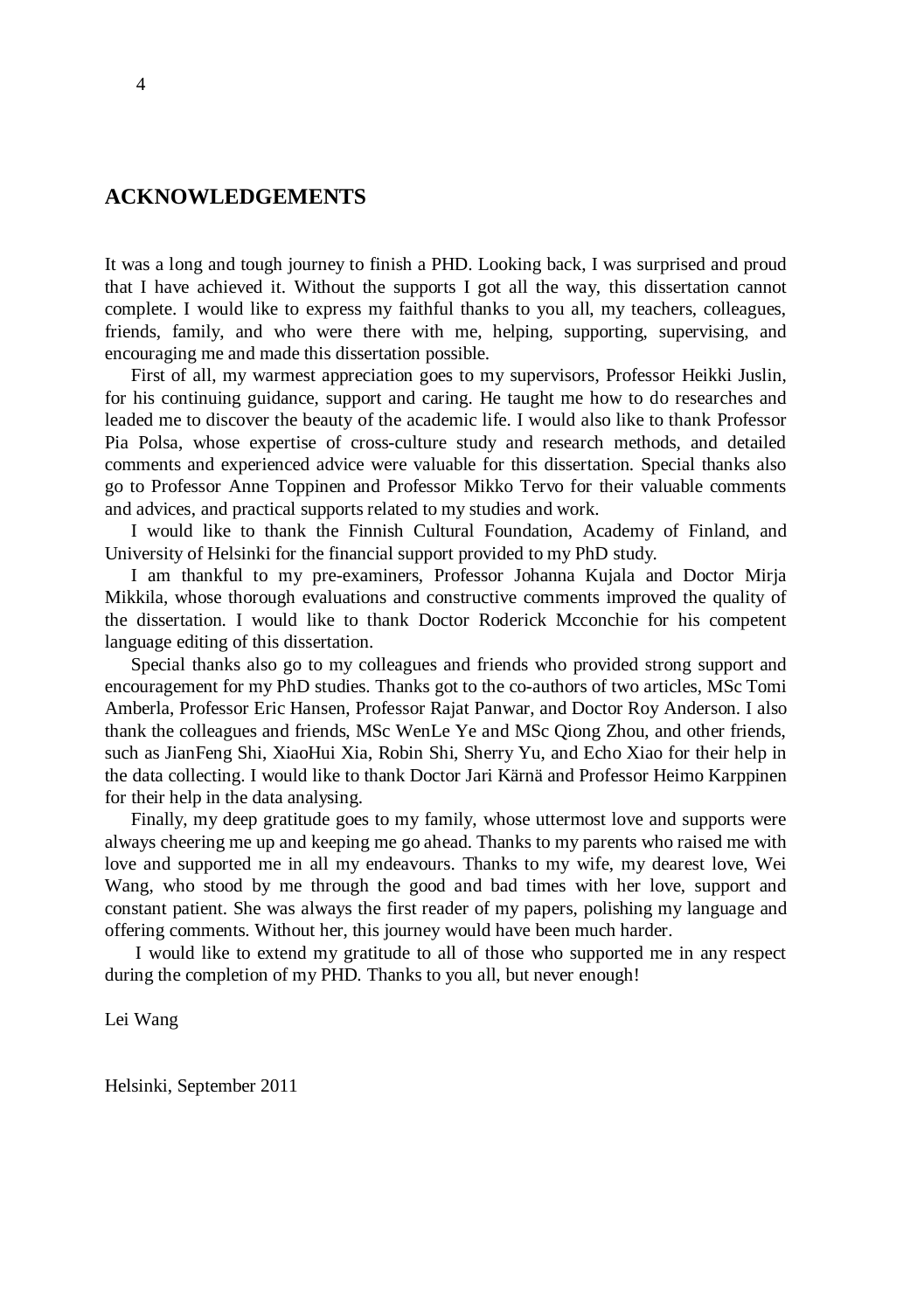# <span id="page-4-0"></span>**LIST OF ORIGINAL ARTICLES**

This dissertation consists of a summary and the following six articles, referred to according to their Roman numerals. The articles **I**, **IV**, **V** and **VI** are reprinted with the kind permission of the publishers while the studies **II** and **III** are the author version of the submitted manuscripts.

| $\mathbf I$  | Wang, L., and Juslin, H. 2011. The effects of value on the perception of<br>Corporate Social Responsibility implementation: A study on Chinese youth.<br>Journal of CSR and Environmental Management. 18(4): 246-262.<br>DOI: 10.1002/csr.250.                                                                                                     |
|--------------|----------------------------------------------------------------------------------------------------------------------------------------------------------------------------------------------------------------------------------------------------------------------------------------------------------------------------------------------------|
| $\mathbf{I}$ | Wang, L., and Juslin, H. 2011. Values and CSR perceptions of Chinese<br>university students. Manuscript.                                                                                                                                                                                                                                           |
| III          | Wang, L., and Juslin, H. 2011. Corporate Social Responsibility in the<br>Chinese forest industry: Understanding multiple stakeholder perceptions.<br>Manuscript.                                                                                                                                                                                   |
| IV           | Amberla, T., Wang, L., Juslin, H., Panwar, R., Hansen, E., and Anderson,<br>R. 2010. Students' perceptions of forest industries business ethics: A<br>comparative analysis of Finland and the USA. The Electronic Journal of<br>Business Ethics and Organisational Studies. 15(1): 44-54.<br>http://ejbo.jyu.fi/pdf/ejbo_vol15_no1_pages_44-54.pdf |
| V            | Amberla, T., Wang, L., Juslin, H., Panwar, R., Hansen, E., and Anderson,<br>R. 2011. Corporate Social Responsibility performance in the forest<br>industries: A comparative analysis of student perceptions in Finland and the<br>USA. Social Responsibility Journal 7(3): 472-489.<br>DOI: 10.1108/17471111111154572.                             |
| VI           | Wang, L., and Juslin, H. 2009. The Impact of Chinese Culture on Corporate<br>Social Responsibility (CSR): The Harmony Approach. The Journal of<br>Business Ethics. 88(3):433-451.<br>DOI 10.1007/s10551-009-0306-7.                                                                                                                                |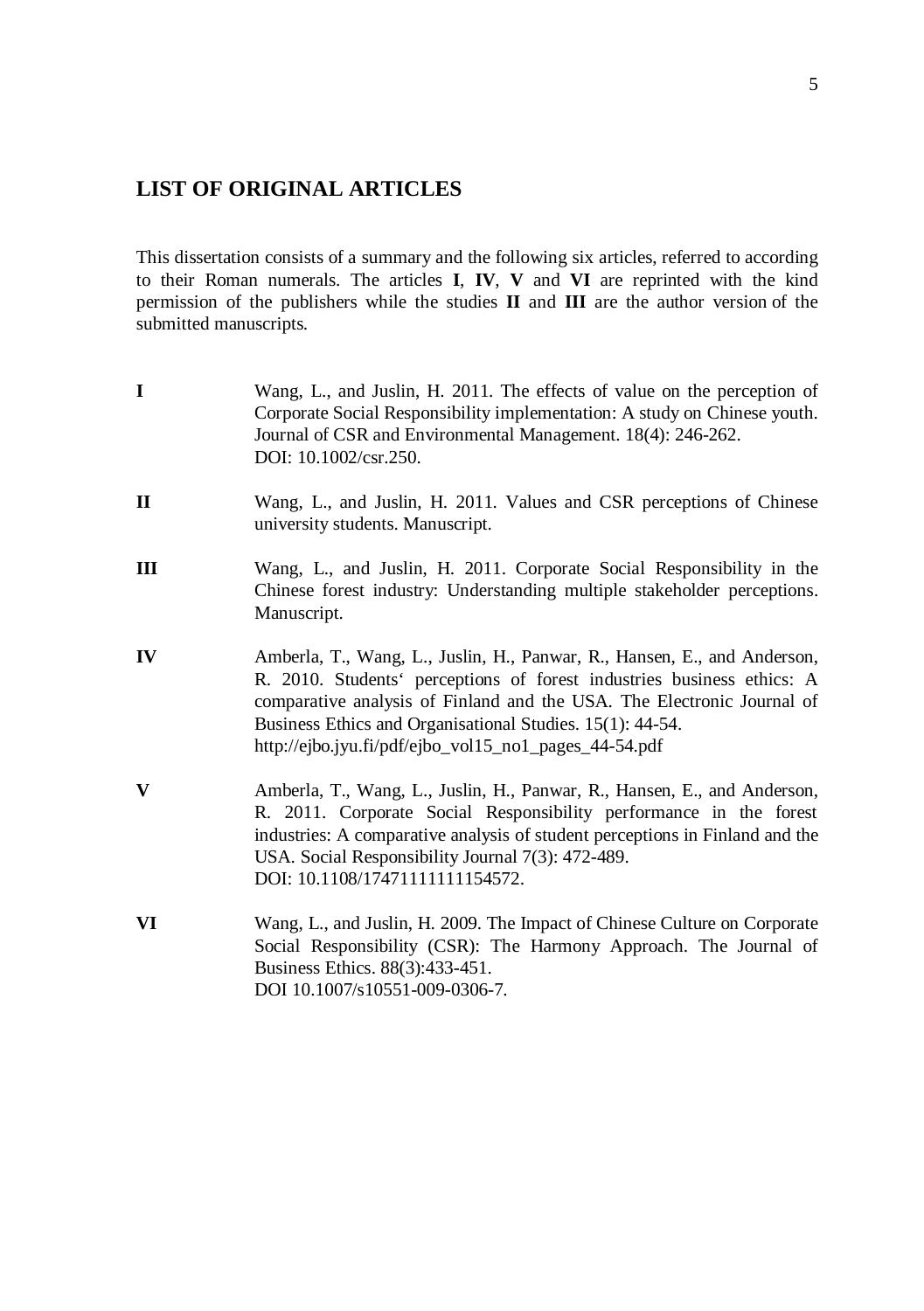|                                |       | Ш     | Ш     | IV       | v        | VI   |
|--------------------------------|-------|-------|-------|----------|----------|------|
| Idea of the article            | W     | W, J  | W     | A, J, H  | A, J, H  | W    |
| <b>Conception &amp; design</b> | W, J  | W, J  | W, J  | A, J     | A, J     | W    |
| Planning&                      | W     | U, W  | W     | A, H, P, | A, H, P, | W    |
| implementation                 |       |       |       | J, W, R  | J, W, R  |      |
| <b>Data Collection</b>         | W     | W     | W     | A, P, H, | A, P, H, | W    |
|                                |       |       |       | R        | R        |      |
| Statistical analysis &         | W     | W     | W     | A.W      | A.W      |      |
| interpretation                 |       |       |       |          |          |      |
| <b>Writing the article</b>     | W     | W     | W     | A, W     | A, W     | W    |
| <b>Critical revision</b>       | W     | W,    | W     | W        | W        | W    |
| <b>Final approval</b>          | W, J  | W, J  | W. J  | W, J, P, | W, J, P, | W, J |
|                                |       |       |       | н        | н        |      |
| <b>Overall Responsibility</b>  | W     | W     | W     | A, W     | A, W     | W    |
| <b>Supervision</b>             | J. PP | J. PP | J. PP | J        | J        | J    |

# <span id="page-5-0"></span>**DIVISION OF LABOUR IN CO-AUTHORED ARTICLES**

W=Lei Wang, J=Heikki Juslin, A=Tomi Amberla, P=Rajat Panwar, H=Eric Hansen, R=Roy Anderson, PP= Pia Polsa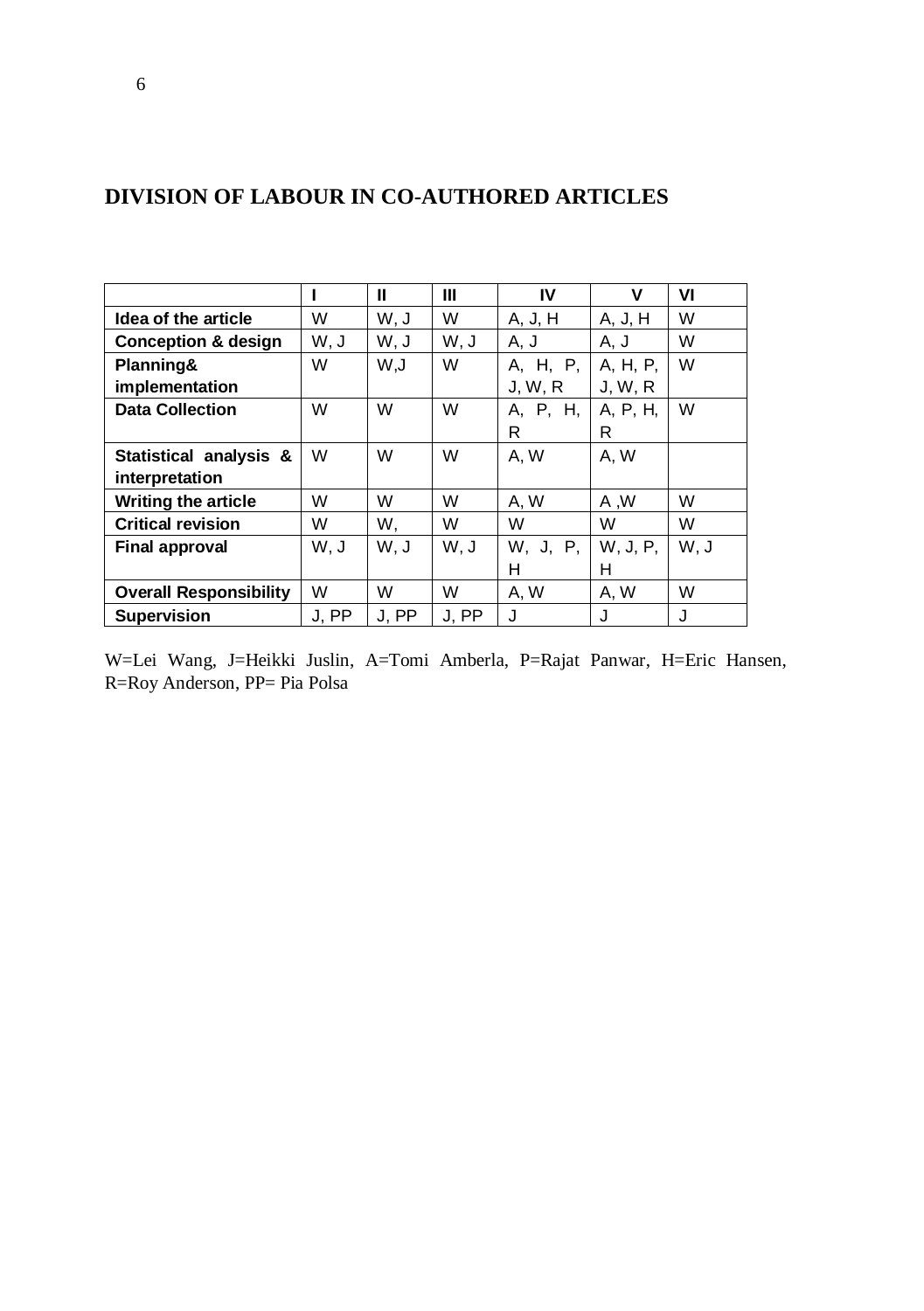# <span id="page-6-0"></span>**TABLE OF CONTENTS**

| 2.1. Purpose of the dissertation <b>manufacture in the contract of the dissertation manufacture</b> of the dissertation <b>manufacture</b> $16$ |  |
|-------------------------------------------------------------------------------------------------------------------------------------------------|--|
|                                                                                                                                                 |  |
|                                                                                                                                                 |  |
| 4. THEORETICAL BACKGROUND OF THE DISSERTATION  18                                                                                               |  |
|                                                                                                                                                 |  |
|                                                                                                                                                 |  |
|                                                                                                                                                 |  |
|                                                                                                                                                 |  |
|                                                                                                                                                 |  |
|                                                                                                                                                 |  |
|                                                                                                                                                 |  |
| 4.3. The stakeholder minimum in minimum in minimum in minimum in minimum 40                                                                     |  |
|                                                                                                                                                 |  |
|                                                                                                                                                 |  |
|                                                                                                                                                 |  |
|                                                                                                                                                 |  |
|                                                                                                                                                 |  |
|                                                                                                                                                 |  |
|                                                                                                                                                 |  |
|                                                                                                                                                 |  |
|                                                                                                                                                 |  |
| 7. SYNTHESIS, DISCUSSION AND LIMITATION OF THE RESULTS ---------- 73                                                                            |  |
|                                                                                                                                                 |  |
|                                                                                                                                                 |  |
|                                                                                                                                                 |  |
|                                                                                                                                                 |  |
|                                                                                                                                                 |  |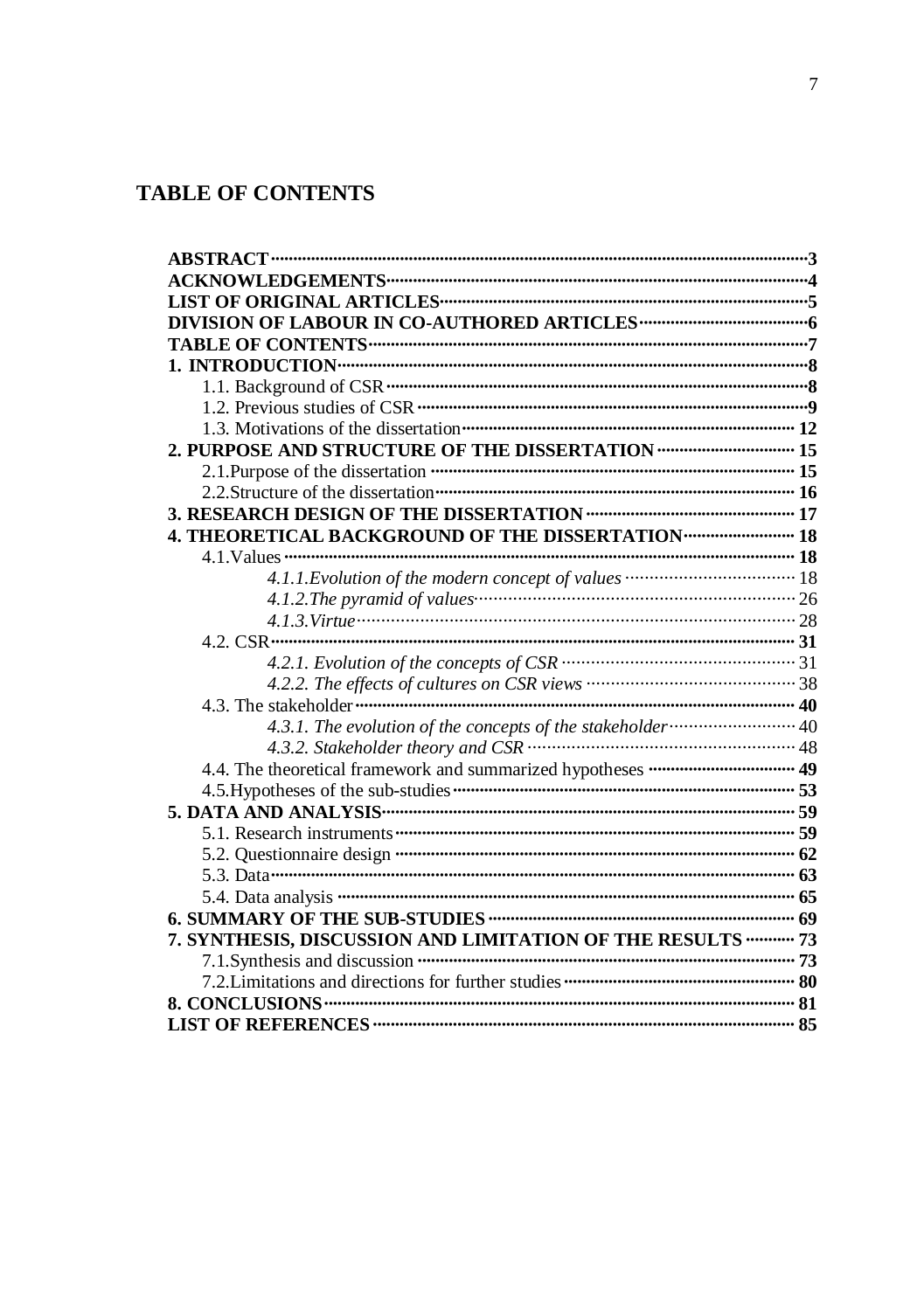### <span id="page-7-0"></span>**1. INTRODUCTION**

#### <span id="page-7-1"></span>**1.1. Background of CSR**

Since the concept of Corporate Social Responsibility (CSR) was initiated in 1924 by Sheldon, it has been a worldwide subject of intense controversy and interest for business, society, government, and academia alike. The proverb "business is business" has been criticized and definitions of a more humane and ethical, more responsible and transparent, and more sustainable way of conducting business have emerged (Lindfelt and Törnroos, 2006; Marrewijk, 2003). This field has grown significantly, incorporating a great proliferation of theories, approaches and terminologies, such as social issues management, sustainable development, sustainable entrepreneurship, business ethics, eco-justice, stakeholder management, and CSR, etc. (Garriga and Melé, 2004). In management literature, the definitions of such issues are too diverse to form a universally accepted definition of CSR. However, there is an agreed consensus on the principles that CSR is about doing business sustainably and ethically, as well as treating or addressing stakeholder concerns responsibly (Hopkins, 2004; Panapanaan et al., 2003).

Although CSR is a concept defined in the West in the 1920s, its principles have long been parts of enlightened business practice world-wide. In China, the responsible business concept can be traced back more than 2500 years ago to the "Confucian entrepreneurs" who pursued profits with integrity and commitment to the community's prosperity (Huang, 2008; Lee, 1996). In the West, there have been debates about the ethical and social responsibilities of business since the Industrial Revolution (1800s). The particular concerns were industrial betterment and the welfare movement, especially about how to make employees more productive (Carroll, 2008; Cacioppe et al., 2008).

According to Cacioppe et al. (2008), the history of CSR up to the 1950s was the "philanthropic" era, during which donation was the major approach. The "philosophical" era was developed after the 1950s (Cacioppe et al., 2008), when there was more recognition and adherence of the behavioural and philosophical fundamentals relating primarily to the principles of CSR (Geva, 2008).

Philanthropy appeared in the late 1800s, often interpreted as a result of wealthy individuals retiring from the corporate arena and setting up foundations and trusts to help social causes (Windsor, 2001) such as the YMCA (Young Men's Christian Association) and the "community chest movement" (Carroll, 2008). The beginning of the 1900s is described as the phase of "profit maximizing management" when people believed that the individual's drive for maximum profits and the regulation of the competitive marketplace would create the greatest public wealth and good (Panwar et al., 2006). The "trusteeship management" phase started in the 1920s and 1930s, reflecting a shift from a mere profit motive, incorporating the maintenance of an equitable balance among other competing claims such as those from customers, employees, and the community (Panwar et al., 2006). The phase of "quality of life management", started in the 1950s, reflecting the emerging issue of the quality of life in society (Hay and Gray, 1974).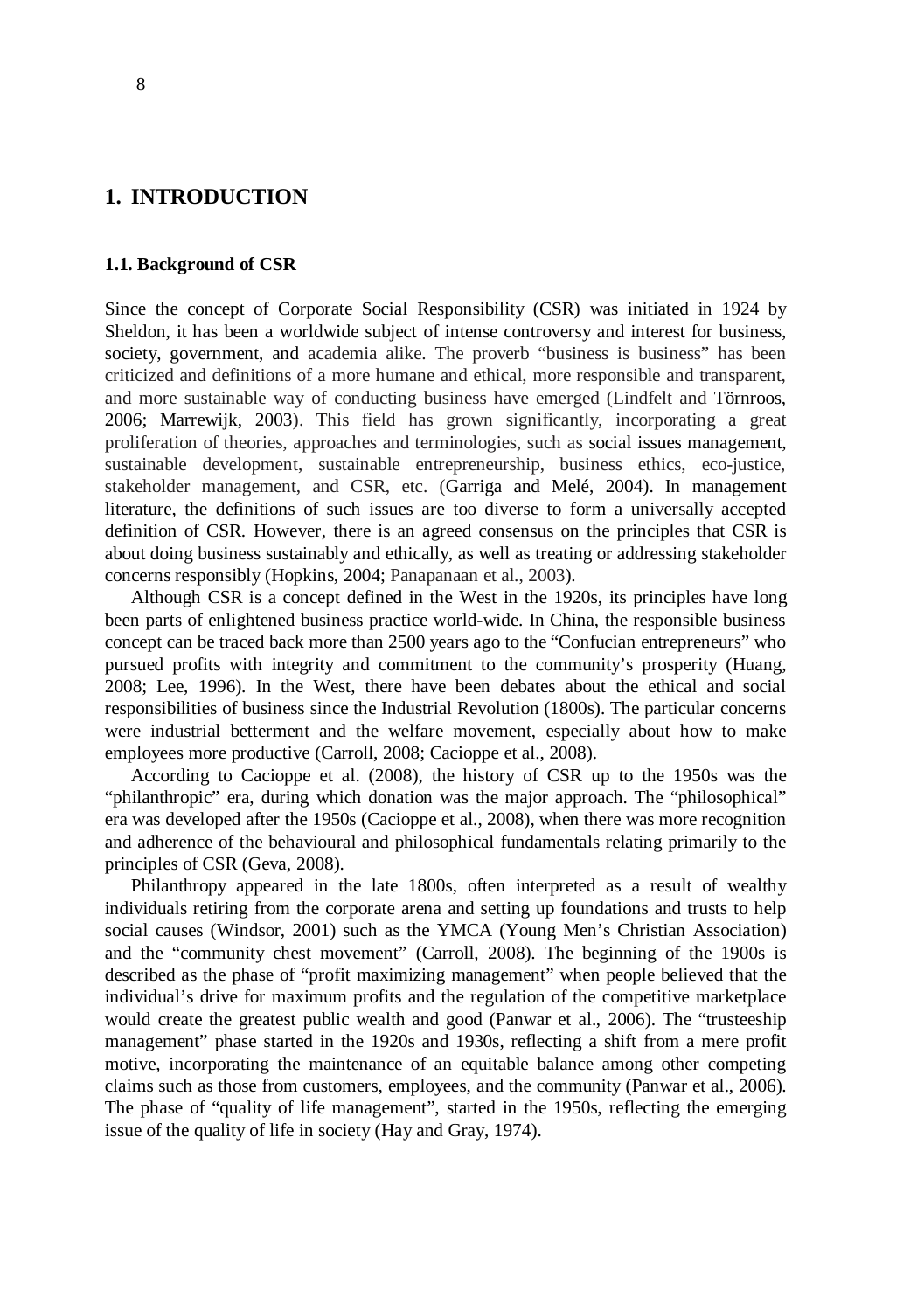The philosophical approach to CSR has been developed in the second half of the  $20<sup>th</sup>$ century based on notion of philanthropy. According to Murphy (1978), the period 1953-67 was defined as the "awareness" stage, in which companies paid more attention to their overall responsibility and involvement in community affairs (Murphy, 1978). This was followed by the "issue" era (1968-73) in which companies began focusing on specific issues such as pollution control, recruitment/development of minorities, and support for education (Murphy, 1978; Elibirt and Parket, 1973). The "responsiveness" period started in 1974 when companies began taking serious management and organizational actions to address CSR issues, e.g., stakeholder management, business ethics examination, corporate social performance (CSP) assessment and disclosure (Murphy, 1978; Caroll, 2008). Since the 1990s, the CSR movement has become a global phenomenon and experienced remarkable growth, expanding from Europe and North America to the rest of the world with the process of globalization. For example, the CSR movement in China started in the mid-1990s (Myllyvainio and Virkkala, 2006; Zhou, 2006), brought into the Chinese market by multinationals during the 'anti-sweatshop campaign' which opposed the unacceptable conditions in the supply chain in developing countries (Pun, 2003). In recent decades, CSR has attracted increasing attention due to notorious corporate scandals involving Enron, Worldcom, Arthur Andersen, Tyco International, and Adelphia (Berrone et al., 2007). With the current globalisation and the complexity of today's business environment, the issue of CSR is more complicated and important than ever.

#### <span id="page-8-0"></span>**1.2. Previous studies of CSR**

CSR has been a subject of intense controversy and interest in the academic world over recent decades, and scholars have devoted great attention to this issue. The first standpoint on CSR was offered by Bowen (1953) in his Social Responsibilities of the Businessman. Bowen defined CSR as an obligation to pursue appropriate policies, to make appropriate decisions, and to follow those lines of action which are desirable in terms of the objectives and values of our society (Elias, 2004).

In the 1960s, CSR was increasingly discussed in the managerial context. For example, Davis (1960) asserted that socially responsible business decisions could be justified by a long, complicated process of reasoning as offering an opportunity to bring the company long-run economic gain, thus repaying it for its responsible outlook (Carroll, 1999). However, this viewpoint also aroused criticism. Among other scholars, Friedman argued that the only social responsibility of a corporation was to increase its profits. Furthermore, he asserted that the resources allocated to CSR are better spent on increasing company efficiency – from a social perspective as well (Friedman, 1970).

Although Friedman's viewpoint on CSR prevailed in the 1970s, scholars increasingly started to shed light on the multiplicity of responsible business practices. First, Johnson identified specific interest groups with a variety of different needs, stating that "social responsibility in business is the pursuit of socioeconomic goals through the elaboration of social norms in prescribed business roles" (Johnson, 1971). Furthermore, Steiner (1971) acknowledged the interrelationship between business and society at large, referring to social responsibility as a "social contract". Basically, a social contract can be seen as a set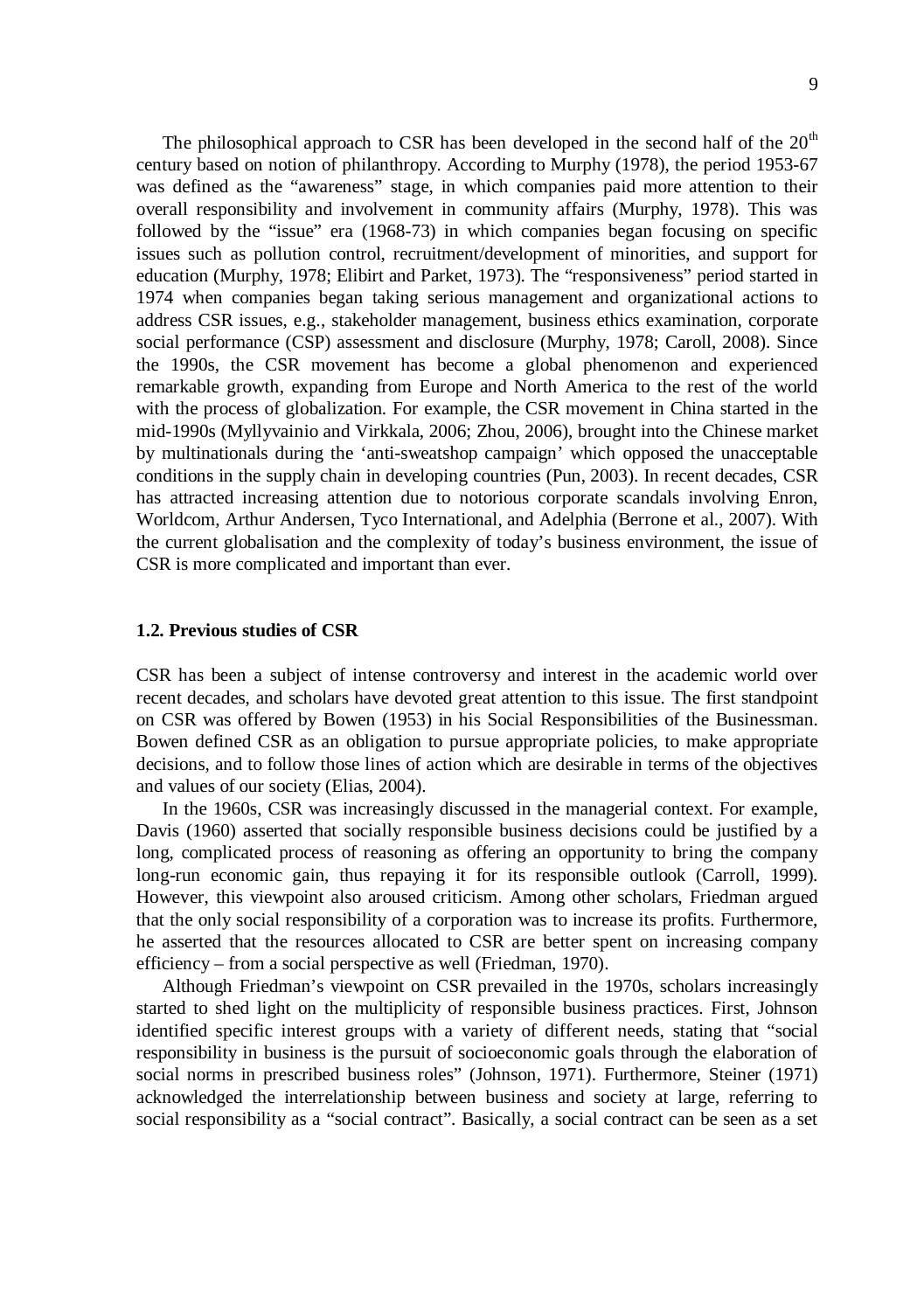of rights and obligations related to corporate impacts on the welfare of society. According to Wartick and Cochran, a social contract is a binding element between business behaviour and society's objectives. When the surrounding societal conditions change, the specifics of the social contract may also change (Wartick and Cochran, 1985; Elias, 2004).

During the 1970s, the development of CSR concepts was mainly driven by the negative outcomes of business behaviour. The social pressure and the existing social contract were acknowledged, but scholars started to put more emphasis on response processes as well. For example, Frederick (1978) introduced social responsiveness as the capacity of a corporation to respond to social pressures (Wartick and Cochran, 1985). The concept of social responsiveness shifted the debate away from the social obligations towards managerial processes. Social responsiveness was seen as a valid concept, leading managers to a clearer emphasis on implementation and policy development. Some scholars were even ready to replace the concept of CSR with social responsiveness in management thinking (Wartick and Cochran, 1985).

Carroll argued, however, that social responsiveness was inadequate to replace the concept of CSR as a whole (Carroll, 1979), noting that corporate social responsiveness is more concerned with the manner of response than with the kinds of issues that ought to be addressed. According to Carroll, corporations can be very responsive to social issues, but fundamentally they may act irresponsibly or unethically in the process (Carroll, 1979). Consequently, the theory of corporate social performance was introduced, referring mainly to the outcomes of business behaviour. Carroll described the multidimensional construct of corporate social performance (CSP) in terms of four separate categories: 1) economic, 2) legal, 3) ethical, and 4) discretionary responsibility (Carroll, 1979).

In the 1980s and 1990s, CSR studies focused on the alternative or complementary concepts and themes such as CSP, corporate social responsiveness, public policy, etc. For example, Wartick & Cochran (1985) extended Carroll's model of CSP with an "evolution of the corporate social performance model". Epstein (1987) defined corporate social responsiveness and business ethics and integrated them into a concept called "corporate social policy process". Freeman (1984) brought "stakeholder theory" into CSR, which emphasizes that organizations should not only be accountable to their shareholders but also balance the interests of their other stakeholders, who can influence or be influenced by organizational activities. Wood suggested processes such as environmental assessment and issues management for the proactive implementation of CSR (Wood, 1991). Boatright (1993) claimed that CR should clearly go beyond purely legal responsibility.

Since the 2000s, the emphasis on theoretical contributions to the CSR concept shifted to empirical research and practical implementation. Scholars started instead to shed light on balancing the impacts of corporate behaviour. Clearly, the core question shifted from "what" to "how". Notions such as NGO activism and strategic leadership have been extensively discussed. For example, Jamali and Mirshak (2007), Bird and Smucker (2007), and Raufflet (2005) explored CSR practices in developing countries. Reynolds and Yuthas (2008), Aras and Crowther (2009), Crowther (2000), and Morimoto et al., (2006) researched CSR practices of reporting, accounting, and auditing. Miles and Friedman (2002), Carroll and Buchholtz (2000), Ligeti and Oravecz (2009), and Morsing and Schultz (2006) conducted empirical studies of CSR communication and stakeholder management.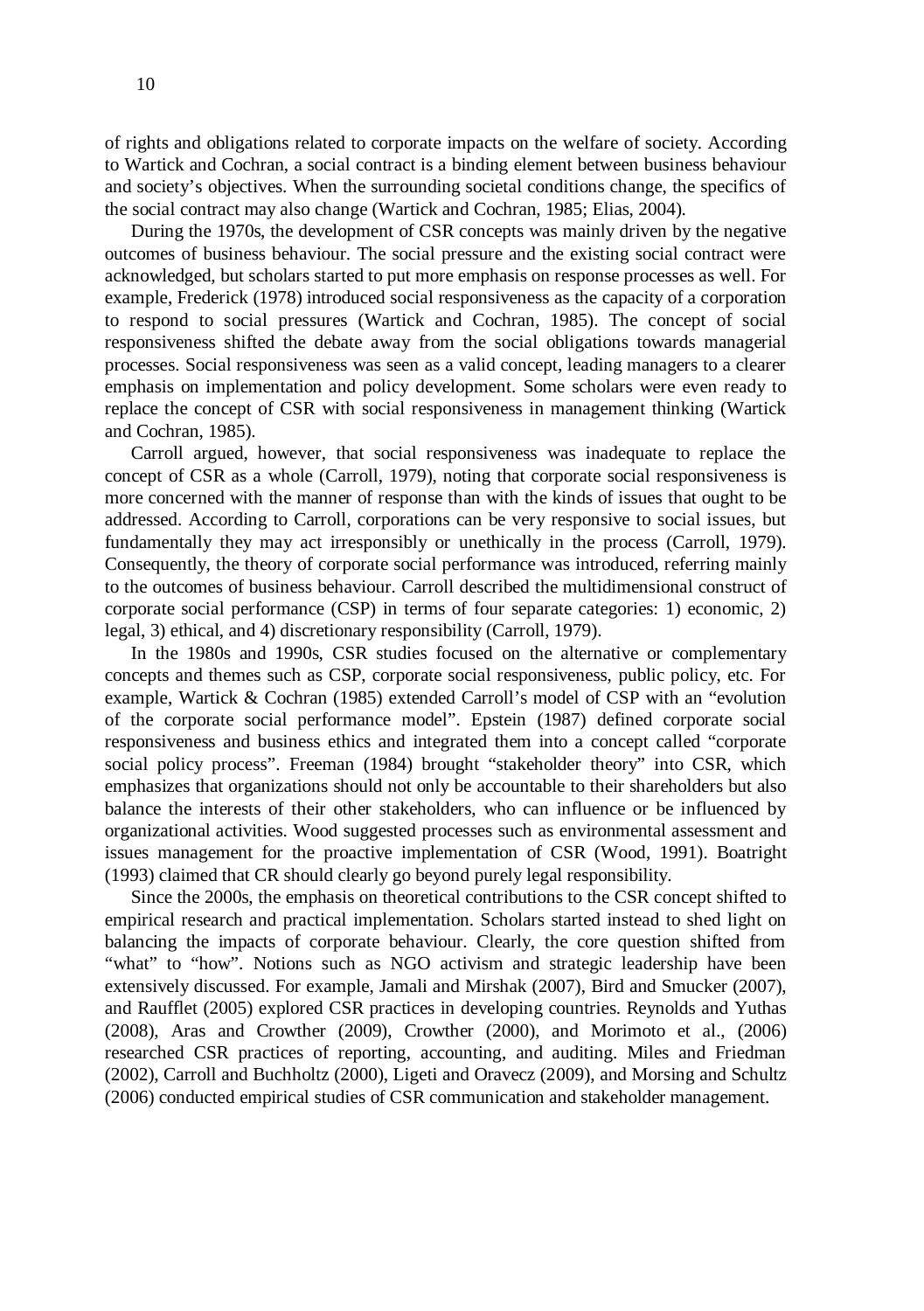Numerous studies indeed highlighted the Western-centric nature of the topic (Jamali and Mirshak, 2007). A lot of CSR studies examined the nature and business implications of CSR exclusively in the context of developed areas such as Europe and the US. For example, Finland is one of the leading countries in academic research on CSR. Since Takala's dissertation (1991), which dealt with managerial beliefs concerning CSR, it has been a hot topic in Finnish dissertations. Halme (1997) studied environmental management issues related to recycling and forest management in two Finnish forest companies. Lankoski (2000) examined the relationship between the environmental and economic performance of firms. Paloviita (2004) studied how input-output analysis can be used at industry-level and site-level sustainability indicator design. Törnroos (2005) suggested an incremental and standardised framework for environmental reporting based on assessments of environmental reporting in Finnish companies. Rintanen (2005) constructed an empirically grounded interpretation of the establishment and development directions of corporate environmental management in the Finnish and Italian meat processing sectors. Panapanaan (2006) focused on the importance of CSR and its management inside and outside Finnish companies. The development and acceptability of CSR issues in the Finnish pulp and paper industry was assessed by Mikkilä (2006) through a multiple-stakeholder perspective, while Kovács (2006) investigated collaboration and corporate environmental responsibility in demand networks. Further research concerned the relationship between sustainable development and economic growth in the market economy (Haukioja, 2007), and the concept of social responsibility in relation to research and development of new biotechnology (Snell, 2009). Onkila (2009) focused on environmental rhetoric in Finnish business, discussing environmental values and stakeholder relations in the acceptability of environmental management. The relationship between corporations and NGOs in a CSR perspective was also examined (Kourula, 2009). Vihervaara (2010) examined the impact of the globalizing forest industry on the provisioning of ecosystem services, exploring possible means for the sustainable management of coupled human-environment systems. Siltaoja (2010) highlighted the importance of intangible social resources to business responsibility in the Finnish context, while Apostol (2011) investigated how CSR is discussed in a major Romanian business magazine. (See also other studies, such as Kujala, 2001; Lämsä, 2001; Kallio, 2004; Joutsenvirta, 2006; Lindtfelt, 2006; Uimonen, 2006).

In general, previous studies of CSR can be categorized into three different levels and two different approaches (Roozen et al., 2001). The three levels are individual, organisational and societal. Individual factors have been widely examined in relation to ethical decision-making, ethical attitudes and behaviours. For example, Fukukawa et al. (2007) studied the relationship between values and attitudes toward social and environmental stewardship among experienced MBA students, and Ibrahim et al. (2008) examined the effect of an individual's degree of religiosity on CSR orientation. There are also many studies on the other socio-demographic characteristics such as age, education, occupation, and locus of control (see, for example, Lan et al., 2009; O'Fallon and Butterfield, 2005). At the organisation level, studies concerned issues of corporate governance, organizational behaviour and decision-making, leadership and strategy, CSP, and stakeholder management, etc. (Roozen et al., 2001). The predominant organizational factors examined in the business ethics and CSR literature include codes of ethics, ethical climate/culture, business type, organizational size and rewards and sanctions (e.g., Trevino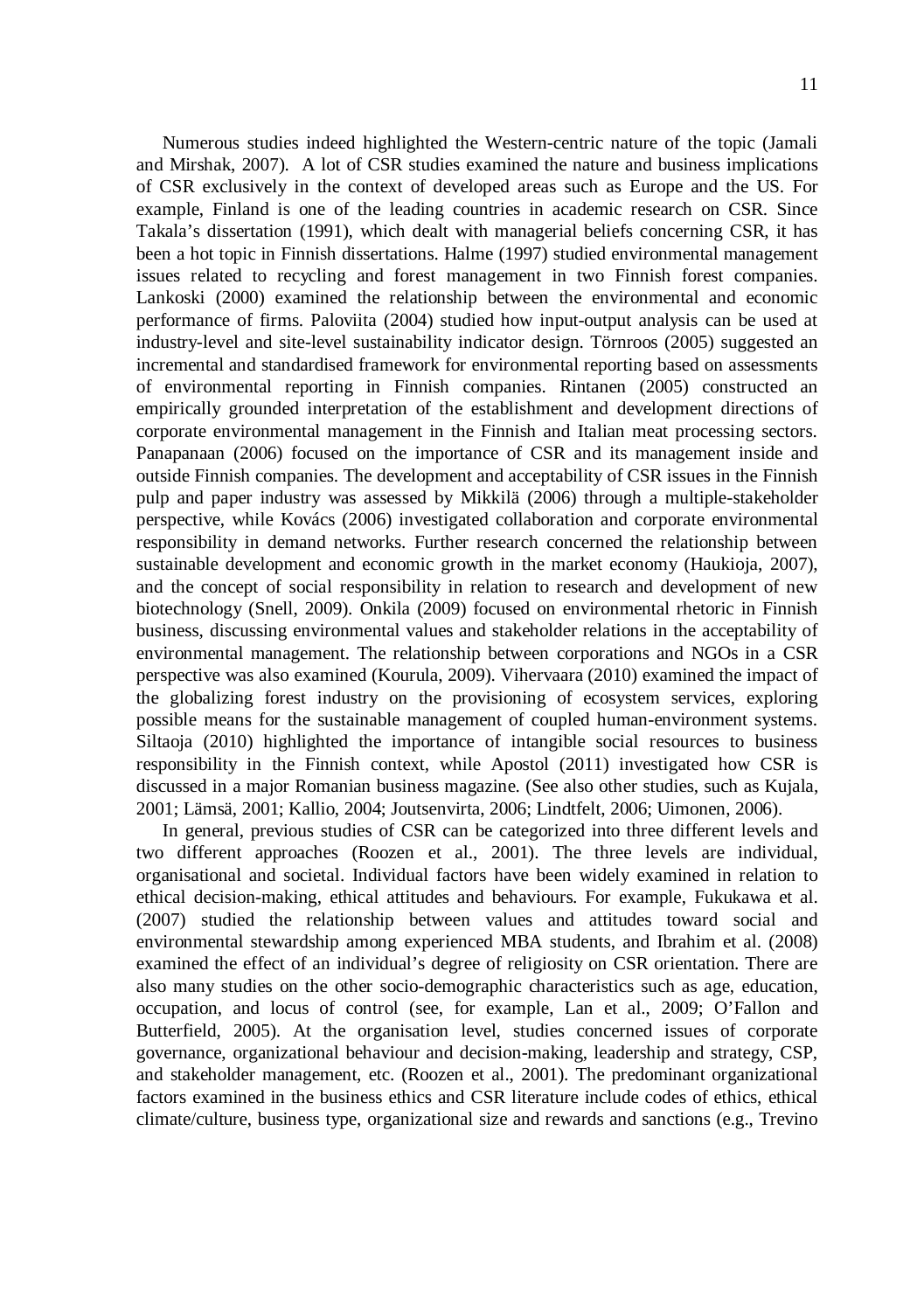et al., 1998; O'Fallon and Butterfield, 2005; Gao, 2009). At the social level, there are studies responding to issues related to community growth and development, public interest and welfare, human rights, culture and humanity, policy and regulation, and sustainability development, etc. (see Singhapakdi et al., 1999; Scholtens and Lammertjan, 2007; Lu et al., 1999).

There are two approaches to business ethics and CSR studies, normative or prescriptive approaches and the more analytically oriented descriptive methods (Roozen et al., 2001). The first delineates philosophically based moral obligations and normative rules, and is concerned with the good which has moral values (Wijnberg, 2000). Various philosophical theories have been involved in normative studies, such as deontology, teleology (egoism and utilitarianism), relativism, justice, and objectivism (Hansen, 1992; Roozen et al., 2001). On the other hand, descriptive (or empirical) approaches are concerned with explaining and predicting behaviours (O'Fallon and Butterfield, 2005), studying how various factors influence ethical decision-making and the decision-making process (Roozen et al., 2001).

#### <span id="page-11-0"></span>**1.3. Motivations of the dissertation**

The tendency in recent CSR studies is to reveal individual and corporation behaviour, in other words, the mainstream literature attempt to understand current CSR concepts, phenomena, and implementation. Popular topics include individual behaviours involved in CSR, the relationship between CSP and corporate financial performance (CFP), CSR operations in the global environment, CSR reporting and communication, and managing CSR in a multiple-stakeholder context.

Various scholars have investigated the impact of managerial decisions on CSR (see Orpen, 1987; Rashid and Ibrahim, 2002; Hemingway and Maclagan, 2004), and individual actors involved in CSR, matters which include ethical decision-making, ethical attitudes and behaviour, and value orientations (Lan et al., 2009; O'Fallon and Butterfield, 2005).

A large proportion of business case reviews evaluate the relationship between CSP and CFP in order to determine the market motivation for corporations to engage in CSR (see Orlitzky et al., 2003; Margolis and Walsh, 2003). Kurucz et al., (2008) suggested four general types of business case for CSR: cost and risk reduction, profit maximization and competitive advantage, reputation and legitimacy, and synergistic value creation.

Following the globalization process, CSR research is also concerned more with global supply chain management (Roberts, 2003; Frenkel and Kim, 2004; Rao, 2004 etc), such as highlighting CSR issues and Ethical Supply Chain Management (ESCM) through partnership and communication (e.g., Maignan et al., 2002; Sobszak, 2006); implementing and monitoring CSR related systems (e.g. EMAC, ISO14001, SA8000) and the corporate code of conduct (Doh, 2005; Rao and Holt, 2005; Brammer and Millington, 2006); analysing corporate behaviour on the global playing field (Panapanaan et al., 2003; Welford, 2004; Walsh et al., 2003), including comparative institution analysis, actorcentered and behaviour-centered cross-national comparisons (Doh and Guay, 2006; Waldman et al., 2006; Welford, 2005).

Moreover, there is considerable growth in studies related to CSR reporting (see KPMG, 2005; Larrinaga-Gonzalez, 2001; Erusalimsky et al., 2006), which deal with matters such as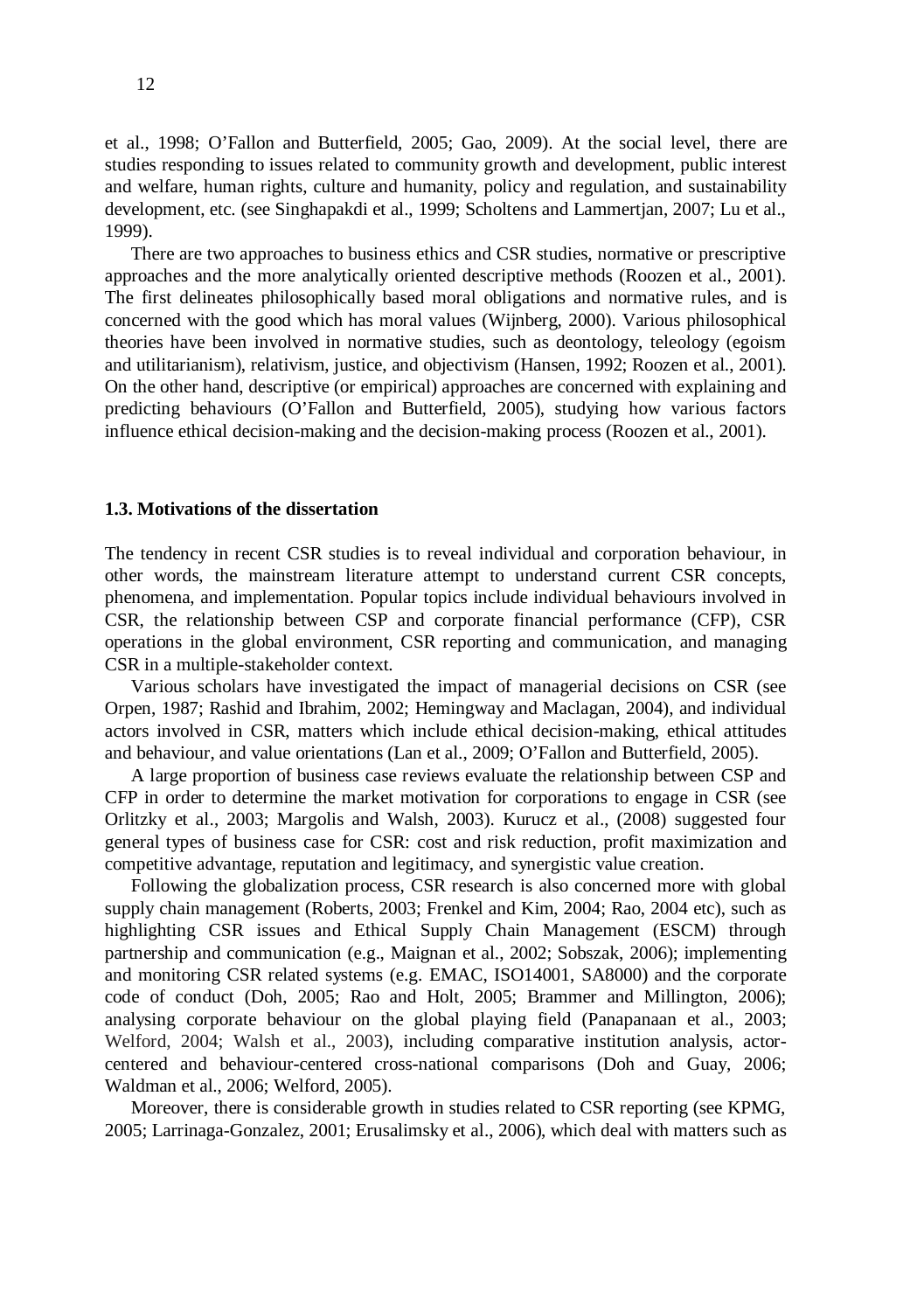the accountability of CSR reporting (O'Dwyer, 2005; Adams, 2004), and managerial control and manipulation of the stakeholder dialogue (Swift, 2001; Thomson and Bebbington, 2005; Unerman and Bennett, 2004). In addition, managing CSR in a multiplestakeholder context becomes more important, using stakeholder theory to determine allocation strategy (e.g., Hosseini and Brenner, 1992; Frooman, 1999; Reynolds et al., 2006), and using stakeholder theory as a theoretical and practical framework to study and evaluate CSR (Pirsch et al., 2007; Putten, 2005; Lämsä et al., 2008).

In conclusion, previous studies set out to answer the following questions: 1) whose interests should be considered in CSR? 2) what should be included and implemented in CSR? 3) why be responsible? and 4) where do we stand? However, recent notorious corporate scandals, such as Enron, Worldcom, Arthur Andersen, Tyco International, and Adelphia, and corporate/man-made environmental disasters such as the Exxon-Valdz oil spill, the British Petroleum oil spill, and the Union Carbide cyanide gas leak revealed the striking omission of CSR, and that there is an absence of hermeneutic knowledge and tools focused on overcoming current challenges and directing CSR further. Based on the theory of "the effects of values on CSR behaviours" and "the harmony approach to CSR", this dissertation tries to fill the research gap by contributing to CSR education and responsible management in directing individual and corporate responsible behaviour through reshaping personal values, and cultivation of virtues. It answers the question of how to shape and direct CSR further.

There are also research limits at the three levels of CSR studies: 1) focusing on organisational members at the individual level; 2) considering stakeholder members as in monolithic groups with homogenous needs and interests at the organisational level; 3) at the social level, the mainstream CSR concepts and practices have been Western dominated, neglecting the understanding of the effects of other cultures on CSR issues.

As discussed in the last chapter, several factors are potentially concerned with and influence the ethical decision process and responsible behaviour at the personal level. Most studies focus on the role of values in enacting CSR, as values provide a broad framing structure in understanding individual choices and motivations for action in the emergent CSR issues (Mills et al., 2009; Carroll, 1996). A theme emerging from the literature is that personal values affect human attitudes and behaviour because they contain a judgement element in which they formulate social norms and emotions about what is right, good or desirable (e.g., Hemingway, 2005; Parashar et al., 2004; Rokeach, 1973; Mayton et al*.*, 1994; Fukukawa et al*.*, 2007). The consensus is that the relationships between values and CSR are not irrelevant but rather interrelated, values deeply interrelated with ethics, and having a significant impact on ethical decision-making and moral judgement (e.g., Mayton et al., 1994; Fukukawa et al., 2007; Joyner et al., 2002). Values influence the extent of a corporation's perceived CSR and are influenced by societal activities and norms or standards (Joyner et al., 2002). Conversely, corporate ethical or unethical behaviour can influence the values held by members of society (Joyner et al., 2002).

However, much research on the relationship between personal values and CSR has focused on the effect of the values of organisational members (such as executives, managers, and employees) on their belief, commitment, decisions, judgements and evaluation of CSR (e.g., Orpen, 1987; Rashid and Ibrahim, 2002; Barnett et al., 1998; Jones, 1991; Hemingway and Maclagan, 2004; Shafer et al., 2007; Hunt and Vitell, 1991;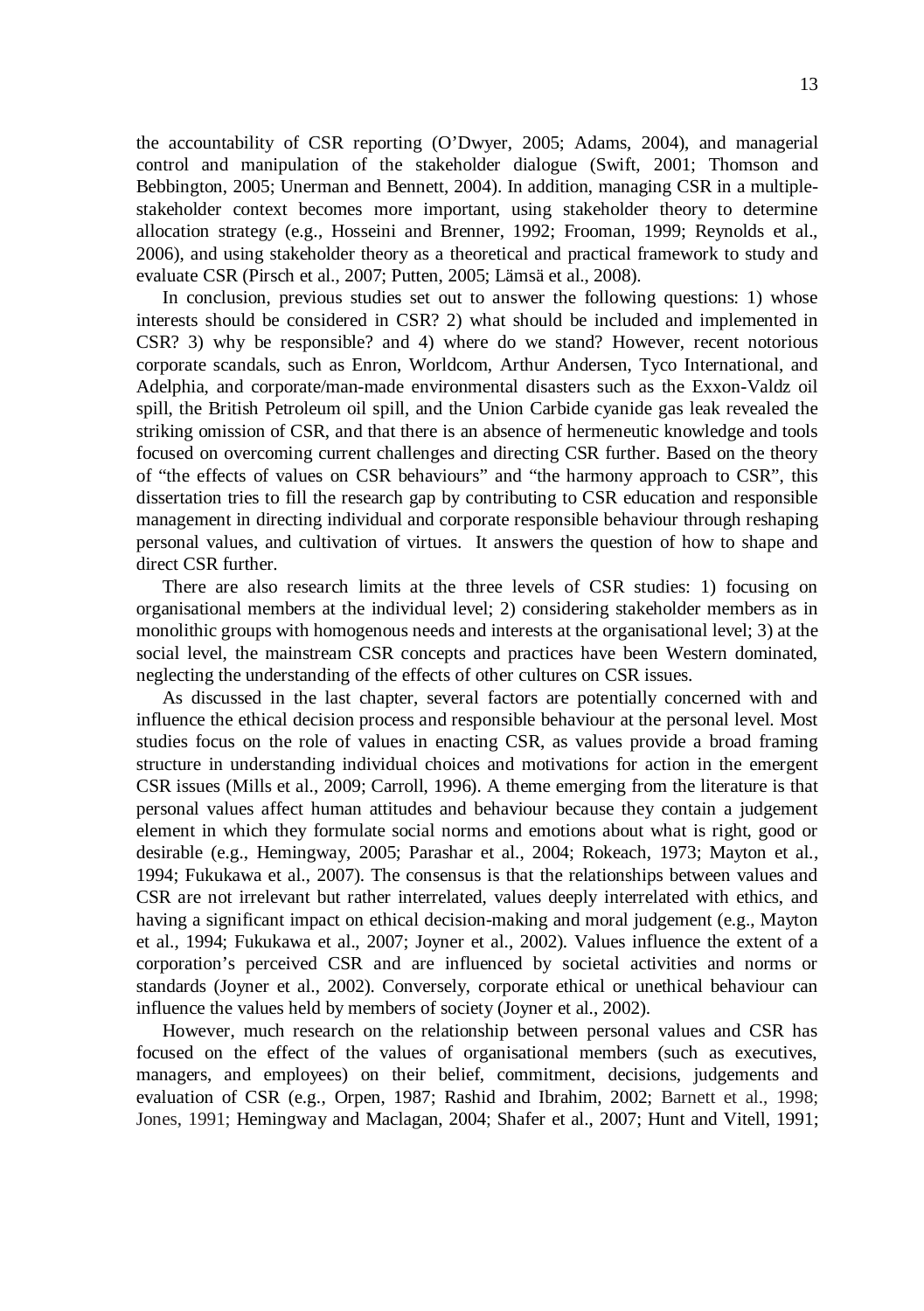Joyner et al., 2002). Since few studies have been conducted on the effect of values on the perception of CSR, especially among "external" stakeholders outside the organisation, this dissertation set out to increase our understanding of the perception of CSR by examining the effects of the values (among other antecedent factors) of individuals in multiple stakeholder realms. With an emphasis on university students, the future leaders, this dissertation takes a broader stakeholder perspective than most other examinations.

At the organisational level, stakeholder theory offers a theoretically and practically useful framework for studying and evaluating CSR (Lämsä et al., 2008). There is a substantial body of empirical literature studying stakeholder issues under the concept of CSR. However, previous studies tend to characterize stakeholders as belonging to monolithic groups with relatively homogenous need and interests (e.g., Bhattacharya, 2009; Berrone et al., 2007; Siu and Lam, 2009; Ruf et al., 2001; Beekun and Badawi, 2005; Sirgy, 2002; Woodbine, 2008). Thus there is a clear need to include the individual level investigations for better understanding of stakeholder behaviour (perception in this dissertation). This dissertation tries to examine heterogeneous individual level constructs and motivations (values) and, in doing so, enhance our understanding of stakeholder perceptions on CSR.

At the social level, CSR studies are in favour of conducting cross-cultural comparisons. A number of cross-cultural/national studies indicate that the differences in the cultural and social backgrounds, political and institutional environments result in views on CSR taking different forms in different parts of the world (see, for example, Shafer et al., 2007; Whitcomb et al., 1998; Burton et al., 2000; Welford, 2005; Scholtens and Lammertjan, 2007; Alas, 2006; Smith and Hume, 2005; Maignan and Ferrell, 2000). The North American concept of CSR represents the "original" context of the phenomenon by emphasising its philanthropic aspects (Matten & Moon, 2004). Companies typically address issues of responsibility explicitly in corporate policies, programmes and strategies. In Europe, especially the Scandinavian countries, however, the CSR concept is more focused on actual company operations (Halme & Lovio, 2004). In Europe, CSR issues are more implicit in the formal or informal institutional business environment and join the list of state duties and the legal context (Brønn and Vrioni, 2001; Matten & Moon, 2004). In the emerging countries such as China, CSR is still in its infancy, which is still about corporate operations at the basic legal level, and Chinese society is still struggling with issues such as corruption, labour rights, distributive justice, corporate crime, product safety and pollution (Tian, 2006; Lu, 2009). With China's transition to a market economy, the deterioration of the traditional business ethics and morality has attracted a lot of attention. However, the mainstream CSR concepts and practices are still dominated and influenced by Westerncentric attributes, which largely neglected the effects of other cultures on CSR. Thus the third motivation of this dissertation is to consider the role of culture in shaping CSR behaviour. This dissertation includes a cross-cultural study between the US and Finland, and a normative study on the concept of CSR with specific considerations of Chinese cultural contexts.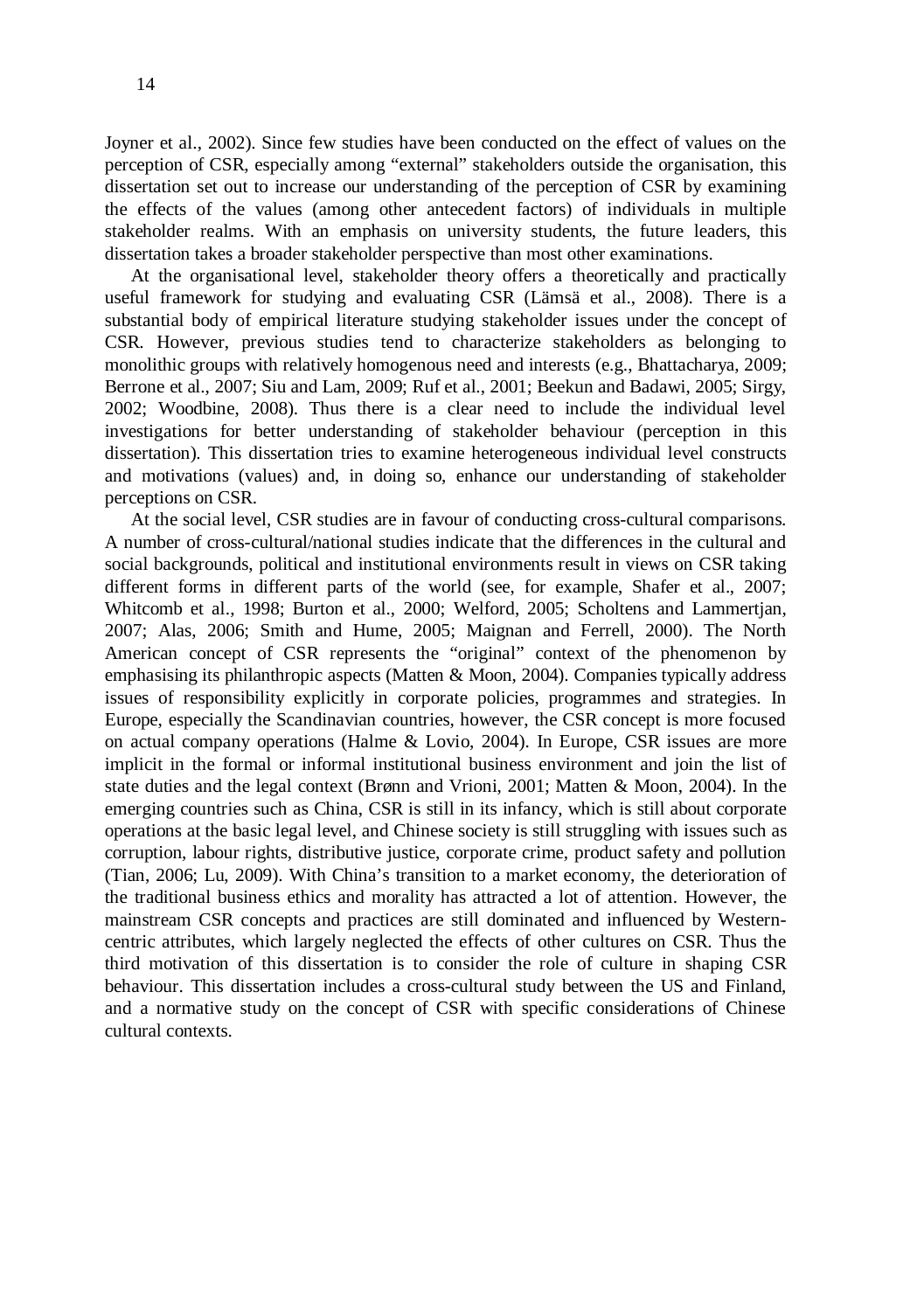### <span id="page-14-0"></span>**2. PURPOSE AND STRUCTURE OF THE DISSERTATION**

#### <span id="page-14-1"></span>**2.1. Purpose of the dissertation**

The main purpose of this dissertation is to determine the effects of the values of individuals on their perceptions of the CSR issues in multiple stakeholder realms. The central research question is "What are the major factors affecting individual's perceptions of CSR issues?"

More specifically, the theoretical objective of the dissertation is to enrich the concept of CSR in a normative way by identifying and developing the full range components of CSR, especially those related to the perceptions of this issue. This dissertation also tries to contribute a new definition of CSR which envisages the role of culture in shaping CSR.

The empirical objective of the dissertation is to outline individual and stakeholder perceptions of CSR using a descriptive-empirical approach, and tries to clarify the relationship between antecedent individual (and stakeholder) factors and perceptions of CSR.

This dissertation includes six separate articles, whose partial aims can be summarized as answering the following specific questions concerning: 1) descriptive empirical phenomena, 2) comparative descriptive phenomena, 3) explanation of phenomena based on hypothetical assumptions derived from theoretical constructs, 4) developing normative instruments.

- 1) Descriptive research questions
	- What are the preferred values of observed individuals? (articles I, II, III and IV)
	- What are the preferred values of observed stakeholders? (article III)
	- x What are the perceptions of individuals of CSR performance? (articles I, II, III, IV and V)
	- What are the perceptions of stakeholders of CSR performance? (article III)
	- Who are the key stakeholders prioritized by the Chinese forest industry? (article III)
	- What are the history and drivers for the development of CSR in China? (article VI)
- 2) Comparative descriptive research questions
	- x What are the differences in values between individuals with different sociodemographic factors? (articles I, II, III and IV)
	- What are the differences in perceptions between individuals with different sociodemographic factors? (articles II, IV and V)
	- What are the differences in ethical values and stakeholder salience between different stakeholders? (article III)
	- Do perceptions differ between stakeholders? (article III)
	- What are the differences in values and perceptions between university students in Finland and the US? (articles IV and V)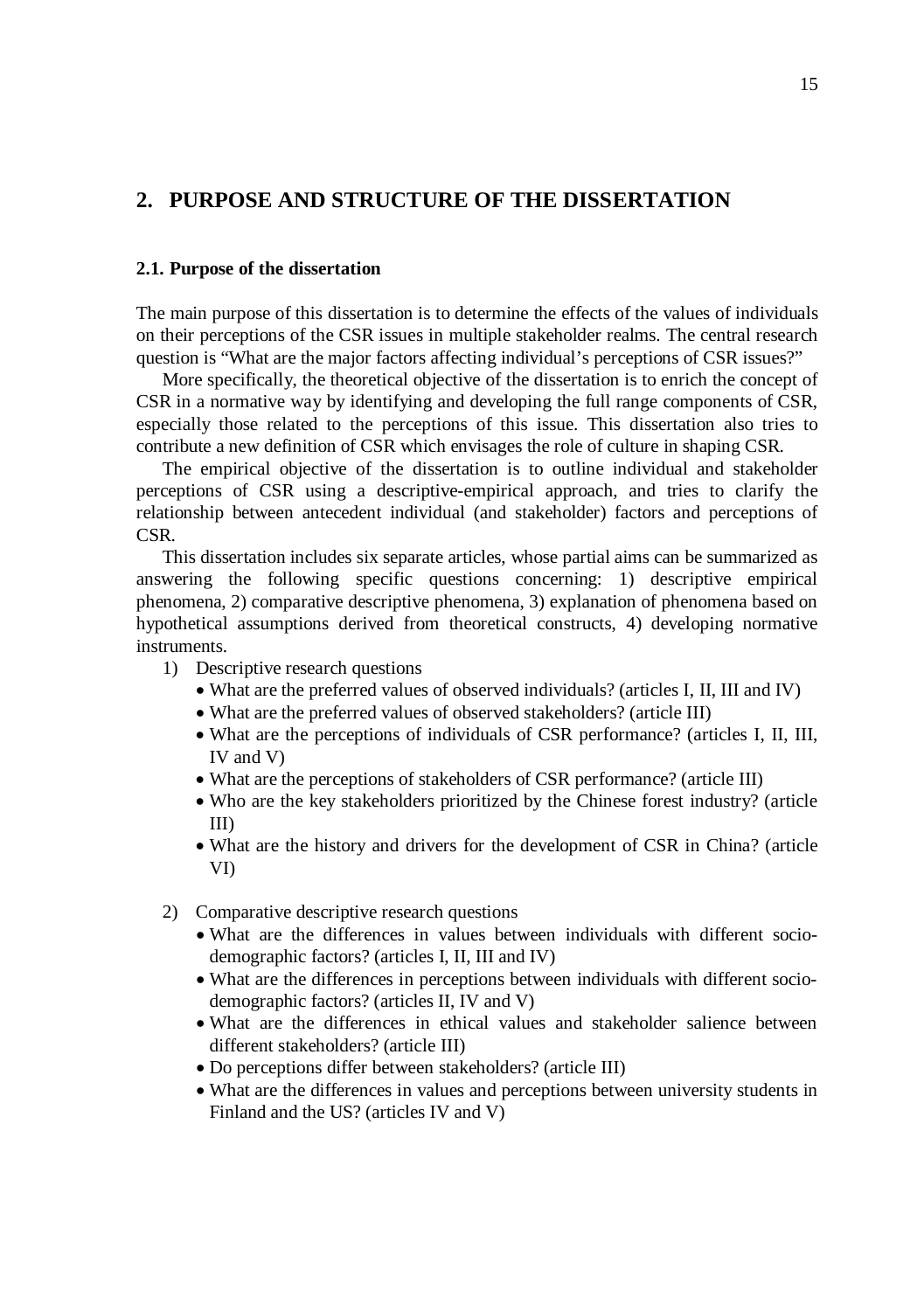- 3) Explanatory research questions
	- x Do personal values affect individual perceptions of CSR performance? (articles I, II, III and IV)
	- Do the perceptions of environmental reporting affect student perceptions of CR performance? (article V)
	- x Does stakeholder salience affect stakeholder perceptions of CSR performance? (article III)
- 4) Normative research questions
	- What are the core principles/wisdom of Confucianism and Taoism? (article VI)
	- How can traditional wisdom be adapted to the concept of CSR? (article VI)

#### <span id="page-15-0"></span>**2.2 Structure of the dissertation**

This dissertation summary report consists eight chapters, structured as follows:

The first chapter provides a brief introduction to the topic, introducing the history of CSR movements, practices, and conceptual formation. Previous studies of CSR are highlighted and summarized. It also identifies several research gaps, and outlines the motivation and needs of this study.

The second chapter specifies the research questions, purposes and structure of this dissertation, including the detailed research questions involved in the articles.

The third chapter introduces the research design and implementation of the dissertation, elaborating the methodological and practical assumptions and containing the work plan and process of the entire study.

Chapter four presents the theoretical background of this study, elaborating the theories and concepts of values, CSR, and stakeholders. It tries to clarify the theoretical basis of the CSR phenomena, and the interrelationship between them. Based on the "culture-valuesbehaviour" interrelationship, the theoretical framework of this dissertation is that perceptions of CSR are affected by values. In addition, the summarized hypotheses and hypotheses of six articles are introduced in this chapter.

Chapter five elaborates the research methods used in this dissertation, including the research instruments, questionnaire design method, four different sets of data, and data collection and analysis methods. Quantitative research methods direct the empirical research of this study.

Main findings of this dissertation are outlined in Chapter six. This results part is a summary of six sub-studies by discussing the empirical explorations in relation to the hypotheses.

Chapter seven, the summary part of the entire dissertation, contains the synthesis and discussion, limitations and proposed directions for future studies. Main findings of this dissertation are highlighted and discussed in this chapter, which identifies its significance and limitations.

The last chapter draws the final conclusions of the dissertation, presents its implications and makes further suggestions.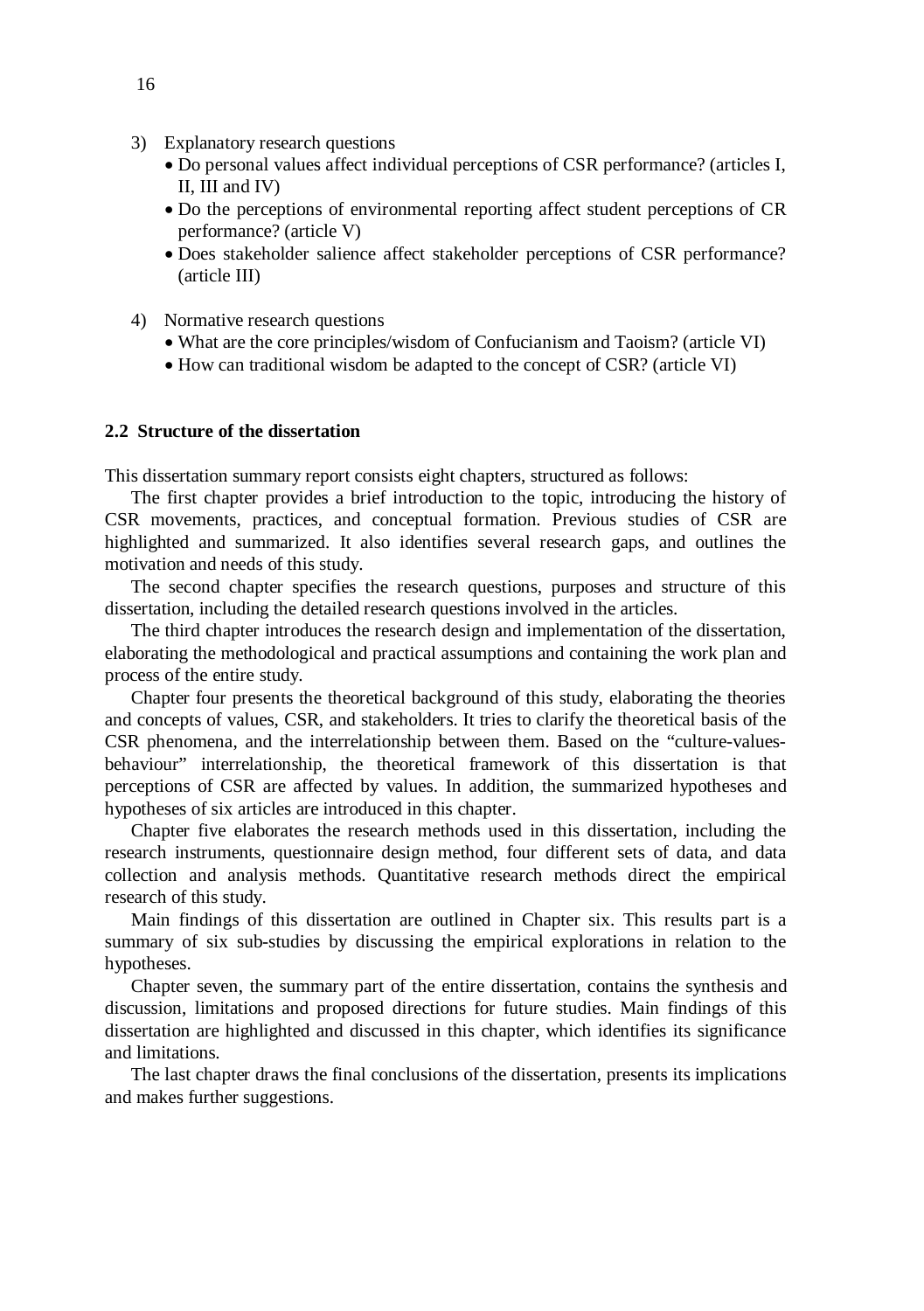## <span id="page-16-0"></span>**3. RESEARCH DESIGN OF THE DISSERTATION**

As described in the previous sections, this dissertation examines perceptions of CSR both at the emic (observing individuals and stakeholders) and etic (conducting cross-cultural comparison) levels through a descriptive-empirical research strategy. The quantitative data was collected in China, Finland, and the US by using a structured self-completion questionnaire. In addition, this dissertation includes a normative research strategy which takes an in-depth look at the traditional Chinese cultural contexts. The implementation of the dissertation is presented in figure 1.



**Figure 1.** Implementation of the dissertation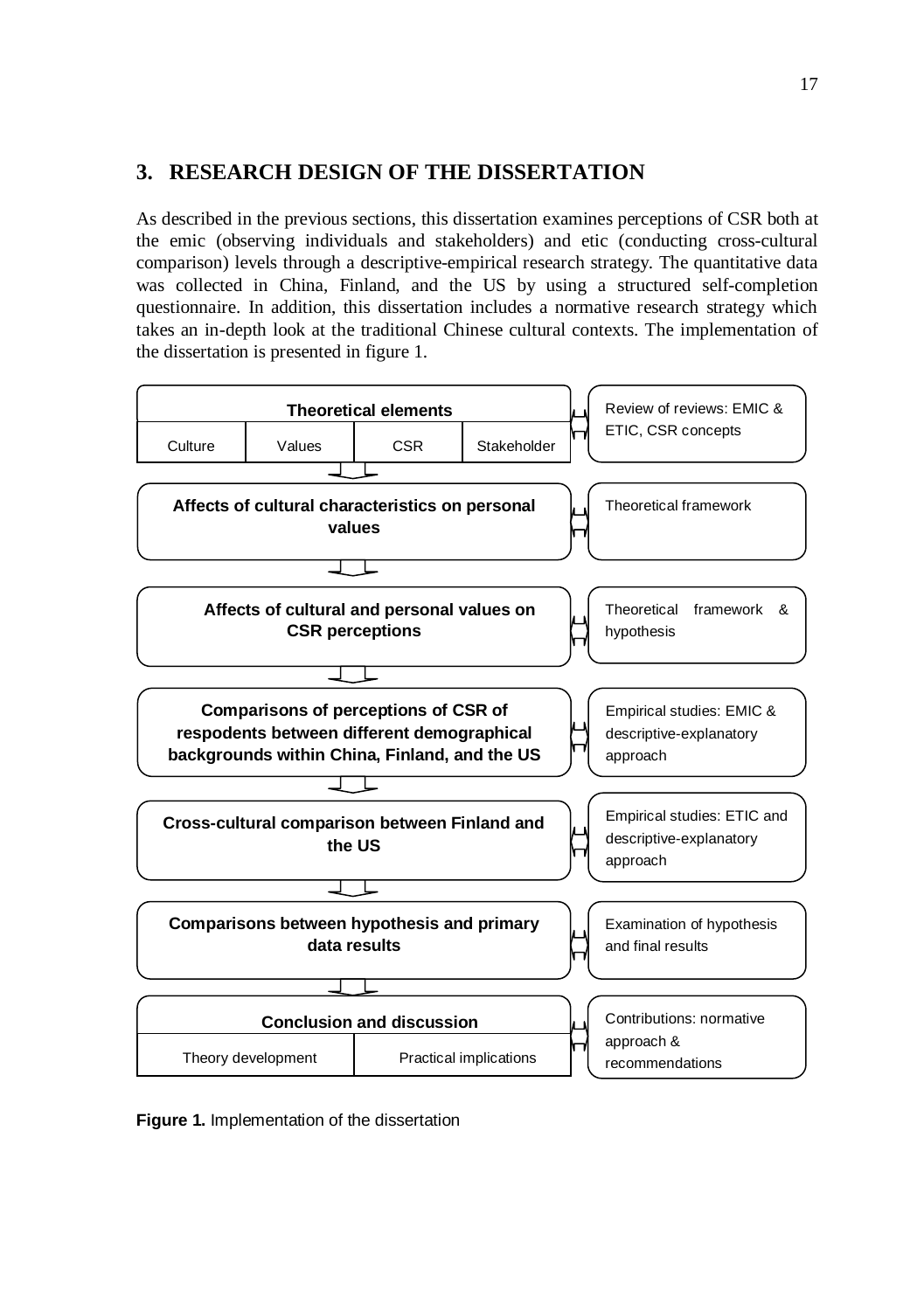The steps in the implementation of the dissertation have been:

- 1. Preliminary phase of research. Defining study purpose and literature studies of culture and cross-culture comparison methods (EMIC & ETIC). Reviewing previous studies of similar topics and theories concerning values, CSR, and stakeholders.
- 2. Construction of the theoretical framework based on the theoretical findings of culture, values, and CSR (the interrelationship between culture, values and the perception of CSR).
- 3. Hypotheses are made of the connections between culture, values, and perception of CSR which accords with the theoretical framework.
- 4. Conducting EMIC empirical research. EMIC part is the comparison of the respondents between different social-demographic backgrounds in the same country. Thus, the specific value priorities, and perceptions on CSR have been studied and compared separately within their own country characteristics.
- 5. Conducting ETIC empirical research. ETIC part is the comparison between Finland and the US. Cultural-specific EMICs have been fully taken into consideration for Finnish and American data before the ETIC comparison. The obtained EMIC knowledge support the further ETIC studies.
- 6. The empirical results are compared to the hypotheses, and conclusions are made according to the comparison.
- 7. The practical and theoretical implications are discussed. A new concept of CSR has been formed based on the normative studies of the specific Chinese cultural contexts.

### <span id="page-17-0"></span>**4. THEORETICAL BACKGROUND OF THE DISSERTATION**

There is no universal definition of the concept of values, stakeholder, and CSR. Thus it leads to considerable debates regarding the meaning of these terms. This dissertation traces and reviews the emergence and evolution within the business literature of these concepts, and tries to draw a comprehensive and clear roadmap of these selected concepts. This section is designed, therefore, to increase our understanding of theoretical ingredients behind the phenomena of CSR, also the interrelationship between those ingredients.

#### <span id="page-17-1"></span>**4.1. Values**

#### <span id="page-17-2"></span>*4.1.1. Evolution of the modern concept of values*

Since the terms 'value' and 'values' are often conflated and confused with each other, it is important to distinguish them. According to Thomson et al. (2003), "values" is not the plural of "value". Value is often interpreted in the sense of monetary value, the value that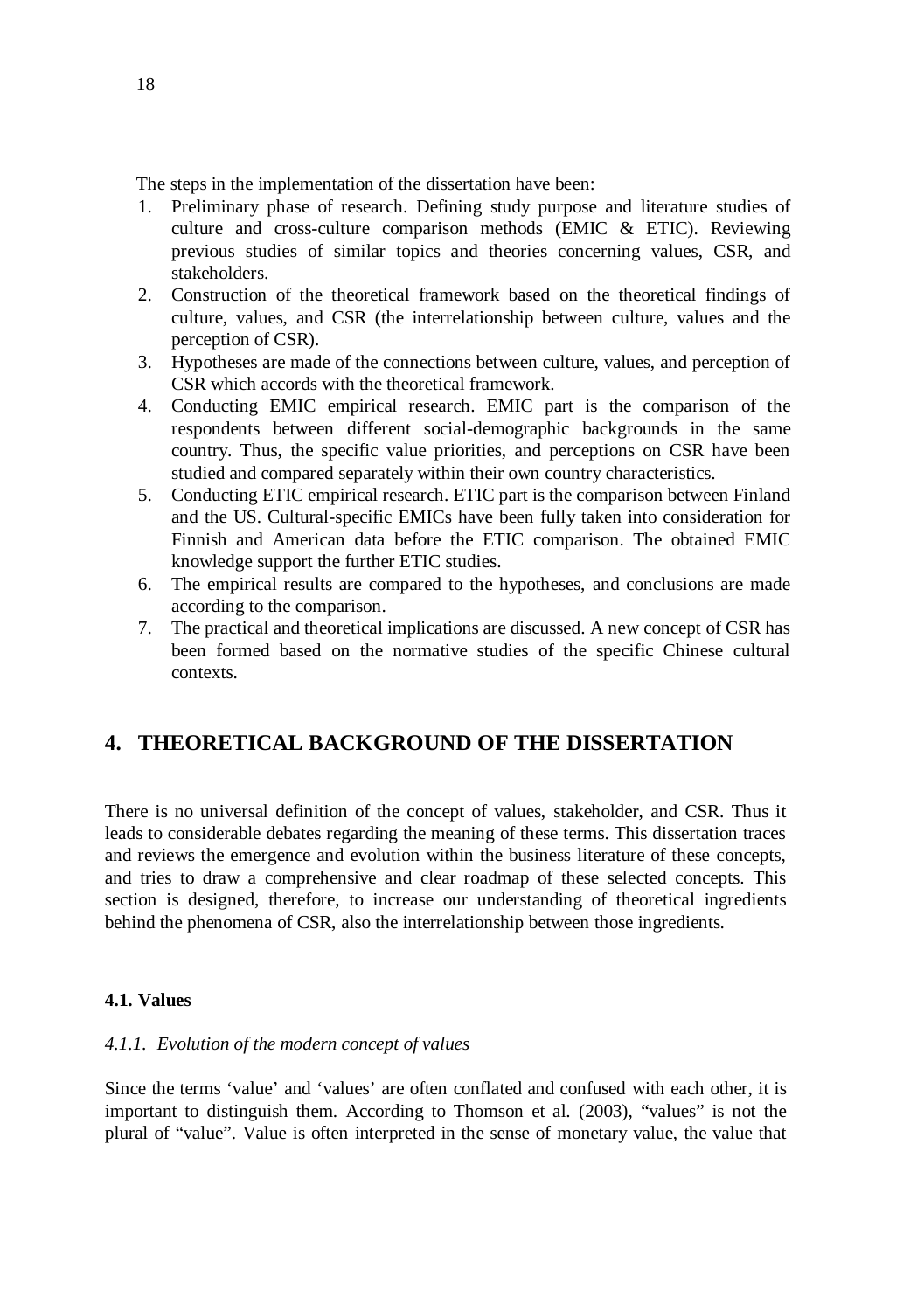an individual places on an object or outcome (e.g., the value one places on pay) (Meglino and Ravlin, 1998). "Value relates to assessments about products and can be subjective, if they remain internalised within an individual or an organisation, or objective if they are expressed" (Thomson et al., 2003).

"Values", on the other hand, is used to describe a person as opposite to an object (Meglino and Ravlin, 1998). "Values are inherently subjective because they frame the judgements made by individuals or organisations" (Thomson et al., 2003). Values are intended to answer questions such as "what is the most important thing", "what is appreciated here", and "what is the right way to behave" (Rokeach, 1973). In the context of this dissertation, I am interested in human values: the principles and meanings (e.g., core beliefs, morals and ideas of individuals) which guide and reflect human behaviour and attitudes (Onkila, 2009).

There is no universal definition of the concept of values (Lan et al., 2009). This concept has its roots in moral philosophy and social psychology, which have provided numerous definitions and measurements for values (Hemingway, 2005; Siltaoja, 2006). In sociology, values are regarded as social phenomena and factors explaining human action. Values may be categories at various levels such as individual, institutional, national, and regional, etc, and can be justified and determined by cultural, philosophical, religious and customary factors, among others (Visser et al., 2007). For example, individual values are "internalized social representations or moral beliefs that people appeal to as the ultimate rationale for their actions" (Oyserman, 2001). Individual values act as means of self-regulation through internalization of socio-cultural goals. Group values are scripts or cultural ideals held in common by members of a group (Oyserman, 2001), the means of the group's social mind. Different groups have different value priorities which can influence their perception of reality and motivation for action (Allport, 1961; Siltaoja, 2006).

Schwartz (1987, 1992, 1994) concluded that the common five features of values were: 1) values are beliefs which are tied inextricably to emotion; 2) values are a motivational construct; 3) values transcend specific actions and situations as abstracted goals; 4) values serve as standards or criteria used to guide the selection or evaluation of actions, policies, people, and events; and 5) values are ordered by relative importance and form a system that characterizes cultures and individuals. Clearly, values have a higher position in people's internal evaluative hierarchy than attitudes, behaviours and actions. Values are relatively enduring beliefs that transcend specific objects or situation as abstracted goals, whereas attitudes, behaviours and actions are focused on a specified object or situation (Rokeach, 1973).

Values are acquired and shaped through the process of socialization from one's childhood, mainly from agents such as the family, neighbourhood, and school (Rezsohazy, 2001). The following table (Table 1) introduces the major modern concepts of values and demonstrates their evolution.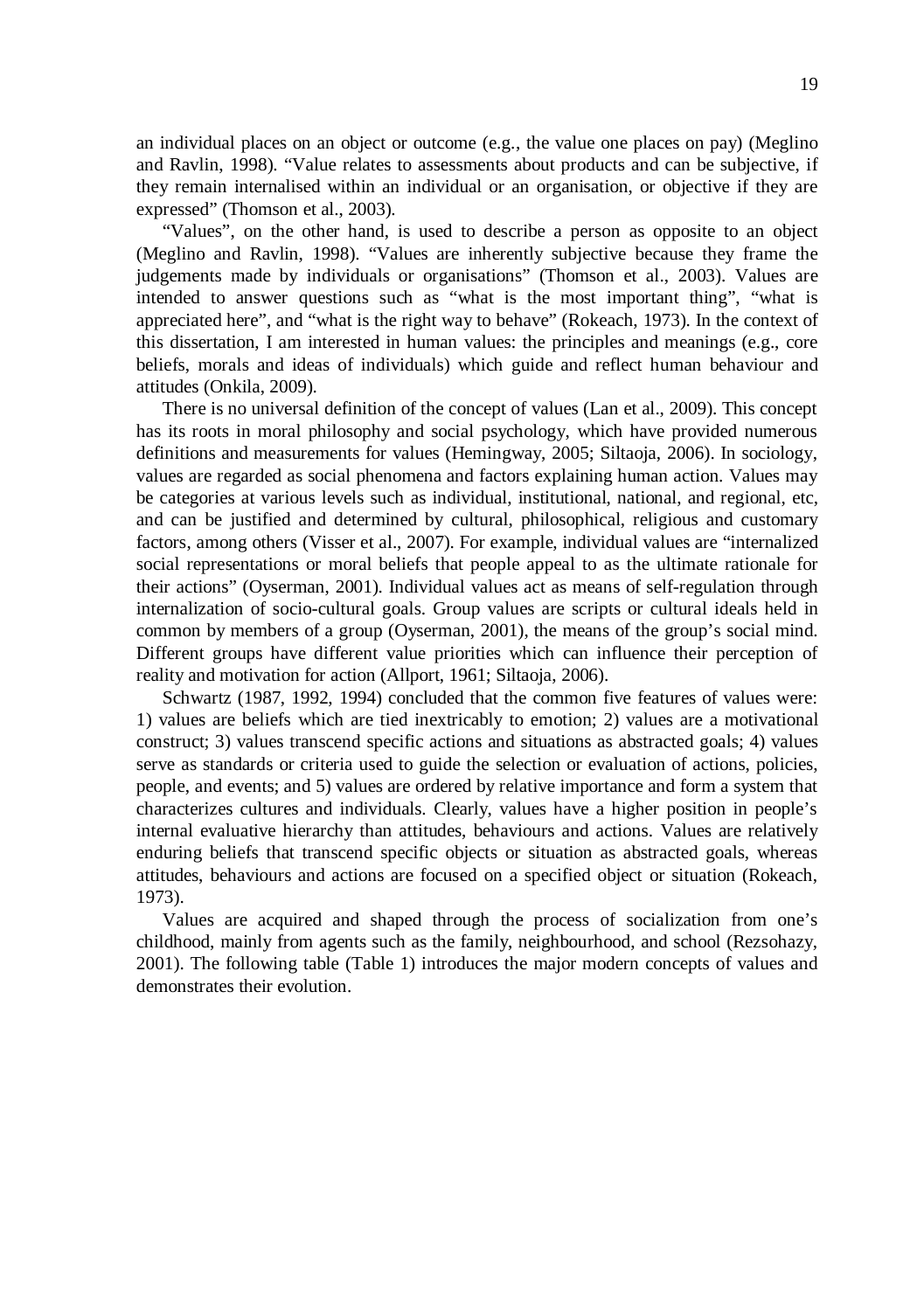| <b>CONCEPT</b>                                                                                                                                                                                                                                                                                                                                                                                                                                                                                                                                                                                     | <b>FOCUS</b>                                                                                                                                                                                                                                 |  |  |  |
|----------------------------------------------------------------------------------------------------------------------------------------------------------------------------------------------------------------------------------------------------------------------------------------------------------------------------------------------------------------------------------------------------------------------------------------------------------------------------------------------------------------------------------------------------------------------------------------------------|----------------------------------------------------------------------------------------------------------------------------------------------------------------------------------------------------------------------------------------------|--|--|--|
| Beginning the modern concept of values                                                                                                                                                                                                                                                                                                                                                                                                                                                                                                                                                             |                                                                                                                                                                                                                                              |  |  |  |
| The study of change in the life of social groups,<br>understood<br>as<br>of<br>"social<br>a<br>process<br>disorganization" (the loss of traditional norms)<br>and "reorganization" (adaptation to modern<br>values) experienced by recent immigrants from                                                                                                                                                                                                                                                                                                                                          | Social<br>disorganization                                                                                                                                                                                                                    |  |  |  |
| Using values to conduct field studies of cultural<br>phenomena in small communities.<br><b>Benedict</b><br>divided Indian communities in the south-west of<br>the US into Apollonians and Dionysians.                                                                                                                                                                                                                                                                                                                                                                                              | <b>Cultural values</b>                                                                                                                                                                                                                       |  |  |  |
| Personal values are demonstrable determinants<br>of what the individual selects perceptually from<br>his environment.                                                                                                                                                                                                                                                                                                                                                                                                                                                                              | Self-direction                                                                                                                                                                                                                               |  |  |  |
| Forming the modern concept of values in the 1950s-1960s                                                                                                                                                                                                                                                                                                                                                                                                                                                                                                                                            |                                                                                                                                                                                                                                              |  |  |  |
| distinctive of an individual or characteristic of a<br>group, of the desirable which influences the<br>selection from available modes, means, and ends<br>of action."                                                                                                                                                                                                                                                                                                                                                                                                                              | Person-centred                                                                                                                                                                                                                               |  |  |  |
| The value facts themselves are the ultimate<br>evaluative criteria.                                                                                                                                                                                                                                                                                                                                                                                                                                                                                                                                | Explicit<br>definitions<br>of<br>values                                                                                                                                                                                                      |  |  |  |
| Cultural value systems are variations of a set of<br>basic value orientations that flow from answers to<br>basic questions about being: (a) What is human<br>nature (evil, neutral, mixed, or good)? (b) How do<br>nature or the supernatural<br>we<br>relate to<br>(subjugation, harmony, or mastery)? (c) What is<br>the nature of time (past, present, future)? (d)<br>What is the nature of human activity (being,<br>being-in-becoming, doing)? (e) What is the<br>nature of our relationship to others (are we joined<br>vertically, horizontally or are we simply separate<br>individuals)? | Value<br>orientations<br>cultural<br>and<br>value systems                                                                                                                                                                                    |  |  |  |
|                                                                                                                                                                                                                                                                                                                                                                                                                                                                                                                                                                                                    | The theory of<br>development                                                                                                                                                                                                                 |  |  |  |
| Comparing American values with those of other<br>Anglo-Saxon<br>societies<br>and<br>those of Latin<br>America.                                                                                                                                                                                                                                                                                                                                                                                                                                                                                     | Cultural<br>comparisons<br>Motivational                                                                                                                                                                                                      |  |  |  |
|                                                                                                                                                                                                                                                                                                                                                                                                                                                                                                                                                                                                    | rural villages to the industrial city.<br>"A value is a conception, explicit or implicit,<br>Emphasising the decisive contribution of values<br>to the transition towards economic growth.<br>Values as<br>being<br>composed of a relatively |  |  |  |

**Table 1.** Evolution of the modern concept of values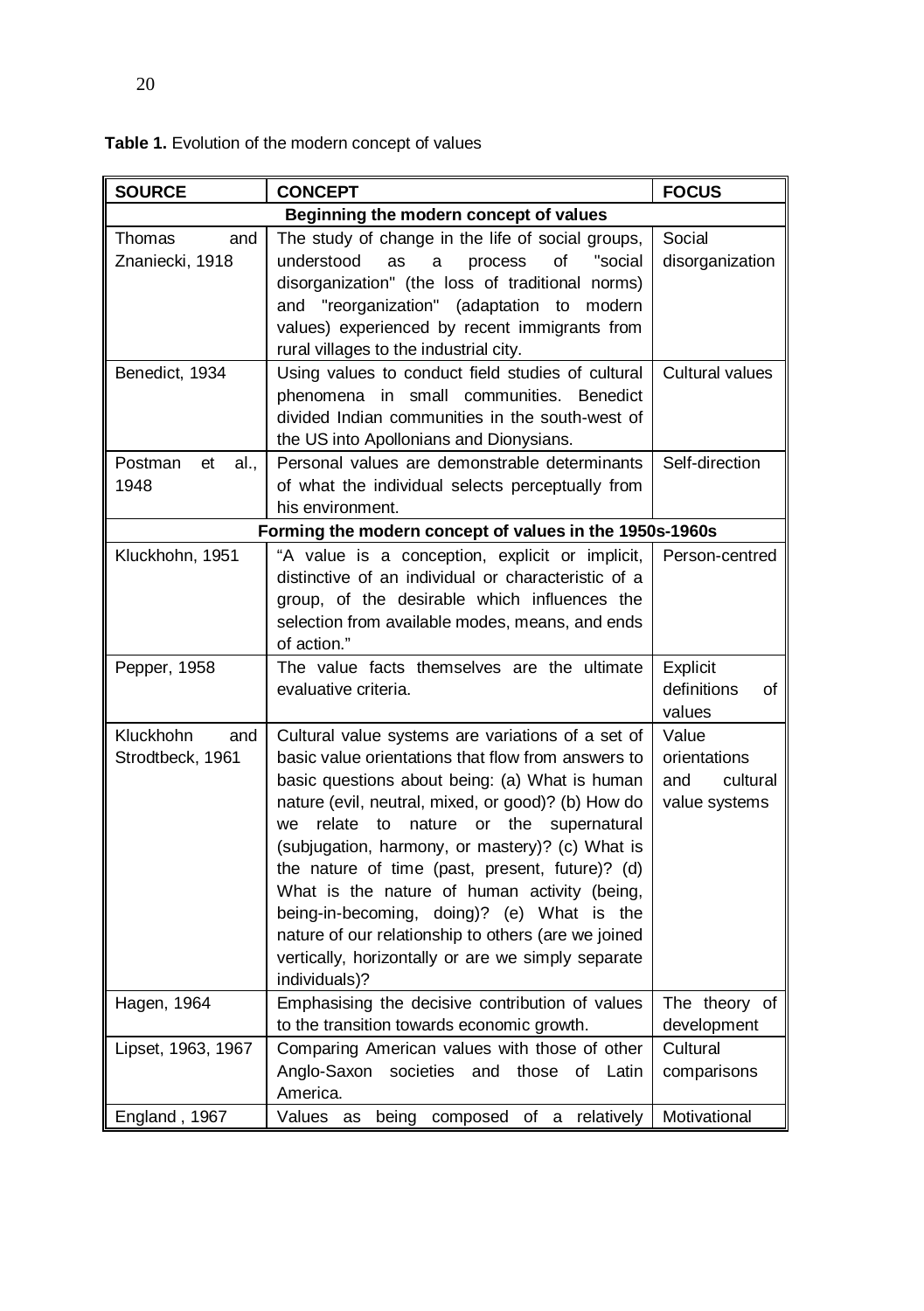|                     | permanent perceptual framework which shapes                                                             | continuum                 |
|---------------------|---------------------------------------------------------------------------------------------------------|---------------------------|
|                     | influences the general nature of<br>and<br>an                                                           |                           |
|                     | individual's behaviour.                                                                                 |                           |
| Williams,<br>1968,  | A person's values serve as the criteria or                                                              | Criteria<br>for           |
| 1979                | standards of preference. Values have cognitive,                                                         | action                    |
|                     | affective, and directional aspects which, when                                                          |                           |
|                     | conceptualized,<br>fully<br>become<br>criteria<br>for                                                   |                           |
|                     | judgement, preference, and choice.<br>"Actual                                                           |                           |
|                     | selections of behavior result from concrete                                                             |                           |
|                     | motivations in specific situations which are partly                                                     |                           |
|                     | determined by prior beliefs and values of the                                                           |                           |
|                     | actor."                                                                                                 |                           |
|                     | Developing the concept of values in the 1970s                                                           |                           |
| Wright, 1971        | Values function in this process of defining and re-                                                     | Self-direction            |
|                     | defining our sense of self and enhancing our self-                                                      |                           |
|                     | esteem.                                                                                                 |                           |
| Bell, 1973          | Old traditional values were refused and new ones                                                        | Changing                  |
| Inglehart, 1977     | adopted and diffused by osmosis. New values                                                             | values                    |
|                     | individualistic,<br>narcissistic,<br>hedonistic,<br>were                                                |                           |
|                     | secularized, postindustrialist, postmaterialist, etc.                                                   |                           |
| Rokeach, 1973       | "A value is an enduring belief that a specific                                                          |                           |
|                     | mode of conduct or end-state of existence is                                                            | Instrumental              |
|                     | personally or socially preferable to an opposite or<br>converse mode of conduct or end-state of         | and<br>terminal<br>values |
|                     | existence".                                                                                             |                           |
| Bengtson<br>and     | Values are conceptions of the desirable-self-                                                           | Intrinsic values          |
| Lovejoy, 1973       | sufficient ends which can be ordered and which                                                          |                           |
|                     | serve as orientations for action.                                                                       |                           |
| Kohn, 1977          |                                                                                                         |                           |
|                     | Using the ranking approach to measuring values                                                          | <b>Class</b><br>and       |
|                     | is demanded by their nature in that a central                                                           | values                    |
|                     | manifestation of value is to be found in choice.                                                        |                           |
| Simon, et al., 1978 | A value is something that is; (1) chosen freely                                                         | Values                    |
|                     | from among alternatives, after consideration of                                                         | clarification             |
|                     | consequences, (2) prized, cherished, and publicly                                                       |                           |
|                     | affirmed, and (3) acted upon with a pattern,                                                            |                           |
|                     | consistency and repetition.                                                                             |                           |
| Williams, 1979      | "A value system is an organized set of Value system                                                     |                           |
|                     | preferential standards that are used in making                                                          |                           |
|                     | selections of objects and actions, resolving                                                            |                           |
|                     | conflicts, invoking social sanctions, and coping                                                        |                           |
|                     | with needs or claims for social and psychological                                                       |                           |
|                     | defences of choices made or proposed."                                                                  |                           |
| Kahle et at., 1980, | Flourishing the concept of values in the 1980s<br>Values<br>type of social<br>cognition<br>as a<br>that | Social                    |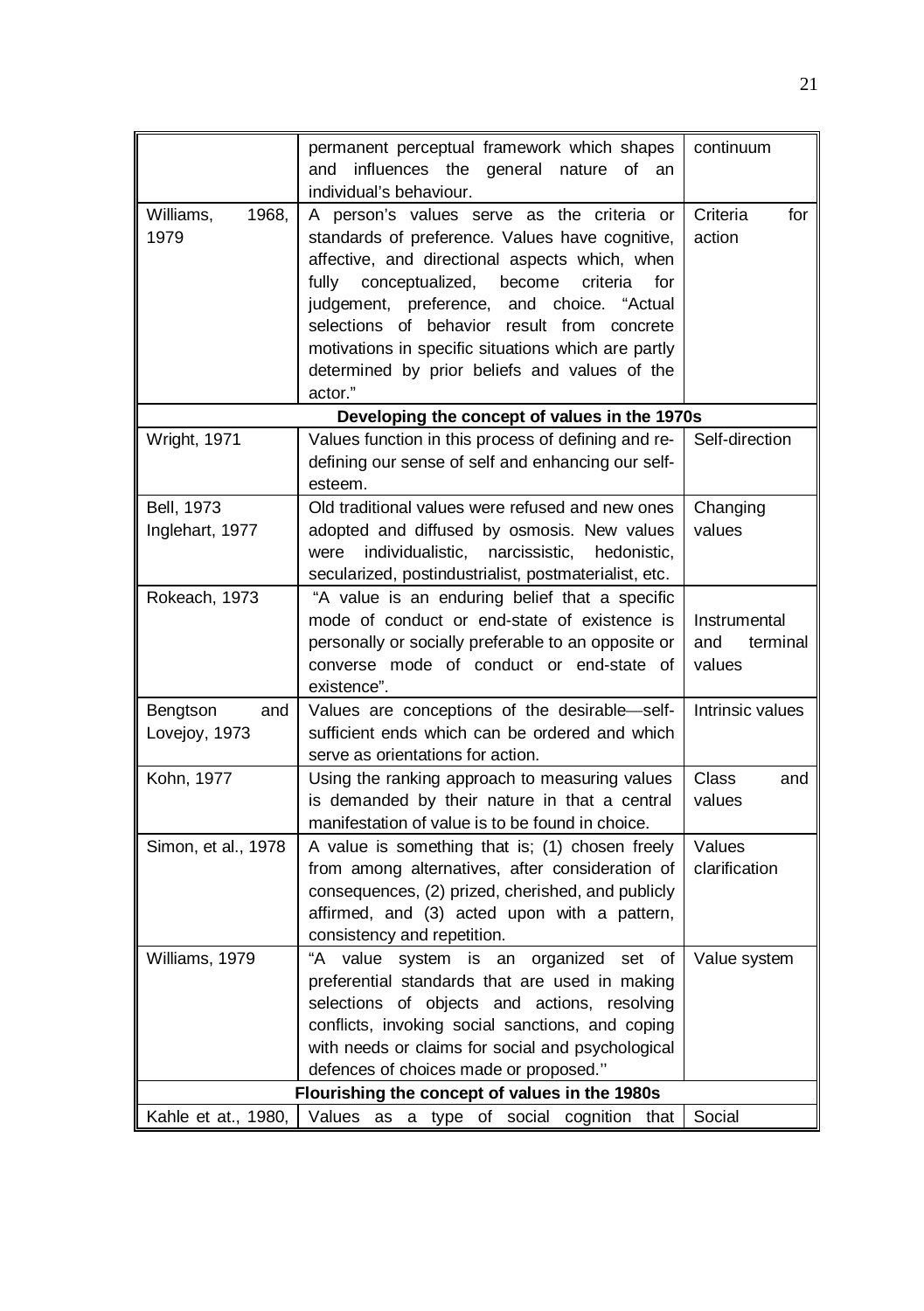| Kahle, 1983,<br>Piner and Kahle,<br>1984 | facilitates an<br>individual's adaptation to<br>the<br>environment.                                                                                                                                                                                                                           | adaptation<br>theory                                               |
|------------------------------------------|-----------------------------------------------------------------------------------------------------------------------------------------------------------------------------------------------------------------------------------------------------------------------------------------------|--------------------------------------------------------------------|
| Hofstede, 1980                           | Shared values lead to societal norms which "lead<br>political,<br>organizational,<br>particular<br>to<br>and<br>intellectual structures and processes, and these<br>in turn lead to self-fulfilling prophecies in people's<br>perceptions of reality, which reinforce the societal<br>norms." | Values<br>divergence                                               |
| Morrill, 1980                            | The individual or group "seeks to understand the<br>meaning of the human situation<br>through<br>discovering in it the values that orient human<br>choice and decision."                                                                                                                      | Values<br>analysis                                                 |
| Sproull, 1981                            | beliefs about<br>Values<br>as normative<br>proper<br>standards of conduct and preferred or desired<br>results.                                                                                                                                                                                | Normative<br>approach                                              |
| Posner<br>and<br>Schmidt, 1987           | Values have also been defined as general<br>standards shaping our attitudes and beliefs and<br>influencing our behaviour.                                                                                                                                                                     | Normative<br>approach                                              |
| Schwartz<br>and<br><b>Bilsky, 1987</b>   | The role of values as cognitive representations of<br>social interactional requirements for interpersonal<br>coordination, and social institutional demands for<br>group welfare and survival.                                                                                                | Value<br>orientations                                              |
| Schwartz<br>and<br>Bilsky, 1987, 1990    | Values (1) are concepts or beliefs, (2) pertain to<br>desirable end states or behaviours, (3) transcend<br>guide<br>selection<br>specific<br>situations, (4)<br>or<br>evaluation of behaviour and events, and (5) are<br>ordered by relative importance.                                      | Theoretical<br>basis for<br>the<br>structure<br>οf<br>value system |
| Homer and Kahle,<br>1988                 | The values are the basis of attitude, and attitude<br>results in behaviour.                                                                                                                                                                                                                   | Value-attitude-<br>behaviour<br>framework                          |
| Feather, 1988                            | Values are at the centre of an individual's<br>cognitive or mental structure or personality and<br>affect<br>individual's<br>behaviour<br>may<br>the<br>or<br>characteristics such as attitude, evaluation,<br>judgements,<br>decisions, commitment,<br>and<br>satisfaction.                  | Criteria<br>for<br>action                                          |
|                                          | Emphasising empirical studies in the 1990s                                                                                                                                                                                                                                                    |                                                                    |
| Schwartz, 1992                           | Values as an expression of and motivation for the<br>fulfilment of basic human needs to sustain an<br>individual's biological and social well-being and<br>functioning.                                                                                                                       | Motivation                                                         |
| Schwartz, 1992                           | beliefs<br>Values<br>represent concepts<br>about<br>or                                                                                                                                                                                                                                        | Terminal                                                           |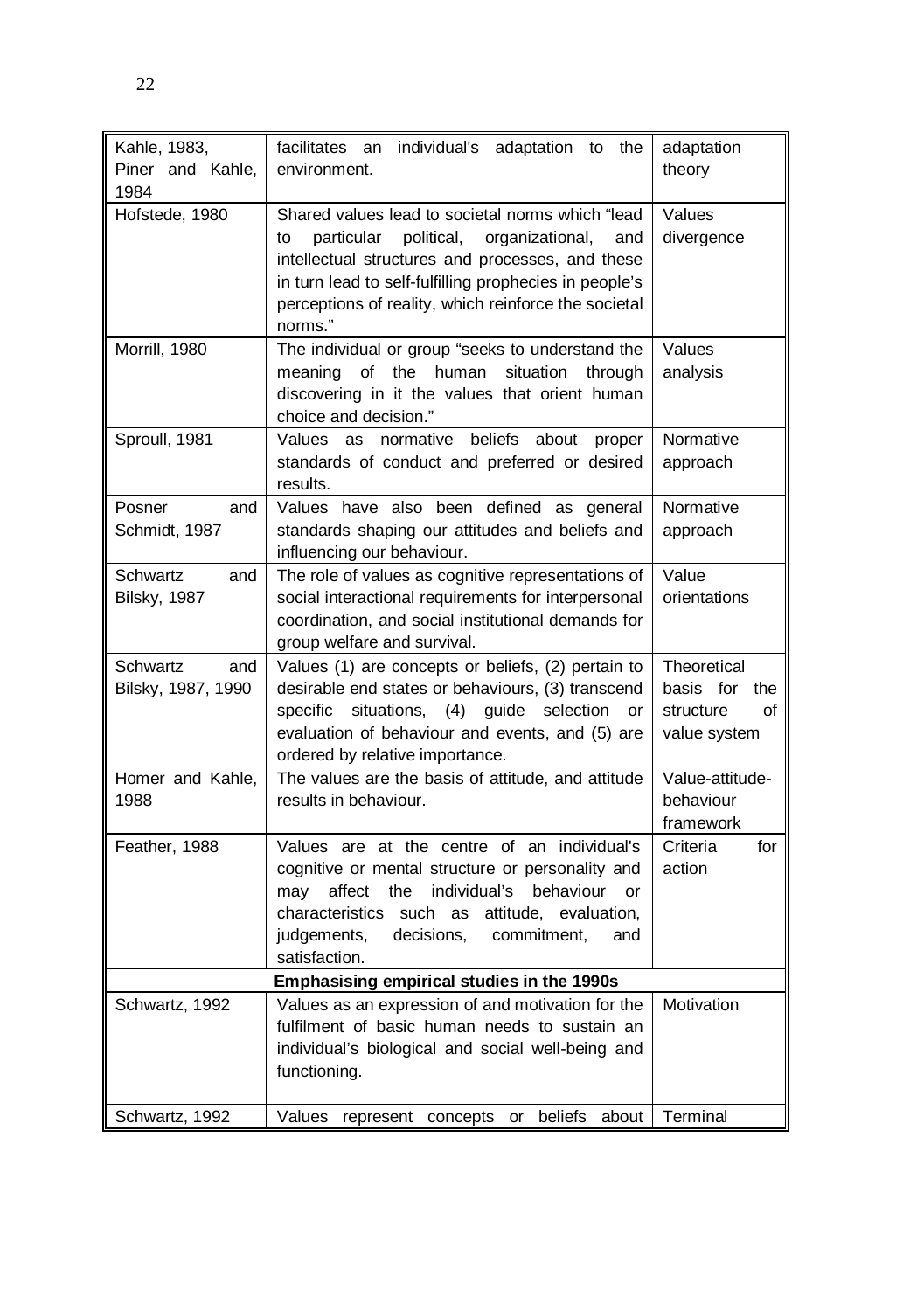|                       | desirable end-states or behaviours that transcend<br>specific situations, guide selection, or evaluation<br>of behaviour and events, and are ordered by<br>relative importance. | values             |
|-----------------------|---------------------------------------------------------------------------------------------------------------------------------------------------------------------------------|--------------------|
| <b>Ravlin, 1995</b>   | Values as "a person's internalized belief about                                                                                                                                 | Normative          |
|                       | how he or she should or ought to behave".                                                                                                                                       | approach           |
| Posner<br>and         | Values as lying "at the core of personality,                                                                                                                                    | Values-            |
| Schmidt, 1996         | influencing the choices individuals make and<br>the way individuals and organizations alike invest<br>their energy."                                                            | behaviour          |
| <b>Beckman</b><br>and | Values as common acceptance being the point of                                                                                                                                  | Link<br>between    |
| Askegaard, 1997       | intersection between<br>individual<br>and society                                                                                                                               | individual<br>and  |
|                       | because personal values help to know and                                                                                                                                        | social             |
|                       | understand the interpersonal world, and guide                                                                                                                                   |                    |
|                       | adaptation<br>the<br>individual's<br>to<br>surrounding                                                                                                                          |                    |
|                       | condition.                                                                                                                                                                      |                    |
| Jehn et al., 1997     | Value convergence reflects the degree to which                                                                                                                                  | Value              |
|                       | all members of a group agree on values about                                                                                                                                    | convergence        |
|                       | behaviour, group processes and intra-group                                                                                                                                      |                    |
|                       | relationships.                                                                                                                                                                  |                    |
| Ralston<br>et<br>al., | "occurs<br>when<br>individual<br>Crossvergence<br>an                                                                                                                            | Value              |
| 1997                  | incorporates both national culture influences and                                                                                                                               | crossvergence      |
|                       | ideology influences synergistically to form a                                                                                                                                   |                    |
|                       | unique value system that is different from the                                                                                                                                  |                    |
|                       | value set supported by either national culture or                                                                                                                               |                    |
|                       | economic ideology."                                                                                                                                                             |                    |
| Maio<br>and<br>Olson  | Values, though widely shared, lack cognitive                                                                                                                                    | Truism             |
| 1998                  | support and hence function like truisms.                                                                                                                                        |                    |
|                       | <b>Cross-cultural perspective 2000s</b>                                                                                                                                         |                    |
| Lawton, 2000          | Values form the basis for principles and virtues                                                                                                                                | Normative          |
|                       | and are necessary to bring the ethical principles                                                                                                                               | approach           |
|                       | into moral practice.                                                                                                                                                            |                    |
| Hofstede, 2001        | Value interrelationships is between individual and                                                                                                                              | Individualistic    |
|                       | collective interests, where the attainment of                                                                                                                                   | vs. collectivistic |
|                       | values that serve individual interests are by their                                                                                                                             |                    |
|                       | nature opposed to those that serve collective                                                                                                                                   |                    |
|                       | interests.                                                                                                                                                                      |                    |
| Schwartz<br>and       | Values as desirable, trans-situational goals,                                                                                                                                   | Universal          |
| Bardi, 2001           | varying in importance, that serve as guiding                                                                                                                                    | typology           |
|                       | principles in people's lives. Schwartz indentified                                                                                                                              |                    |
|                       | 56 value items that can be grouped into ten                                                                                                                                     |                    |
|                       | value types, which can be further clustered into                                                                                                                                |                    |
|                       | four value orientations.                                                                                                                                                        |                    |
| Rohweder, 2004        | Economic values are instrumental and related to                                                                                                                                 | Economic and       |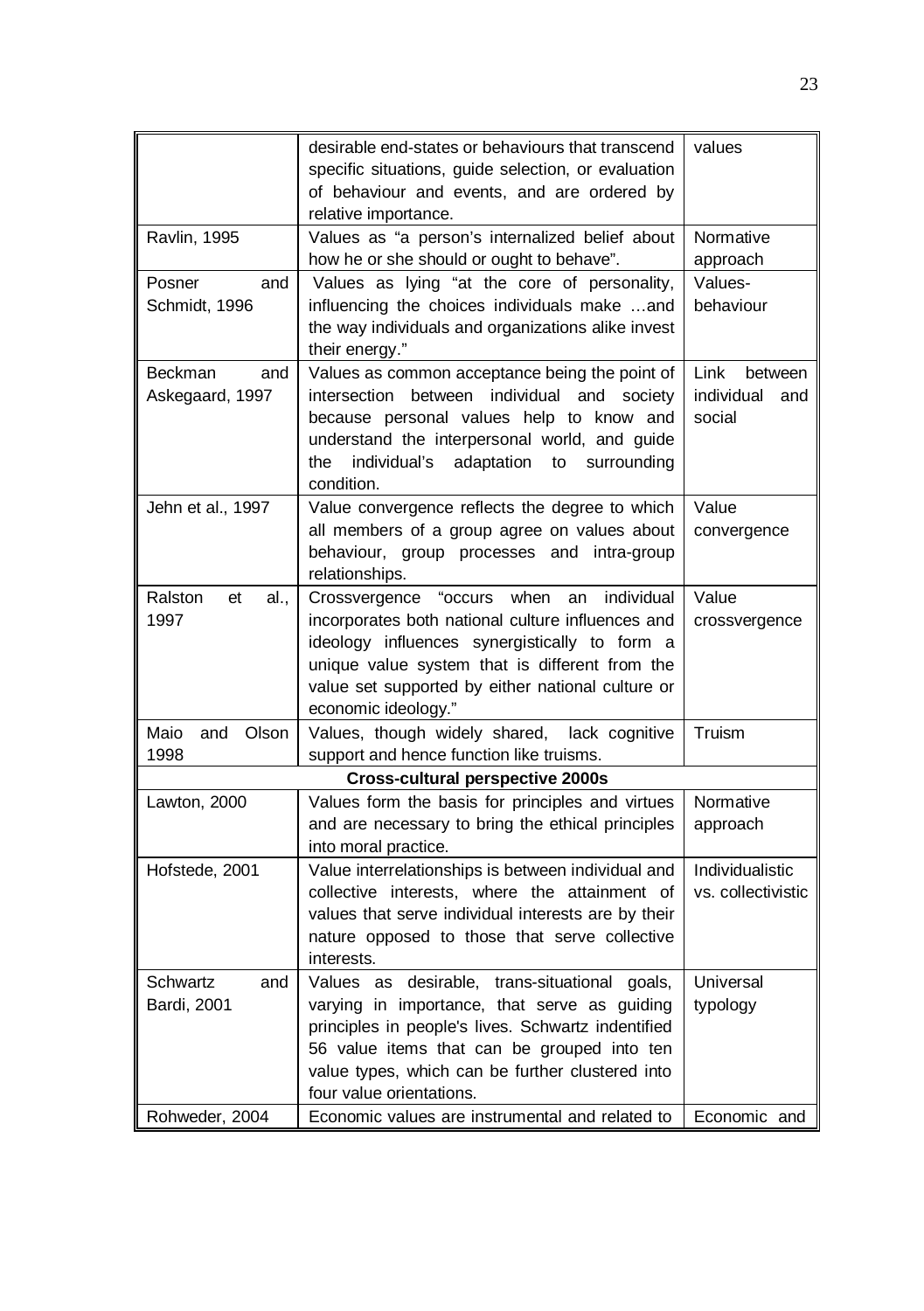|                               | economic rationalities (e.g. profit pursuing);<br>ethical values concerning individual perceptions<br>on "good" or "worth pursuing" which based on<br>the feeling of justness and duty towards others                                                                                                                                                           | ethical values                                                 |
|-------------------------------|-----------------------------------------------------------------------------------------------------------------------------------------------------------------------------------------------------------------------------------------------------------------------------------------------------------------------------------------------------------------|----------------------------------------------------------------|
| Gandal et al., 2005           | Values "influence individuals in their perceptions,<br>interpretations of situations, and hence direct<br>in their decisions, choices,<br>people<br>and<br>behaviours."                                                                                                                                                                                         | <b>Interrelationshi</b><br>between<br>D<br>value-<br>behaviour |
| &<br>Lages<br>Fernandes, 2005 | Values, understood to be intrinsic, lasting and<br>relatively steady beliefs in an individual's life and<br>defined as mental representations of needs, are<br>an individual's general basis for resolving conflict<br>making decisions, and determining,<br>and<br>regulating and modifying relationships between<br>individuals, organizations and societies. | Link<br>between<br>individual,<br>organization,<br>and society |
| Dhar et al., 2008             | "At the micro level of individual behaviour, values<br>are motivating as internalized standards that<br>reconcile a person's needs with the demands of<br>social life. At the macro level of cultural practices,<br>values represent shared understandings that give<br>meaning, order and integration to social living."                                       | Micro<br>and<br>macro levels                                   |

The history of the notion of values can be traced back to the ancient Greeks over 2500 years ago, when ethics was established as a form of philosophical inquiry (Mullins, 1999). The best-known philosophers, such as Plato and Aristotle, are the main founders of this concept. Plato recognized the primacy of the objectivity of values such as truth, good, and beauty (objective values), and divided values into instrumental (means values), intermediate (mixed values), and intrinsic values (end values) (Sheng, 1998). Aristotelian ethics, known as "virtue ethics", is concerned with qualities of character (virtue of character) that make a community member fit to function at high level within the social fabric (Mattila, 2007). The concepts of happiness and the best good are centred in Aristotelian ethics, which provides a basis for the development of ethical values.

The modern concept of values was perhaps first shaped in The Polish Peasant in Europe and America (Thomas and Znaniecki, 1918). Since then, the concept of values has been found increasingly in anthropology, psychology, social psychology, philosophy, and sociology. The study of values covers a broad multidisciplinary terrain.

Kluckhohn and Strodtbeck (1961) introduced a classic view of values, in which the main purposes of values are answering basic existential questions and providing meaning in people's lives. Schwartz (1992) defined a concept of values consistent with this view "Values as an expression of and motivation for the fulfilment of basic human needs to sustain an individual's biological and social well-being and functioning."

The most influential researcher on values in the last three decades is Rokeach (Krap, 2000). Rokeach (1973) defined values as an enduring belief that a specific mode of conduct (instrumental values) or end-state of existence (terminal values) is personally or socially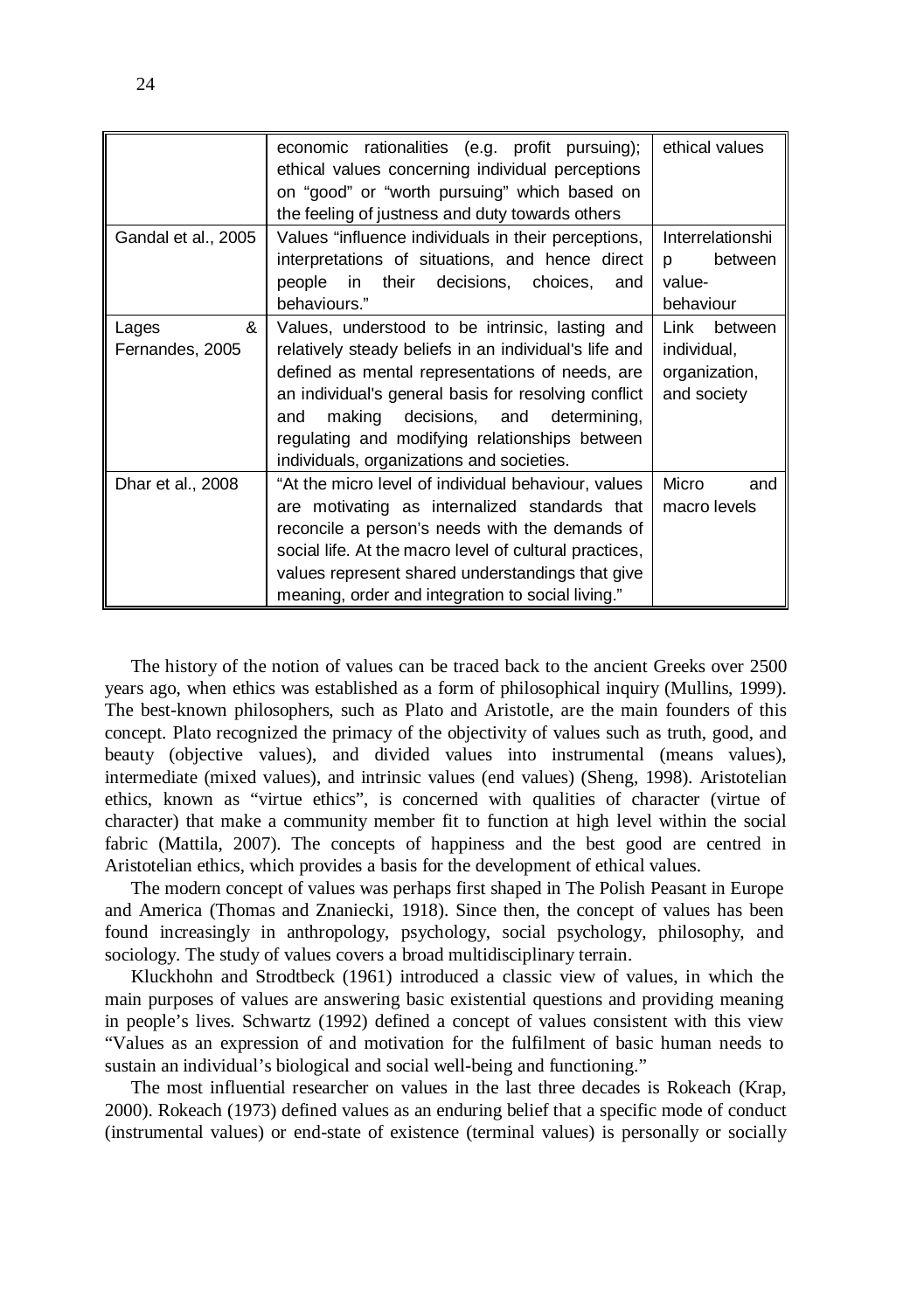preferable to its opposite. Rokeach (1973) and Williams (1979) defined the concept of the value system, which means clusters of values (personal and cultural values) based on a value hierarchy and priority structure, for the purpose of ethical and ideological integrity. The focus of Rokeach's work is the Rokeach Value Survey, which is a popular instrument for measuring values. It includes thirty-six universal and trans-situational values items, divided into two categories: instrumental values (such as politeness, honesty, and obedience) and terminal values (e.g., freedom, equality, and peace). Rokeach's instrument measures a person's value priorities.

Schwartz's value theory, which is the evolution of the Rokeach's Value Survey in cross-cultural values research, has been widely accepted in the last decade (Krap, 2000; Siltaoja, 2006). Schwartz indentified 56 universal value items that can be grouped into ten value types, which can be further clustered into four value orientations: 1) selftranscendence (the altruistic value types of universalism and benevolence), 2) selfenhancement (egoistic values focused on personal power and achievement), 3) openness (including the value types of self-direction, hedonism and stimulation), and 4) conservation (including the tradition, conformity and security value types) (Schwartz, 1992, 1994). Schwartz's value theory has been the most favoured theory in explaining human values, and has provided a powerful instrument for studying the values-behaviour relationship.

Some values studies focused on the link between individual and collective interests, social values studies being an important branch. Values are believed to mitigate the conflicts between these two, integrating individual interests into collectively desirable goals. The basic issue in social values research is how individuals prioritize allocations between themselves and others, and how much individuals are willing to sacrifice. As Grube et al. (1994) argued, "values play a particularly important role because they are cognitive representations of individual needs and desires, on the one hand, and of societal demands on the other." Kahle et at. (1980), Kahle (1983), and Piner & Kahle (1984) addressed the social adaption theory. Beckman and Askegaard (1997) defined values as the intersection between individual and society. The value convergence theory defined by Jehn et al. (1997) has also contributed to this view. Social dilemma games such as the prisoner's dilemma (Yamagishi et al., 1994) and social values orientations defined by McClintock and Van Avermaet (1982) are important in the social values studies.

Some value concepts have been conducted when values become vital in social life. For example, Pepper (1958) identified values as the ultimate evaluative criteria. Lawton (2000) mentioned that values form the basis for principles and virtues, while Salopek (2001) suggested "Values are our fundamental beliefs or principles. They define what we think is right, good, fair and just."

Values, which are at the heart of an individual's cognitive or mental structure or personality, inform the process of defining and re-defining an individual's identity and enhancing self-esteem (Wells and McDowell, 2001). There are many values studies concerned with this personal identity notion, such as Postman (1948), Wright (1971), and Valkenburg and Cantor (2001).

Cross-cultural research on values has been one of the major areas of interest. For example, Lipset (1963, 1967) arranged a cultural comparison between American values and Anglo-Saxon and Latin American values. Triandis developed a fifty-item scale to measure the various elements of individualism and collectivism (Triandis, 1989). The best-known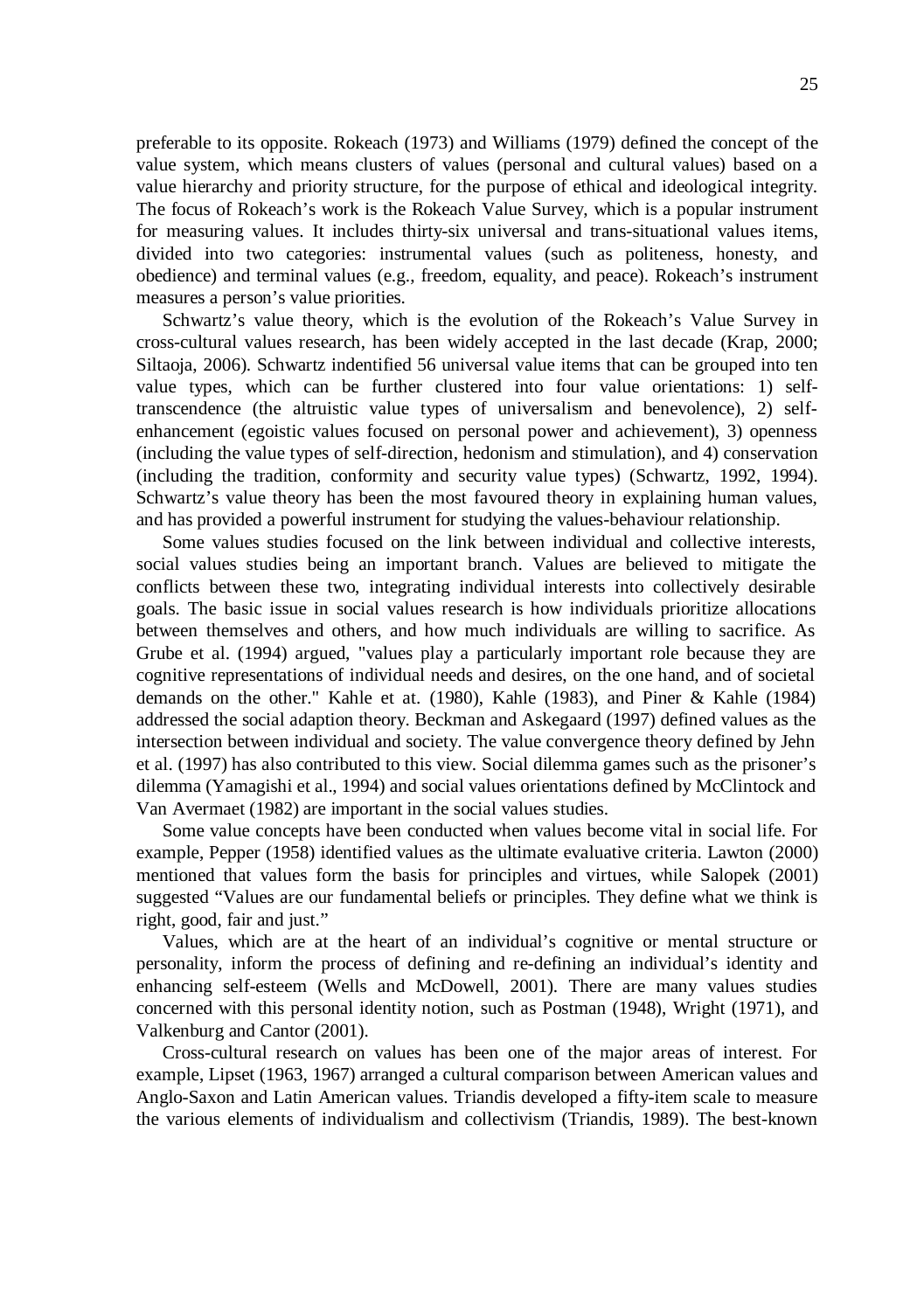researcher in this field is Hofstede, who indentified five cultural values dimensions: small vs. large power distance, individualism vs. collectivism, masculinity vs. femininity, weak vs. strong uncertainty avoidance, and long vs. short-term orientation (Hofstede, 1980, 1991, 2001).

One important issue in values studies is to define the interrelationship between values and behaviour. For example, England (1967) argued that values shape and influence an individual's behaviour. Some scholars, such as Williams (1968), Posner and Schmidt (1987), and Feather (1988) identified values as criteria and standards for behaviour. Some studies focused on the hierarchical link between values, attitude, and behaviour e.g., Homer and Kahle (1988), and Gandel et al. (2005). Following this notion, there are many empirical studies assessing the effects of values on behaviour.

Although definitions of values vary, it is generally agreed that values influence behaviour or characteristics such as attitude, evaluation, judgements, decisions, commitment, and satisfaction. There is lots of evidence that personal values can be used as a good instrument for studying individual perceptions of CSR. The influence of personal values on ethical decision-making has been recognized (e.g., Hunt and Vitell, 1986, 1991; Ferrell and Gresham, 1985). Hemingway and Maclagan (2004) studied the effects of a manager's personal values on their attitudes and behaviour regarding CSR. Hemingway (2005) argued that personal values may motivate corporate social entrepreneurship. Recent empirical findings suggest that altruistic values (especially universalism and benevolence values), associated with higher levels of moral awareness, make a significant positive contribution to ethical decision-making and CSR, while egoistic values, associated with lower levels of moral awareness, make a significant negative contribution to ethical decision-making and CSR (VanSandt, 2003; Shafer et al., 2007). Puohiniemi pointed out that the values relevant to "pro-green" attitudes mainly concentrated on collectivistic value domains, whereas those relevant to "non-green" attitudes concentrated on individualistic value domains (Puohiniemi, 1995). Maignan (2001) claimed that individuals with more collectivistic values were mostly concerned about business's compliance with social norms, not its economic performance. There are also some findings showing that collectivistic values correspond with stakeholder views, highlighting, for example, the welfare of people and the employee morality of companies (Axinn et al., 2004; Shafer et al., 2007).

In the context of this dissertation, the concept of values is based on Schwartz's value theory, which categorises 56 universal value items into four value orientations. This dissertation applied Schwartz's value theory as an instrument to assess the link between values and behaviour, more specifically, the effects of values on the perceptions of CSR.

#### <span id="page-25-0"></span>*4.1.2. The pyramid of values*

The relationship between individual values, organizational values and CSR can be illustrated as in figure 2. The pyramid shows the interrelationships between individual ethical values, organizational ethical values, and CSR based on the theory of corporate morality. Corporate morality is "an account of the moral obligations of corporations" (Freeman and Gilbert, 1988). Under the theory of corporate morality, CSR can be interpreted as a type of moral values.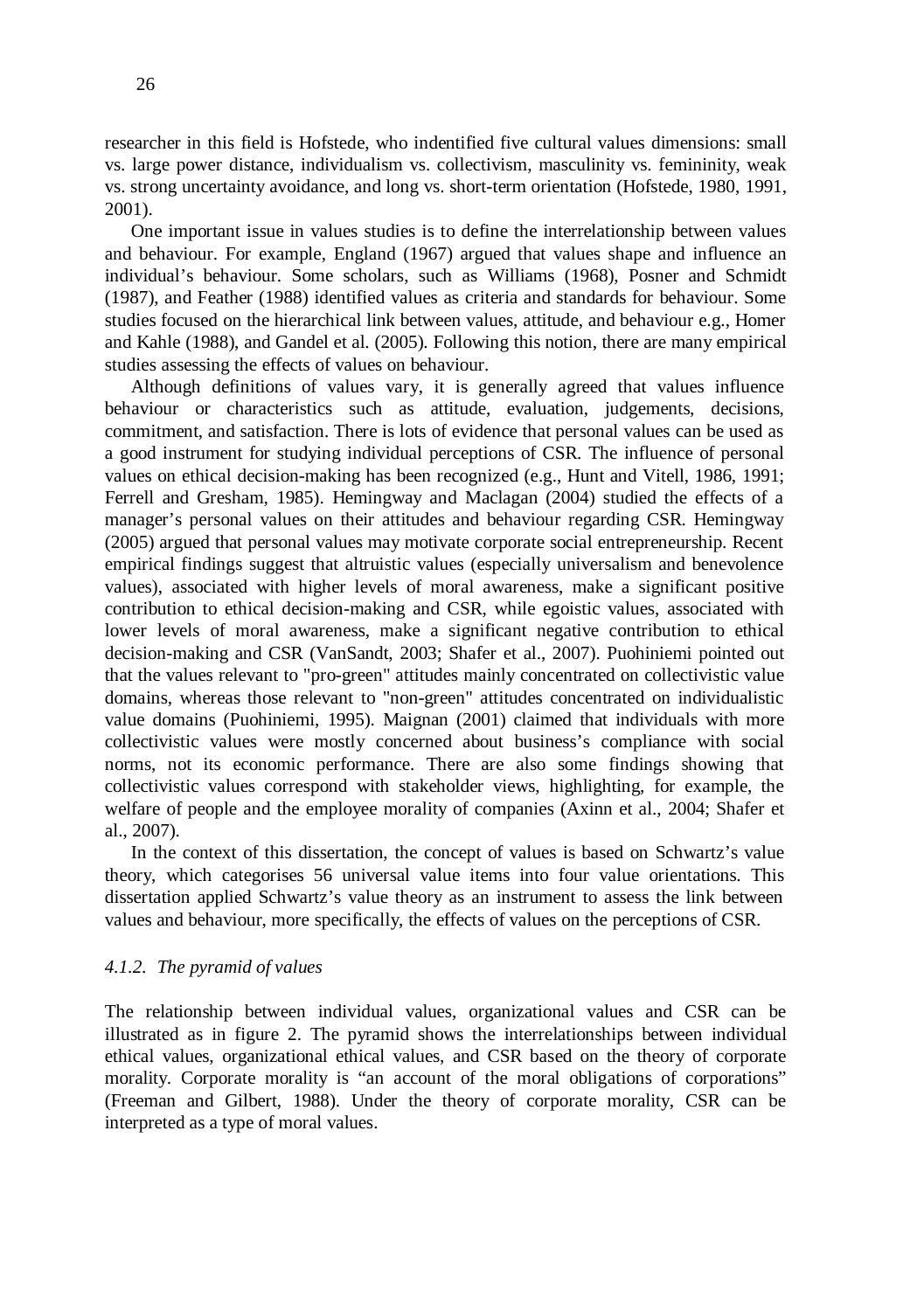

Source: adapted from Halter and Arruda, 2009. **Figure 2.** Pyramid of values

Individual ethical values form the base of the pyramid, sustaining individual and corporate behaviour. Individual ethical values refer to individual perceptions of what is right, and are based on the feeling of justness and duty towards others and the environment (Rohweder, 2004). Here, individual ethical values refer to not only to corporate members, but also other stakeholders from the surrounding environment. Organizational literatures often define the relationship between individual and corporate values as dialogues: management styles, which reflect personal level values, affect and are affected by the predominant corporate culture (Ott, 1989).

Logically, individuals must first perceive ethics and CSR to be important before they embrace more ethical and responsible behaviour. Their perceptions are affected by their ethical values. Similarly, corporations must first commit to CSR then undertake greater CSR behaviour. The level of corporate commitment to CSR also depends on its corporate ethical values.

Thus, at the second level, individual ethical values are accumulated and turned into corporate ethical values (Argandona, 2003). Corporate values can be seen as the collective programming of minds that differentiates one corporation from another (Hofstede, 1993), and can be seen as the set of shared values that govern corporate interactions with various stakeholders (Charles and Jones, 2001). Corporate values are also a major component of organization culture, and principles responsible for the successful management and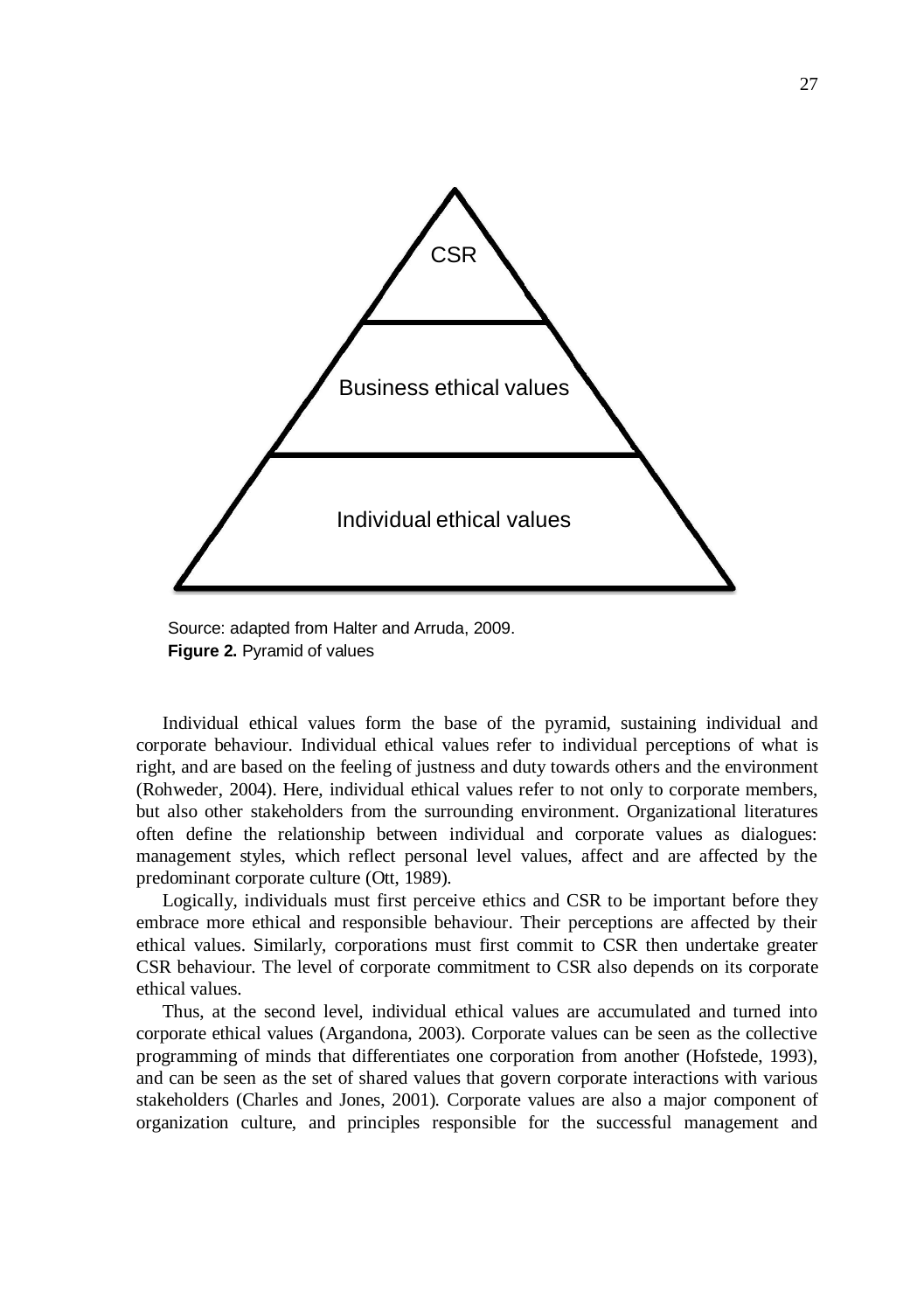performance (O'Reilly & Chatman,1996; Mitchell & Oneal, 1994). Khandelwal and Mohendra (2010) defined corporate values as beliefs held in high esteem by corporate members regarding the means and ends that a corporation ought to identify in its operations, and a common identity and shared sense of purpose for the company and its members. Charles and Jones (2001) also divided corporate values into terminal values (the end states) and instrumental values (modes of behaviour). Terminal values are reflected in an organization's mission and goals, and instrumental values are embodied with norms, rules and codes of conduct. The functions of values at the corporate level are external adaption and internal integration (Schein, 1985), which shape the organization's philosophy, process and goals (Conklin et al., 1992).

In this pyramid, corporate ethical values act as a component of the individual ethical values and both the formal and informal policies on ethics of the corporation (Hunt et al., 1989). It is widely accepted that corporate ethical values shape the orientation of business activities, and are reflected in corporate behaviours such as CSR (Kilmann et al., 1985). CSR decisions are influenced by corporate ethical values, which help to create corporate norms and a sense of CSR that determines the CSR performance (Halter and Arruda, 2009). Singhapakdi et al. (1995) found in their study that "corporate ethical values seem to help sensitize marketers to the importance of ethics and social responsibility as a component of marketing decisions." Corporations may seek to improve CSR performance through creating common ethical values which provide direction for the organizations and theirs members by guiding behaviour and decisions.

Corporate ethical values should indicate the limits of operations, as principles regulate the corporation's CSR performance. Thus CSR can be sustained at the top of the pyramid (Halter and Arruda, 2009). Here, CSR acts as a control instrument for corporate ethical behaviour.

In summary, this pyramid indicates that changes in individual ethical values lead to changes in corporate ethical values, which promotes changes in corporate policies and strategies and reflects the changes in the business behaviour with respect to CSR (Carrasco, 2007). A precondition for CSR improvement is that values (both individual and corporate) change (Purser et al., 1995).

To conclude, the role of values in this dissertation has two levels. At the individual level, previous evidence has shown that personal values influence individual behaviour, including perception. Thus this dissertation assumes that values influence individual perceptions of CSR. Since we see the interrelated pyramid relationship between individual values and corporate CSR performance at the organisation level, a study of individual values and individual perceptions of CSR can make a significant contribution to the development of CSR performance.

#### <span id="page-27-0"></span>*4.1.3. Virtue*

In the broader context of values, virtue is defined as one category of values, like moral excellence or a habitually good disposition (Cawley, 1997). "Virtue is the quality of character by which individuals habitually recognize and do the right thing (Cawley, 1997)." In the West, the roots of virtue lie in the works of Plato and Aristotle.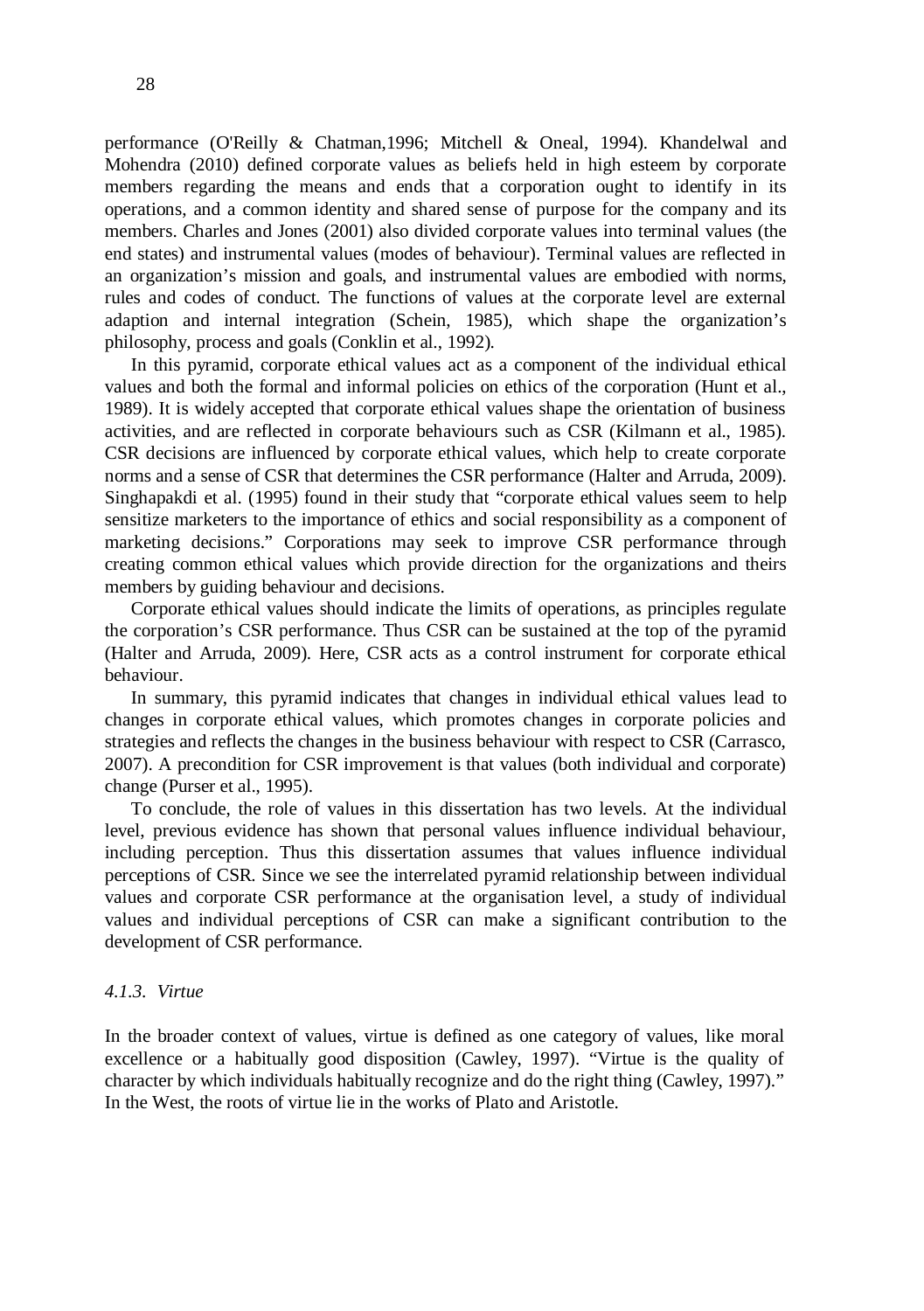Plato identified four cardinal virtues: 1) wisdom relates to the intellectual part of the soul or reason; 2) courage means the interaction between reason and the spirited part of the soul; 3) temperance or self control is defined as moderation in action, thought, or feeling; 4) justice relates to moral rectitude (Prior, 1991).

In the Aristotelian sense, "virtue stands for the qualities of character that make a community member fit to function to an excellent degree within the social fabric (Mattila, 2007)." His major contribution in this field is the theory of "virtue ethics". There are three concepts centred on virtue ethics: virtue, practical wisdom, and eudaimonia (Rosalind, 2003). Virtue means excellence of any kind (Rosalind, 2003). Aristotle distinguished two types of virtue: intellectual and moral. Intellectual virtue refers to wisdom and understanding which is the consequence of teaching, including the virtues of knowledge, art, prudence, intelligence and theoretical wisdom. Moral virtues refer to generosity and self-control, including justice, prudence, courage, and temperance (Cawley, 1997). Practical wisdom aims to inform us what we ought to do and what we ought not to do. Aristotle said that "virtue or excellence is not only a characteristic which is guided by right reason, but also a characteristic which is united with right reason; and right reason in moral matters is practical wisdom" (Mintz, 1996). Eudaimonia is translated as "happiness" or "flourishing" and occasionally as "well-being" (Rosalind, 2003). Other philosophers, such as Martineau, Hume and Nietzsche, have defined various forms of virtue ethics (Slote 2001, Swanton 2003).

The contemporary theory of virtue centered virtue on our understanding of human practice, ethics, and experience. The philosopher Macintyre made a significant contribution to reconstruction of the contemporary virtue-based theory. In the book After Virtue, Macintyre (1981) discussed the concept of virtue thorough several philosophical considerations, arguing that "hence on the modern view the justification of the virtues depends upon some prior justification of rules and principles; and if the latter become radically problematic, as they have, so also must the former. Suppose however that in articulating the problems of morality the ordering of evaluative concepts has been misconceived by spokesmen of modernity and more particularly of liberalism; suppose that we need to attend to virtues in the first place in order to understand the function and authority of rules; we ought then to begin the enquiry in a quite different way from that in which it has begun." He also argued that an ethic of virtue (which focuses on the morality of ordinary everyday life) must complement an ethic of duty (which focuses on the morality of rare unusual events) (Cawley, 1997). Other scholars, such as Meilaender (1984), Mayo (1958), Carr (1991), followed this thinking.

Based on the Aristotelian virtues tradition, Sommers and Sommers (1993) claimed that "in the broad sense, a virtue is any trait or capacity that enables an object to perform its appropriate function. More commonly, virtue refers to a special kind of excellence that only human beings possess or lack. In this narrow sense the virtues are moral excellences that contribute to a life of human fulfillment. And in this sense we speak of the virtues in contrast to vices. A question now arises: what goal is appropriate for a human being? There are in fact rival conceptions of human fulfillment."

Kupperman (1991) focused on character instead of virtue ethics, because virtue ethics is too limited as the sum of virtues. However, good character includes appropriate concerns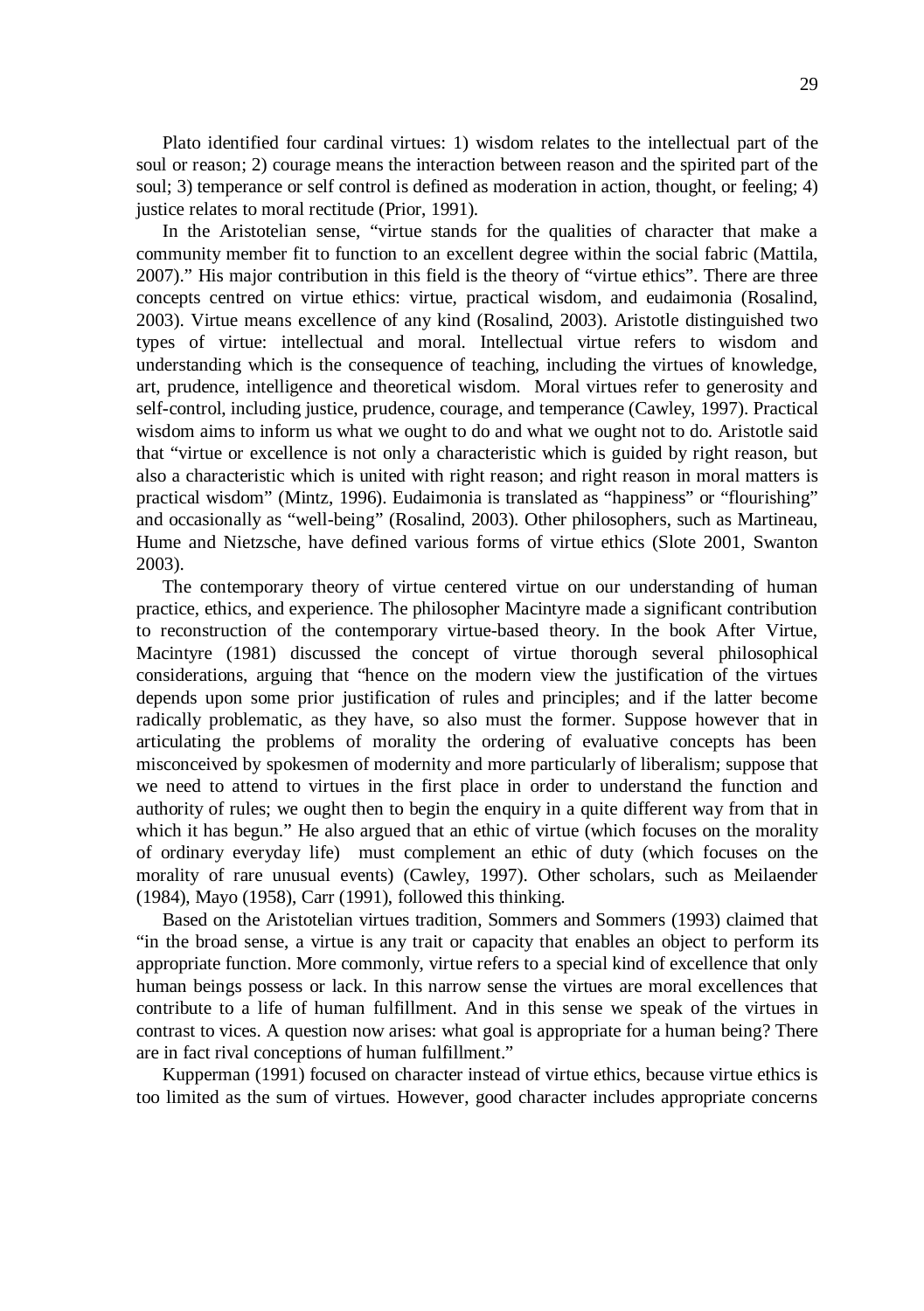and commitments. Other scholars, such as Greer and Kohl (1995), and Hillman (1996), also emphasized character rather than virtue ethics.

Newton (1992) developed a framework of virtue ethics, believing that virtue is important in business because of the individual roles as employees and as members of society. The virtues of individuals help them carry out their roles to overcome conflicts and be consistent with the goals of an organization. Bennett's anthologies on virtue ethics (1993, 1995) are widely cited. Hartmann and Beck-Dudley (1995) identified the core virtues relevant for marketing: integrity, fairness, trust, respect, and empathy.

Murphy (1999) summarized the six dimensions of virtue ethics: 1) its focus is on the person and his/her character traits, not on a particular decision or principle; 2) virtues are good habits and are learned by practice; 3) appropriate virtues are discovered by witnessing and imitating behaviour; 4) people seek the ethic of mean; 5) virtues should be examined within a community setting; 6) aspirations are key motivators in virtue ethics.

There are three main strands of contemporary development for virtue ethics: eudaimonism, agent-based theories, and the ethics of care. Hursthouse (1999) developed one detailed account of eudaimonist virtue ethics in which he argues that virtues make their possessor a good human being (Athanassoulis, 2004). Slote (1992) developed an agentbased virtue ethics which is based on our common-sense intuitions about what character traits are admirable. Another version of virtue ethics is the ethics of care, developed by feminist such as Baier (1985). The central idea is that "men think in masculine term such as justice and autonomy, whereas women think in feminine terms such as caring" (Athanassoulis, 2004).

One of the most recent developments of virtue ethics was by Jackson (2010) in his book Emotion and Psyche, in which he focuses on cultivating emotions (such as love, kindness, and awe) neither than cultivating behaviour.

The concept of virtue in Chinese philosophy has a longer history than in the West, which can be traced back more than 2500 years to Confucius. The overall goal of ancient Confucianism is to focus on secular ethics and morality, and educates people to be selfmotivated and self-controlled in order to assume responsibility, which leads to selfcultivation and a harmonious society (Chung, 1995; Fan, 2000; Murphy and Wang, 2006; Wong et al., 1998). The emphasis in Confucianism is the development of personal character and virtues in the context of interpersonal relations (Lam, 2003). Virtues: 'humaneness – ren', 'righteousness – yi', 'ritual – li', 'wisdom– zhi', 'sincerity – xin', 'loyalty – zhong' and 'filial piety – xiao' are emphasized by Confucianism. In this dissertation, I have developed a new concept of CSR—"The harmony approach to CSR" by explaining those virtues.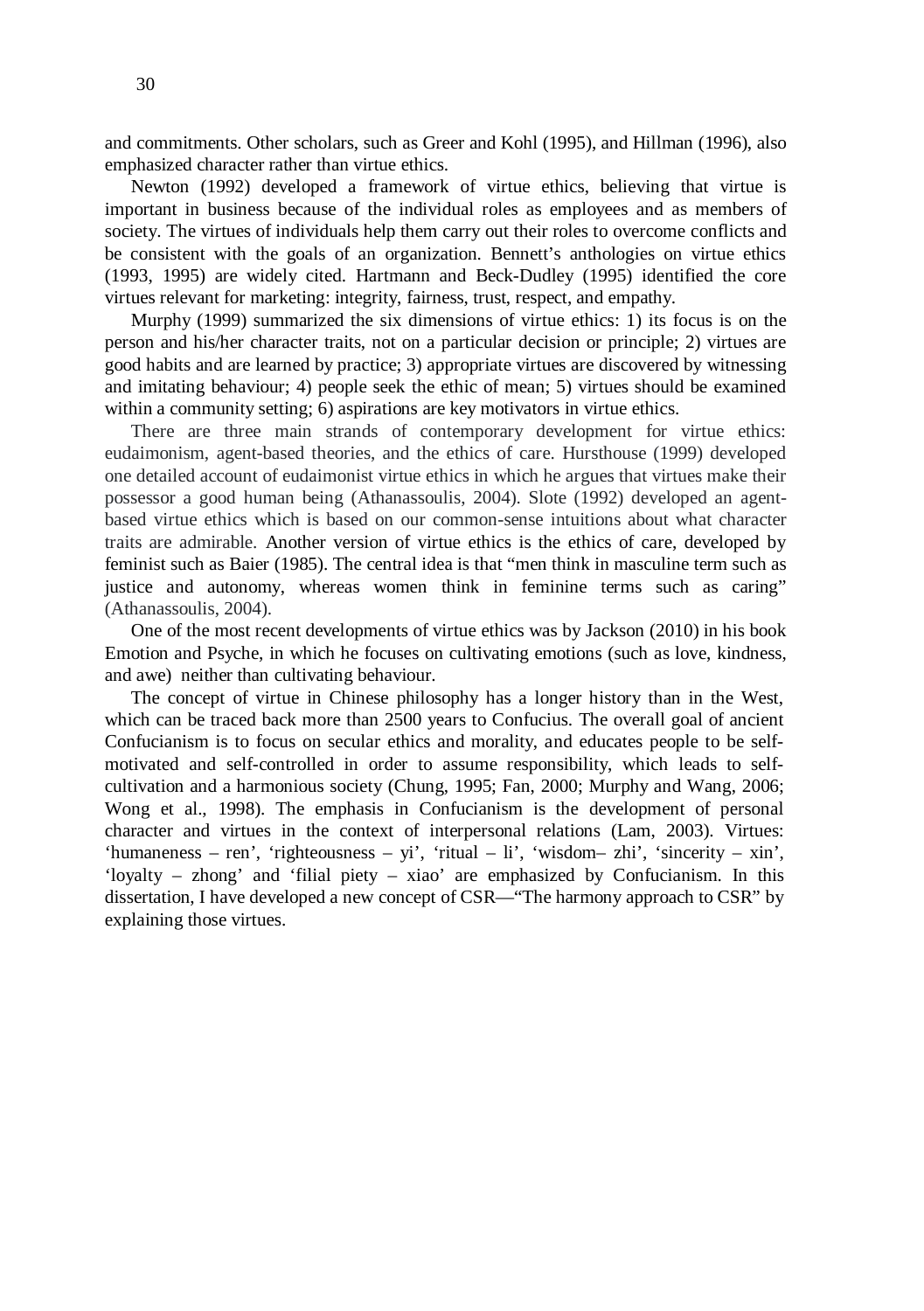### <span id="page-30-0"></span>**4.2. CSR**

#### <span id="page-30-1"></span>*4.2.1. Evolution of the concepts of CSR*

It is generally agreed that modern business is an integral part of society and its actions, and that businesses must participate in society in a responsible and ethically symbiotic way (e.g., De George, 1990; Joyner et al., 2002). In management literature, the issues relating to sustainable and responsible ways of conducting business are typically discussed within the concepts of CSR, business ethics, Corporate Responsibility (CR), Corporate Citizenship (CC), stakeholder issues, and sustainability, etc.

The concept of CSR is rather imprecise at the moment, there being no one universally accepted definition, and exists multiple related concepts and terms which are interchangeable with CSR (Whitehouse, 2006). Garriga and Melé (2004) defined four categories of CSR theories and related approaches: 1) instrumental theories that the corporation is seen as only an instrument for wealth creation. Friedman's shareholder approach (Friedman, 1962), the strategic CSR approach (e.g., Baron, 2001; Prahalad and Hammond, 2002), and the resource-based approach (e.g., McWilliams and Siegel, 2001; Hart, 1995) belong to this category; 2) political theories, which concern the political power of corporations in society. The corporate constitutionalism approach to CSR (Davis, 1960) and Corporate Citizenship (as in Hemphill, 2004; Matten and Crane, 2005) are good examples of this group; 3) integrative theories whose emphasis is on the satisfaction of social demands, including the community obligation approach (Selznick, 1957), the social obligation approach (Jones, 1980; McGuire, 1963), CSP (Sethi, 1975; Wood, 1991), and the stakeholder approach (Freeman, 1984; Clarkson, 1995a); and 4) ethical theories, based on the ethical responsibilities of corporations to society, good examples being modern CSR paradigms (Hancock, 2005 Pettit, 2005), the normative approach (Smith, 2003; Epstein, 1987), CSR3 (Frederick, 1992), and the stewardship approach (Donaldson, 1990) (see table 2 for the evolution of CSR concepts).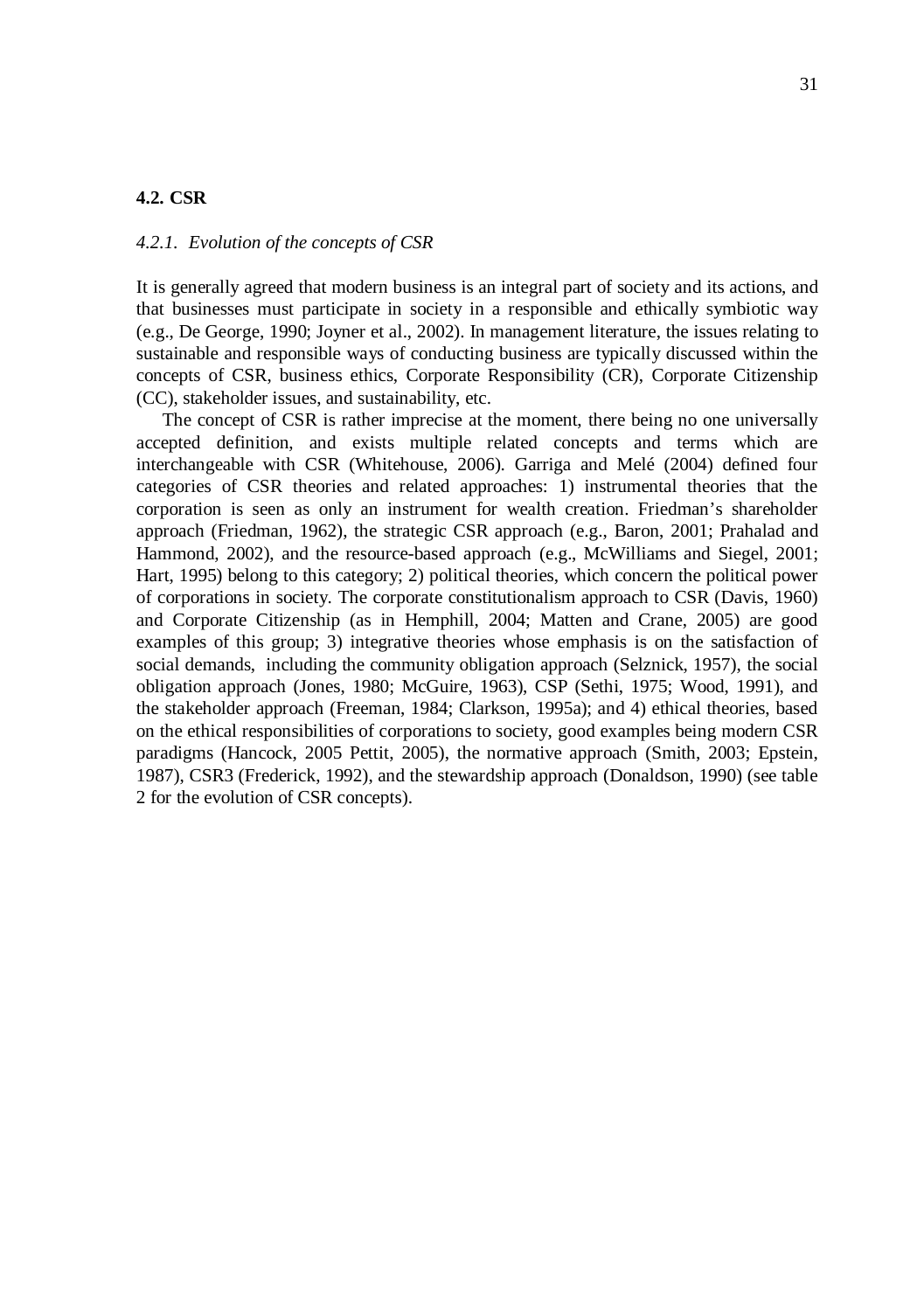| <b>Table 2.</b> Evolution of CSR definitions |  |  |
|----------------------------------------------|--|--|
|----------------------------------------------|--|--|

| <b>SOURCE</b>                     | <b>CONCEPT</b>                                                                                                                                                                                                                                                             | <b>FOCUS</b>                       |  |  |
|-----------------------------------|----------------------------------------------------------------------------------------------------------------------------------------------------------------------------------------------------------------------------------------------------------------------------|------------------------------------|--|--|
| <b>Prior CSR</b>                  |                                                                                                                                                                                                                                                                            |                                    |  |  |
| Sheldon, 1924                     | "The cost of building the Kingdom of Heaven will<br>not be found in the profit and loss accounts of<br>industry, but in the record of every man's<br>conscientious service."                                                                                               | Ethical<br>management              |  |  |
| Barnard, 1938                     | Analysis of economic, legal, moral, social and<br>physical aspects of the business environment.                                                                                                                                                                            | Multiple<br>aspects                |  |  |
| Simon, 1945                       | Organizations<br>must<br>responsible<br>be<br>to<br>community values.                                                                                                                                                                                                      | Community<br>relationship          |  |  |
|                                   | 1950s: beginning of CSR                                                                                                                                                                                                                                                    |                                    |  |  |
| Bowen, 1953<br><b>Heald, 1957</b> | "Corporate responsibilities as an obligation to<br>pursue those policies, to make those decisions,<br>or to follow those lines of action which are<br>desirable in terms of the objectives and values<br>of our society."                                                  | Social<br>obligation               |  |  |
| Drucker, 1954                     | Management must consider impact of every<br>business policy upon society.                                                                                                                                                                                                  | Social<br>obligation               |  |  |
| Selznick, 1957                    | <b>Business</b><br>contributes<br>maintenance<br>to<br>of<br>community stability.                                                                                                                                                                                          | Community<br>obligation            |  |  |
| 1960s: definition expanding       |                                                                                                                                                                                                                                                                            |                                    |  |  |
| Davis, 1960                       | "Social responsibilities of businesses arise from<br>the amount of social power that they have."<br>(Garriga and Melé, 2004)                                                                                                                                               | Corporate<br>constitutionalis<br>m |  |  |
| Friedman, 1962                    | The social responsibility of business is to<br>increase its profits.                                                                                                                                                                                                       | The<br>shareholder<br>approach     |  |  |
| McGuire, 1963                     | "The corporation has not only economic and<br>legal obligations but also certain responsibilities<br>society<br>which<br>extend<br>beyond<br>these<br>to<br>obligations."                                                                                                  | societal<br><b>The</b><br>approach |  |  |
| Walton, 1967                      | "Social responsibility recognizes the intimacy of<br>the relationships between the corporation and<br>society and realizes that such relationships<br>must be kept in mind by top managers as the<br>corporation and the related groups pursue their<br>respective goals." | Essential<br>element of CR         |  |  |
|                                   | 1970s: definition proliferating                                                                                                                                                                                                                                            |                                    |  |  |
| Friedman, 1970                    | CSR is indicative of self-serving behaviour on<br>the part of managers, and thus conflicts to<br>shareholder benefit.                                                                                                                                                      | Agency theory                      |  |  |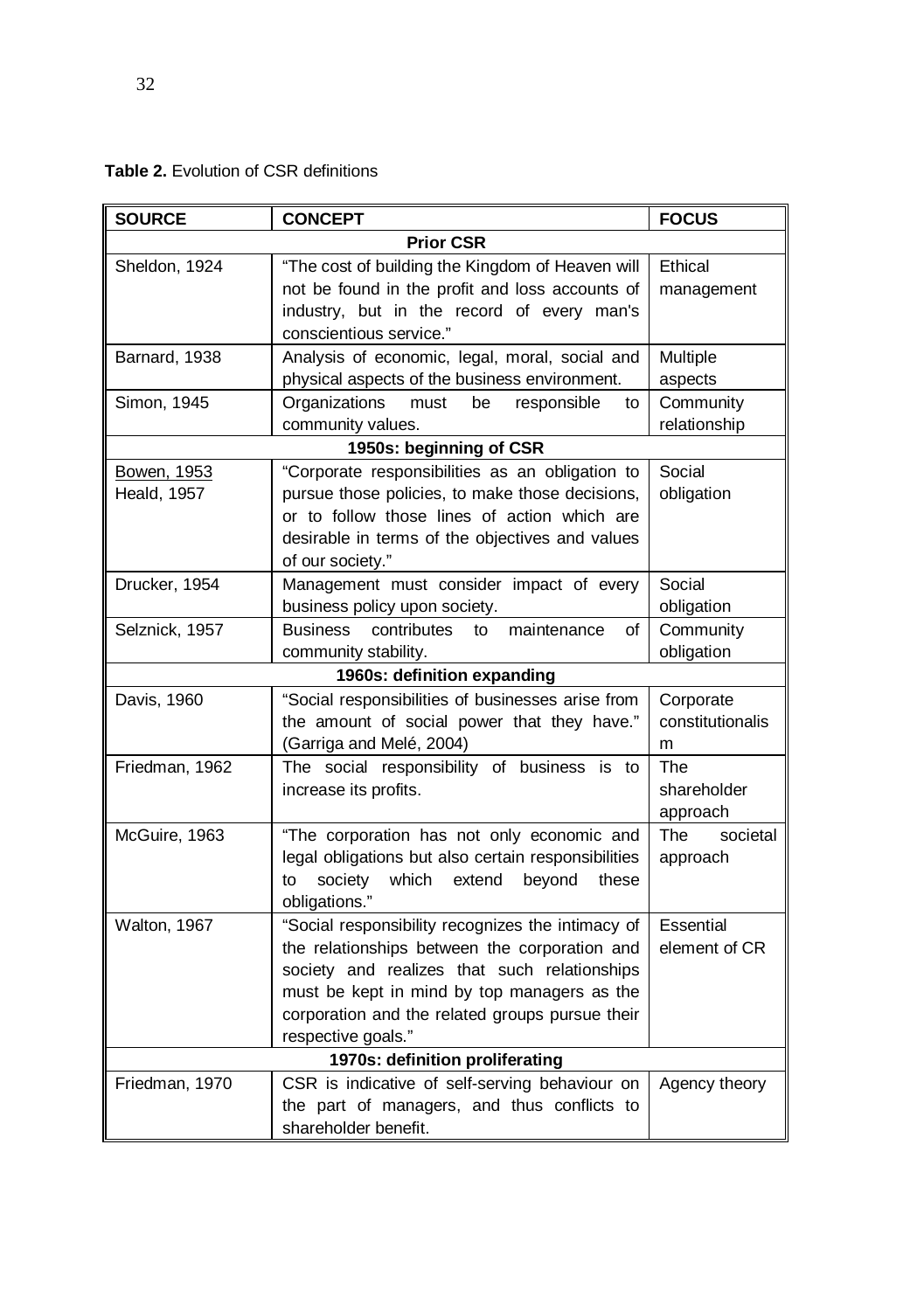| Johnson, 1971                                              | A socially responsible entrepreneur or manager<br>is one who has a utility function of the second<br>type, such that he is interested not only in his<br>own well-being but also in that of the other<br>members of the enterprise and that of his fellow<br>citizens. | Utility<br>maximization                                              |
|------------------------------------------------------------|------------------------------------------------------------------------------------------------------------------------------------------------------------------------------------------------------------------------------------------------------------------------|----------------------------------------------------------------------|
| Committee<br>for<br>Economic<br>Development<br>(CED), 1971 | Three concentric circles.                                                                                                                                                                                                                                              | Changing<br>social contract<br>between<br>business<br>and<br>society |
| Sethi, 1975                                                | 'Social obligation', 'social responsibility' and<br>'social responsiveness'.                                                                                                                                                                                           | Corporate<br>social<br>performance<br>(CSP)                          |
| Frederick, 1978                                            | Refers to the capacity of a corporation to<br>respond to social pressures. Emphasis on social<br>response process.                                                                                                                                                     | Corporate<br>social<br>responsiveness                                |
| Barry, 1979                                                | Business ethics is "the study of right and wrong,<br>duty and obligation, moral norms, individual<br>character, and responsibility $-$ in the context of<br>business."                                                                                                 | <b>Business ethics</b>                                               |
| Carroll, 1979                                              | "Encompasses the economic, legal, ethical, and<br>discretionary expectations that society has of<br>organizations at a given point in time."                                                                                                                           | Pyramid<br>of<br><b>CSR</b>                                          |
|                                                            | 1980s: complementary themes                                                                                                                                                                                                                                            |                                                                      |
| Jones, 1980                                                | CSR as "the notion that corporations have an<br>obligation to constituent groups in society other<br>than shareholders and beyond that prescribed<br>by law or union contract."                                                                                        | Social<br>obligation                                                 |
| Freeman, 1984                                              | Organizations are not only accountable to their<br>shareholders, but should also balance the<br>interests of their other stakeholders, who can<br>influence or be influenced by organizational<br>activities.                                                          | <b>The</b><br>stakeholder<br>approach                                |
| Wartick<br>and<br>Cochran, 1985                            | They divided CSP into principles, processes<br>and poli-cies: while social responsibility is a<br>mere principle, social responsiveness is a more<br>action-oriented<br>process,<br>and<br><i>issues</i><br>management is a policy.                                    | <b>CSP</b>                                                           |
| Moser, 1986                                                | CSR = f (Law, Intent, Salient Information,<br>Efficiency)                                                                                                                                                                                                              | <b>CSP</b>                                                           |
| Epstein, 1987                                              | CSR relates primarily to achieving outcomes<br>organizational<br>decisions<br>from<br>concerning                                                                                                                                                                       | Normative<br>approach                                                |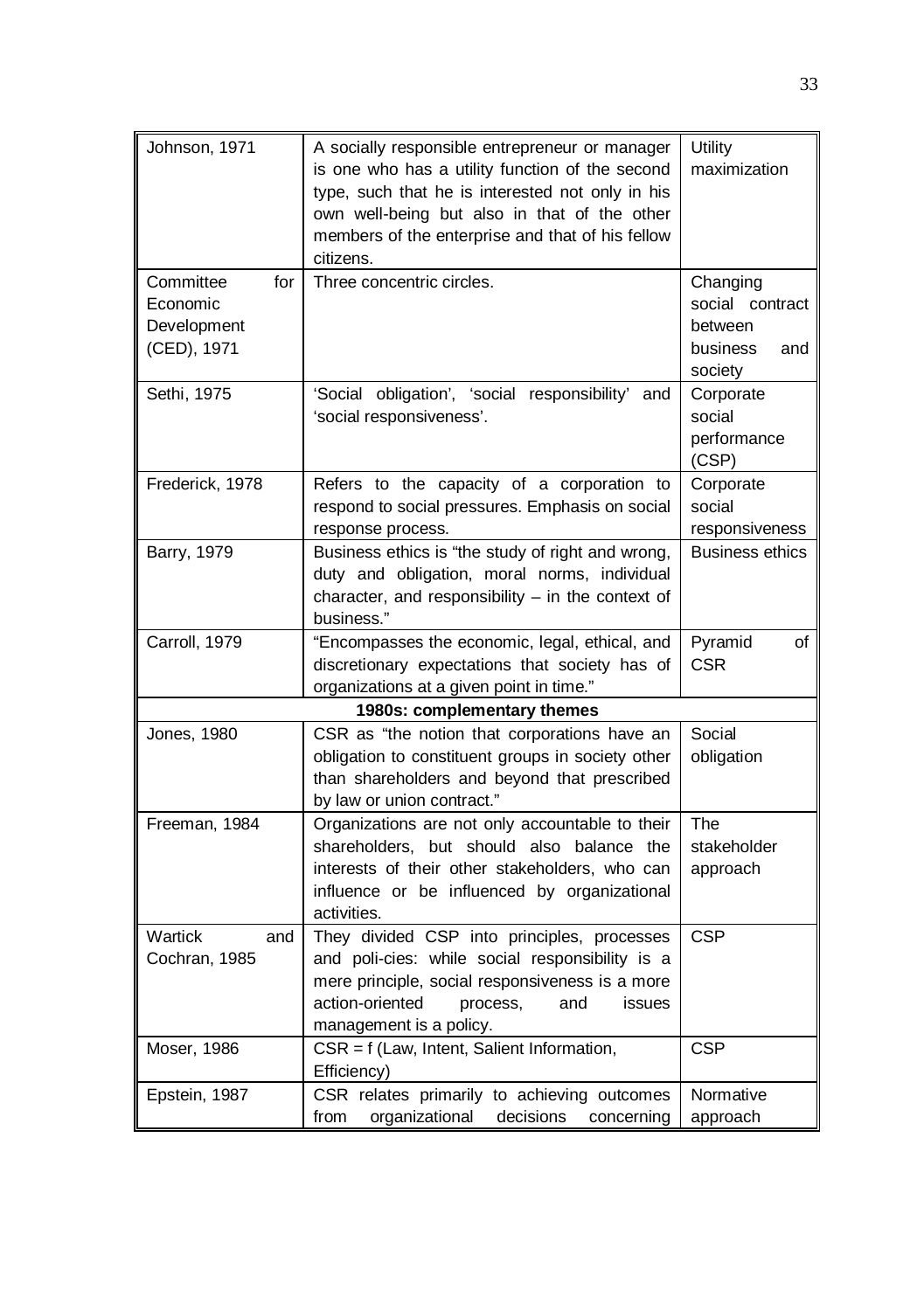| Frederick, 1987                                             | specific issues or problems which (by some<br>normative standard) have beneficial rather than<br>effects<br>adverse<br>on<br>pertinent<br>corporate<br>stakeholders. The normative correctness of the<br>products of corporate action has been the main<br>focus of corporate social responsibility.<br>Ethical-philosophical concept of CSR | CSR1                                     |
|-------------------------------------------------------------|----------------------------------------------------------------------------------------------------------------------------------------------------------------------------------------------------------------------------------------------------------------------------------------------------------------------------------------------|------------------------------------------|
|                                                             | 1990s: alternative themes                                                                                                                                                                                                                                                                                                                    |                                          |
| Fombrun<br>and<br>Shanley, 1990                             | Companies should consider CSR as an element<br>of corporate strategy.                                                                                                                                                                                                                                                                        | <b>Strategic CSR</b>                     |
| Donaldson, 1990                                             | There is a moral imperative for managers to "do<br>thing," without regard<br>the<br>right<br>financial<br>performance.                                                                                                                                                                                                                       | Stewardship<br>theory                    |
| Wood, 1991                                                  | "A business organisation's configuration of the<br>principles of social responsibility, the process of<br>social responsiveness, and policies, programs,<br>and observable outcomes as they relate to the<br>firm's societal relationships."                                                                                                 | <b>Revisited CSP</b>                     |
| Carroll, 1991                                               | "The CSR firm should strive to make a profit,<br>obey the laws, be ethical, and be a good<br>corporate citizen."                                                                                                                                                                                                                             | Revisited<br>pyramid<br>of<br><b>CSR</b> |
| <b>Business for Social</b><br>Responsibility<br>(BSR), 1992 | "Achieving commercial success in ways that<br>honour ethical values and respect people,<br>communities and the natural environment."                                                                                                                                                                                                         | Sustainability                           |
| Jennings and<br>Zandbergen, 1995                            | "Institutions play an important role in shaping<br>the consensus within a firm regarding the<br>establishment of an 'ecologically sustainable'<br>organisation." (Mcwilliams et al., 2006)                                                                                                                                                   | Institutional<br>theory                  |
| Frederick, 1992                                             | The action-oriented managerial concept of<br>social responsiveness (CSR2); a normative<br>element based on ethics and values (CSR3).                                                                                                                                                                                                         | CSR2, CSR3,                              |
| Donaldson<br>and<br>Preston, 1995                           | Organizations are socially responsible to all<br>stakeholder groups.                                                                                                                                                                                                                                                                         | Stakeholder<br>approach                  |
| Clarkson, 1995a                                             | Corporate responsibility is in stakeholder groups<br>instead of society as a whole, transferring CSR<br>into business objectives is best undertaken<br>using a stakeholder perspective.                                                                                                                                                      | Stakeholder<br>approach                  |
| Jones, 1995                                                 | "Companies involved in repeated transactions<br>with stakeholders on the basis of trust and<br>cooperation<br>are<br>motivated to<br>be honest,<br>trustworthy and ethical."                                                                                                                                                                 | Institutional<br>theory                  |
| Hart, 1995                                                  | CSR can constitute a resource or capability that<br>leads to sustained competencies.                                                                                                                                                                                                                                                         | Natural<br>resource based<br>view        |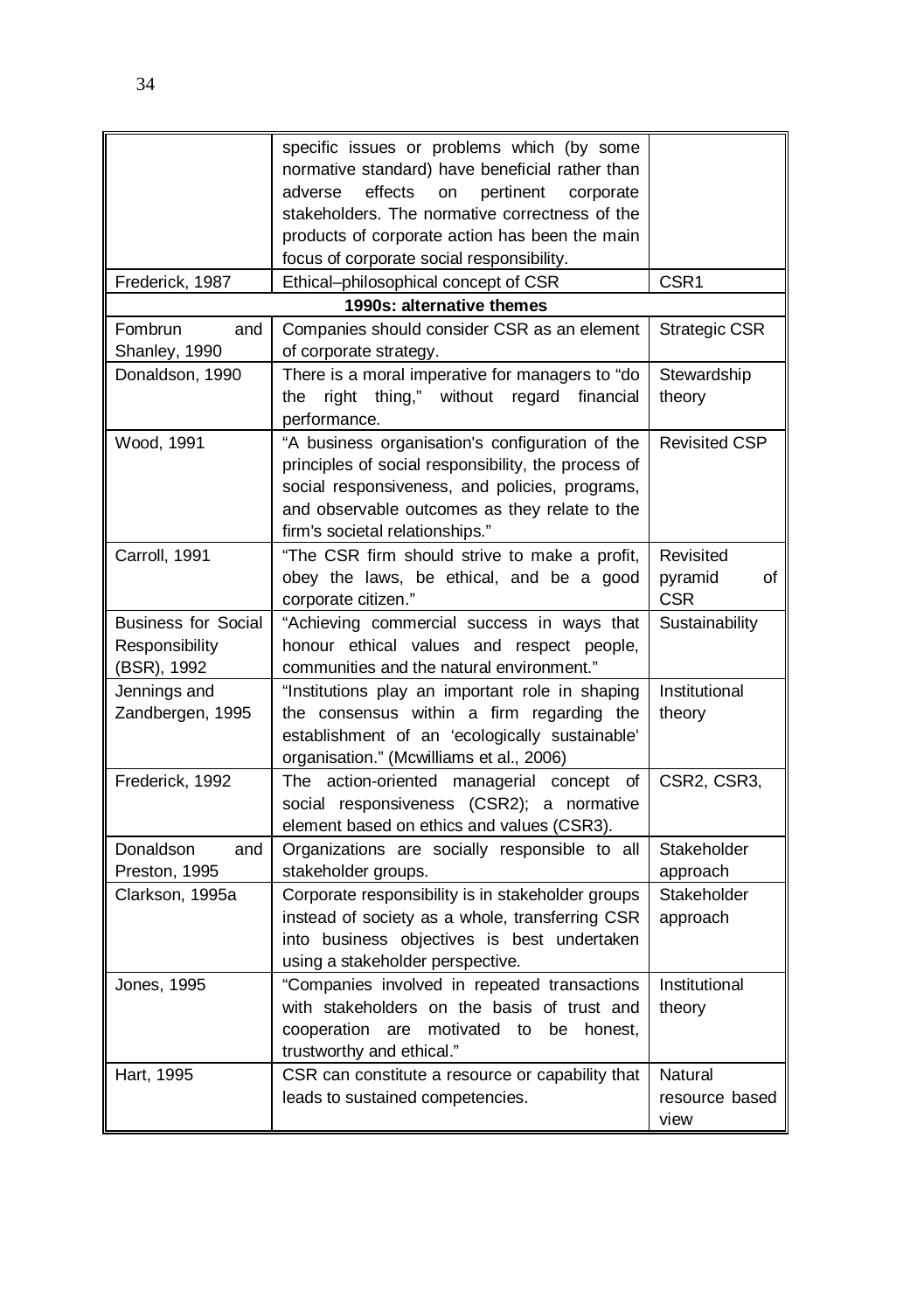| Elkington, 1998                             | CSR through its<br>social,<br>economic,<br>and      | The<br>triple        |
|---------------------------------------------|-----------------------------------------------------|----------------------|
|                                             | environmental responsibilities.                     | bottom lines         |
| Frederick, 1998                             | Corporate social religion                           | CSR4                 |
| Costin, 1999                                | CSR as the basic expectations of the company        | Initiative view      |
|                                             | regarding initiatives that take the form of         |                      |
|                                             | protection of public health, public safety, and the |                      |
|                                             | environment.                                        |                      |
| 21st century: shifting from 'What' to 'How' |                                                     |                      |
| Hemphill, 2004                              | Corporate citizenship involving "four faces,"       | Corporate            |
|                                             | connoting the economic, legal, ethical, and         | citizenship          |
|                                             | discretionary components.                           |                      |
| Matten and Crane,                           | "Corporate citizenship describes the role of the    | Corporate            |
| 2005                                        | corporation in administering citizenship rights for | citizenship          |
|                                             | individuals."                                       |                      |
| Feddersen and                               | Activists and NGOs can play an important role       | NGO activism         |
| Gilligan, 2001                              | in reducing information asymmetry with respect      |                      |
|                                             | to CSR on the part of consumers.                    |                      |
| <b>McWilliams</b>                           | "Present a supply/demand perspective on CSR,        | Resource-            |
| and Siegel, 2001                            | which implies that the ideal level of CSR may be    | based                |
|                                             | determined through cost benefit analysis".          | perspectives         |
| Baron, 2001                                 | "The use of CSR to attract socially responsible     | <b>Strategic CSR</b> |
|                                             | consumers is referred to as strategic CSR, in       |                      |
|                                             | the sense that firms provide a public good in       |                      |
|                                             | conjunction<br>with<br>their<br>marketing/business  |                      |
|                                             | strategy." (Mcwilliams et al., 2006)                |                      |
| Göbbels, 2002                               | The word "responsibility" should be replaced by     | <b>CSA</b>           |
|                                             | "accountability", since it causes similar problems  |                      |
|                                             | to "social". This would imply a preference to use   |                      |
|                                             | corporate societal accountability (CSA) as the      |                      |
|                                             | contemporary term for CSR.                          |                      |
| Prahalad<br>and                             | Business strategies for the bottom of the           | <b>Strategic CSR</b> |
| Hammond, 2002                               | economic pyramid.                                   |                      |
| Smith, 2003                                 | The normative case, seeking motivations in the      | Normative and        |
|                                             | desire to do good; and the business case, which     | business cases       |
|                                             | focuses on the notion of enlightened self-          |                      |
|                                             | interest. The normative case suggests "why"         |                      |
|                                             | and business case answers "how".                    |                      |
| Waldman<br>al.,<br>et                       | Certain aspects of CEO leadership can affect        | Strategic            |
| 2004                                        | the propensity of firms to engage in CSR.           | leadership           |
|                                             | Companies run by intellectually stimulating         |                      |
|                                             | CEOs do more strategic CSR than comparable          |                      |
|                                             | firms.                                              |                      |
| Greenfield, 2004                            | A corporation is a legal construct and has only     | Narrow<br>vision     |
|                                             | the two responsibilities bestowed by the law        | of CSR               |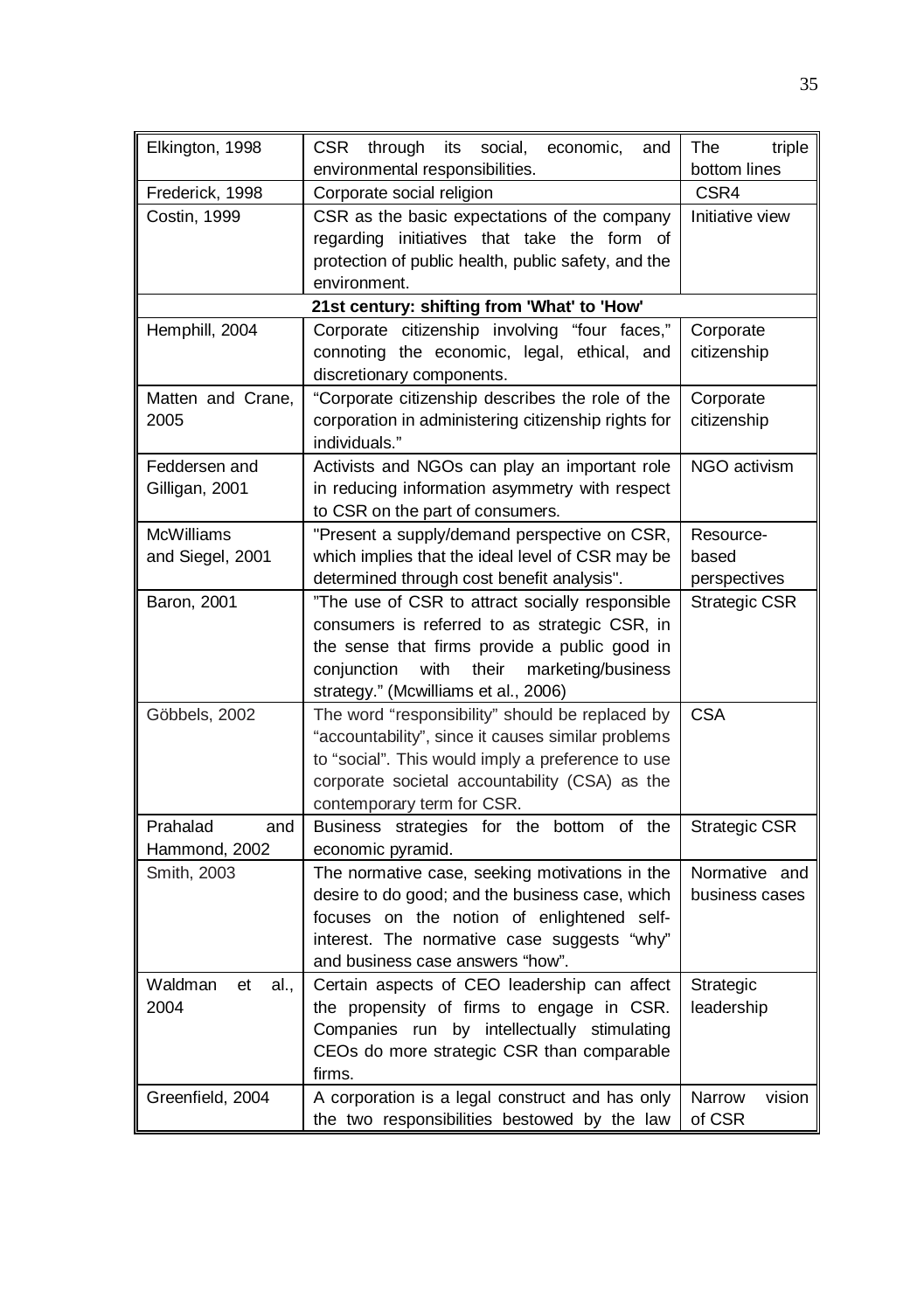|                                    | creating it: making profits for owners and<br>obeying relevant rules.                                                                                                                                                                                                                                                                                                                                |                                   |
|------------------------------------|------------------------------------------------------------------------------------------------------------------------------------------------------------------------------------------------------------------------------------------------------------------------------------------------------------------------------------------------------------------------------------------------------|-----------------------------------|
| Halme and Lovio,<br>2004           | CSR includes economic, social, environmental<br>and cultural responsibilities.                                                                                                                                                                                                                                                                                                                       | Cultural<br>dimensions            |
| Hancock, 2005<br>Pettit, 2005      | "Corporations act intentionally via the intentional<br>actions of their members and hence bear the<br>duties and obligations of any good person or<br>citizen, but on a corporate scale" aiming at<br>"meeting a wider spectrum of expectations, as<br>in protecting the environment, developing the<br>community, conserving resources, and<br>philanthropic giving." (Jamali and Mirshak,<br>2007) | Modern<br><b>CSR</b><br>paradigms |
| Lindfeldt<br>and<br>Törnroos, 2006 | At corporate level, ethics includes issues on the<br>sustainability of finances, the environment and<br>society.                                                                                                                                                                                                                                                                                     | Sustainability                    |
| Meehan et al., 2006                | Three elements are: ethical and<br>social<br>commitments, connections with partners in the<br>value network, and consistency of behaviour<br>over time to build trust.                                                                                                                                                                                                                               | 3C-SR model                       |

Source: Caroll, 1999; McWilliams et al. 2006; Garriga and Melé, 2004

The concept of CSR can be traced back to Sheldon (1924). The modern era of CSR began in the 1950s when Bowen, the father of CSR, initially defined it and emphasized the social obligations of modern enterprises (Bowen, 1953).

Caroll's "The pyramid of CSR", one of the most important CSR concepts, represents a hierarchy of four dimensions of responsibility: economic, legal, social, and philanthropic (Carroll, 1979, 1991). This includes multiple dimensions and incorporates various themes. Prioritising the economic dimension as an aspect of CSR may favour business practices (Visser, 2005), but its implicit hierarchy does not explain how these responsibilities are interwoven (Meehan et al., 2006).

The concept of "business ethics" is the interaction between ethics and business, which deals with moral standards and principles in business operations (Ferrell and Fraedrich, 1997). At the beginning, it was claimed that business ethics was just a new management fad which was not linked to the concept of CSR (Fisher, 2004), but business ethics and CSR were claimed to be closely interrelated immediately after (Joyner et al., 2002). Fisher (2004) summarised four theories concerning the relationship between CSR and business ethics: 1) CSR is ethics in an organisational context; 2) CSR focuses on the impact of business activity on society while business ethics is concerned with the conduct of this within organisations; 3) there is no connection between CSR and business ethics; and, 4) CSR has various dimensions, one of which is ethics.

The concept of "CSP" is "A business organisation's configuration of the principles of social responsibility, the process of social responsiveness, and policies, programs, and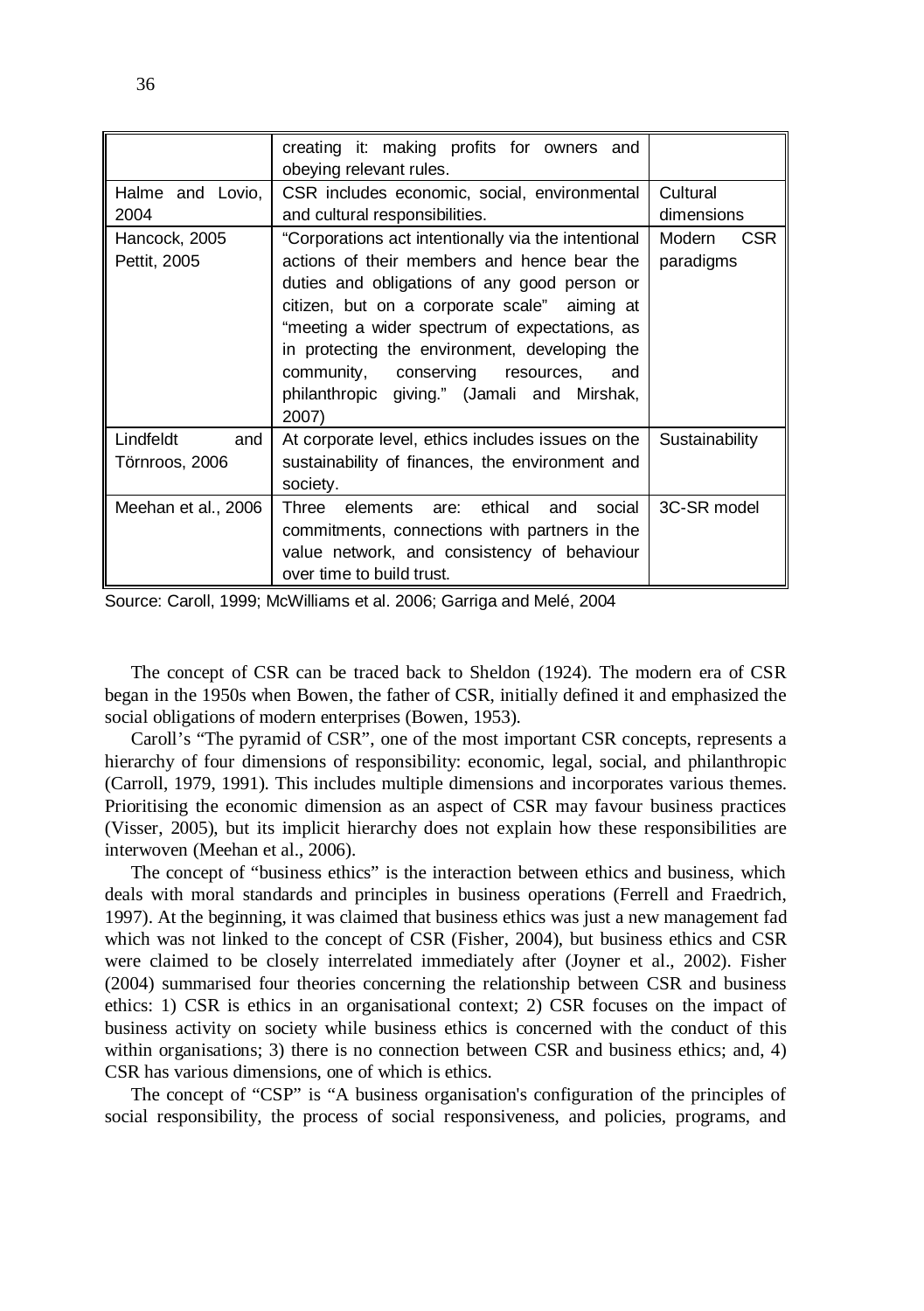observable outcomes as they relate to the firm's societal relationships" (Wood, 1991). It includes: 1) the institutional, organizational, and individual principles of CSR; 2) the processes of corporate social responsiveness, such as environmental assessment, stakeholder management, and issues management; 3) the outcomes of corporate behaviour (Melé, 2008). The major strength of this model is that it provides a coherent structure for assessing business and its relationship to society (Swanson, 1995). The weakness include the vagueness of the concept, and lack of integration between ethical normative aspects and business activity (Melé, 2008).

The "shareholder approach" defines the social responsibility of business as to increase its profits, the supreme goal being to increase the economic value of the firm for its shareholders (Friedman, 1962, 1970). The major strength of this theory is the efficacy of this model for creating wealth, but its narrow view of the human being lacks any measure of social issues, and its atomistic version of society is questionable (Grant, 1991; Melé, 2008).

Unlike the shareholder approach, the "stakeholder approach" emphasizes that organizations should not only be accountable to their shareholders but also balance the interests of their other stakeholders, who can influence or be influenced by organizational activities (Marrewijk, 2003). It considers stakeholder rights and their legitimate interests, and links ethical theory to managerial theory (Melé, 2008), but it cannot provide a sufficient and specific objective function for the corporation, and is primarily concerned with the distribution of final outputs (Marcoux, 2000).

The concept of "Corporate Citizenship (CC)" considers the role of corporations as social institutions administering citizenship rights and participating in social activities (Matten and Crane, 2005). The notion of CC is defined in the global scope, which fits in to the current business globalization and describes the clear role of business and its relationship to society. The major criticisms include its being a diffuse concept which contains many different topics and its dependence on managerial discretion and the philanthropic ideology (Melé, 2008).

The macro level concept of "Sustainable Development" (SD) seeks to "meet the needs of the present without compromising the ability of the future generation to meet their own needs" (World Commission on Environment and Development, 1987), and it integrates economic, social and environmental dimensions. SD is defined at multiple geographical levels, including interdependent sustainability elements. It focuses on collaboration, but is criticized for not being an objective and neutral concept (Visser et al., 2007).

It is widely recognised in the literature and discussion that responsible business covers three separate dimensions: economic, social, and environmental (see for example, Panapanaan et al., 2001; Andriof and Mcintosh, 2001; Niskala and Tarna, 2003; Marrewijk, 2003). This viewpoint in particular has been centralized in the concept of the "Triple Bottom Line" (TBL), which suggests that to be truly successful, companies need to pay attention to three bottom lines: 1) Responsibility for economic success (profit), 2) Responsibility for the environment (the planet) and 3) Responsibility for society (people) (Elkington, 1998; Marrewijk, 2003).

Within this paradigm, business organizations were principally regarded as economic entities responsible for providing products and services to meet social needs and making an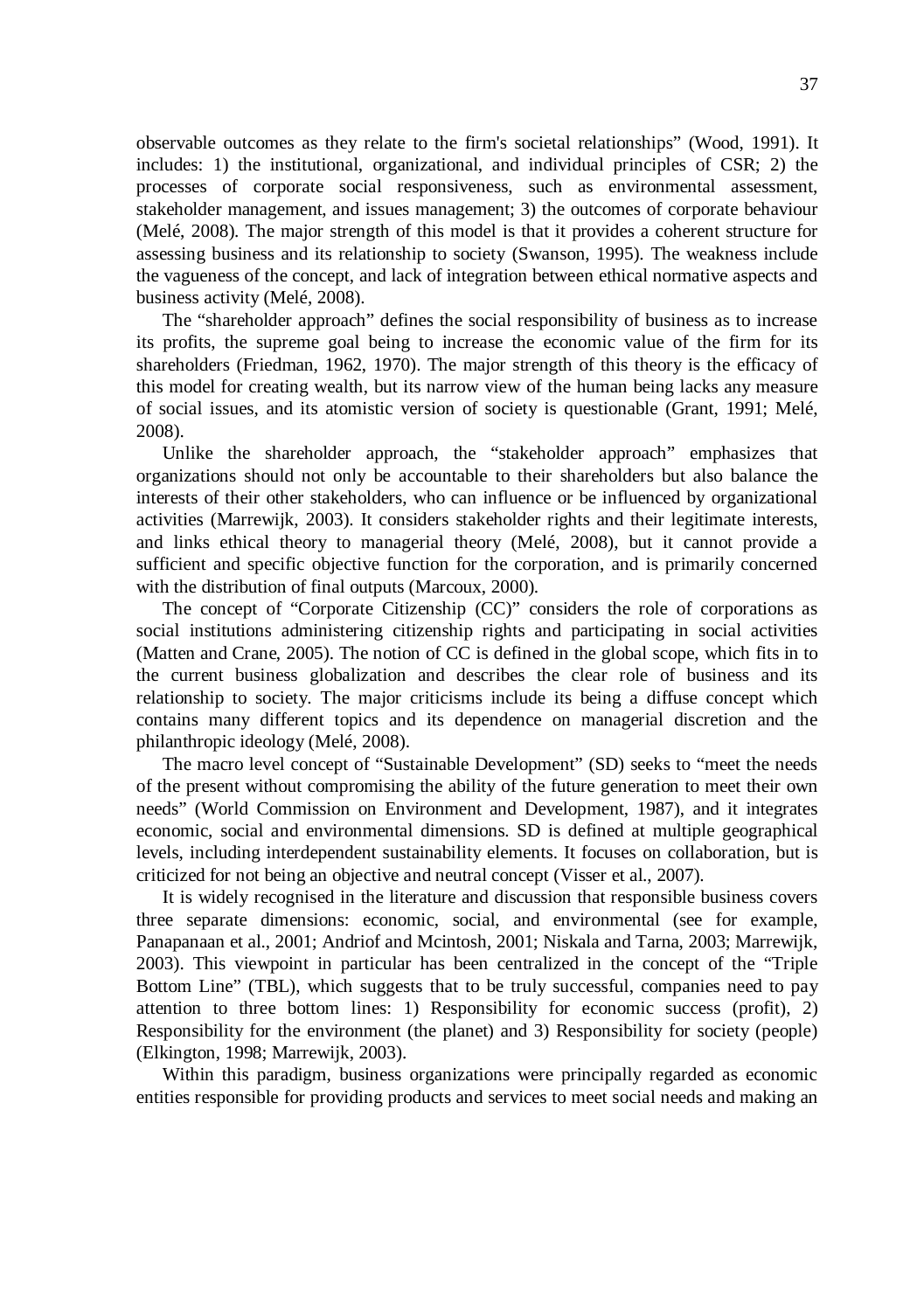acceptable profit (Carroll, 1979). Economic responsibility typically meant the profitability and competitiveness of the company, as well as the socio-economic impact of its business.

There is a dramatic increase in the environmental consciousness and the concerns on the effects of business activities on natural resources. Environmental responsibility becomes the most critical dimension of TBL in the sense of meeting the needs of the corporation and society without compromising the environment. Environmental responsibility highlights issues such as emissions, waste, energy use, and product life-cycle.

Corporations do not operate apart from the society we live in, and business behaviour has many direct and indirect impacts on society. Social responsibility pertains to fair and beneficial business behaviour toward those involved people, such as employees, the community, and the region. There is a reciprocal social structure under the social responsibility dimension in which the well-being of the corporate, labour and other stakeholders are interdependent (Elkington, 1998). Social responsibility covers human rights, employee welfare, and community concern and product safety (Andriof & Mcintosh, 2001; Niskala and Tarna, 2003).

In summary, the term CSR is viewed as an umbrella concept which covers all the concepts related to sustainable, responsible, and ethical business behaviour. In the context of this dissertation, the term CSR is based on the principles of TBL, which encompass all three dimensions of responsible business behaviour.

#### *4.2.2. The effects of cultures on CSR views*

Plenty of studies find that there are very different CSR constructions and conceptual understandings in different social and cultural backgrounds (see, e.g., Welford, 2005; Boxenbaum, 2006). The general definitions and views on CSR vary to some extent, between Europe and North America particularly (Palazzo, 2002; Matten & Moon, 2004; Halme & Lovio, 2004). According to Matten & Moon (2004), the North American concept of CSR represents the "original" context of the phenomenon by emphasising its philanthropic aspects. In Europe and especially the Scandinavian countries, however, the concept of CSR is more focused on actual company operations (Halme & Lovio, 2004).

Differences in views of CSR derive from both institutional environments and social value bases. According to Matten & Moon (2004), companies in North America typically address issues of responsibility explicitly in corporate policies, programmes and strategies, whereas in Europe the responsibility for such issues is more implicit in the formal or informal institutional business environment.

Matten & Moon suggest that the strong explicit flagging of CSR may generally occur in countries with weak social embedding of the economy, as in the USA. For example, in Europe, the philanthropic issues are typically not implemented via discretionary acts of companies, as in the USA, but are made compulsory via the legal framework; for instance, in the form of corporate taxation. Since income and corporate taxes are generally higher in Europe than in the USA, the philanthropic issues in the European context are mainly considered as tasks for the government, not corporations (Crane & Matten, 2004).

Matten & Moon's theory on explicit and implicit CSR is supported by general differences in the social value base which is defined in Hofstede's cultural typology. Several scholars (e.g., Lodge et al., 1987; Maignan et al., 2003) have stated that the social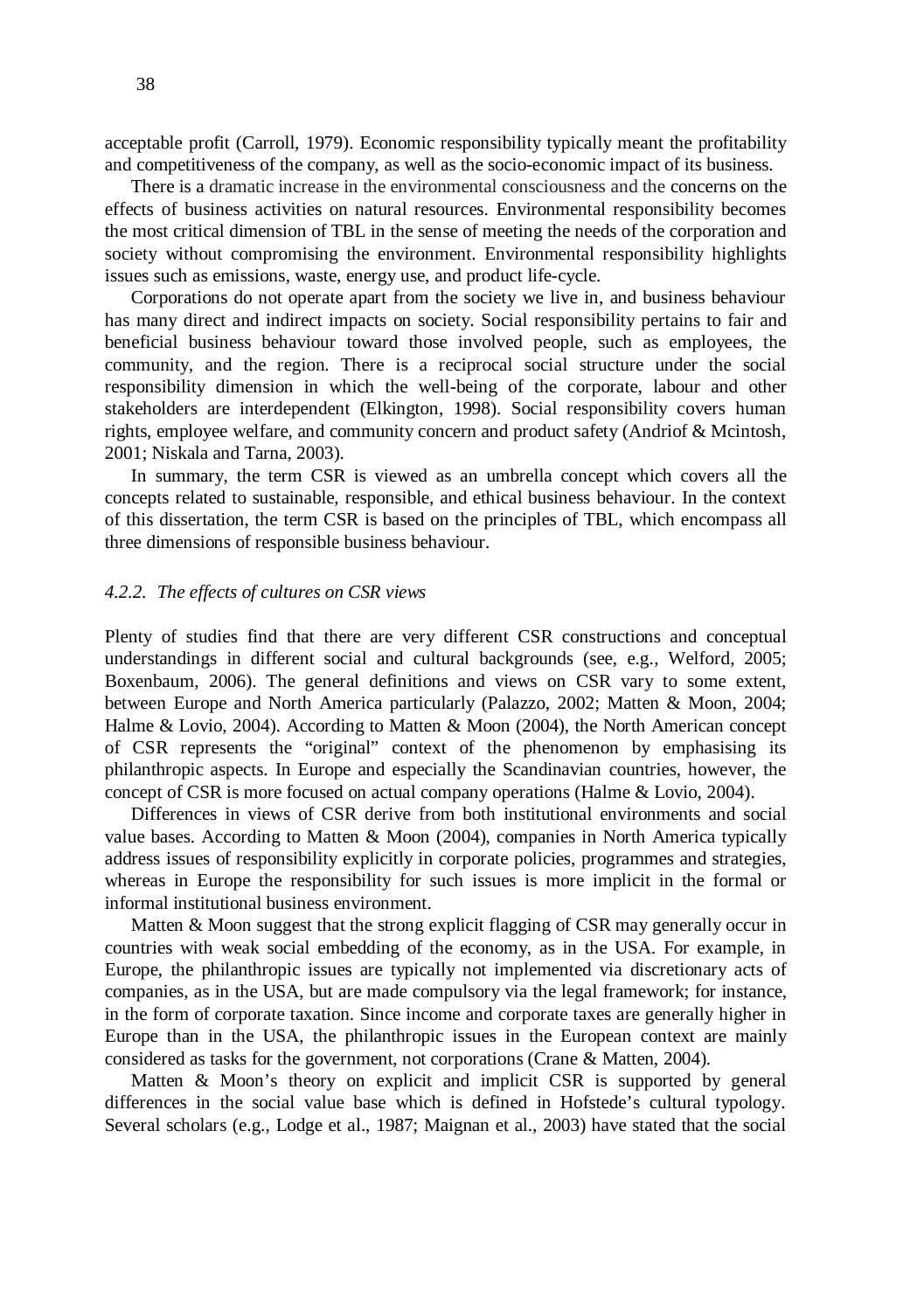value base in North America is mainly characterised by individualism. Individualistic societies emphasise short-term self-interest, and each social actor is expected to see to his own survival and well-being (Maignan and Ferrell, 2003). Furthermore, individualistic societies are generally characterised by a universalistic view of ethics in which people are equal and deserve the same rights (Palazzo, 2002). According to Jackson (2000), a high level of individualism and universalism in US society is likely to lead to a need to regulate individual behaviour in an explicit way. As a consequence, codes of ethics are more common in the US than in Europe, making American business ethics often seem rather legalistic (Palazzo 2002).

Unlike the US, the European value base is more communitarian by nature. Such values underline the needs of the community and the benefits of consensus (Lodge, 1987; Maignan and Ferrell, 2003). In more communitarian societies, ethical decisions are typically made on the basis of shared values, which are bound into a network of social obligations and relationships (Palazzo, 2002). Consequently, European CSR is more driven by society-wide shared views on CSR, and less by company-specific codes of ethics.

Recent studies have provided information on the impact of collectivistic and individualistic value dimensions on views of CSR. For example, collectivistic values appear to be consistent with concerns regarding both environmental and social justice. Values relevant to "pro-green" attitudes mainly concentrated on collectivistic value domains, whereas values relevant to "non-green" attitudes concentrated on individualistic value domains (Puohiniemi, 1995). Puohiniemi's findings were supported by Schultz and Zelezny (1999), who found that individuals with a more collectivistic value background are more likely to define themselves as part of nature, and thus reflect a greater degree of environmental concern. Similarly, previous research has shown that individuals with harder values are likely to be less concerned about environmental issues and less likely to take action on such issues (Fukukawa et al., 2007). Maignan (2001) identified a similar phenomenon with regard to social issues, pointing out that individuals with more collectivistic values were mostly concerned about business conforming to social norms, not about its economic performance.

Among more collectivistic cultures, individuals are typically embedded within a network of social relationships that must be maintained by adjusting to the dynamic needs of the group and its members (Kitayama et al., 1997). Some researchers have pointed out that collectivistic values correspond with the stakeholder views, highlighting for example the welfare of people and the employee morality of companies (Axinn et al., 2004; Shafer et al., 2007). Similar studies have also suggested that individuals with collectivistic values do not undervalue shareholder views either, although the theoretical constructs of the collectivistic value domain would predict this. However, the interrelationships between personal values and the perceived role of business has remained a little understood issue in academia so far.

To summarize, the effects of cultural values on various CSR views motivates the comparative descriptive study of CSR issues in this dissertation, as well as a normative study of the CSR concept based on specific cultural considerations.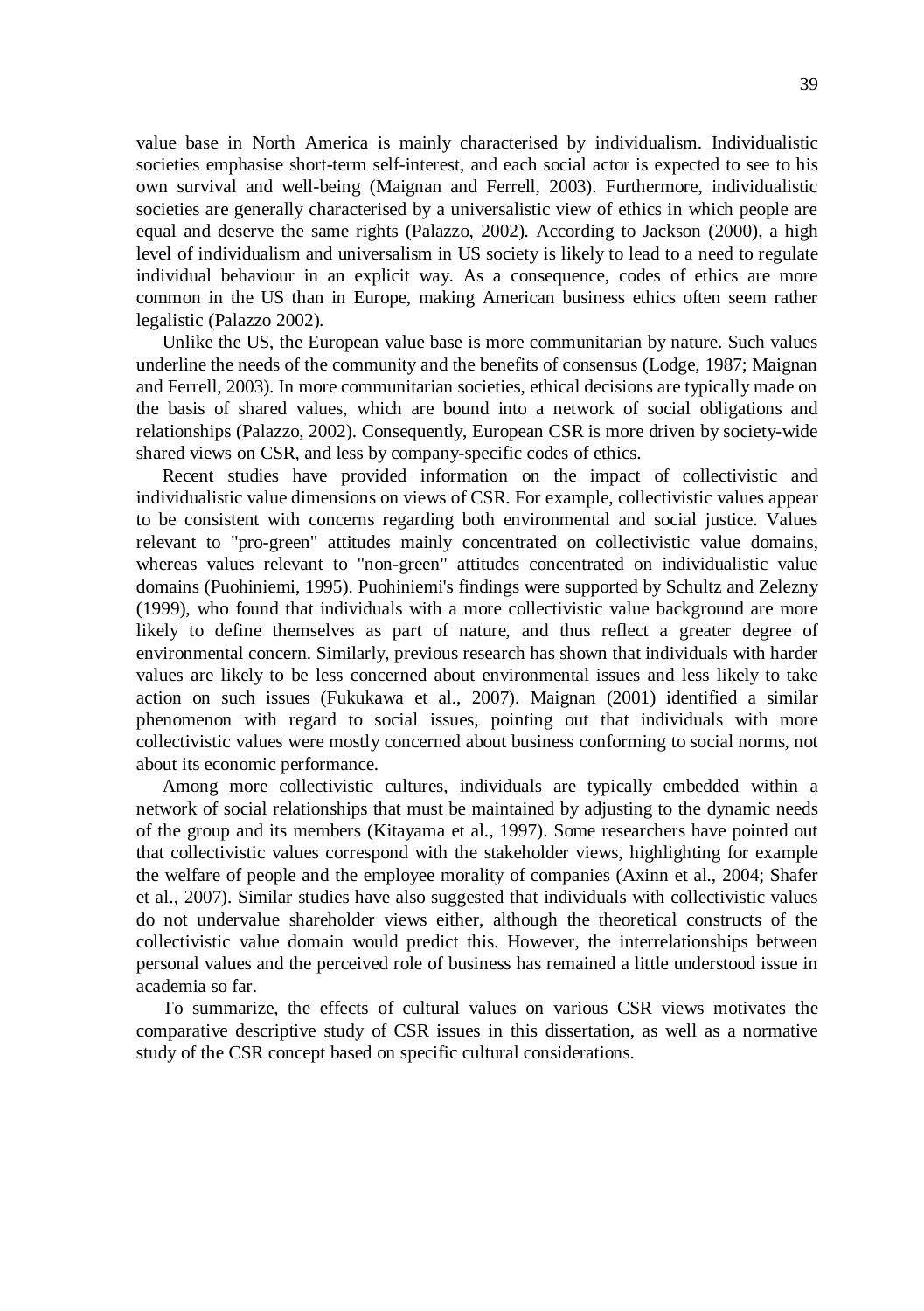#### **4.3. The stakeholder**

#### *4.3.1. The evolution of the concepts of the stakeholder*

A central issue in CSR is the question of "to whom a business is primarily responsible" (Axinn et al., 2004). The stakeholder theory, a managerial theory which explains the relationship between society and business (Freeman, 1984), and connects business and ethics (Visser et al., 2007), has provided perfect answers. The stakeholder theory has been designed to solve the following problems: 1) That of value creation and trade; 2) The ethics of capitalism; 3) The managerial mindset (Freeman et al., 2010).

The stakeholder concept can be traced back to the internal memorandum of the Stanford Research Institute in 1963 (Visser et al., 2007), and was fleshed out by R. Edward Freeman, who published the landmark book Strategic Management: A Stakeholder Approach in 1984 (Crane et al., 2008). Since then, numerous scholars have made contributions to the development of stakeholder theory, and three types have been widely discussed: descriptive/empirical, instrumental, and normative. The descriptive/empirical stakeholder theory has been used to describe and explain specific corporate characteristics and behaviour (Donaldson & Preston, 1995). Scholars such as Brenner & Cochran (1991) and Clarkson (1991) have applied this theory in their research. The instrumental stakeholder theory offers a framework permitting identification of the connections (or lack of them) between stakeholder management and the achievement of corporate performance goals (Donaldson & Preston, 1995). Scholars such as Jones (1995), Berman et al., (1999), and Jones & Wicks (1999) have advanced this approach. Normative stakeholder theory is an ethics based theory offering the identification of moral or philosophical guidelines for corporate functions (see, for example, Donaldson & Preston, 1995; Phillips, 1997; Clarkson, 1995b; Donaldson & Dunfee, 1994). According to this approach, corporations are morally required to consider the interests of all their stakeholders. The following table adumbrates the major stakeholder definitions.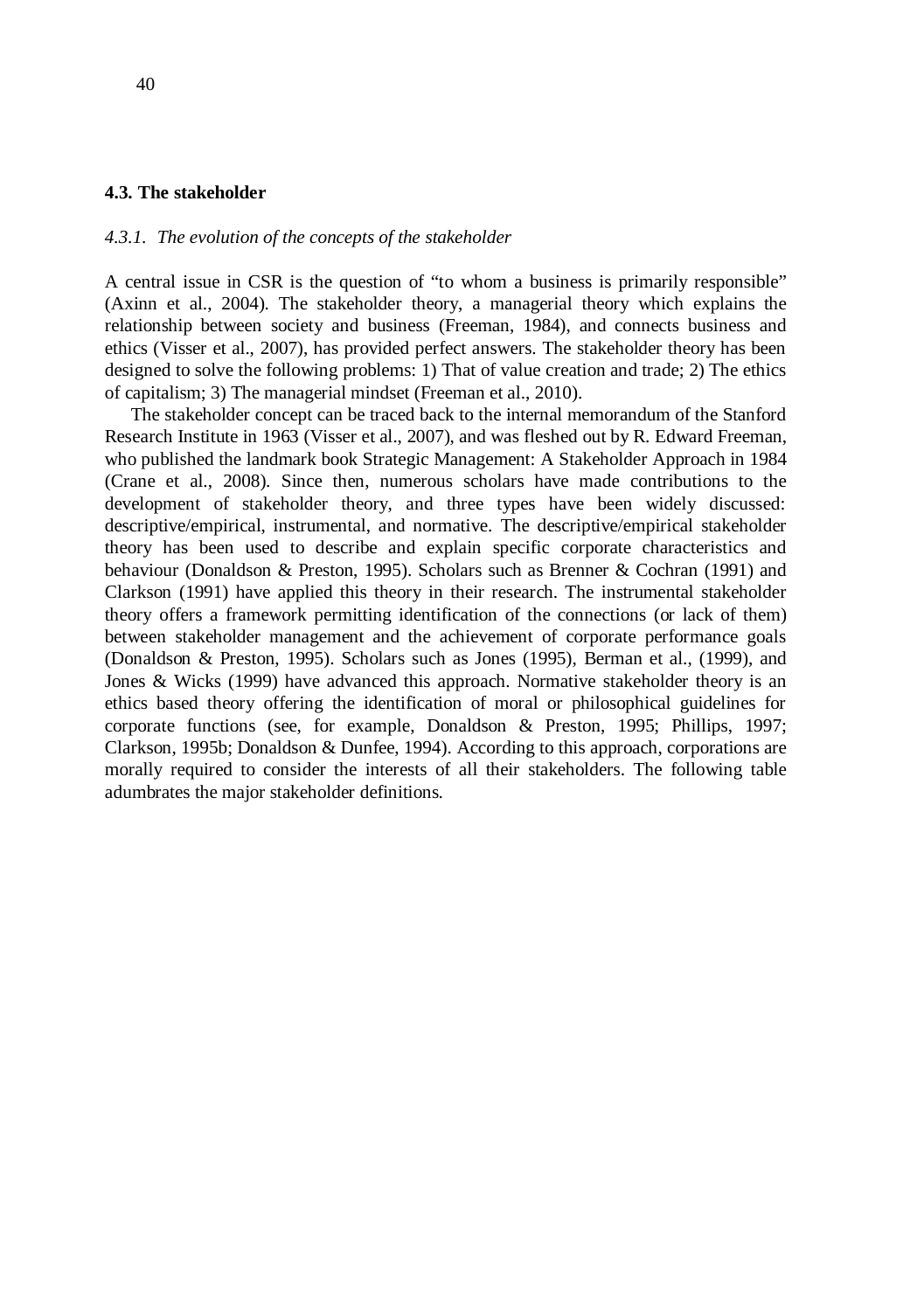| <b>SOURCE</b>                                     | <b>FOCUS</b>                                                                                                                                                                                                                                                                                                                          |                                                 |  |  |  |  |  |  |
|---------------------------------------------------|---------------------------------------------------------------------------------------------------------------------------------------------------------------------------------------------------------------------------------------------------------------------------------------------------------------------------------------|-------------------------------------------------|--|--|--|--|--|--|
|                                                   | Early unclarity in stakeholder definition                                                                                                                                                                                                                                                                                             |                                                 |  |  |  |  |  |  |
| Stanford<br>The<br>Institute,<br>research<br>1963 | "Those groups without whose support the<br>organization would cease to exist." (Freeman<br>and Reed, 1983)                                                                                                                                                                                                                            | power<br>dependence:<br>stakeholder<br>dominant |  |  |  |  |  |  |
| Rhenman, 1964                                     | Those who "are depending on the firm in order<br>to achieve their personal goals and on whom<br>the firm is depending for its existence."<br>(Mitchell et al., 1997)                                                                                                                                                                  | Power<br>dependence:<br>mutual power            |  |  |  |  |  |  |
| Ansoff, 1965                                      | Objectives of the firm should be derived<br>balancing the conflicting claims of the various<br>"stakeholders" in the firm: managers, workers,<br>stockholders, suppliers, vendors                                                                                                                                                     | Objective<br>stakeholder<br>theory              |  |  |  |  |  |  |
| Ahlstedt<br>&<br>Jahnukainen, 1971                | Those who "are driven by their own interests<br>and goals are participants in a firm, and thus<br>depending on it and on whom for its sake the<br>firm is depending."                                                                                                                                                                 | Power<br>dependence:<br>mutual power            |  |  |  |  |  |  |
| Dill, 1975                                        | The move today is from stakeholder influence<br>toward stakeholder participation.                                                                                                                                                                                                                                                     | stakeholder<br>relationship                     |  |  |  |  |  |  |
| Mitroff et al., 1979                              | "In<br>contrast<br>stockholder<br>analysis,<br>to<br>stakeholder analysis asks a manager to<br>consider all the parties who will be affected by<br>or who affect an important decision. It asks the<br>manager to list as many parties or interest<br>groups as he or she can who have a stake in<br>the policy under consideration." | stakeholder<br>analysis                         |  |  |  |  |  |  |
| Jones, 1980                                       | notion<br>"The<br>that<br>corporations<br>have<br>an<br>obligation to constituent groups in society<br>other than stockholders and beyond that<br>prescribed by law or union contract, indicating<br>that a stake may go beyond mere ownership."                                                                                      | <b>Stake</b>                                    |  |  |  |  |  |  |
| Freeman & Reed.<br>1983                           | Those who "can affect the achievement of an<br>organization's objectives or who is affected by<br>achievement<br>of<br>organization's<br>the<br>an<br>objectives."                                                                                                                                                                    | Power<br>dependence: firm<br>dominant           |  |  |  |  |  |  |
|                                                   | 1980s: beginning of stakeholder concept                                                                                                                                                                                                                                                                                               |                                                 |  |  |  |  |  |  |
| Freeman, 1984                                     | "Any group or individual who can affect or is<br>by<br>the<br>affected<br>achievement<br>οf<br>the<br>organization's objectives."                                                                                                                                                                                                     | a broad definition,<br>power<br>dependence      |  |  |  |  |  |  |
| Freeman & Gilbert.<br>1987                        | The stakeholder has power over the firm, can<br>affect or is affected by a business.                                                                                                                                                                                                                                                  | Power<br>dependence:                            |  |  |  |  |  |  |

**Table 3.** Evolution of stakeholder definition and the development of stakeholder theory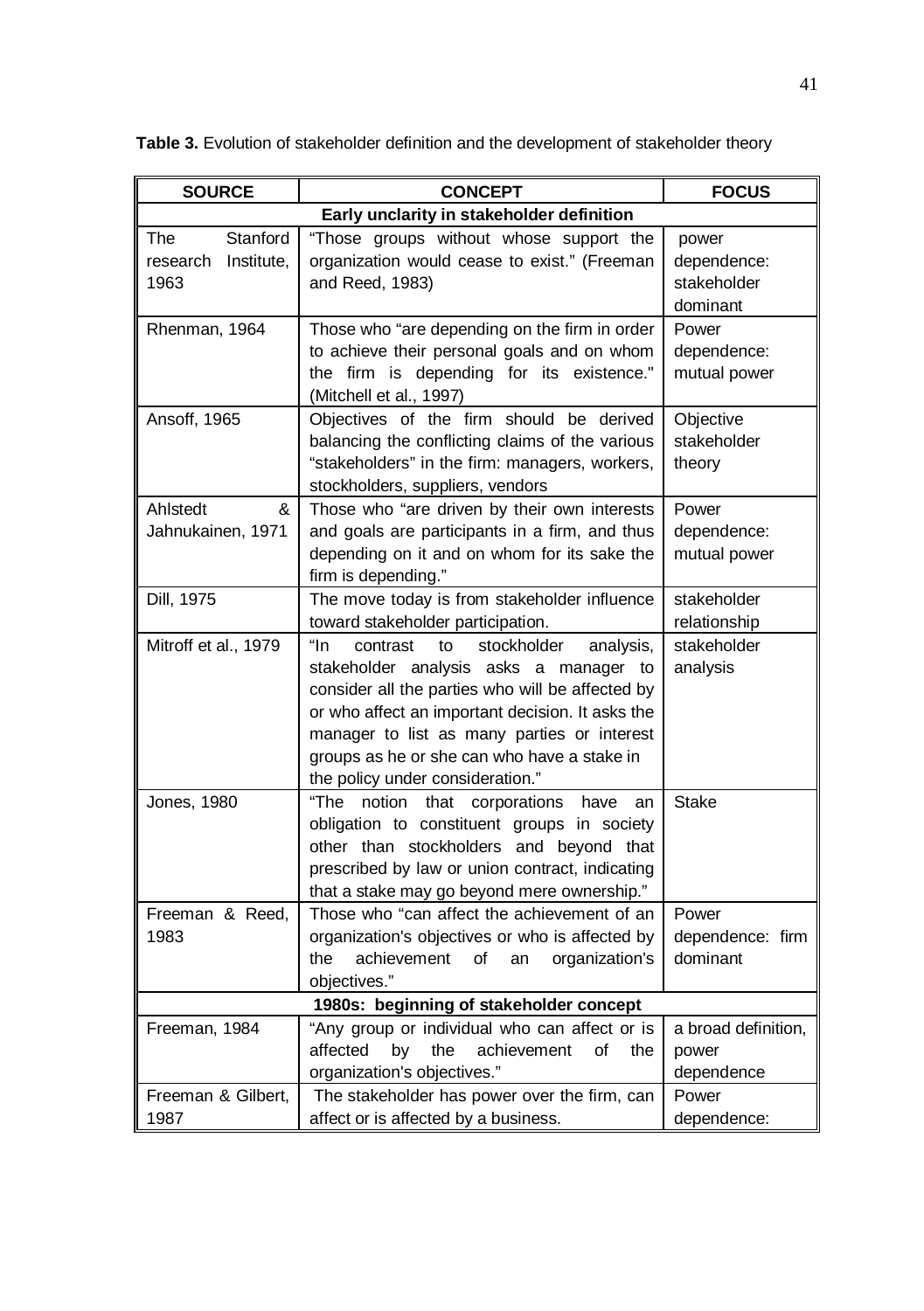|                                      |                                                                                                                                                                                                                                                                             | stakeholder<br>dominant                                          |
|--------------------------------------|-----------------------------------------------------------------------------------------------------------------------------------------------------------------------------------------------------------------------------------------------------------------------------|------------------------------------------------------------------|
| Cornell & Shapiro,<br>1987           | "Claimants" who have "contracts".                                                                                                                                                                                                                                           | Legitimacy<br>of<br>relationship:<br>contractual<br>relationship |
| Evan & Freeman,<br>1988              | Those who "have a stake in or claim on the<br>firm", "benefit from or are harmed by, and<br>whose rights are violated or respected by,<br>corporate actions."                                                                                                               | Legitimacy<br>of<br>relationship: claim                          |
| <b>Bowie, 1988</b>                   | "Without whose support the organization<br>would cease to exist."                                                                                                                                                                                                           | Power<br>dependence:<br>stakeholder<br>dominant                  |
| Alkhafaji, 1989                      | "Groups<br>whom<br>the<br>corporation<br>to<br>is<br>responsible"; the stakeholder has a claim on<br>the firm.                                                                                                                                                              | Legitimacy<br>of<br>relationship                                 |
| Carroll, 1989                        | An individual or group that "asserts to have<br>one or more of these kinds of stakes", "ranging<br>from an interest to a right (legal or moral) to<br>ownership or legal title to the company's<br>assets or property."                                                     | Stakeholder<br>interests                                         |
|                                      |                                                                                                                                                                                                                                                                             |                                                                  |
|                                      | 1990s: The flourishing concept of stakeholder                                                                                                                                                                                                                               |                                                                  |
| Freeman & Evan,<br>1990              | Contract holders                                                                                                                                                                                                                                                            | of<br>Legitimacy<br>relationship:<br>contractual<br>relationship |
| Thompson et al.,<br>1991             | Stakeholder groups in "relationship with an<br>organization."                                                                                                                                                                                                               | Relationship<br>exists                                           |
| Savage<br>al.,<br>et<br>1991         | Those who "have an interest in the actions of<br>an organization and  have the ability to<br>influence it."                                                                                                                                                                 | claimants<br><b>VS</b><br>influencers                            |
| &<br><b>Brenner</b><br>Cochran, 1991 | "The stakeholder theory of the firm posits that<br>the nature of an organization's stakeholders,<br>their values, their relative influences<br>on<br>decisions and the nature of the situation and<br>all relevant information for predicting<br>organizational behaviour." | Descriptive<br>stakeholder<br>theory                             |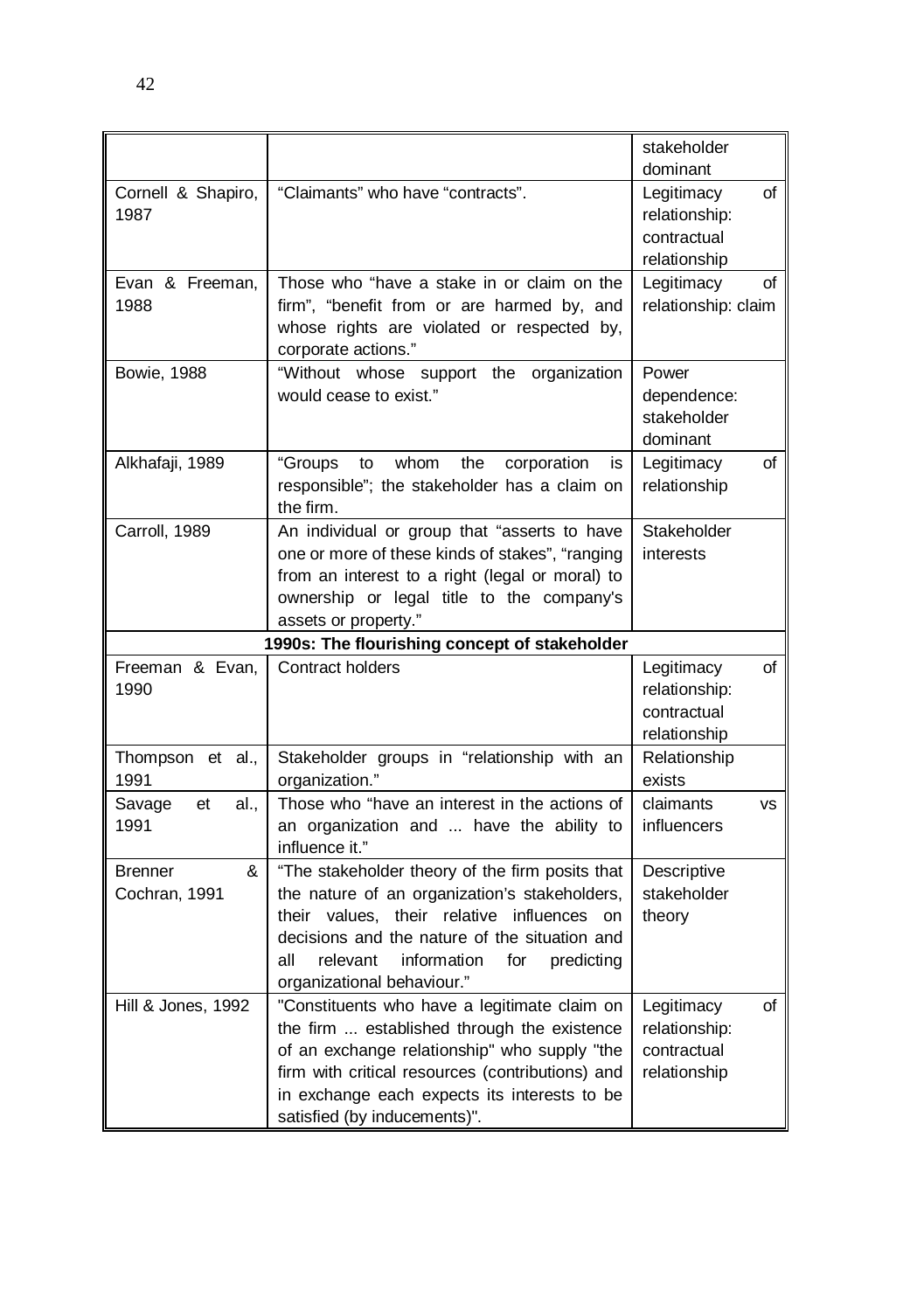| Carroll, 1993                    | "An individual or group that asserts to have<br>one or more of the kinds of stakes in<br>business", "may be affected or affect"                                                                                                                        | Power<br>dependence:<br>stakeholder<br>dominant      |
|----------------------------------|--------------------------------------------------------------------------------------------------------------------------------------------------------------------------------------------------------------------------------------------------------|------------------------------------------------------|
| Brenner, 1993                    | legitimate,<br>"Having<br>non-trivial<br>some<br>relationship with an organization [such as]<br>exchange transactions, action impacts, and<br>moral responsibilities."                                                                                 | Relationship<br>exists                               |
| Clarkson, 1994                   | "Voluntary stakeholders bear some form of<br>risk as a result of having invested some form<br>of capital, human or financial, something of<br>value, in a firm", " Involuntary stakeholders are<br>placed at risk as a result of a firm's activities". | Legitimacy<br>οf<br>relationship:<br>risk-<br>taking |
| Freeman, 1994                    | Stakeholder participants<br>"the<br>in<br>human<br>process of joint value creation".                                                                                                                                                                   | Relationship<br>exists                               |
| Wicks et al., 1994               | Stakeholders "interact with and give meaning<br>and definition to the corporation".                                                                                                                                                                    | Relationship<br>exists                               |
| Langtry, 1994                    | The firm is significantly responsible for the<br>stakeholders' well-being, or stakeholders hold<br>a moral or legal claim on the firm.                                                                                                                 | Power<br>dependence: firm<br>dominant                |
| <b>Starik, 1993</b>              | Those who "can and are making their actual<br>stakes known", "are or might be influenced by,<br>or are or potentially are influencers of, some<br>organization".                                                                                       | claimants<br><b>VS</b><br>influencers                |
| Brenner, 1995                    | "Those who are or which could impact or be<br>impacted by the firm/organization."                                                                                                                                                                      | claimants<br><b>VS</b><br>influencers                |
| Clarkson, 1995b                  | Those who "have, or claim, ownership, rights,<br>or interests in a corporation and its activities."                                                                                                                                                    | Legitimacy<br>οf<br>relationship: claim              |
| Näsi, 1995                       | "Those who interact with the firm and thus<br>make its operation possible."                                                                                                                                                                            | Power<br>dependence:<br>stakeholder<br>dominant      |
| Jones, 1995                      | If firms contract with their stakeholders on the<br>basis of mutual trust and cooperation, they will<br>have a competitive advantage over firms that<br>do not.                                                                                        | Instrumental<br>stakeholder<br>theory                |
| Donaldson<br>×.<br>Preston, 1995 | Those who "identified through the actual or<br>benefits<br>potential<br>harms<br>and<br>that<br>they<br>experience or anticipate experiencing<br>as a<br>result of the firm's actions or inactions."                                                   | Legitimacy<br>Οt<br>relationship: claim              |
| Phillips, 1997                   | Competing stakeholder claims, stakeholder<br>identification and the duty of fair play.                                                                                                                                                                 | Normative<br>approach:<br>fairness                   |
| Donaldson<br>and                 | "Relevant socio-political communities are a                                                                                                                                                                                                            | Legitimacy<br>οf                                     |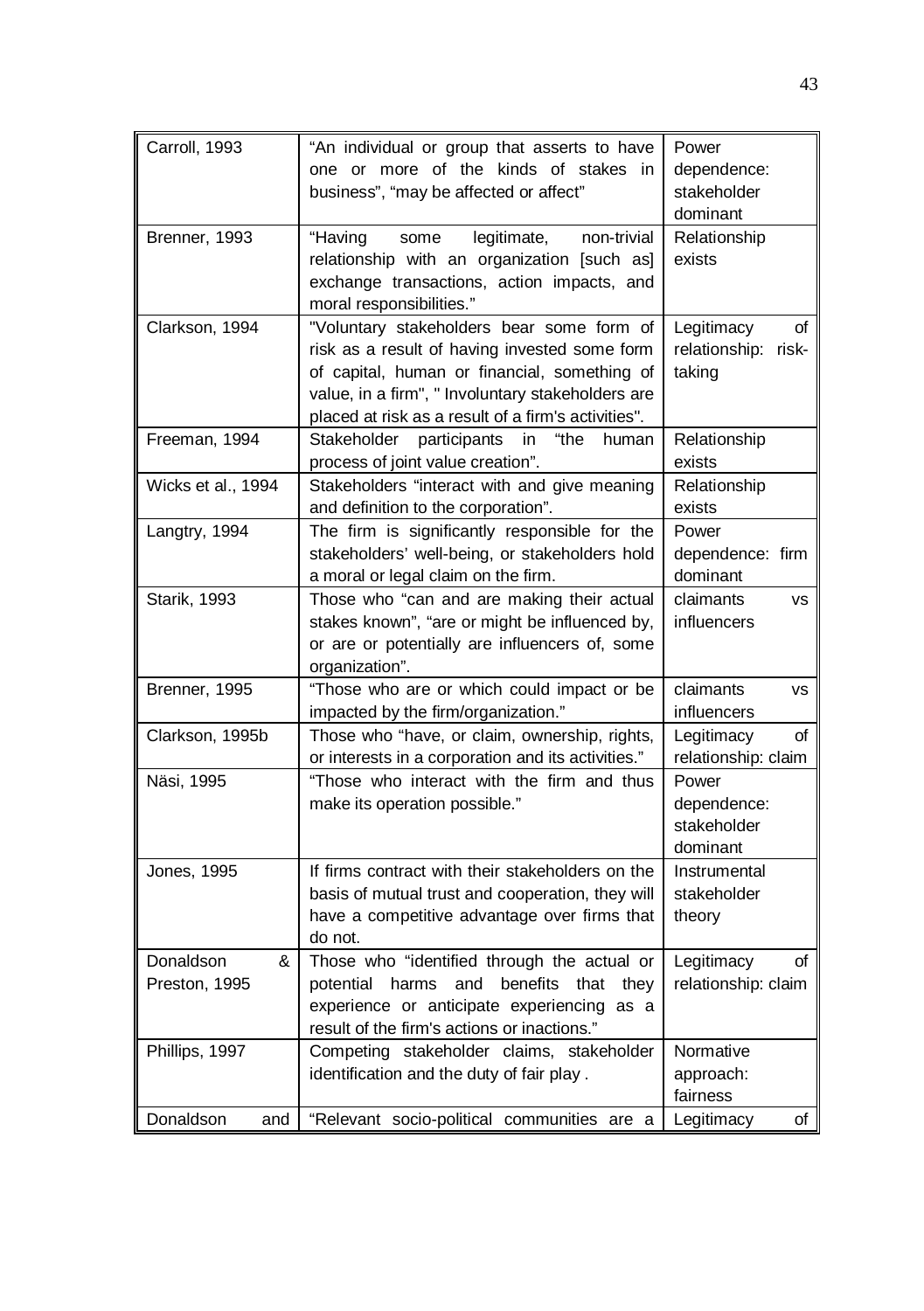| Dunfee, 1999                | primary source of guidance concerning the                                                          | relationship     |
|-----------------------------|----------------------------------------------------------------------------------------------------|------------------|
|                             | obligations<br>stakeholder<br>of<br>organizations<br>formed or operating within their boundaries". |                  |
| <b>Berman</b><br>et<br>al., | Use stakeholder management theory to study                                                         | Instrumental     |
| 1999                        | corporate performance.                                                                             | approach         |
| Jones and Wicks,            | "The<br>stakeholder<br>theory is<br>convergent                                                     | Convergent       |
| 1999,                       | and<br>unabashedly<br>explicitly<br>normative,                                                     | stakeholder      |
|                             | demonstrating how managers can create<br>morally sound approaches to business".                    | theory           |
| Greasley, 1999              | Internal stakeholders, connected stakeholders                                                      | Stakeholder      |
|                             | and external stakeholders.                                                                         | identification   |
|                             | 21st century: further development of stakeholder theory                                            |                  |
| Jenson, 2002                | "Enlightened stakeholder theory adds the                                                           | Normative        |
|                             | simple specification that the objective function                                                   | approach:        |
|                             | of the firm is to maximize total long-term firm<br>value"                                          | teleological     |
| Andriof et al., 2002        | the<br>importance<br>of<br>Emphasise<br>engaging                                                   | Power            |
|                             | stakeholders in long-term value creation.                                                          | dependence:      |
|                             |                                                                                                    | <b>Mutual</b>    |
| Andriof<br>and              | The emphasis is moved from a focus on                                                              | Stakeholder      |
| Waddock, 2002               | stakeholders<br>relationship<br>to<br>the<br>with                                                  | relationship     |
|                             | stakeholders.                                                                                      |                  |
| Freeman, 2002               | Stakeholder theory argues for redistributing                                                       | Power            |
|                             | benefits to stakeholders (from shareholders to                                                     | dependence.      |
|                             | stakeholders) and redistributing important                                                         |                  |
|                             | decision-making power to stakeholders.                                                             |                  |
| Kaler, 2002                 | Dividing<br>definitions<br>of<br>stakeholders<br>into                                              | Legitimacy<br>οf |
|                             | "claimant"<br>definitions<br>"influencer"<br>and                                                   | relationship:    |
|                             | definitions, can greatly clarify the moral duties                                                  | morality         |
|                             | of the organisation.                                                                               |                  |
| Post et al., 2002           | Corporations operating at the centre of a                                                          | Power            |
|                             | network of interrelated stakeholders<br>that                                                       | dependence       |
|                             | create, sustain and enhance value-creating                                                         |                  |
|                             | capacity.                                                                                          |                  |
| Freeman<br>and              | Individuals with rights and reason engage                                                          | Normative        |
| phillips, 2002              | voluntarily in agreements.                                                                         | approach:        |
|                             |                                                                                                    | libertarianism   |
| Phillips 2003               | A theory of organisational management and                                                          | Normative        |
|                             | ethics.                                                                                            | approach         |
| Johnson-Cramer,             | "The essence of stakeholder dialogue is the                                                        | Stakeholder      |
| et al., 2003                | co-creation<br>οf<br>shared<br>understanding<br>by                                                 | dialogue         |
|                             | company and stakeholder".                                                                          |                  |
| Beekun & Badawi,            | "Stakeholder<br>what an<br>theory focuses<br>on                                                    | Power            |
| 2005                        | organization<br>the<br>various<br>owes<br>to                                                       | dependence: firm |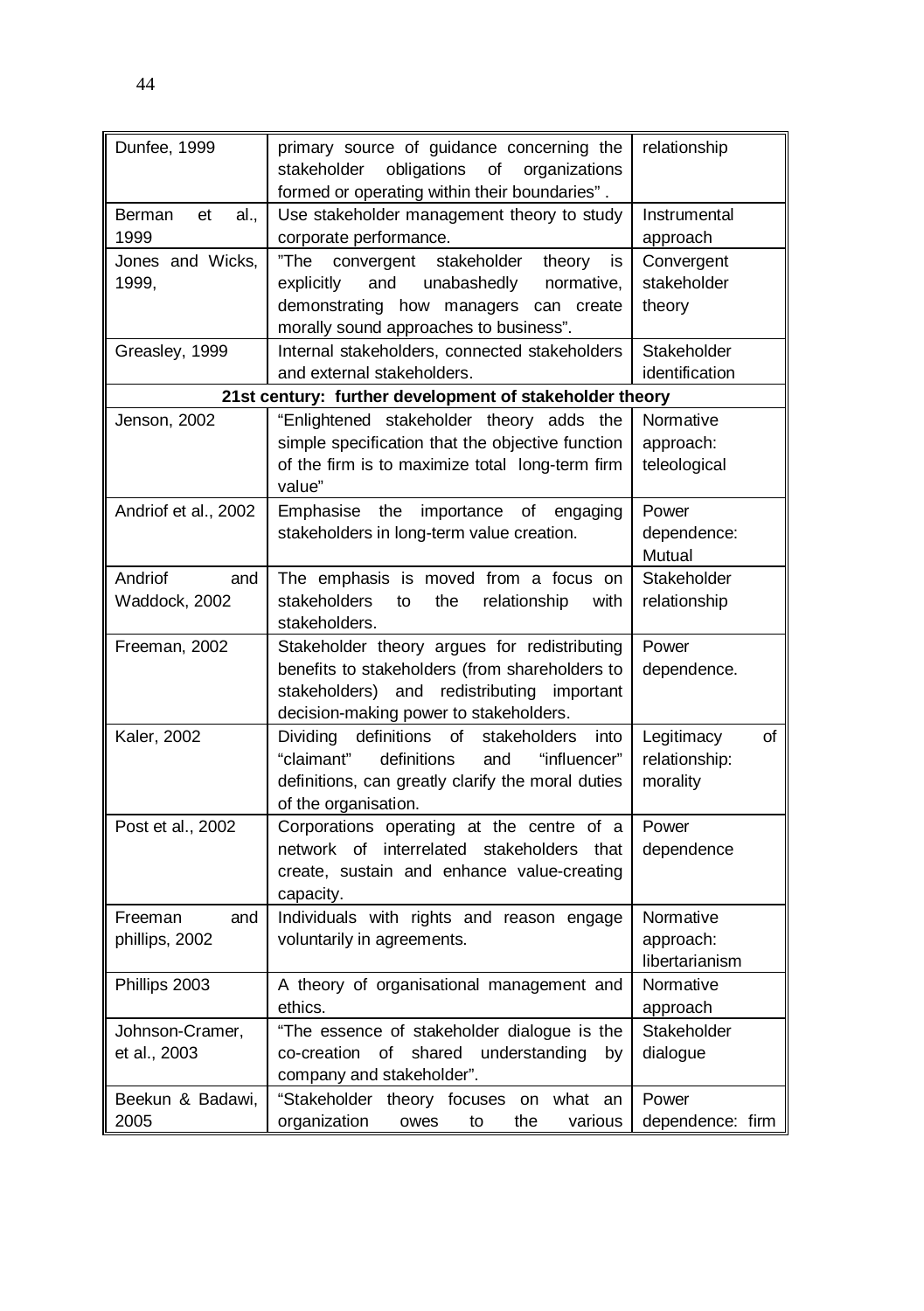|                               | constituencies that it is dependent on for its<br>success".                                                                                                                                                                                                                                                                                  | dominant                                 |
|-------------------------------|----------------------------------------------------------------------------------------------------------------------------------------------------------------------------------------------------------------------------------------------------------------------------------------------------------------------------------------------|------------------------------------------|
| Visser et al., 2007           | "Ethics and value questions are at the core of<br>managing for stakeholders", "stakeholder<br>theory places concerns for ethics at the heart<br>of capitalism".                                                                                                                                                                              | Normative<br>approach                    |
| Freeman<br>et<br>al.,<br>2010 | stakeholder capitalism is "based on freedom,<br>rights, and the creation by consent of positive<br>obligations." The principles of stakeholder<br>cooperation, stakeholder<br>engagement,<br>stakeholder responsibility, complexity,<br>continuous creation, emergent competition are<br>included in this approach.                          | stakeholder<br>capitalism                |
| Freeman<br>et<br>al.,<br>2010 | This<br>company stakeholder responsibility<br>approach looks at business and society as<br>intertwined, and it looks not just at<br>corporations, but at many different forms of<br>organizations, and promotes a pragmatic<br>focus on managing the relations with all the<br>organization's stakeholders as a primary task<br>for success. | company<br>stakeholder<br>responsibility |

Main source: Mitchell et al., 1997; Freeman et al., 2010.

The central questions of stakeholder theory are: what are these groups? How many of these groups must be served? Which of their interests must be served? Which of their interests are most important? How can their interests be balanced? How much corporate money should be allotted to serve these interests (Jones, 1980)? Early stakeholder definitions hardly embodied all these questions. For example, the stakeholder definitions articulated by Ahlstedt & Jahnukainen (1971), Cornell & Shapiro (1987), and Alkhafaji (1989) dealt mainly with one question—what are these groups?

Mitchell et al. (1997) sorted the stakeholder definitions into two different views: broad and narrow. The broad views focus on the power wielded by stakeholders, which influences the ability of the firm to achieve its objectives (Dunfee, 2008). The narrow views focus on the legitimacy of the stakeholders' claims. For example, Freeman (1984) suggested one of the broadest stakeholder definitions: "any group or individual who can affect or is affected by the achievement of the organization's objectives." The focus of this definition is on the power. Many other definitions fall into this category, such as Rhenman (1964), Freeman & Reed (1983), Carroll (1993), Bowie (1988), and Beekun & Badawi (2005). Stakeholders are also narrowly defined as voluntary or involuntary risk-bearers (Clarkson, 1994), which emphasises the legitimacy claims of risk bearing. There are also other narrow definitions of stakeholders, like those in Cornell & Shapiro (1987), Evan & Freeman (1988), Hill & Jones (1992), Donaldson & Preston (1995), and Kaler (2002).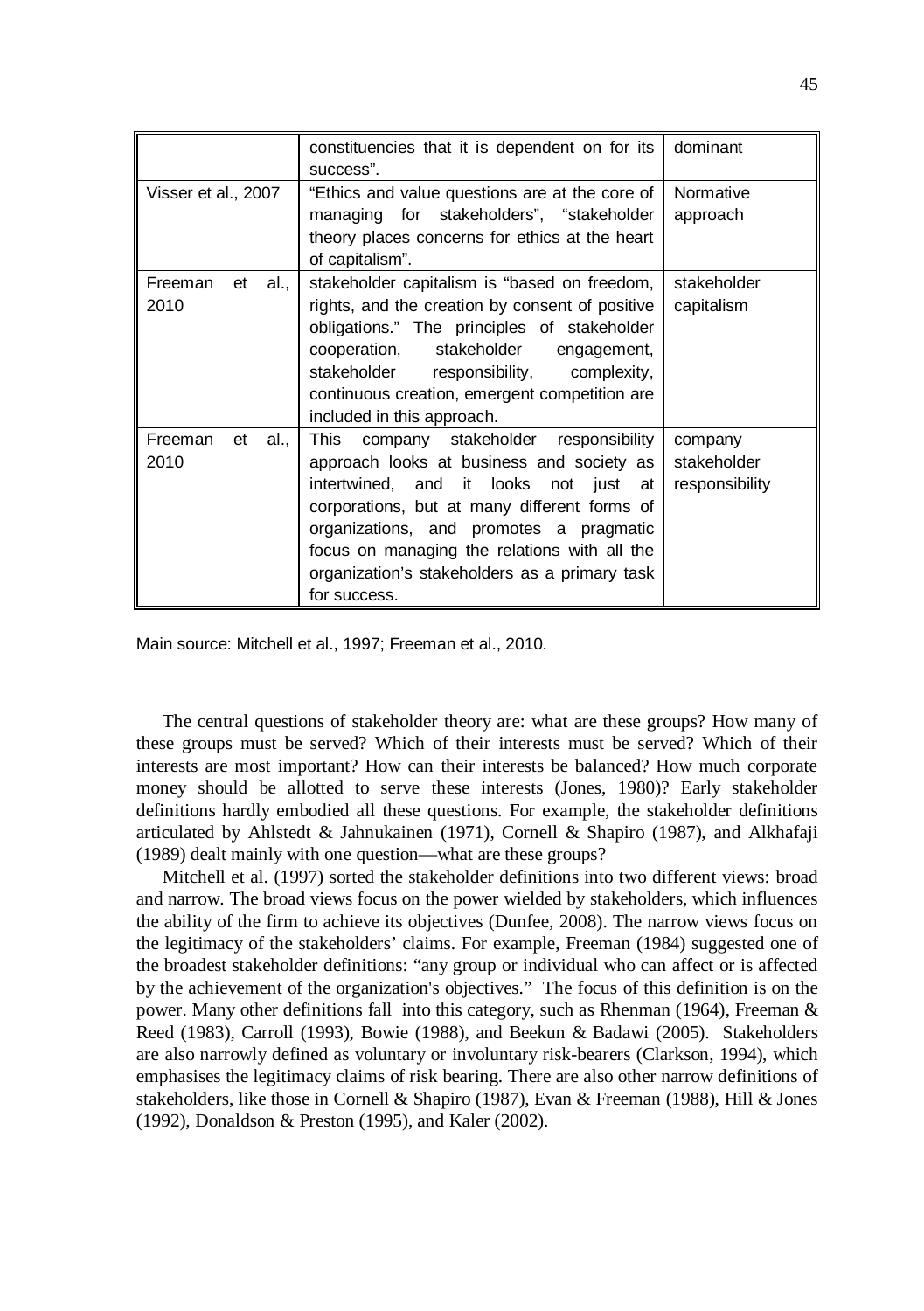Savage et al. (1991) categorized stakeholders based on two attributes: a claim and the ability to influence a firm (claimants vs influencers). Starik (1993), and Brenner (1995) formulated similar definitions of stakeholders.

Some definitions emphasised the stakeholder relationships with a power-dependence frame. For example, Thomposon et al. (1991), Brenner (1993), Freeman (1994), and Wicks et al. (1994) emphasised the existence of a relationship between stakeholders and the firm. Stanford memo (1963), Freeman & Reed (1983), Bowie (1988), Carroll (1993), and Näsi (1995) focused on the dominant stakeholder relationship. In contrast, Langtry (1994), Freeman & Reed (1983), and Beekun & Badawi (2005) considered on the stakeholder's dependence on the firm (firm dominant relationship). In addition, some studies such as Rhenman (1964), Ahlstedt & Jahnukainen (1971), and Andriof et al. (2002) have identified the mutual dependence between the firm and stakeholders.

Identification and prioritization of stakeholders is the central issue in stakeholder management (Parent & Deephouse, 2007, Clarkson, 1995; Donaldson & Preston, 1995). Stakeholders can be classified according to various criteria such as internal, connected or external (Mikkila et al., 2005; Sirgy, 2002), voluntary or involuntary (Clarkson, 1995), primary or secondary (Carroll, 1979), strategic or moral (Goodpaster, 1991), and power, legitimacy and urgency (Mitchell et al., 1997).

One of the most important stakeholder definitions was provided by Mitchell et al. (1997), which suggests that a stakeholder can be categorized by the following attributes: power, legitimacy, and urgency. Power is the ability of stakeholders to influence the firm (Parent & Deephouse, 2007). "A legitimate stakeholder is one whose actions and claims are seen as appropriate, proper, and desirable in the context of the social system (Suchman, 1995; Parent & Deephouse, 2007). Urgency is the degree of the stakeholder's claim (Mitchell et al., 1997).

The lack of a universally accepted concept of stakeholder led to the diversity of interpretations of stakeholder theory and generated heated debate in the academies and business. The following table summarizes some major strengths and weaknesses of the stakeholder theory discussed in the recent literature.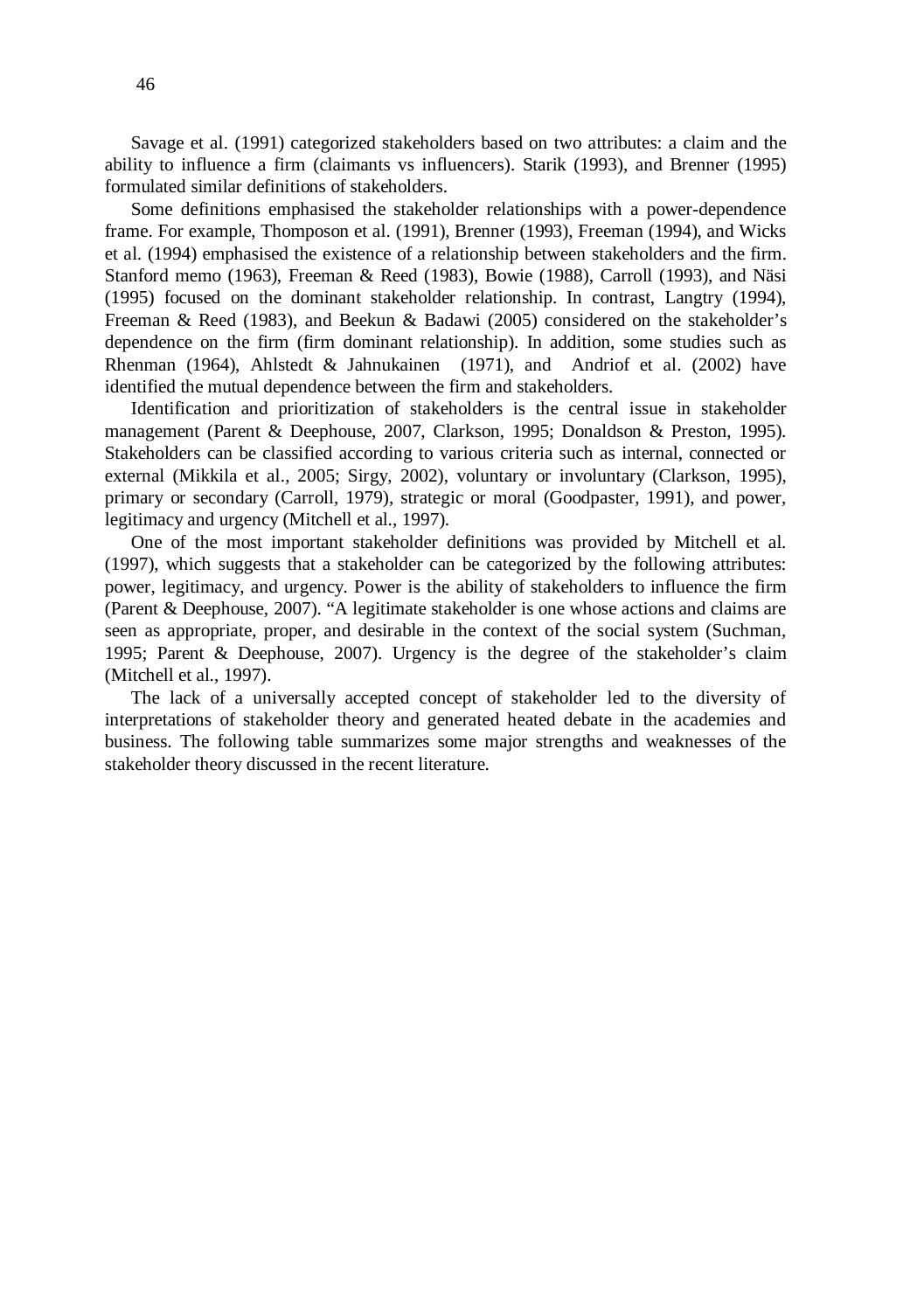**Table 4.** Strength and weakness of the stakeholder theory

#### **Strength**

- Maximizing shareholder value by taking into consideration stakeholder rights and their legitimate interests Melé (2008).
- "Stakeholder theory superseded the conceptual vagueness of CSR by addressing concrete interests and practices and visualizing specific responsibilities to specific groups of people affected by business activity." (Clarkson, 1995)
- "Stakeholder theory is not a mere ethical theory disconnected from business management, but a managerial theory related to business success." (Melé, 2008)
- A theory about how business works at its best, and how it could work (Melé, 2008).
- Descriptive, prescriptive, and instrumental at the same time (Fassin, 2009)
- Involves a basically reformist stance toward capitalism, with greater equity and a less single-minded concentration on the owner's interests (Evan and Freeman, 1993).

# **Weakness**

- Vagueness and ambiguity: admitting different interpretations (narrow and broad). For example, Hall and Vredenburg (2005) argued that ''stakeholder ambiguity is difficult to manage because it is idiosyncratic and context-specific'. Stakeholder theory has no solid basis in either the economic theory of the corporation (Key, 1999) or traditional ethical theories (Dunn, 1990; Dunn and Brady, 1995). Donaldson (1989) has claimed that stakeholder theory fails to make reference to a normative justificatory framework. Further, there are some fundamental inconsistencies between some definitions and the graphical representation of the model (Fassin, 2009).
- x Providing no specific objective function for business and managers. For example, Jensen (2000) argued that stakeholder theory cannot provide a sufficiently specific objective function for business because it lacks an objective basis for evaluating business actions, and can be used as an excuse for managerial opportunism. Melé (2008) points out the difficulty of justifying and implementing stakeholder representation in corporate decision-making. Marcoux (2000) claimed that managers may bear a fiduciary duty to all stakeholders and treat them equally.
- No clear definitions of various stakeholders. For example, Argenti (1993) argued that stakeholder theory does not speaking "who qualifies as a stakeholder, nor what the qualifications are". Phillips & Reichart (2000) claimed the problem of stakeholder identity. Fassin (2009) point out the intrinsic flexibility of stakeholder theory and the mixing of two interpretations: legal interpretation and a managerial approach. Waxenberger and Spence (2003) argued a lack of clarity and consistency in the definition of a stakeholder, and indeed of a stake. Mitchell et al., (1997) questioned how managers can or should recognize and respond effectively to people, groups, institutions, organizations, societies and even the natural environment in a way that does justice to their (respons)abilities.
- x Concentrates on the group level but does not reflect sufficiently at multi-stakeholder level (Liedtka, 1996; Roloff, 2008).
- No rigorous application of the managerial, organisational and strategic issues. Wolfe and Putler (2002) argued there is insufficient rigour in applying the framework to managerial, organisational and strategic issues. Frooman (1999) blamed the confusion on the implications for management and governance.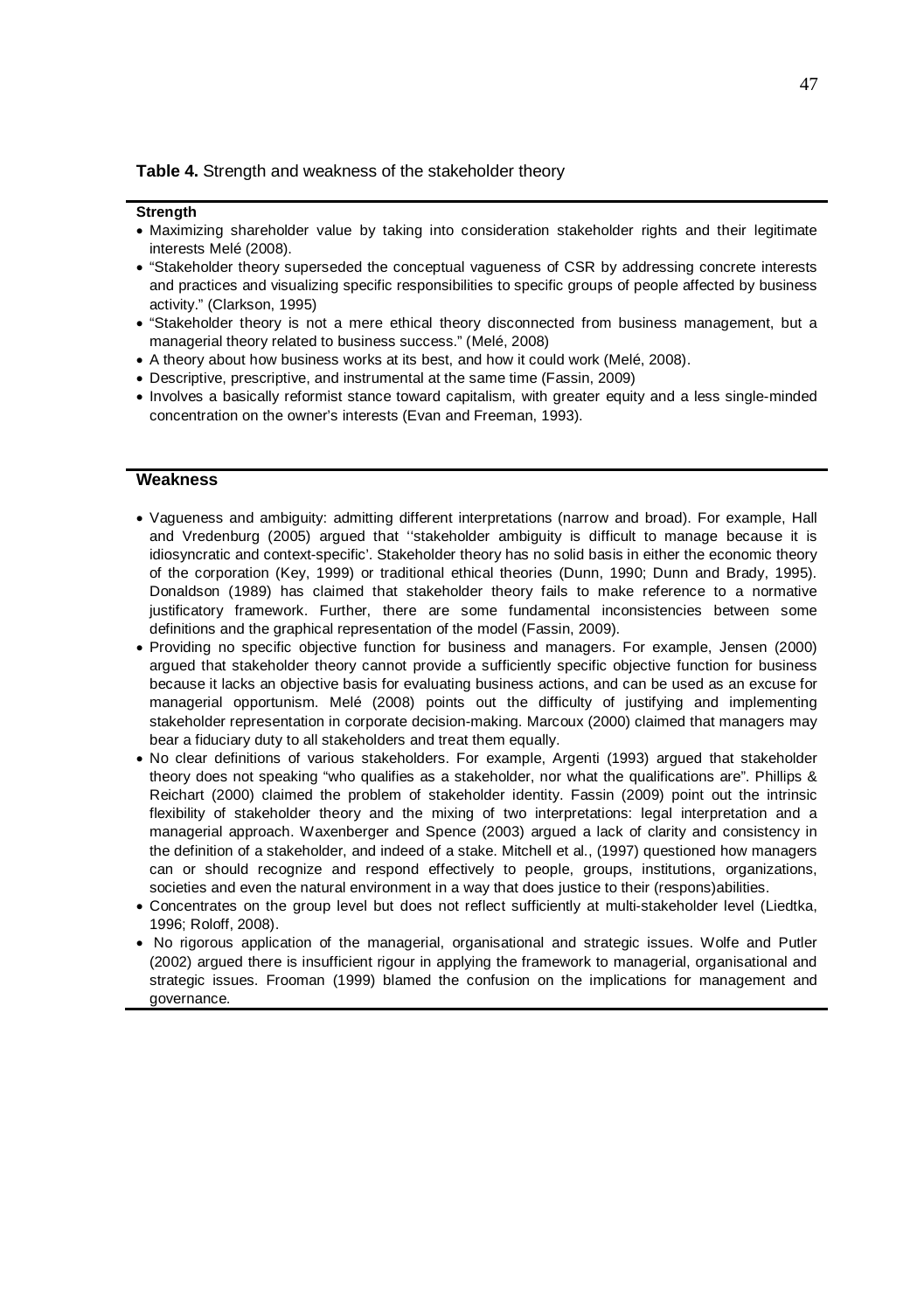Regardless of this diverse discussion on stakeholder theory, it offers a theoretically and practically useful framework for studying and evaluating CSR which meets the needs of this dissertation. In this context, the definition of stakeholder is based on the work of Mitchell et al. (1997), which identifies stakeholders as having three attributes: power, legitimacy, and urgency. These attributes affect not only corporate involvement of stakeholders in their CSR programmes, but also their perceptions of CSR performance. This dissertation assesses CSR performance from the perspectives of stakeholders who are classified by these attributes. More detailed explanation can be found in the next chapter.

# *4.3.2. Stakeholder theory and CSR*

It is not enough to focus on what the corporations are responsible for in CSR, but also to whom they are responsible. According to Bowen (1953), who has terminologically formalized the CSR concept, CSR is a social obligation and follows the objectives and values of society. The societal approach of CSR argues that corporations have not only economic and legal obligations, but also particular responsibilities to society, and are responsible to society as a whole (Davis, 1960; Carroll, 1979; Leitão and Silva, 2007). Clarkson specified that corporate responsibility resides in stakeholder groups instead of society as a whole (Clarkson 1995). Maignan et al. (2005) made it clear that individual businesses can be deemed responsible only to stakeholders. Stakeholder theory defines the objective of the corporations as being to satisfy both economic and non-economic demands from various stakeholders (Pirsch et al., 2007). In a broad context, stakeholder theory provides a normative framework to link business and society and can be considered as the CSR theory normally accepted as the stakeholder approach to CSR (Crane, 2008).

The concepts of stakeholder and CSR are closely linked to each other (Pirsch et al., 2007). Nowadays, stakeholder theory is the most common framework for conceptualizing and understanding issues concerning CSR (see, e.g., Winjberg 2000; Wood 1991; Egels-Zandén and Sandberg, 2010). Stakeholder theory is a complementary rather than conflicting body of literature, which is considered as a necessary process in the operationalisation of CSR (Matten et al., 2003). CSR reflects the fundamental premises of stakeholder theory (Hu and Wang, 2007). The stakeholder concept has been utilized as an important driver explaining corporate involvement in CSR (see Argandona, 1998; Post, 2003). Stakeholder theory "asserts that business can be understood as a set of relationships among groups which have a stake in the activities of that business" (Visser et al., 2007). Corporations should be motivated not only to pursue profit maximization, but other multiple objectives as well (Pirsch et al., 2007; Friedman, 1970); in other words, to manage and coordinate the various competitive and cooperative demands of stakeholders (Ruf et al., 2001; Freeman, 1984).

Stakeholder theory and CSR activity have been integrated (Ullmann, 1985; Pirsch et al., 2007). Functionally, stakeholder theory is essentially a way of making capitalism more equitable in serving non-shareholder interests, and a way of understanding CSR (Kaler, 2006). For example, Barnett argues that "heterogeneity in the CSP–CFP link arises from differences in a firm's stakeholder influence capacity – or its ability to identify, act on, and profit from opportunities to improve stakeholder relationships through CSR" (Barnett, 2007). The influence of stakeholder theory in a CSR program can be classified according to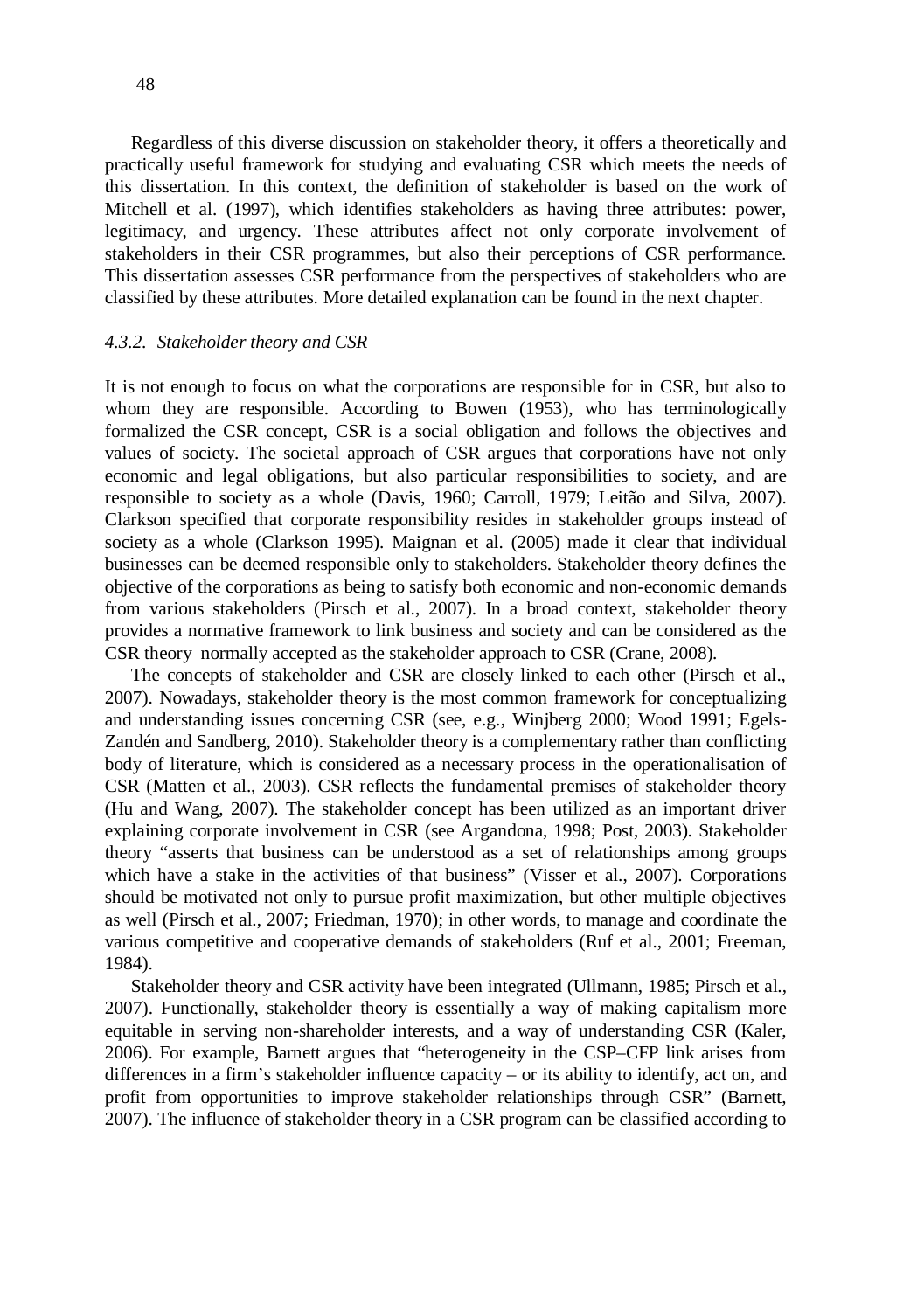the three types of stakeholder theory which have been described in the previous section. The normative stakeholder theory suggests a comprehensive, multidimensional CSR program which treats all the stakeholders of the company equally; the instrumental stakeholder theory leads to a CSR program emphasizing the economic performance and benefits of its shareholders; the descriptive stakeholder theory emphasizes upholding stakeholder interests, corporate image and corporate behaviour, thus leading to a CSR program in accordance with shared stakeholder expectations (Pirsch et al., 2007; Jamali, 2008).

The degree to which a corporation considers each stakeholder group in the CSR program depends in practice on the urgency of the claim, the power, and legitimacy of the stakeholders concerned (Mitchell et al., 1997, Ferrary, 2009). Corporations usually prioritize CSR activities to respond to time-sensitive and critical issues raised by particular stakeholders, such as environmental or product quality disasters. Legitimacy refers to the contribution which stakeholders make to the company value (Donaldson and Preston, 1995; Ferrary, 2009). If a stakeholder group is vital for the company's existence, of course the company will consider more of their interests in the CSR program. The power dependence relationship indicates that if a stakeholder group has significant power and influence over the firm, the company may be forced to align their CSR program to the wish of that particular stakeholder group (Pirsch, 2007).

In the CSR studies, stakeholder theory offers a useful basis for collecting and analysing CSR data, and serves as a framework for empirical studies (Jamali, 2008). Stakeholder theory suggests that CSR issues involve all the stakeholders (Bird et al., 2007), managing divergent and conflicting interests among them (see Cespa and Cestone, 2007; Riordan and Fairbrass, 2008). Various elements of corporate CSR performances target different stakeholder groups (Pirsch et al., 2007; Putten, 2005) and the result of their CSR performance is constantly reassessed by different stakeholders (Riordan et al., 1997). Thus stakeholder theory offers a theoretically and practically useful framework for studying and evaluating CSR (Lämsä et al., 2008). Numerous scholars have applied the stakeholder approach to running their empirical studies, such as Clarkson (1995), Prisch et al. (2007), Laan et al. (2008), Jamali (2008), and Ferrary (2009).

Finally, I would like to use Freeman et al. (2010)'s new approach to CSR—"company stakeholder responsibility" to explain the relationship between CSR and stakeholders. "It looks at business and society as intertwined, and it looks not just at corporations, but at many different forms of organizations, and promotes a pragmatic focus on managing the relations with all the organization's stakeholders as a primary task for success. This requires a detailed understanding of to whom exactly a firm is responsible and the nature of those responsibilities. Firms address these questions in a variety of ways, but each time they need the language of stakeholders to get to a more actionable level of specificity." The primary task of CSR is responsible for all stakeholders concerned.

#### **4.4. The theoretical framework and summarized hypotheses**

A wide range of studies have revealed variation in the value priorities of individuals within societies as well as groups across nations. (e.g., Schwartz & Bardi, 2001; Myyry &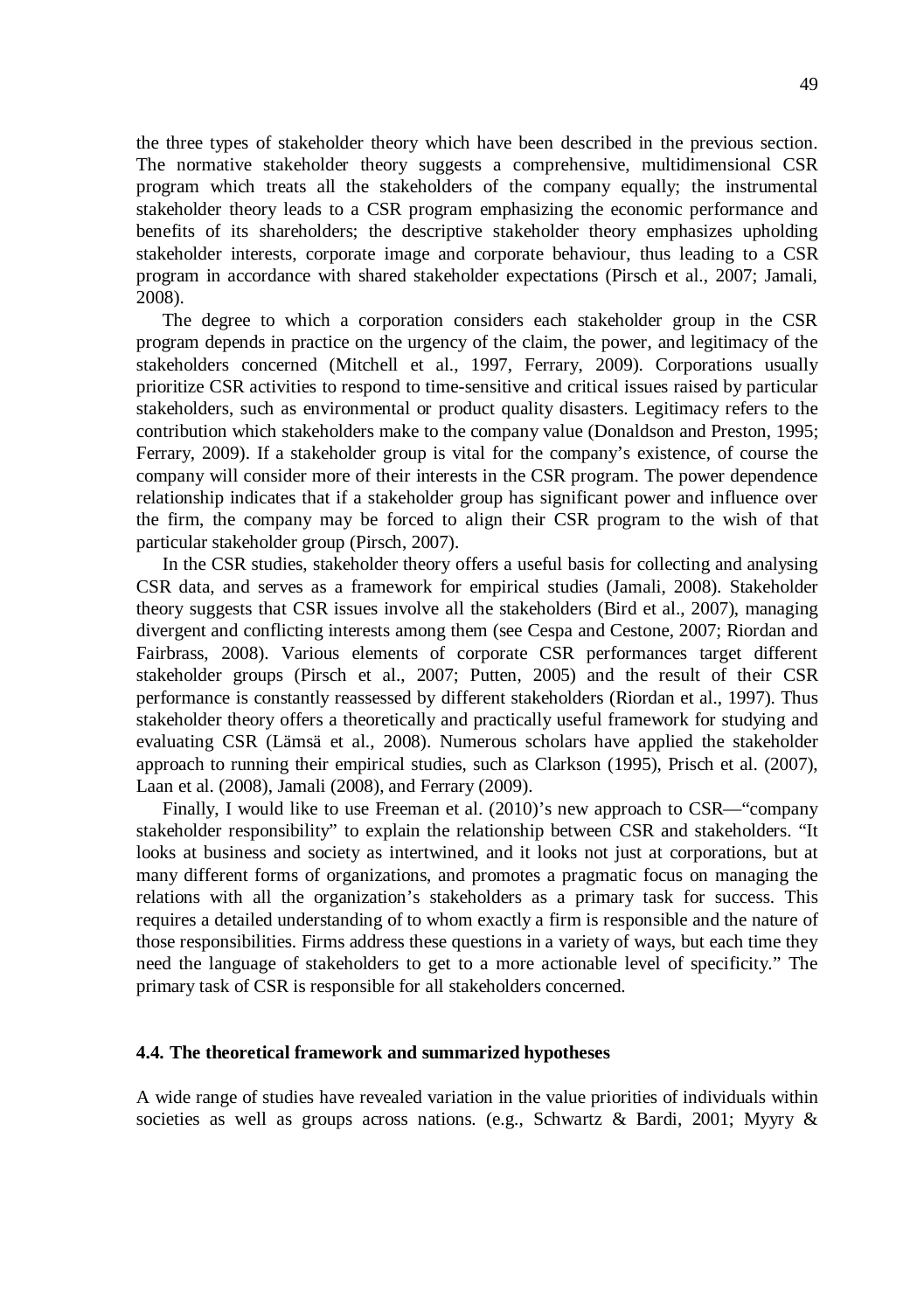Helkama, 2001; Lindeman & Verkasalo, 2005). In this context, the intra-groups in societies are separated on the basis of factors such as gender, age, study major and political direction. The differences in personal values priorities are relevant in CSR related research because, as above stated, personal values impact the individual's perceptions of business ethics. However, it is notable that the personal values do not necessarily fully correspond with the underlying cultural values in society. Schwartz (1999), for example, separates individual values from culture-level values. According to Schwartz, cultural values implicitly or explicitly represent shared views about what is good, right and desirable in society, and serve as a basis for the specific norms in various situations. Furthermore, "individual values priorities are a product both of shared culture and of unique personal experience" (Schwartz, 1999). In other words, within larger cultural groups personal values are built upon cultural values constructs and the unique experiences and personalities of different individuals. The theoretical framework of the dissertation is the follows (figure 3).

The theoretical frame of this dissertation (Figure 3) consists of three main blocks. The first element, the background, refers to the respondents' personal characteristics such as home country, gender, and stakeholder group. These characteristics are reflected in the respondents' perceptions of CSR both directly and through values.

There are many studies examining the relationship between values, ethical attitudes, and various personal socio-demographic factors, but the outcomes are mixed and no consensus has been achieved concerning the effect of these personal factors (Lam and Shi, 2008). In this dissertation, I select gender, study major, study year level, country of origin, and stakeholder group as the personal factors, and analyse the effect of these factors on personal values, and individual perceptions of CSR. The reason for choosing these factors is that they are the most widely discussed in previous studies.



**Figure 3.** The theoretical framework for the empirical studies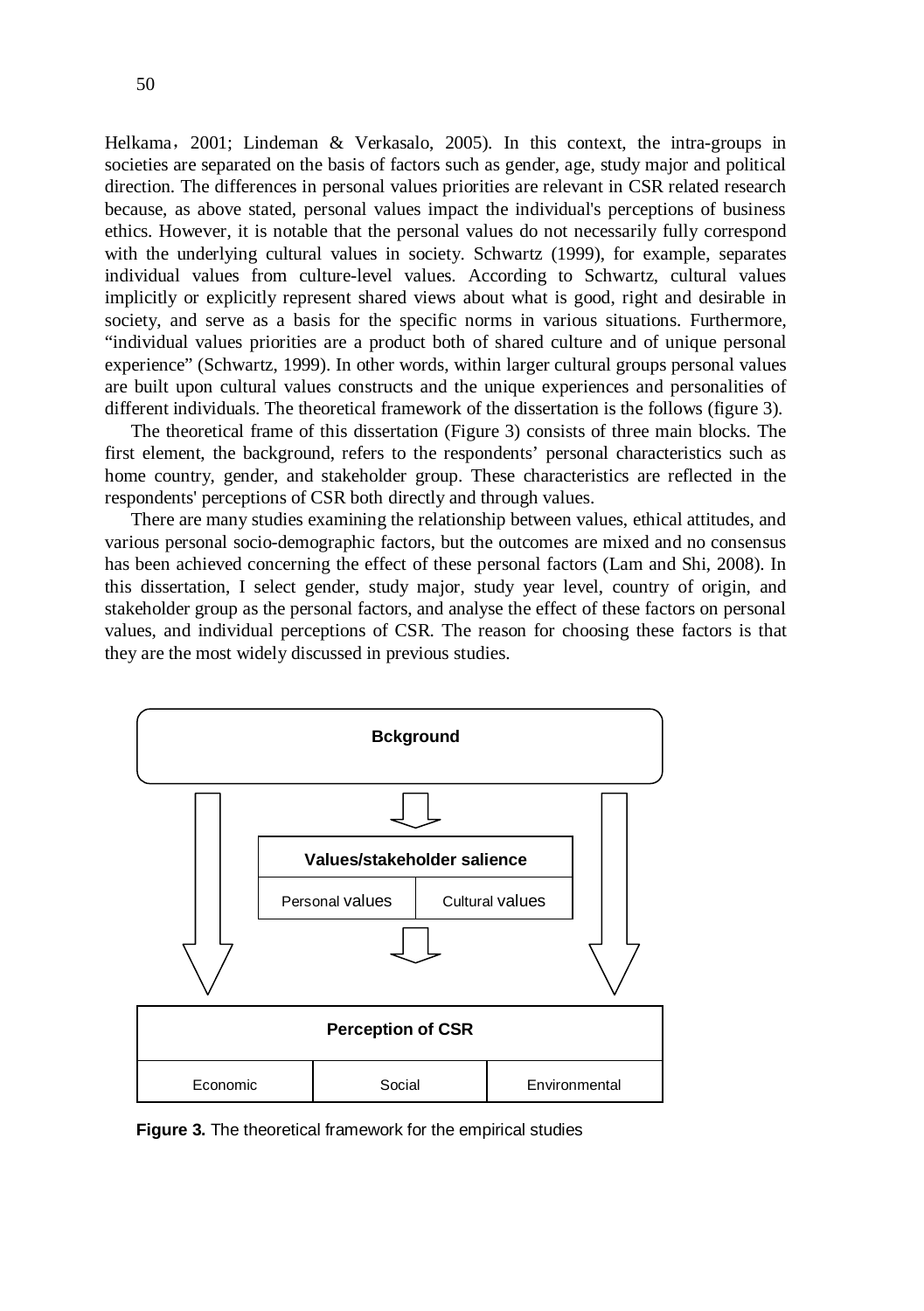O'Fallon and Butterfield (2005) have reviewed 174 empirical ethical decision-making publications from 1996-2003, concluding that often no difference is found between males and females, but when differences are found, females are more ethical than males. Arlow (1991), Deshpande (1997), and Ford and Richardson (1994) identified gender as a significant factor for ethical value and attitudes, females being generally more ethical than males. According to Ruegger and King (1992), Ameen et al. (1996), Borkowski and Ugras (1998), Paul et al. (1997), Burton and Hegarty (1999), Okleshen and Hoyt (1996), Chonko and Hunt (1985), females were more sensitive to and less tolerant of unethical subjects than males. Based on these findings, I hypothesized that females represent more ethical values than males, and have a more negative perception of CSR (H3/AII, H4/AII, and H4/AIV).

Recent empirical findings have suggested that the students' major study was significantly affected by individual ethical values and attitudes (see Chonko and Hunt, 1985, and Giacomino and Akers, 1998). Borkowski and Ugras (1998) have reviewed 30 studies, identifying 6 which show that there is a significant difference between study major and ethical behaviour. According to Sankaran and Bui (2003), students from non-business majors tend to be more ethical than business majors. Hawkins and Cocanougher (1972) found that business majors were more tolerant in evaluating the ethics of business practices. Lindeman and Verkasalo (2005) found that students from business and technology majors displayed more individualistic and hard values such as power than other students. Based on these findings, I hypothesized that ecology students represent more ethical values than business and technology students, and have a more negative perception of CSR (H5/AII, H6/AII, and H5/IV).

With regard to level of education, Sankaran and Bui (2003) have concluded that the older an individual becomes, the less ethical he or she is. The main explanation is that the older one becomes, the more one is involved in working positions and social relationships, and thus may make calculated ethical compromises to maintain relationships and business benefits. Wimalasiri et al. (1996) have found that there were significant differences in the investigation of individual ethicality among levels of education. With the increase in one's life experience, there is a change in the awareness and interpretation of the social world and one's place in it.

Empirical research by Tse and Au (1997), Borkowski and Ugras, (1992), and Terpstra et al. (1993) found that senior students were less ethical than junior students. One argument is that moral character is formed early in life, but may be changed by life experience such as education and work experience, and become more utilitarian (Tse and Au, 1997). Borkowski and Ugras (1992) provided the comparable explanation that freshmen and juniors are more justice-oriented as a result of idealism, and experience from their employment makes seniors more utilitarian. In particular, Elias (2004) has found that younger students were more sensitive to CSR. Based on above assumptions, I hypothesized that junior students represent more ethical values and have a more negative perception of CSR than senior students (H7/AII and H6/AII).

With regard to the country of origin, as was explained in the introduction (chapter 1.3.) and the theoretical chapter (chapter 4.2.2.), previous cross country/culture studies found that different countries/cultures have various value priorities which result in different views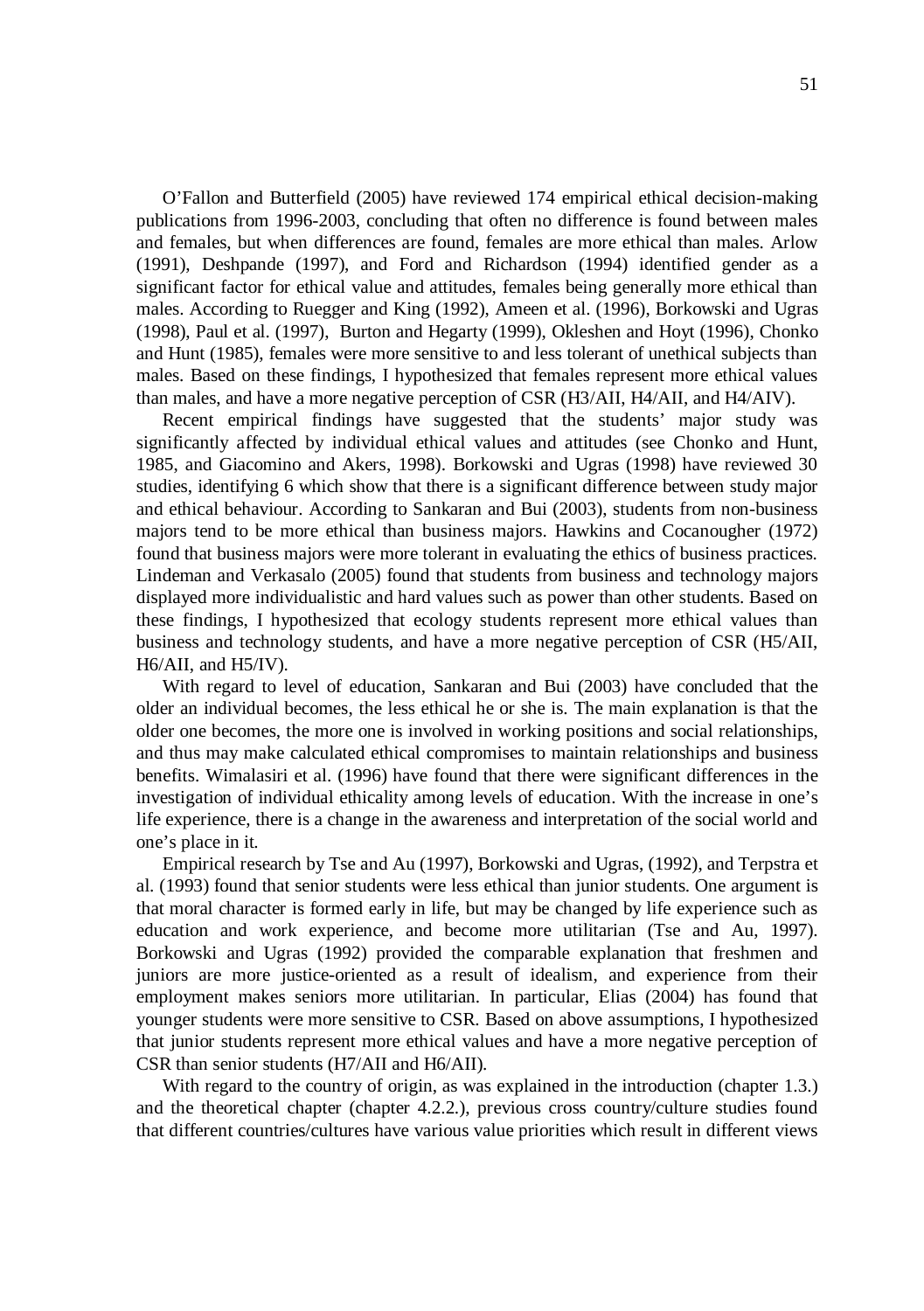of CSR (see, for example, Shafer et al., 2007; Whitcomb et al., 1998; Burton et al., 2000; Welford, 2005; Scholtens and Lammertjan, 2007; Alas, 2006; Smith and Hume, 2005; Maignan and Ferrell, 2000). For example, the US is characterised by individualism values and represents an explicit view of CSR, where Finland is characterised by more collectivism values and displays an implicit view of CSR. (Matten & Moon, 2004). Thus I hypothesised that Finnish students represented more collectivist/soft values than US students, and Finnish students emphasised multiple responsibilities more while US students emphasised a shareholder orientation more (H1/AIV, H2/AIV, H3/AIV, Hi/AV, H2/AV, and H3/AV).

Another personal factor in the first element is stakeholder groups, which requires identification of different stakeholders. In article III, I mainly focused on the following multiple sets of stakeholders: owners/shareholders, customers, employees, governments, and the general public. Previous studies suggested that stakeholder group members share a common set of values which lead to stakeholder differentiation and conflicts over their ethical judgement (Freeman, 1984; Hosseini & Brenner, 1992; Cordano et al., 2004). For example, Mills et al. (2009) argued that individual personal values should construct the basis for organisational (group) values, and the same basic dynamic values structure which is active at the individual level values model is also active at the institutional (group) level. Thus, they assessed stakeholders' values based on Schwartz's theory of universal human values (Mills et al., 2009). Vugteveen et al. (2010) identified five value orientations of stakeholders within the context of integrated water management. Based on the same sort of assumption, I assess stakeholder's values on the basis of Schwartz's universal human values, and reveal the values differences among different stakeholder groups.

In the second element, two types of values variable, personal values and national cultural dimensions, are considered. Values are considered as an intervening element, acting as a driver which partly determines the respondents' perceptions of CSR. Hofstede's cultural dimensions (1980, 1991) are used to distinguish the differences between countries, and are important variables in running the ETIC part of the comparison studies (Steenkamp et al., 1999). The effects of cultures on the different views on CSR are thoroughly discussed in chapter 4.2.2. The same sort of assumption is discussed in the last paragraph.

 Schwartz's value dimensions (1992) have been used to categorize the personal values of respondents, variables which are important for the comparison of the emic part of the dissertation. The effects of values on the perceptions of CSR are theoretically identified in chapter 4.1.1. For example, previous studies suggest that altruistic values make a significant positive contribution to ethical behaviour, and are associated with higher levels of moral awareness. In contrast, egoistic values are more likely to be involved with unethical and irresponsible behaviour, and are associated with lower levels of moral awareness (see VanSandt, 2003; Shafer et al., 2007). Based on these findings, I hypothesized that individuals who value self-transcendence values more have a more negative perception of CSR, while individuals who value self enhancement values more have a more positive perception. Individuals who value openness values more also have a more negative perception of CSR, and individuals who value conservation more have a more positive perception of CSR (H3/AI, H4/AI, H5/AI, H6/AI, H1/AII, H2/AII, H3/AIII, and H4/AIII).

In addition to values variables, stakeholder salience has been considered as an intervening element of the stakeholder study in article III. According to the theory of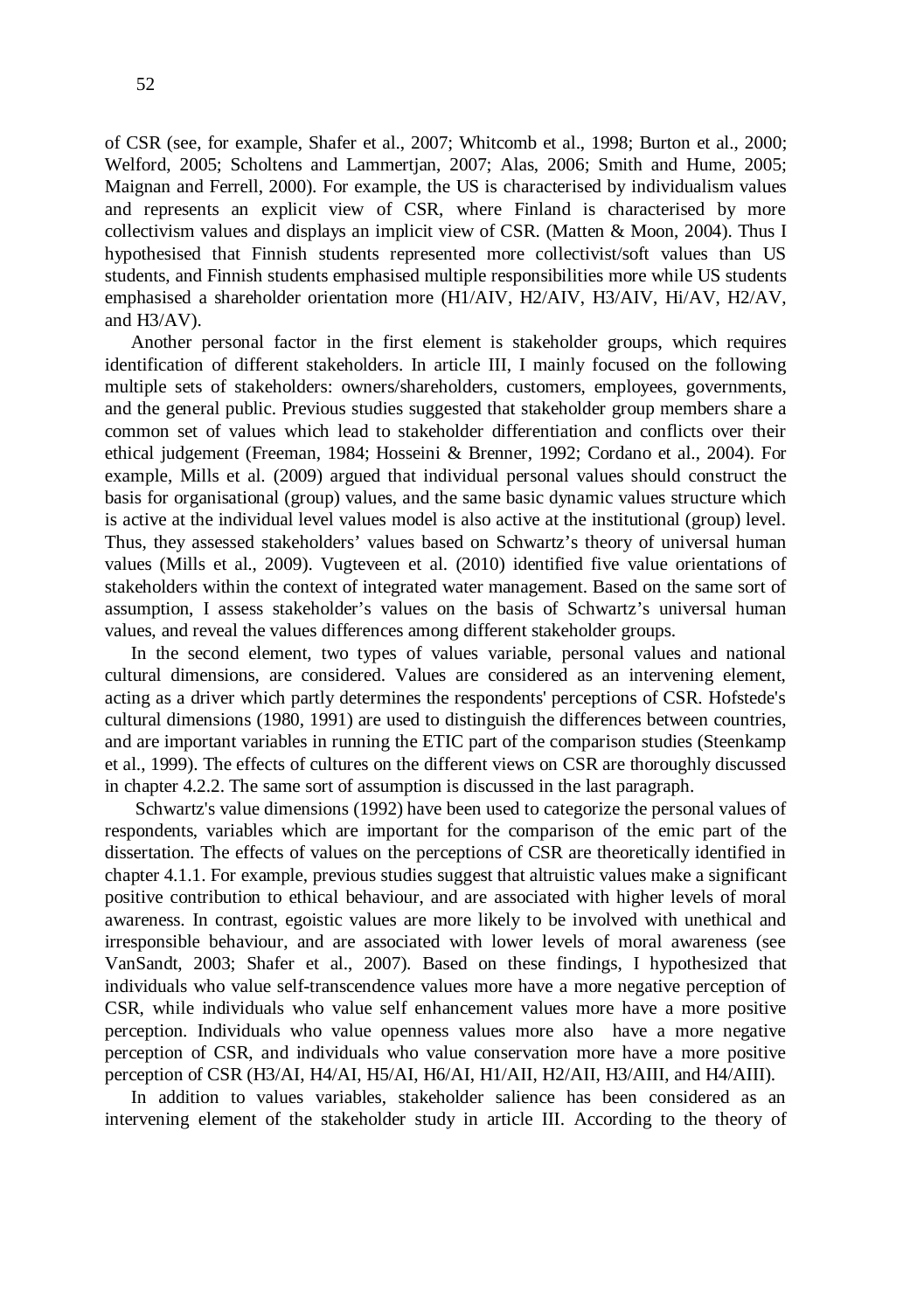Mitchell et al. (1997), corporations prioritize their stakeholders according to the attributes of power, legitimacy and urgency. There are ample empirical studies confirming this theory. For example, Jamali (2008) argued that corporations tend to prioritize their primary stakeholders in anticipation of expected bottom line benefits. An increase in the degree of any of these three attributes may lead to an increase in stakeholder salience (Neville et al., 2004, Jamali, 2008). Clarkson (1995) highlighted that firms are inclined to focus on their primary stakeholders. Research by Knox et al. (2005), and de Madariaga and Valor (2007) indicates that firms prioritize a small number of key stakeholders. It is logical to suggest that since corporations take better care of their prioritized stakeholders, who thus face less problems in CSR related issues than other stakeholders, they are more likely to perceive the CSR performance of corporations more positively. In contrast, stakeholders ignored by corporations should have more negative opinions. In this study, I will study the priorities of different stakeholders and their views on CSR. Thus I hypothesise that stakeholders who are more prioritized by the companies have more positive perceptions of their CSR performance that those less prioritized stakeholders. (H1/AIII and H2/AIII).

The third block covers the main elements of this dissertation, perceptions of CSR. As discussed in chapter 4.2.1., the term CSR used in this dissertation is based on the notion of TBL, which encompasses economic, environmental and social dimensions of CSR. Economic responsibility applies to profitability and responsibility to shareholders. Environmental responsibility refers to the relationship with the environment, covering issues such as emissions, waste, biodiversity, recycling, energy use and product life-cycle, etc. Social responsibility refers to the relationship with employees, the community, partners and competitors in the network and other stakeholders, and covers issues such as employee rights and welfare, charity, and relationships.

#### **4.5. Hypotheses of the sub-studies**

All the theoretical concepts discussed in the previous sections are the fundamental elements shaping the development of the hypotheses and are thus integral to the empirical studies. The structure of the hypotheses follows this theoretical framework (Table 5). The list below outlines the research hypotheses adopted in each separate sub-study of this dissertation.

Article I:

H1: Chinese youth display stronger self-enhancement values than self-transcendent values.

H2: Chinese youth display stronger openness values than conservation values.

H3: Chinese young people who value self-transcendence values more have a more negative perception of the CSR performance of Chinese corporations.

H4: Chinese young people who value self-enhancement values more have a more positive perception of the CSR performance of Chinese corporations.

H5: Chinese young people who value openness more have a more negative perception of the CSR performance of Chinese corporations.

H6: Chinese young people who value conservation more have a more positive perception of the CSR performance of Chinese corporations.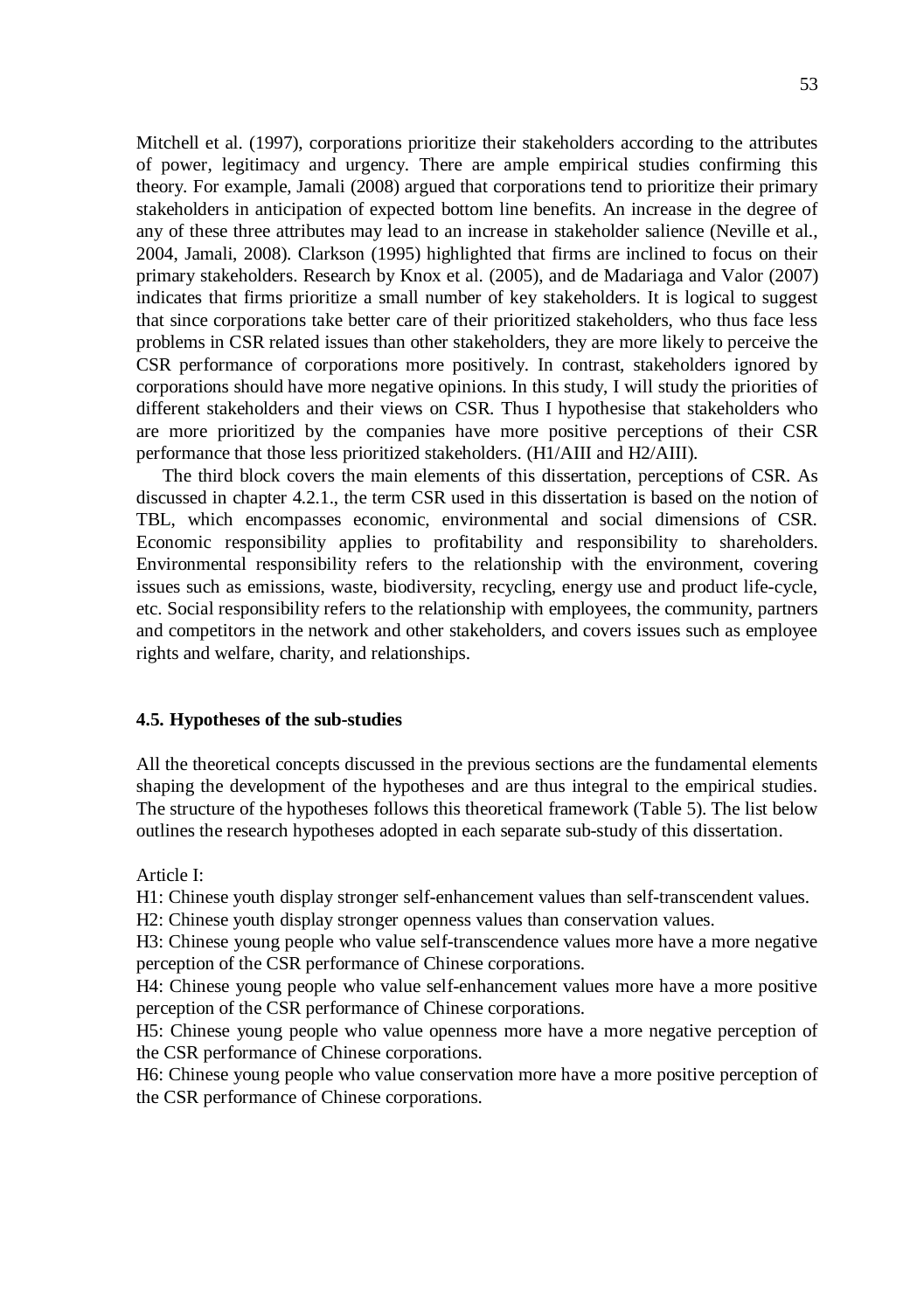Article II:

H1: Chinese university students who embrace altruistic values more have a more negative perception of CSR performance.

H2: Chinese university students who embrace egoistic values more have a more positive perception of CSR performance.

H3: Female students represent more ethical values than male students.

H4: Female students have a more negative perception of the CSR performance of Chinese corporations.

H5: Ecology students represent more ethical values than business and technology students.

H6: Ecology students have a more negative perception of the CSR performance of Chinese corporations.

H7: Junior students represent more ethical values than senior students.

H8: Junior students have a more negative perception of the CSR performance of Chinese corporations.

# Article III:

H1: Stakeholders who have been more prioritized by the Chinese forest corporations have more positive perceptions of their CSR performance.

H2: Stakeholders who have been less prioritized by the Chinese forest corporations have more negative perceptions of their CSR performance.

H3. Stakeholders who value altruistic more have more negative perceptions of the CSR performance of Chinese forest corporations.

H4. Stakeholders who value egoistic more have more positive perceptions of the CSR performance of Chinese forest corporations.

Article IV:

H1: Finnish students are more likely to represent collectivistic/softer values than American students.

H2: US students are less concerned about the multiple responsibilities of the forest industry corporations than their Finnish counterparts.

H3: US students emphasise shareholder orientation in the forest industry business more than their Finnish counterparts.

H4: Male students represent harder values than female students, and thus have a more positive view on the current state of business ethics in forest industry operations.

H5: Business and technology students have harder values than other students, and thus have a more positive view on the current state of business ethics in forest industry operations.

Article V:

H1: Finnish students perceive reporting as being more reliable and open than do their US counterparts.

H2: Finnish students have more positive views regarding the way forest industry companies perform environmental responsibility than their US counterparts.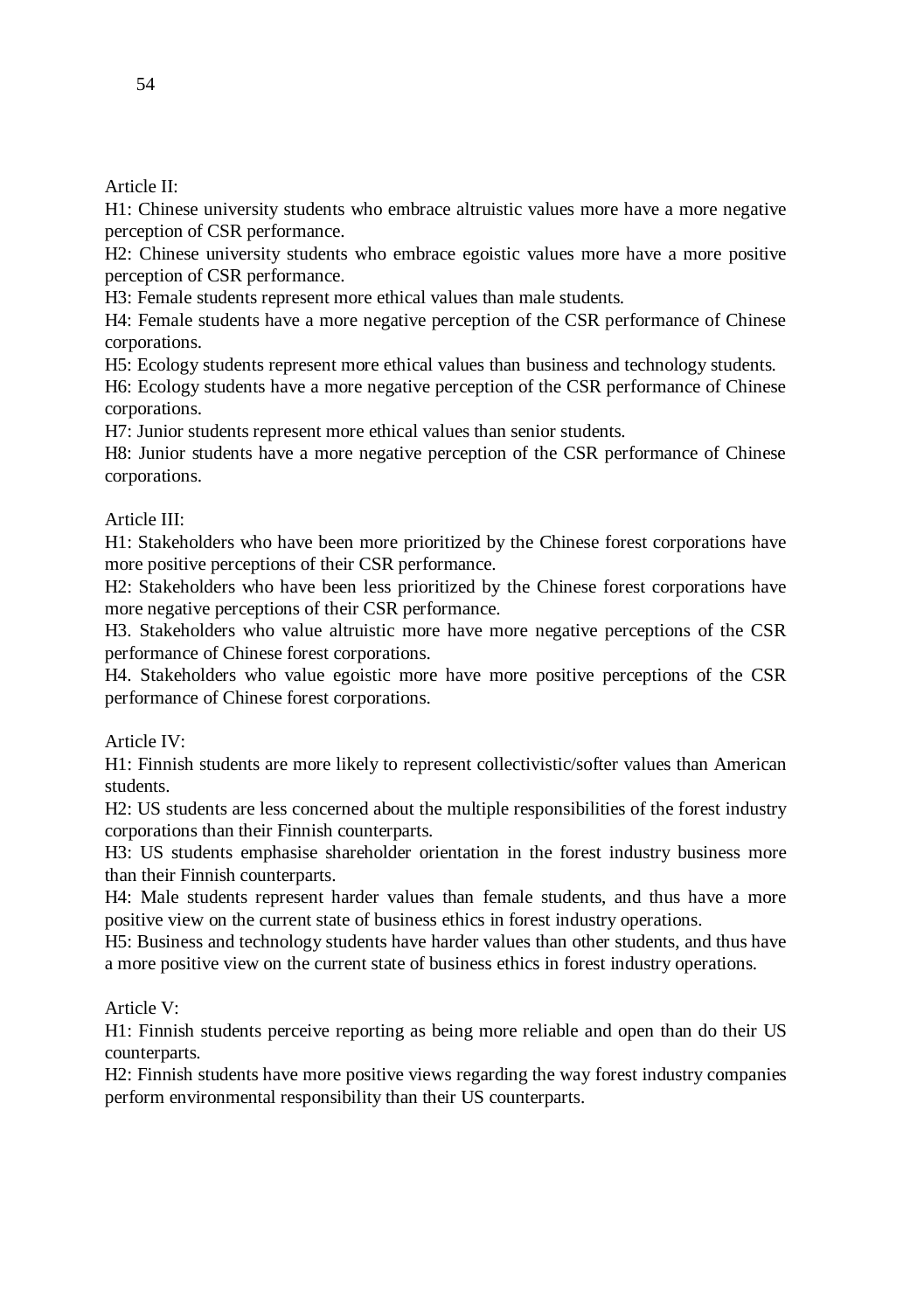H3: US students have more positive views regarding the way forest industry companies perform social responsibility, especially those connected with stakeholder relations, than their Finnish counterparts.

The following table summarizes all the above hypotheses and demonstrates the formation of each hypothesis based on the relationship between demographic, intervening and dependent variables. All the hypotheses are placed in three categories vertically: descriptive empirical phenomena, comparative descriptive phenomena, and explanation of phenomena, corresponding to the descriptive research questions, comparative descriptive research questions, and explanatory research questions which are introduced in chapter 2.1. All the hypotheses are designed to answer specific research questions from these three categories. For example, H1/A1 and H2/A1 correspond to the descriptive research question "What are the preferred values of observed individuals?" as they mainly describe the values orientations of observed individuals ("self-enhancement values vs. self-transcendent values" and "openness values vs. conservation values"). H3/AII and H5/AII correspond to the comparative descriptive research question "What are the differences in values between individuals with different socio-demographic factors?" as they compare the values of Chinese students by gender and majors.

Horizontally, this table illustrates the link of each hypothesis and the theoretical framework presented in chapter 4.4. The "demographic background" variable corresponds to the first element, "background", of the framework; the "personal values", "cultural values" and "stakeholder salience" variables correspond to the second element, "values/stakeholder salience", of the framework; the "perception of environmental reporting" and "perception of CSR performance" variables correspond to the third element, "perception of CSR", of the framework. For example, H4/AIV and H5/AIV correspond to the effects of demographic factors (the first element of the framework) on individual values (the second element of the framework) and perceptions of CSR (the third element of the framework).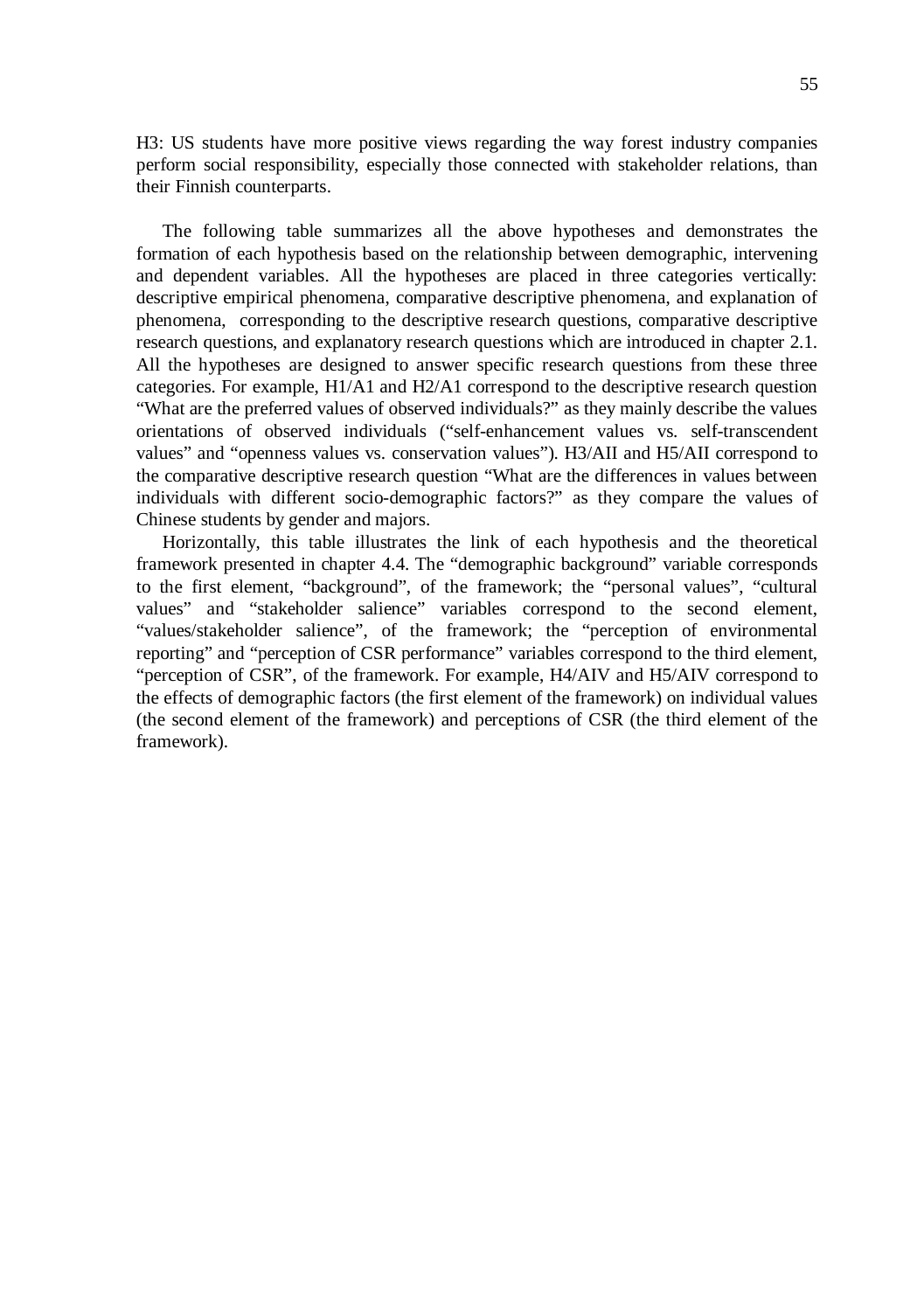|                                 | Variable sets                     |                                                                                                       |                        |                                |                                             |                                                                    |                |
|---------------------------------|-----------------------------------|-------------------------------------------------------------------------------------------------------|------------------------|--------------------------------|---------------------------------------------|--------------------------------------------------------------------|----------------|
| <b>Hypothesis</b>               | Demographic<br>background         | <b>Personal values</b>                                                                                | <b>Cultural values</b> | <b>Stakeholder</b><br>salience | Perception of<br>environmental<br>reporting | Perception<br><b>CSR</b><br>οf<br>performance                      | Sample         |
|                                 | Descriptive empirical phenomena   |                                                                                                       |                        |                                |                                             |                                                                    |                |
| H1/AI                           |                                   | self-<br>self-enhancement<br>values<br>VS.<br>transcendent values                                     |                        |                                |                                             |                                                                    | S <sub>1</sub> |
| H2/AI                           |                                   | openness values vs. conservation values                                                               |                        |                                |                                             |                                                                    | S <sub>1</sub> |
|                                 | Comparative descriptive phenomena |                                                                                                       |                        |                                |                                             |                                                                    |                |
| H <sub>3</sub> /AII             | Male vs. female                   | Female, more self-transcendent values                                                                 |                        |                                |                                             |                                                                    | S <sub>1</sub> |
| H4/AII                          | Male vs. female                   |                                                                                                       |                        |                                |                                             | Female, more<br>negative<br>perception                             | S <sub>1</sub> |
| H <sub>5</sub> /All             | Study majors                      | Ecology, more self-transcendent values,<br>Business &<br>technology, more self-<br>enhancement values |                        |                                |                                             |                                                                    | S <sub>1</sub> |
| H6/AII                          | Study majors                      |                                                                                                       |                        |                                |                                             | <b>Business</b><br>&<br>technology,<br>more positive<br>perception | S <sub>1</sub> |
| H7/AII                          | Level<br><b>of</b><br>education   | Junior, more self-transcendent values<br>Senior, more self-enhancement values                         |                        |                                |                                             |                                                                    | S <sub>1</sub> |
| H8/AII                          | Level<br>of<br>education          |                                                                                                       |                        |                                |                                             | Junior, more<br>negative<br>perceptions                            | S <sub>1</sub> |
| H1/AIII<br>H <sub>2</sub> /AIII |                                   |                                                                                                       |                        | Priority                       |                                             | More<br>prioritized,<br>more positive,<br>less                     | S <sub>2</sub> |

# **Table 5**. Construction of hypotheses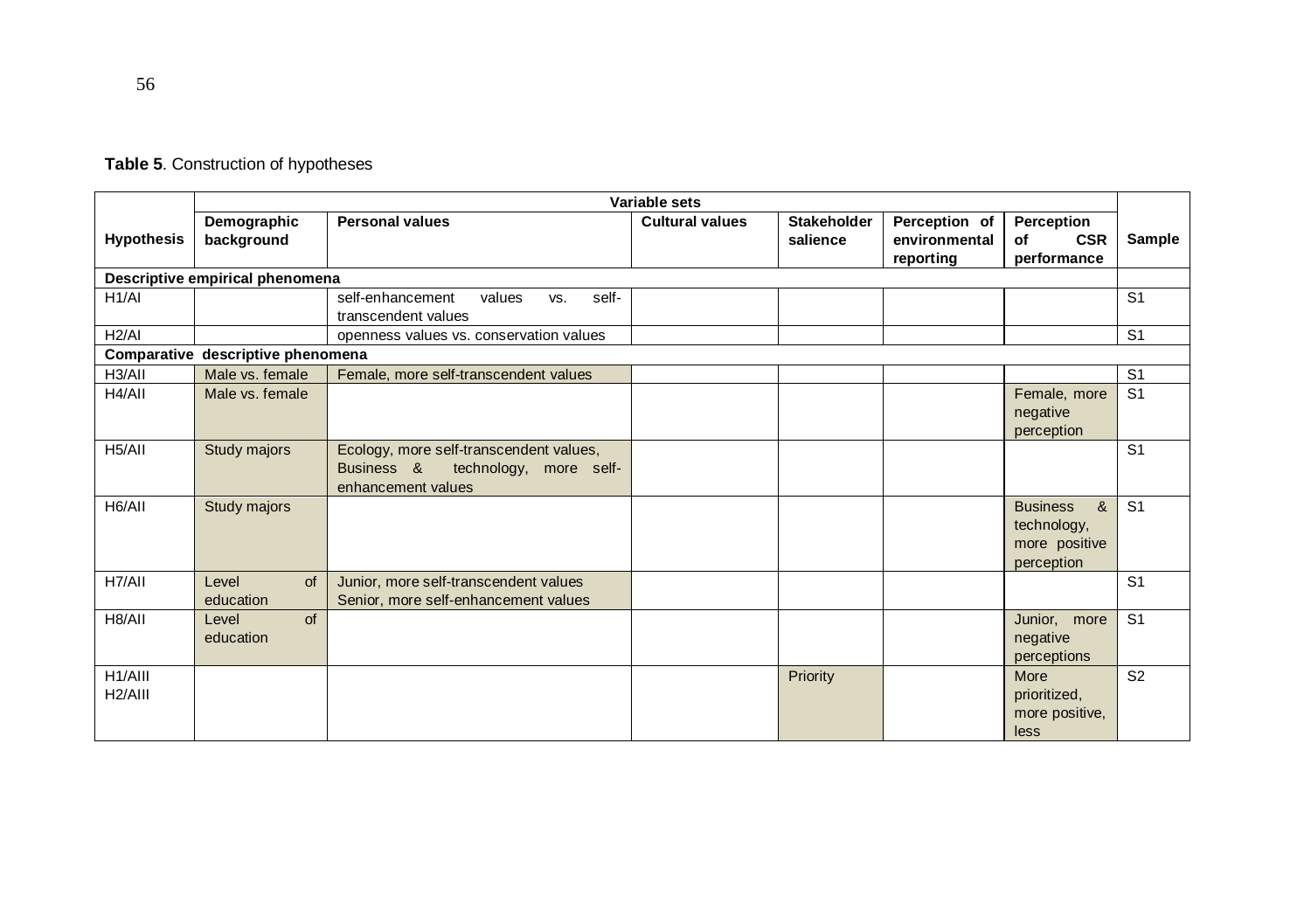|                                |                                 |                          |                                                               |                         | prioritized,<br>more<br>negative                                                                                                         |        |
|--------------------------------|---------------------------------|--------------------------|---------------------------------------------------------------|-------------------------|------------------------------------------------------------------------------------------------------------------------------------------|--------|
| H <sub>1</sub> /AIV            | FI vs. US                       |                          | softer<br>FI,<br>more<br>values.<br>US, more harder<br>values |                         |                                                                                                                                          | S3, S4 |
| H <sub>2</sub> /AIV,<br>H3/AIV | FI vs. US                       |                          |                                                               |                         | US,<br>less<br>concerned<br>about multiple<br>responsi-<br>bilities.<br>FI, stronger<br>shareholder<br>view                              | S3, S4 |
| H1/AV                          | FI vs. US                       |                          |                                                               | FI.<br>more<br>reliable |                                                                                                                                          | S3, S4 |
| H <sub>2</sub> /AV<br>H3/AV    | FI vs. US                       |                          |                                                               |                         | FI,<br>more<br>positive view<br>on<br>environmental<br>responsibility.<br>US,<br>more<br>positive view<br>social<br>on<br>responsibility | S3, S4 |
|                                | <b>Explanation of phenomena</b> |                          |                                                               |                         |                                                                                                                                          |        |
| H3/AI,<br>H1/All<br>H3/AIII    |                                 | self-transcendent values |                                                               |                         | Negative<br>perception                                                                                                                   | S1, S2 |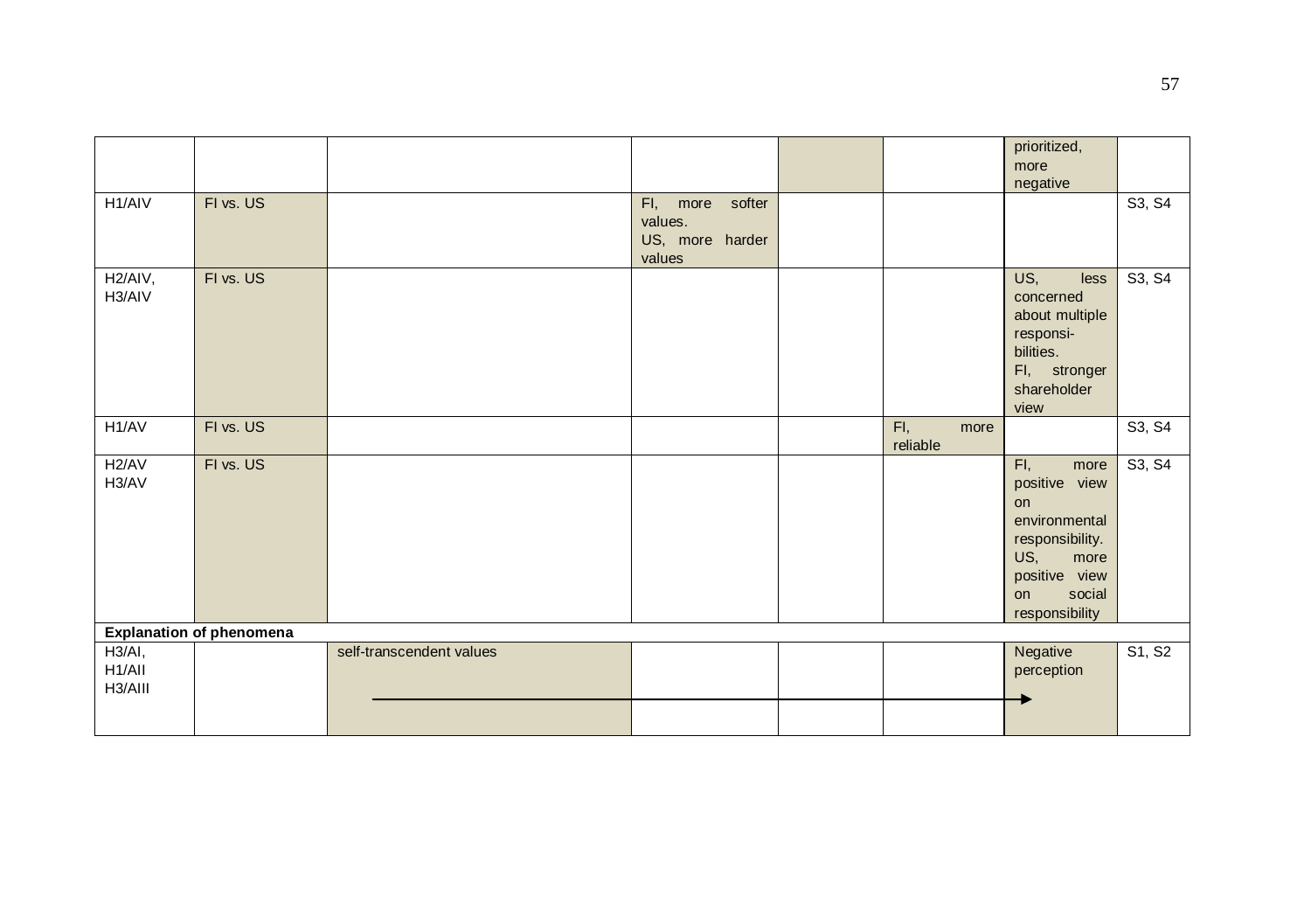| H4/AI,<br>H <sub>2</sub> /All |             | self-enhancement values    |               |  | Positive<br>perception | S1, S2         |
|-------------------------------|-------------|----------------------------|---------------|--|------------------------|----------------|
| H4/AIII                       |             |                            |               |  |                        |                |
| H5/AI                         |             | Openness values            |               |  | Negative<br>perception | S <sub>1</sub> |
|                               |             |                            |               |  |                        |                |
| H <sub>6</sub> /AI            |             | <b>Conservation values</b> |               |  | Positive<br>perception | S <sub>1</sub> |
|                               |             |                            |               |  |                        |                |
| H <sub>4</sub> /AIV           | Gender      |                            | Harder values |  | Positive view          | S3, S4         |
|                               |             |                            |               |  |                        |                |
| H <sub>5</sub> /AIV           | Study major |                            | Harder values |  | Positive view          | S3, S4         |
|                               |             |                            |               |  |                        |                |

A=article

S1=Chinese university students S2= Chinese stakeholder S3=Finnish university students S4=US university students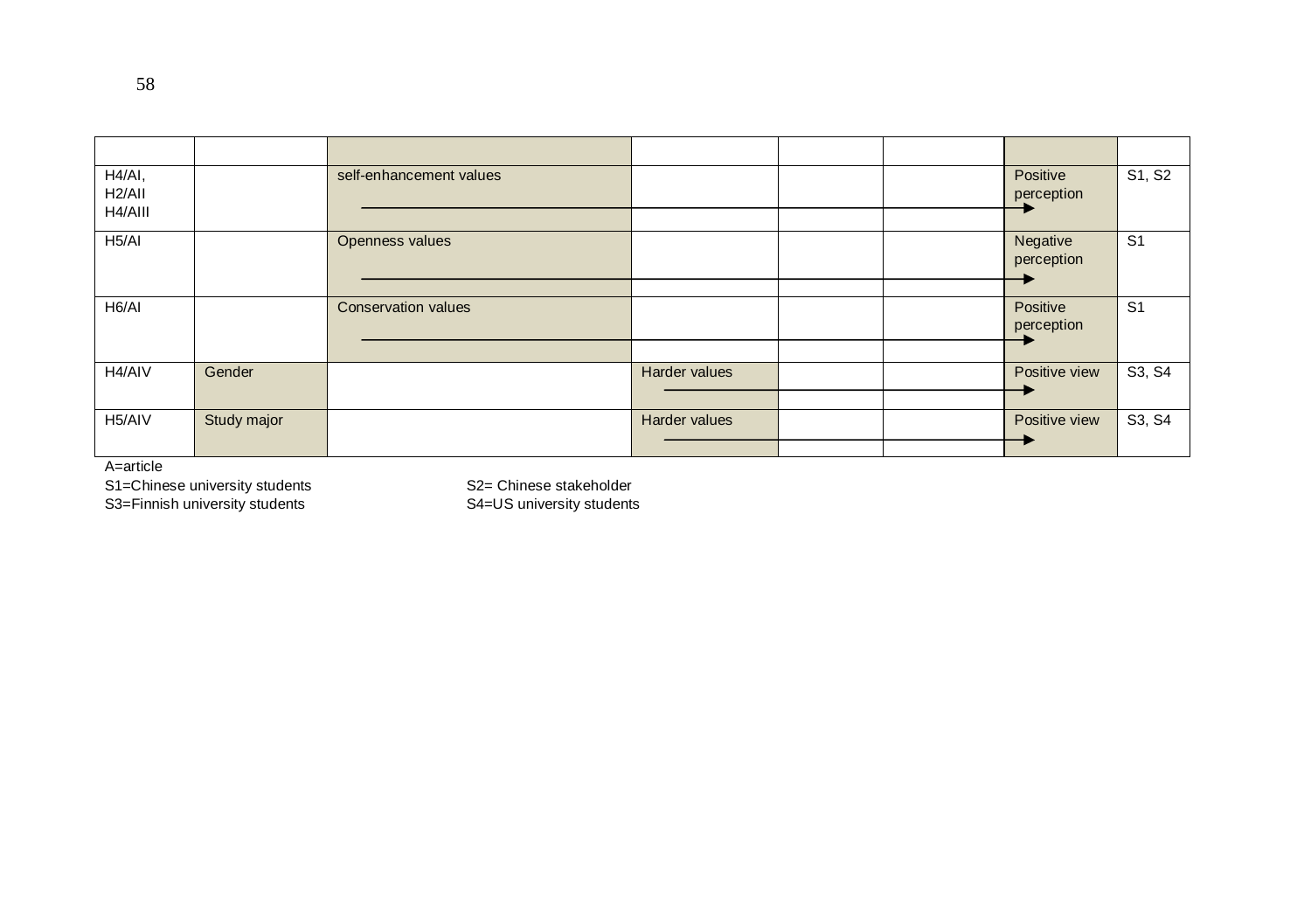# **5. DATA AND ANALYSIS**

#### **5.1. Research instruments**

The instrument for measuring values is the Schwartz Values Questionnaire (SVQ) and the views expressed on creation of the common good. The SVQ is a widely-used scale for measuring personal values across various samples and cultures. The SVQ is the most favoured theory in explaining human values, providing a powerful instrument with which to study the values-behaviour theme. The personal values items of this study have been selected from the SVQ, which includes 56 universal values items categorized into ten value types and four value orientations (figure 4).



**Self-enhancement** 

Source: Schwartz, 1992 **Figure 4.** The dimensions of values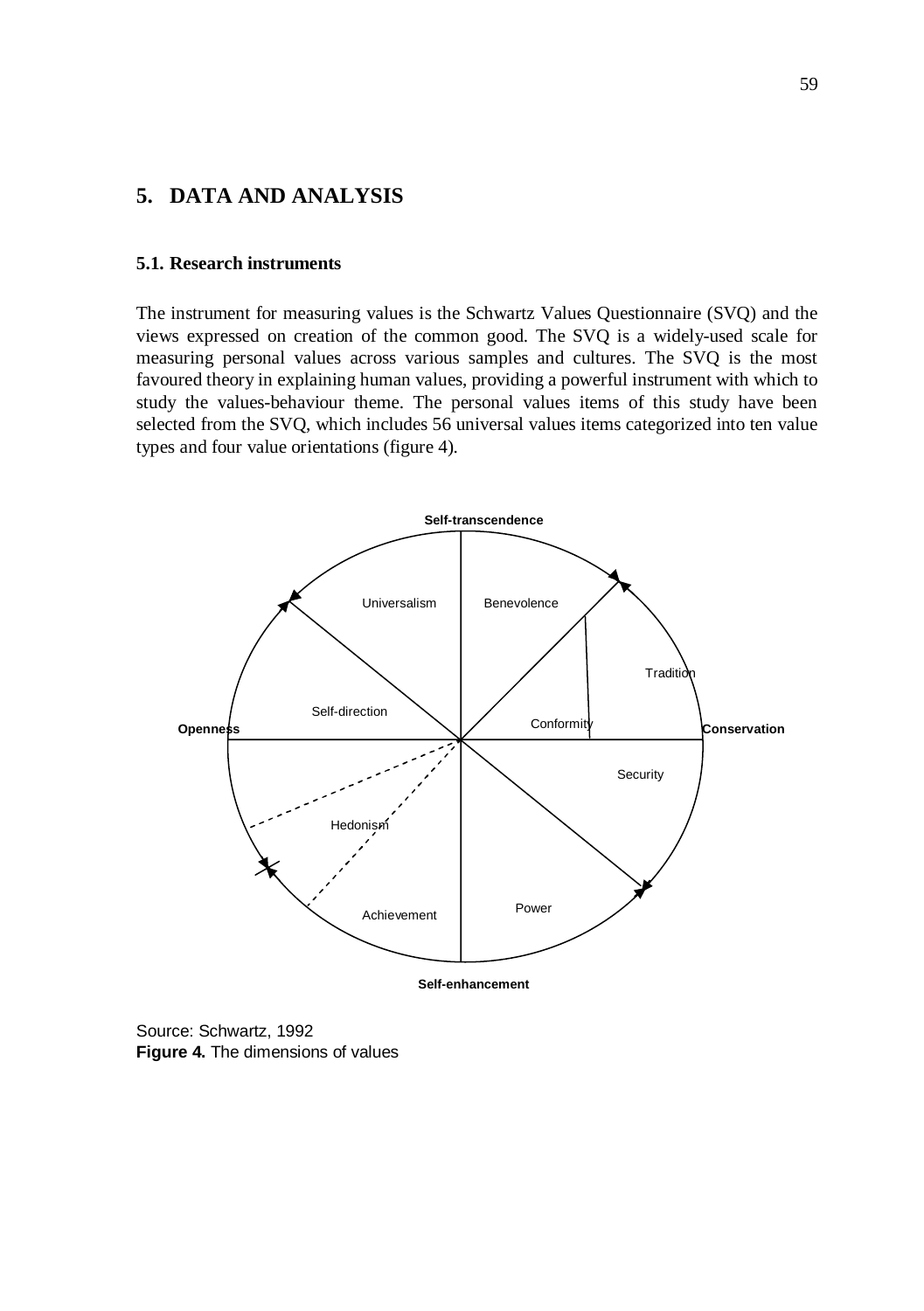According to Schwartz, self-transcendence includes the altruistic value types of universalism and benevolence. This dimension is close to the category of collectivist values introduced earlier in the academic literature. In contrast, self-enhancement, including the more egoistic values relating to personal power and achievement, is largely equivalent to the category of individualistic values. Openness is driven by individual motivation to follow one's own intellectual interests, whereas conservation indicates a need for the status quo and the certainty provided by close relationships (Schwartz, 1992, 1994; Fukukawa et al., 2007). Schwartz's categorisation of value types has been widely used in academia in cross-cultural studies (e.g., Schwartz and Bardi 2001; Shafer et al., 2007) and with regard to the concepts of CSR (e.g., Puohiniemi, 1995; Schultz et al., 2005; Siltaoja, 2006; Shafer et al., 2007; Fukukawa et al., 2007). In the context of this dissertation, the four value orientations extracted from Schwartz can be best utilized as clear motivational goals to explain individual behaviour related to CSR issues. My intensive literature reviews lead me to assume that self-transcendence and openness value orientations may induce more negative individual perception of CSR, while, self enhancement and conservation value orientations may result in more positive individual perception.

For example, self-transcendence values appear to be congruent with ethical behaviour because they involve basic ethical principles (Fritzsche and Oz, 2007). Universalism values such as justice, equality, and protecting the environment clearly inculcate ethical and responsible behaviour. Benevolence values such as honesty, loyalty, and responsibility reflect a moral orientation as well. By contrast, self-enhancement values include egoistic items such as obtaining wealth, authority, and choosing one's own goals, which have a selfish personality orientation (Shafer *et al.*, 2007). Self-enhancement values reflect strong personal interests with little or no regard for others, and thus are more likely to be involved with unethical and irresponsible behaviour (Steenhaut and Kenhove, 2007).

Recent empirical findings suggest that altruistic values (especially universalism and benevolence values) make a significant positive contribution to ethical decision-making and CSR, and are associated with higher levels of moral awareness, while egoistic values make a significant negative contribution to ethical decision-making and CSR, and are associated with lower levels of moral awareness (VanSandt, 2003; Shafer et al., 2007). Fritzsche and Oz (2007) have applied Schwartz's value dimensions to a study of value influence on ethical decision-making, finding that altruistic values are positively associated with ethical behaviour while self-enhancement values are negatively associated with ethical behaviour. Finegan (1994) found that individuals who valued self-transcendence more, such as a world of beauty, honesty, love, and responsibility, were more likely to perceive a given situation (or behaviour) as immoral. Feather (1995) argued that the resultant self-enhancement was congruent with an unethical disposition. These findings confirm that it is logical to suggest that individuals with more ethically inclined values such as self-transcendence might display a higher level of moral awareness and requirements for the CSR performance of corporations, and thus be more likely to perceive their CSR performance more negatively. Individuals with more self-enhancement values might have the reverse inclination.

Fukukawa (2007) claims that individuals with a conservation value orientation will prefer the status quo and are more likely to obey customs, traditions, and standards, and less likely to explore opportunities and paradigm changes because value items such as devotion, respect for tradition, and moderation impose disciplines and restraints on individuals. In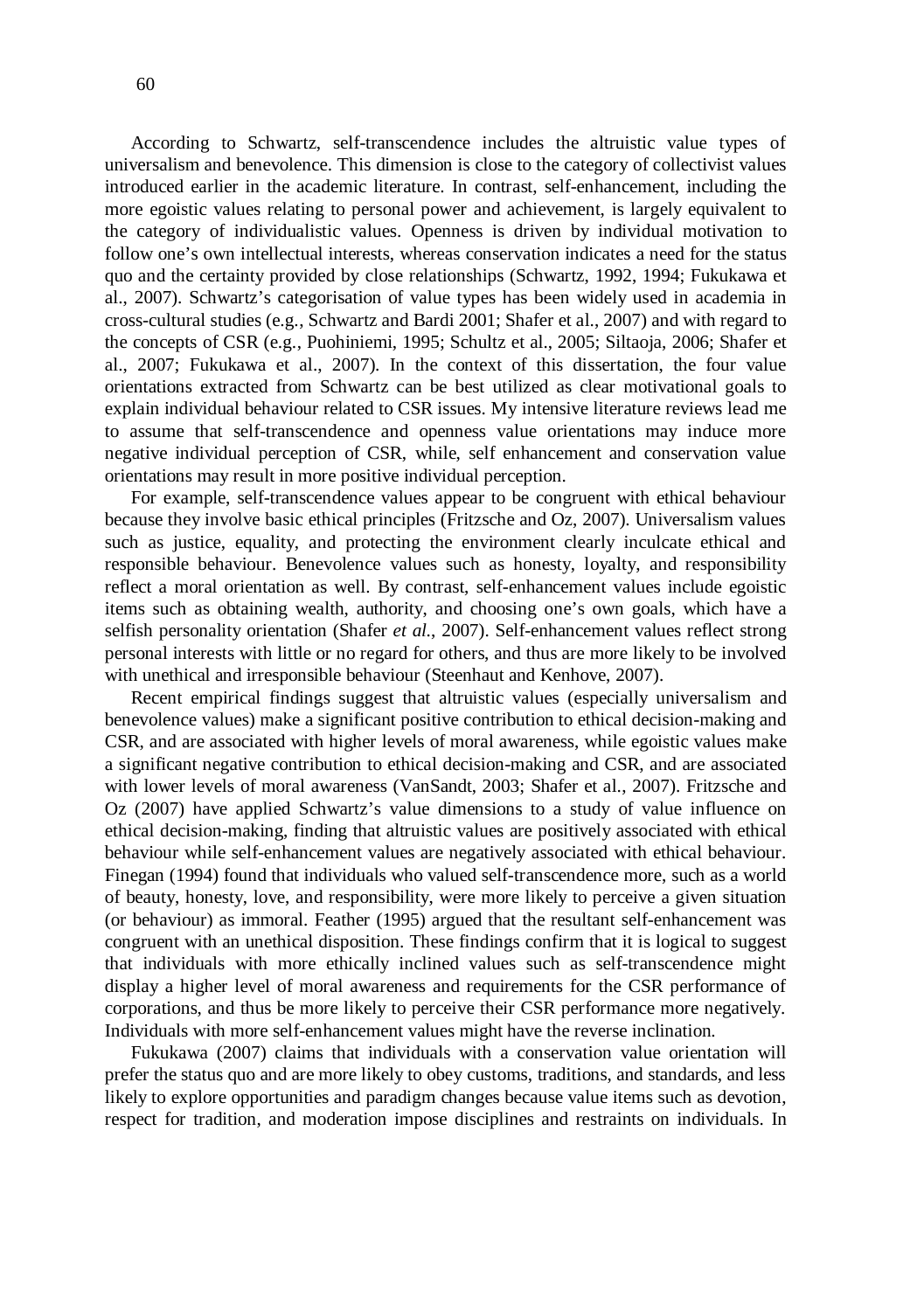contrast, openness values including creativity, curiosity, and daring are consistent with supporting new paradigms. When thinking about CSR issues, individuals with a conservation value orientation are more likely to be limited by legislation, customs, and institutional regulation. These contexts often emphasize the benefits of the privileged few, such as shareholders. Individuals with an openness value orientation may more easily accept innovation and new paradigms in CSR, such as accountability for stakeholders more generally.

According to Roozen et al. (2001), conservation values such as conformity and security have a negative influence on ethical behaviour. Woodbine (2004) found that traditional Chinese values, such as integration and Confucian work dynamism, played a limited role in moral choice response, and had a negative impact on business ethics. Stern and Dietz (1994) asserted that traditional values were negatively associated with environmental concerns. Later they also found that conservation values were negatively associated with environmental concerns (Stern et al., 1995). Lan et al. (2008) tested whether conformity values were negatively related to the personal interest level of moral reasoning, and stimulation values positively to this level. Similar results show that marketers, who value self-respect and fun and enjoyment in life, are more ethical (Singhapakdi and Vitell, 1993). In all, conservation values are negatively associated with ethical and responsible behaviour, while openness values are positively connected with ethical and responsible behaviour. It is logical to say that individuals with more openness values display a higher level of moral awareness and standards on the CSR performance of corporations, and have more negative opinions. Individuals with more conservation values might present the reverse inclination.

In addition to SVQ, I have studied individual views on creation of the common good in article IV, these different views reflecting the cultural values of the respondents. The measurement used in this study to evaluate the perception of CSR performance was formulated on the basis of the current literature (e.g. Triple Bottom Lines) and the Sustainability Reporting Guideline (SRG), a globally applied framework for sustainability reporting (GRI, 2006). Because the target of this study is not the disclosed corporate reports but individual perceptions, the items formulated have to be easy to understand, and fit the conditions of most respondents. Hence, I selected some items as more suitable for the evaluation of common people's perceptions, and adjusted them into a more understandable format so that respondents may comprehend these items even without any specific knowledge of CSR. Another criterion is that these items should cover economic, social and environmental dimensions (figure 5). This CSR scale has been developed and tested in many studies at the Department of Forest Science, University of Helsinki.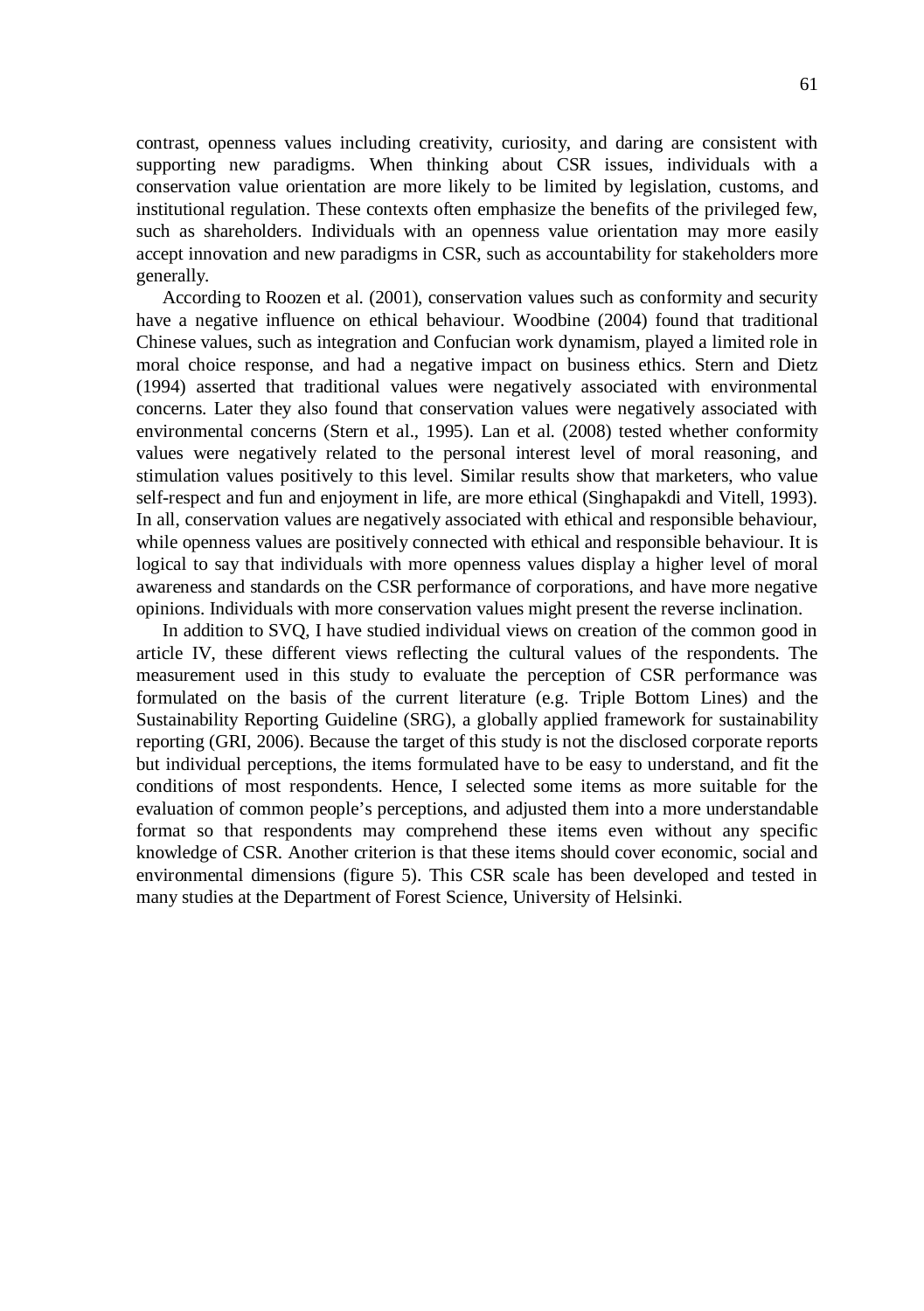

**Figure 5.** Dimensions of CSR

#### **5.2. Questionnaire design**

The questionnaire was originally developed and tested in Finland, without deliberate inclusion of multiple cultural perceptions. With the sequential development method, the questionnaire has been developed for use in multiple cultures by adding the specific cultural dimensions and enlarging the size of the personal values variables. The original Finnish questionnaire has been developed, pre-tested and independently back-translated between Finnish, Chinese, and English versions in order to ensure the accuracy and understandability of the information.

The questionnaire has three parts which corresponds completely to the theoretical framework. The first part asked for demographic information such as gender, age, education level, major, stakeholder group, and knowledge of CSR. Those independent variables are used to correlate response variables between different groups of respondents. The second part required information for intervening variables— values and cultural belongings, which are used to enrich the understanding of respondents' behaviour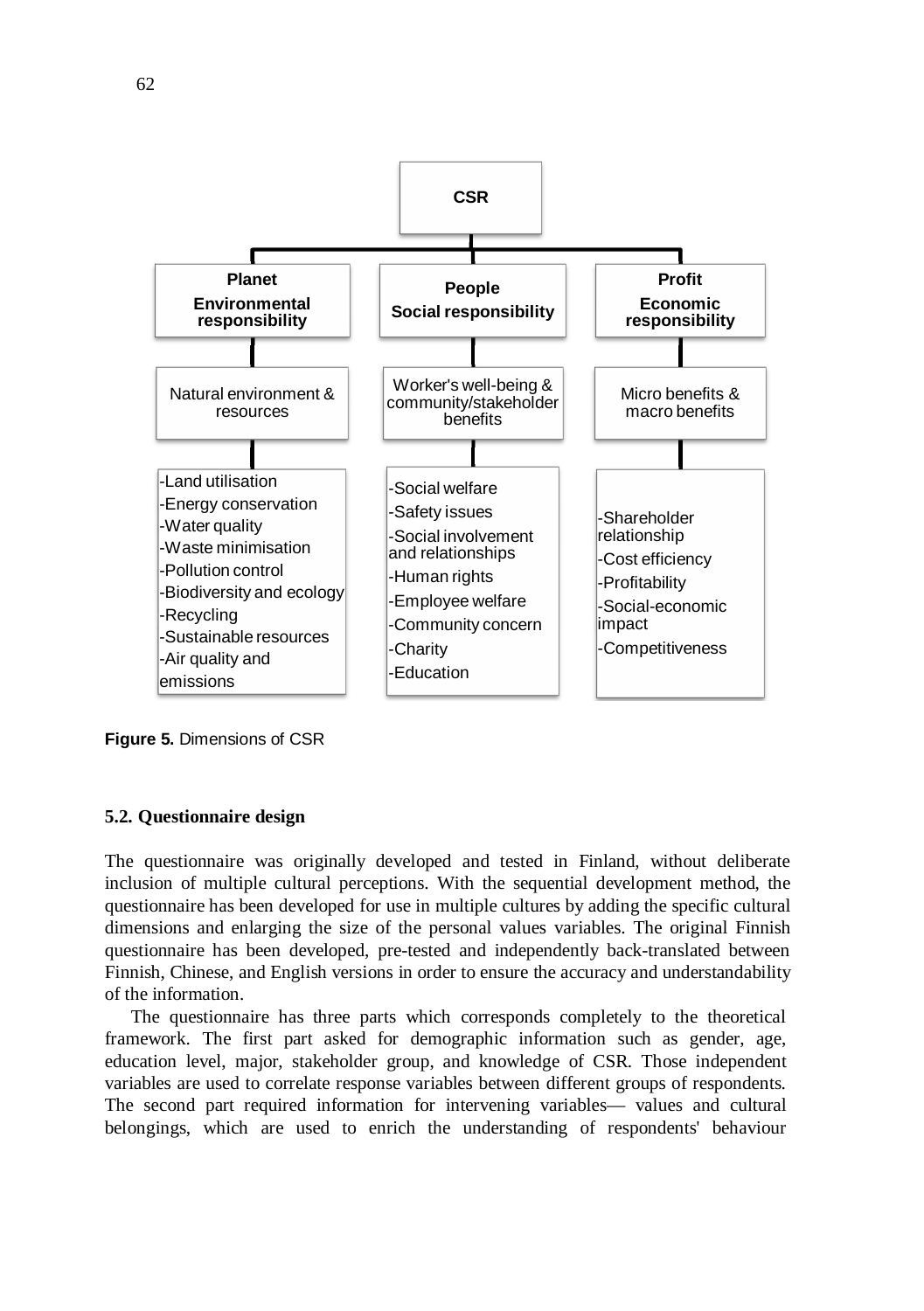(perception on CSR). The third part contains the core information of this dissertation dependent variables, which consists of three question sets related to the statements on CSR.

Since people's responses are also influenced by content-irrelevant factors, such as the rating scale (Baumgartner and Steenkamp, 2001), different measurement scales have been used in the questionnaire in order to control adequately for response styles, such as the common bias of the midpoint responding. The intervening and dependent variables used in the analysis were mainly statements on a five- (or six-) point Likert scale, e.g., from 1=Totally disagree to 5 (or 6)=Totally agree, or from 1=Not at all to 5(or 6)=Very strongly. Additionally, one barometer variable was used in a two-point Likert scale in order to measure the shareholder/stakeholder orientations of the respondents. In this scale, the respondents had options from 1=Corporations should make profit for their shareholders to 2=Corporations should create welfare for all stakeholders.

In order to ensure the comparability of data, three types of equivalence are carefully considered in this dissertation: construct equivalence, measurement unit equivalence and scalar equivalence (Craig and Douglas, 2005; Harkness et al, 2003). A preliminary phase of research has been applied at the beginning, and is focused on examining differences in definition in relevant domains or inappropriateness of item content across cultures (Douglas and Nijssen, 2002). Construct equivalence refers to the following three types: functional equivalence, conceptual equivalence, and category equivalence. Exploratory factor analysis and cluster analysis have been applied to evaluate the construct equivalence (Steenkamp and Hofstede, 2002).

To ensure the measurement unit and scalar equivalent, not only are the same units of measurement used in the different cultural specific forms, but the units also followed the same ratio scale. Thus Schwartz's cultural value theory has been used as the frame of reference to anticipate the measurement equivalence of the data, while confirmatory factor analysis has been used to test the measurement equivalence (Steenkamp and Baumgartner, 1998; Beuckelaer et al. 2007). Three types of measurement equivalence have been focused on this dissertation: calibration equivalence, translation equivalence, and score equivalence.

### **5.3. Data**

This dissertation consists of four different data sets: 1) The Chinese university student data collected from three Chinese universities, the final sample size of which is 980 students (used for articles I, and II); 2) The Chinese multiple stakeholder data including 810 final observations (III); 3) The Finnish student data consists of 311 undergraduate students from three universities (IV and V); 4) The sample of American data consists of 257 students from two universities (IV and V). All data in the dissertation appears to have sampling equivalence, because both the choice of the relevant target population and the sampling frame has been carefully observed from the beginning (Steenkamp and Hofstede, 2002).

The selection of the USA, Finland, and China as the research countries is based on three reasons: 1) according to Hofstede's cultural dimensions, Finland and the US shared the same Western cultural heritage and belong to the "individualism" societies, while China represents the far eastern cultural tradition and belong to the "collectivism" societies. 2) As stated in the previous chapters, there is a strong theoretical argument indicating that there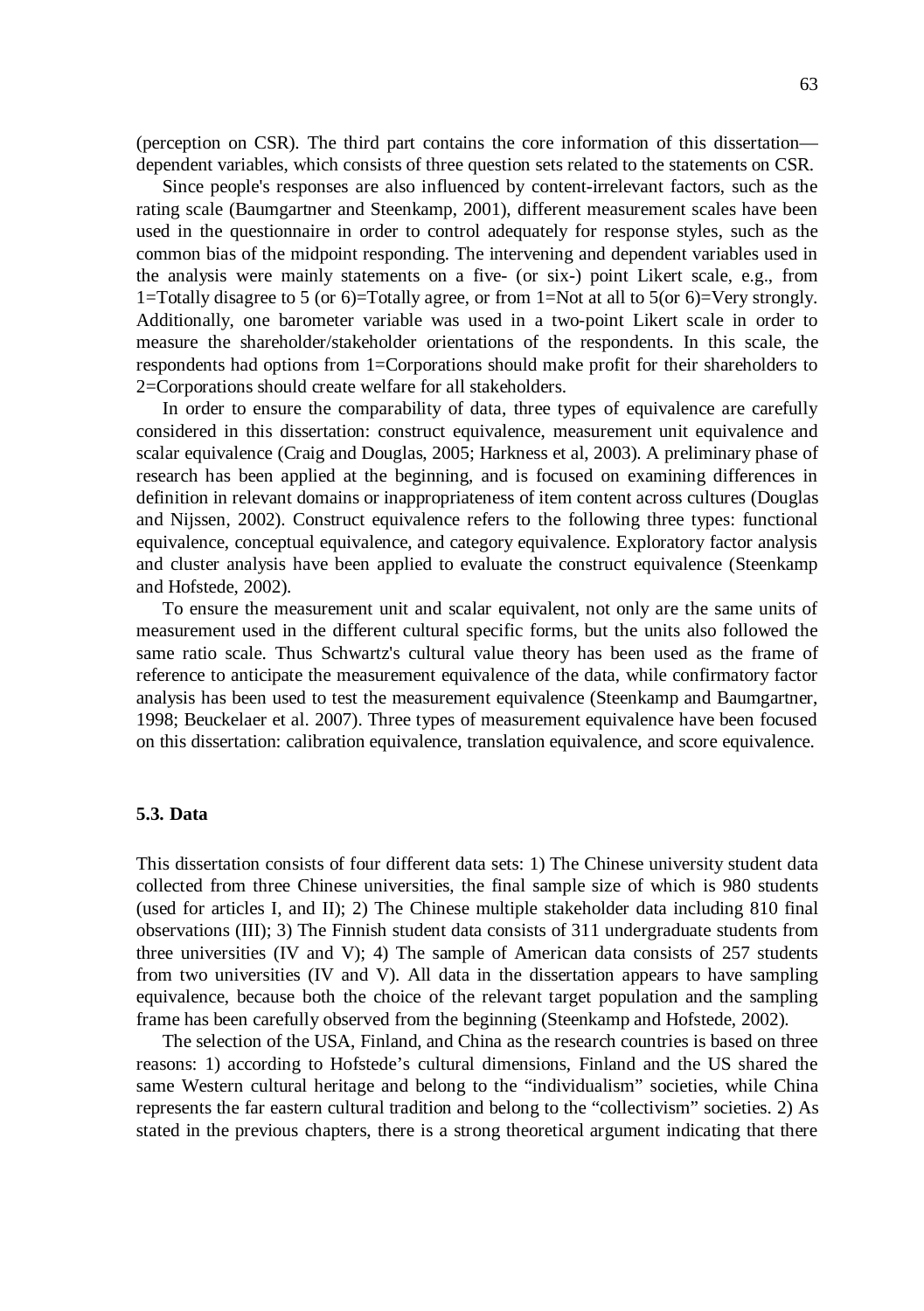are differences in the social values and CSR orientations between China, the US and Finland, so that the cultural variables identified make the selection of country less critical. The diversity and similarity of these countries led this dissertation to conduct the crosscultural studies. In the comparison between Finland and US data especially, the samples to be compared have been made as similar as possible in their demographic characteristics to ensure sampling equivalence; 3) I have good contacts with the universities selected in China, Finland and the USA, which has facilitated the data collection.

The data was collected by using a structured self-completion questionnaire through onsite interviews and an E-questionnaire on a website, while cross-sectional survey design and a stratified sampling method have been applied in collecting the data. The stratified random sampling method was utilised to obtain representative data covering a relatively even distribution of observations from different observation groups, such as study major and stakeholder group. I collected the Chinese data with the help of two Masters students. The Finnish and US data were compiled by the co-authors of the corresponding articles. Table 6 summarizes the data and data collection methods used in the sub-studies of this dissertation.

| <b>Article</b> | Population and targeted           | <b>Final</b>   | collection<br>Data            | Year |
|----------------|-----------------------------------|----------------|-------------------------------|------|
|                | sample                            | observations   | methods                       |      |
| I, II          | university<br>Chinese             | 980            | distribution<br>On-site<br>of | 2007 |
|                | students.                         |                | structured<br>self-           |      |
|                | Initial sample designed on        |                | completion                    |      |
|                | scale<br>οf<br>1200<br>the        |                | questionnaire.                |      |
|                | observations.                     |                |                               |      |
| Ш              | Chinese general public.           | 810            | Personal interviews, mail     | 2009 |
|                | Initial sample designed on        |                | survey, phone survey,         |      |
|                | scale<br>of<br>the<br>1500        |                | and online survey using       |      |
|                | observations.                     |                | structured questionnaire.     |      |
| IV, V          | American<br><b>Finnish</b><br>and | Finnish<br>311 | distribution<br>On-site<br>of | 2007 |
|                | university students.              | observations   | structured<br>self-           |      |
|                | Initial sample designed on        | 257<br>and     | completion                    |      |
|                | οf<br>the<br>scale<br>500         | American       | questionnaire.                |      |
|                | observations<br>from<br>each      | observations.  |                               |      |
|                | country.                          |                |                               |      |

**Table 6.** Data and data collection methods in the sub-studies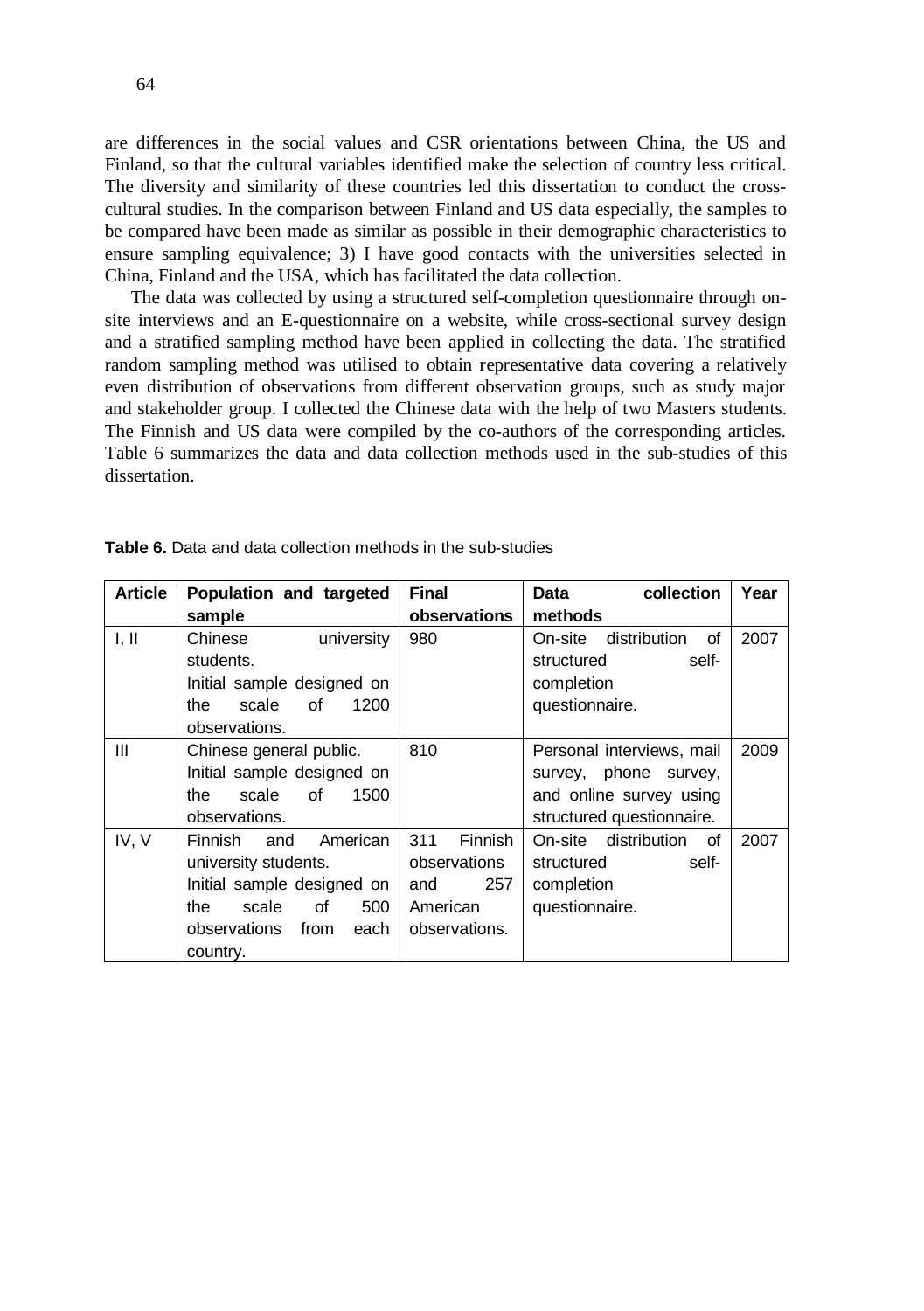#### **5.4. Data analysis**

The primary data of the dissertation was analysed by using SPSS 13.0 and 17.0 statistical software. A wide range of analysis techniques was used in the interpretation of the data. The basic descriptions of variables were determined by defining means and distributions. Factor analysis and combined variables were applied as data reduction tools. Factor analysis with varimax rotation factors was conducted in multivariable descriptions related to values and perceptions of CSR performance. In the factor analysis, the Kaiser-Meyer-Olkin (KMO) test was used to measure sampling adequacy, KMO values over 0.5 being considered sufficient. Bartlett's test for sphericity was used in the factor decisions,  $p < 0.05$ being considered acceptable. The reliability coefficient Alpha was used to test the reliability of the factor solution. Confirmatory Factor Analysis (CFA) was employed to test the goodness of fit of the values measurement to the data of article II. Indices GFI, CFI, NFI, TLI values close to 1 are generally considered to indicate a good fit, RMSEA values less than 0.1 also being considered a good fit.

Variables which measure the perception of CSR performance were combined into one variable. The dimensionality and internal consistency of this summated variable were tested by factor analysis with one factor solution (factor loadings  $>0$ ), and Cronbach's Alpha ( $\alpha$ )  $(0.5)$ .

K-means cluster analysis was conducted on group respondents based on the factor scores of their values. Cross-tabulations with  $\chi^2$  tests and one-way analysis of variance (ANOVA) were used to run comparisons between respondent value groups and their perceptions of the CSR implementation. The significance level used in the analysis was 5%  $(p < 0.05)$ . In addition, correlation was also applied to describe the connection between values and perception of CSR implementation. The detailed illustration of data analysis methods can be found in the following table (table 7).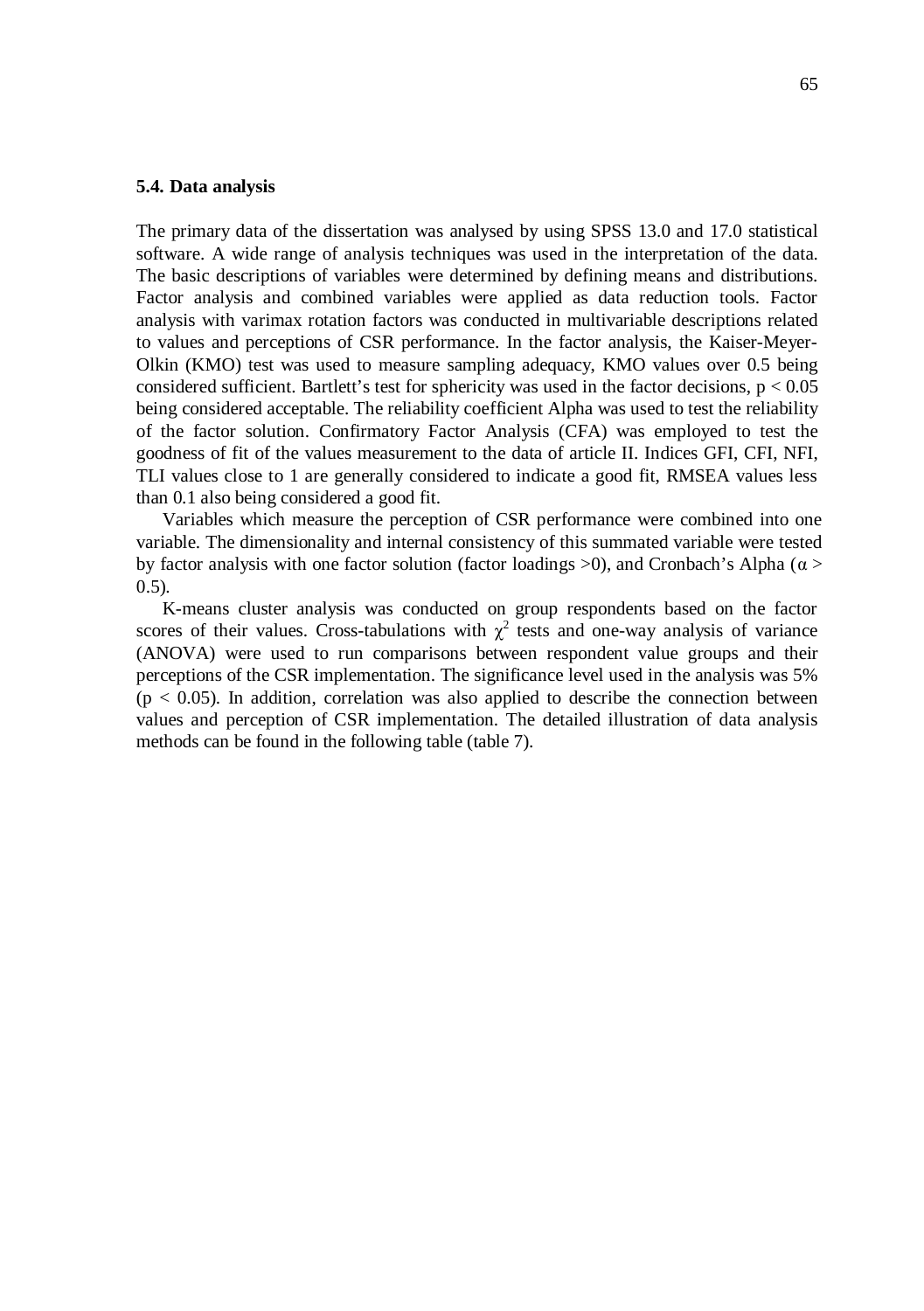|  |  | Table 7. Methods of analysis |  |  |  |
|--|--|------------------------------|--|--|--|
|--|--|------------------------------|--|--|--|

| Research            | <b>Method</b><br>Variable sets    |                                            |                        |                    |               |                  |                |
|---------------------|-----------------------------------|--------------------------------------------|------------------------|--------------------|---------------|------------------|----------------|
| questions           | Demographic                       | <b>Personal values</b>                     | <b>Cultural values</b> | <b>Stakeholder</b> | Perception of | Perception       | of             |
| and                 | background                        |                                            |                        | salience           | environmental | <b>CSR</b><br>of | analysis       |
| hypotheses          |                                   |                                            |                        |                    | reporting     | performance      |                |
|                     | Descriptive empirical phenomena   |                                            |                        |                    |               |                  |                |
| H1/AI               |                                   | self-<br>self-enhancement<br>values<br>VS. |                        |                    |               |                  | <b>M, F, K</b> |
|                     |                                   | transcendent values                        |                        |                    |               |                  |                |
| H2/AI               |                                   | openness values vs. conservation values    |                        |                    |               |                  | M, F, K        |
|                     | Comparative descriptive phenomena |                                            |                        |                    |               |                  |                |
| H3/AII              | Male vs .female                   | Female, more self-transcendent values      |                        |                    |               |                  | F, O. C        |
| H4/AII              | Male vs .female                   |                                            |                        |                    |               | Female, more     | S, F, O.       |
|                     |                                   |                                            |                        |                    |               | negative         | Ct             |
|                     |                                   |                                            |                        |                    |               | perception       |                |
| H <sub>5</sub> /All | Study majors                      | Ecology, more self-transcendent values,    |                        |                    |               |                  | F, O. C        |
|                     |                                   | business and technology, more self-        |                        |                    |               |                  |                |
|                     |                                   | enhancement values                         |                        |                    |               |                  |                |
| H6/All              | Study majors                      |                                            |                        |                    |               | Business and     | S, F, O        |
|                     |                                   |                                            |                        |                    |               | technology,      |                |
|                     |                                   |                                            |                        |                    |               | more positive    |                |
|                     |                                   |                                            |                        |                    |               | perception       |                |
| H7/AII              | Level<br>of                       | Junior, more self-transcendent values      |                        |                    |               |                  | F, O. C        |
|                     | education                         | Senior, more self-enhancement values       |                        |                    |               |                  |                |
| H8/AII              | of<br>Level                       |                                            |                        |                    |               | Junior, more     | S, F, O        |
|                     | education                         |                                            |                        |                    |               | negative         |                |
|                     |                                   |                                            |                        |                    |               | perceptions      |                |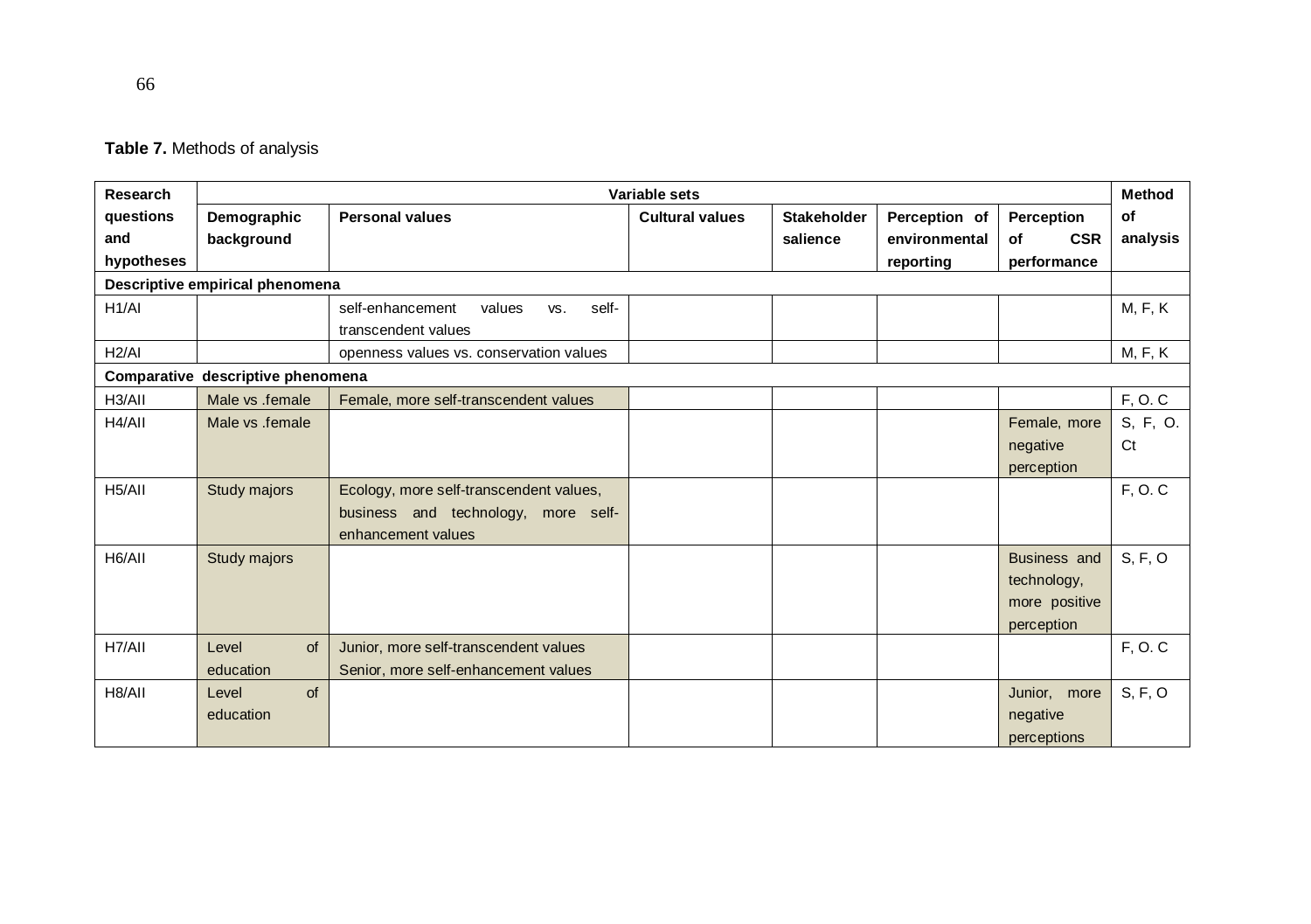| H1/AIII              |           |                 | Priority |             | More            | D, S, F, |
|----------------------|-----------|-----------------|----------|-------------|-----------------|----------|
| H <sub>2</sub> /AIII |           |                 |          |             | prioritized,    | $\circ$  |
|                      |           |                 |          |             | more positive,  |          |
|                      |           |                 |          |             | less            |          |
|                      |           |                 |          |             | prioritized,    |          |
|                      |           |                 |          |             | more            |          |
|                      |           |                 |          |             | negative        |          |
| H1/AIV               | FI vs. US | FI, more softer |          |             |                 | F, O     |
|                      |           | values.         |          |             |                 |          |
|                      |           | US, more harder |          |             |                 |          |
|                      |           | values          |          |             |                 |          |
| H <sub>2</sub> /AIV, | FI vs. US |                 |          |             | US,<br>less     | D, O     |
| H3/AIV               |           |                 |          |             | concerned       |          |
|                      |           |                 |          |             | about multiple  |          |
|                      |           |                 |          |             | responsi-       |          |
|                      |           |                 |          |             | bilities.       |          |
|                      |           |                 |          |             |                 |          |
|                      |           |                 |          |             | Fl, stronger    |          |
|                      |           |                 |          |             | shareholder     |          |
|                      |           |                 |          |             | view            |          |
| H1/AV                | FI vs. US |                 |          | FI,<br>more |                 | F, O     |
|                      |           |                 |          | reliable    |                 |          |
| H2/AV                | FI vs. US |                 |          |             | FI,<br>more     | F, O     |
| H3/AV                |           |                 |          |             | positive view   |          |
|                      |           |                 |          |             | on              |          |
|                      |           |                 |          |             | environmental   |          |
|                      |           |                 |          |             | responsibility. |          |
|                      |           |                 |          |             | US,<br>more     |          |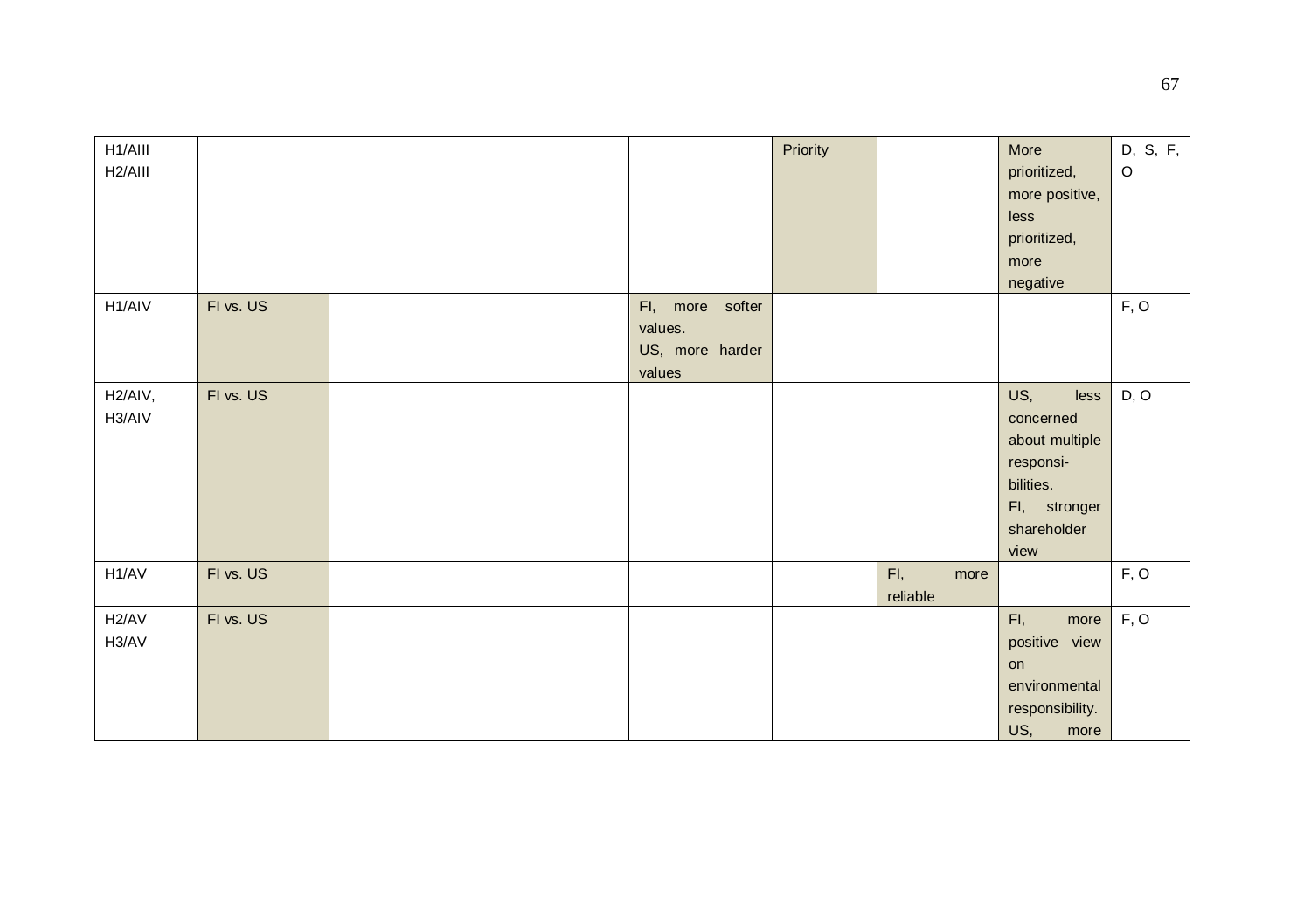|                                                     |             |                            |               |  |  | positive<br>view<br>social<br><b>on</b><br>responsibility |           |
|-----------------------------------------------------|-------------|----------------------------|---------------|--|--|-----------------------------------------------------------|-----------|
| <b>Explanation of phenomena</b>                     |             |                            |               |  |  |                                                           |           |
| H <sub>3</sub> /AI,<br>H <sub>1</sub> /All          |             | self-transcendent values   |               |  |  | Negative<br>perception                                    | Ct, O, Cl |
| H3/AIII<br>H4/AI,<br>H <sub>2</sub> /All<br>H4/AIII |             | self-enhancement values    |               |  |  | Positive<br>perception                                    | Ct, O, Cl |
| H <sub>5</sub> /AI                                  |             | Openness values            |               |  |  | Negative<br>perception                                    | Ct, O, Cl |
| H6/AI                                               |             | <b>Conservation values</b> |               |  |  | Positive<br>perception                                    | Ct, O, Cl |
| H4/AIV                                              | Gender      |                            | Harder values |  |  | Positive view                                             | Ct, O, Cl |
| H5/AIV                                              | Study major |                            | Harder values |  |  | Positive view                                             | Ct, O, Cl |

A=article M=means

F= factor analysis D=distribution

Ct=cross-tabulations Cl=correlation

K=k-means clusters S=summated variable

O= one-way ANOVA C= Confirmatory Factor Analysis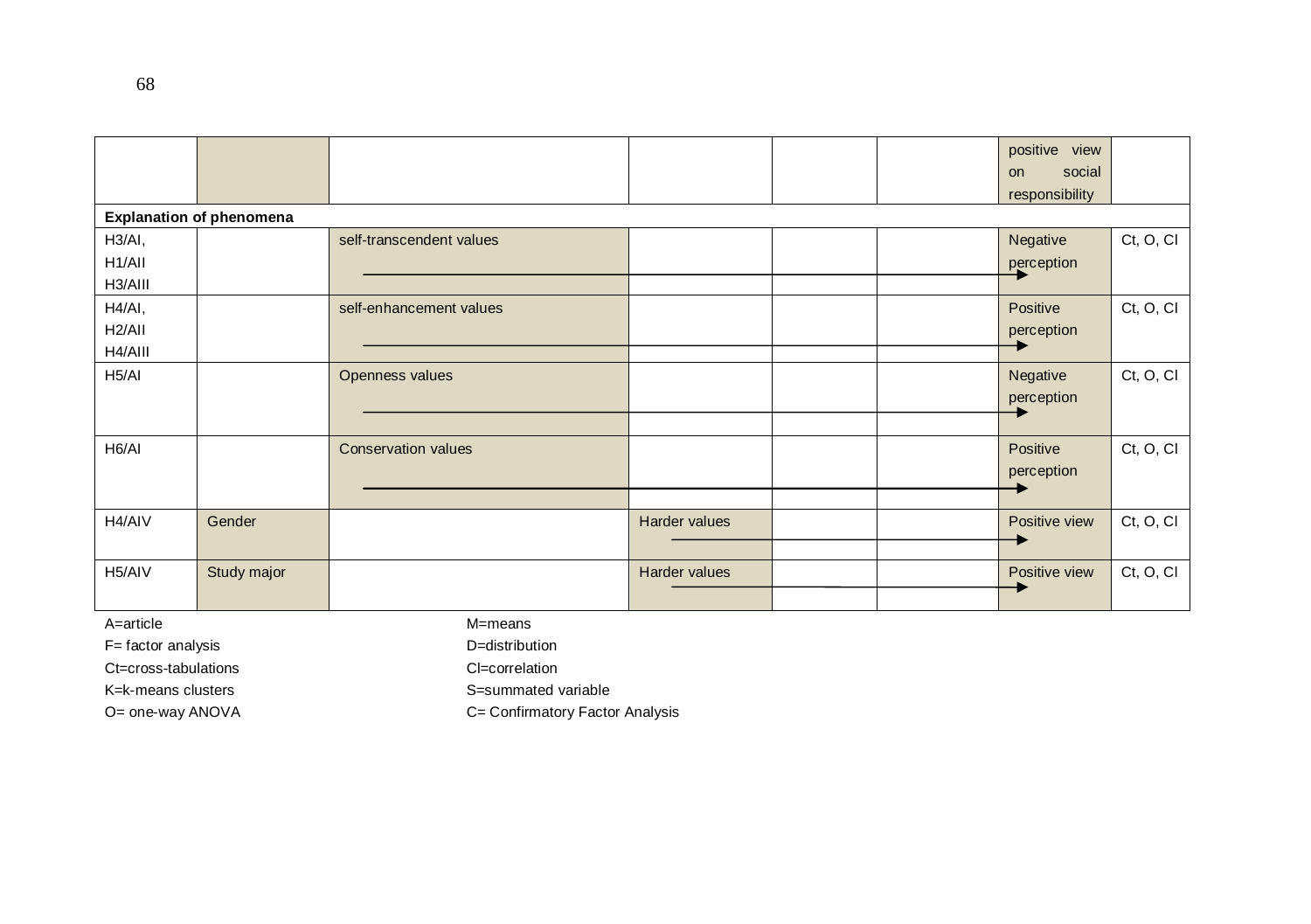# **6. SUMMARY OF THE SUB-STUDIES**

# **The effects of values on the perception of Corporate Social Responsibility implementation: A Study of Chinese youth (I)**

The main purpose of this study was to determine the effects on the personal values of Chinese youth of their perceptions of the CSR performance of contemporary Chinese corporations. Data for 980 Chinese young people was examined, finding that:

Chinese youth display a mixed values structure of traditional and emerging western values, stronger self-transcendent values than self-enhancement values, and stronger openness values than conservation values. Thus H1, Chinese youth display stronger selfenhancement values than self-transcendent values, has not been confirmed, the results even indicating the reverse. H2, Chinese youth display stronger openness values than conservation values, has been clearly confirmed.

Chinese youth have a negative perception of the CSR performance of corporations. They display higher positive perceptions on the economic and social dimensions, variables such as creating jobs locally and Meeting shareholders' profit expectations receiving the highest positive perceptions. The most negative perceptions are on the environmental dimension.

Personal values have a significant effect on the perception of Chinese youth of CSR, Chinese young people with openness or self-transcendence orientation display more significantly negative perceptions of CSR performance. In contrast, Chinese youth with self-enhancement or conservation orientations display more significant positive perceptions of CSR performance. Thus the findings provide clear support for H3, H4, H5, and H6.

#### **Values and CSR perceptions of Chinese university students (II)**

The major weakness of ethics education in China is related to education on emerging issues such as business ethics and CSR. This study analyses the effects of personal demographic factors on the values and perceptions of CSR issues Chinese university students have, and identifies the link between personal values and perceptions of CSR.

In general, the results are that respondents in the "altruistic" group display more negative perceptions of CSR performance than those in the "egoistic" group. Correspondingly, respondents in the "egoistic" group display more positive perceptions of CSR performance than those in the "altruistic" group. Similar results can be found on the environment, social and economic dimensions as well. These results clearly support H1 "Chinese university students who embrace altruistic values more have a more negative perception of CSR performance" and H2 "Chinese university students who embrace egoistic values more have a more positive perception of CSR performance."

The results indicate that female students possess more altruistic values than male students, and male students demonstrate more egoistic values than female students, which clearly supports H3 "Female students represent more ethical values than male students."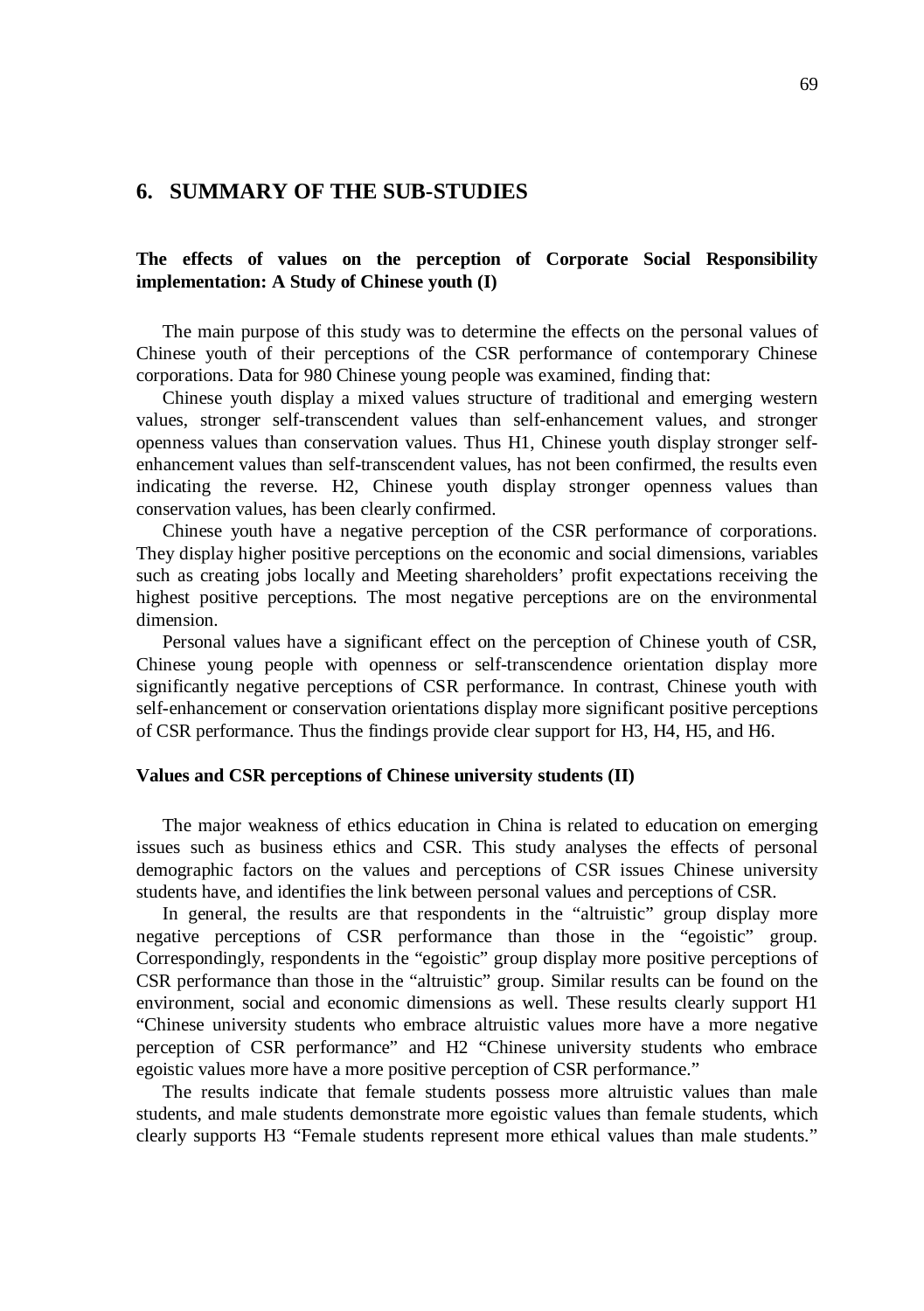The results are that male students display more positive perceptions than female students, and female students represent more negative perceptions. These findings clearly support H4 "Female students have a more negative perception of CSR performance of Chinese corporations."

According to the results, students majoring in business and technology emphasize the egoistic values more than students from an ecology major, and ecology students display the least egoistic values. But they also show the conflicting result that ecology students display the least altruistic values. Thus H5 "Ecology students represent more ethical values than business and technology students." has not been clearly confirmed. The results show that students majoring in forest ecology display the least positive perceptions. Thus H6 "Ecology students have a more negative perception of the CSR performance of Chinese corporations" has been confirmed.

Another important finding is that students' altruistic values gradually decrease as their study level increases, the first-year students displaying higher altruistic values than students from other years. Clearly, H7 "Junior students represent more ethical values than senior students" has been confirmed in this study. I have only found that the fourth-year students display the highest negative perceptions of social responsibility, but I find no clear evidence to support H8 "Junior students have a more negative perception of CSR performance of Chinese corporations."

# **Corporate Social Responsibility in the Chinese forest industry: Understanding multiple stakeholder perceptions (III)**

The general purpose of this paper is to study stakeholder perceptions of the CSR performance of forest corporations in China, and compare the various opinions of groups of stakeholders. The stakeholders' perception of CSR issues is examined in connection with their values.

In the values study, I find that shareholders possess more egoistic values, while government officials and the general public possess more ethical values. The study also finds that shareholders and consumers are the stakeholders who have been more prioritized by the Chinese forest industry, while government, the general public, and employees are the less prioritized stakeholders.

Concerning stakeholders' perceptions on CSR performances, the study finds that shareholders have the most positive view of the CSR investments (investment in environmental welfare and public welfare) of Chinese forest industry, while the general public and government officials have the most negative views. The study also shows that consumers are inclined to have positive perceptions and employees are inclined to have negative perceptions, thus confirming H1, "stakeholders who have been more prioritized by the Chinese forest corporations have more positive perceptions of their CSR performance", and H2 "stakeholders who have been less prioritized by the Chinese forest corporations have more negative perceptions of their CSR performance". The results also provide sufficient support for H3 and H4, indicating that "the stakeholders who value altruistic values more have more negative perceptions of the CSR performance of Chinese forest corporations", and "the stakeholders who value egoistic values more have more positive perceptions of the CSR performance of Chinese forest corporations."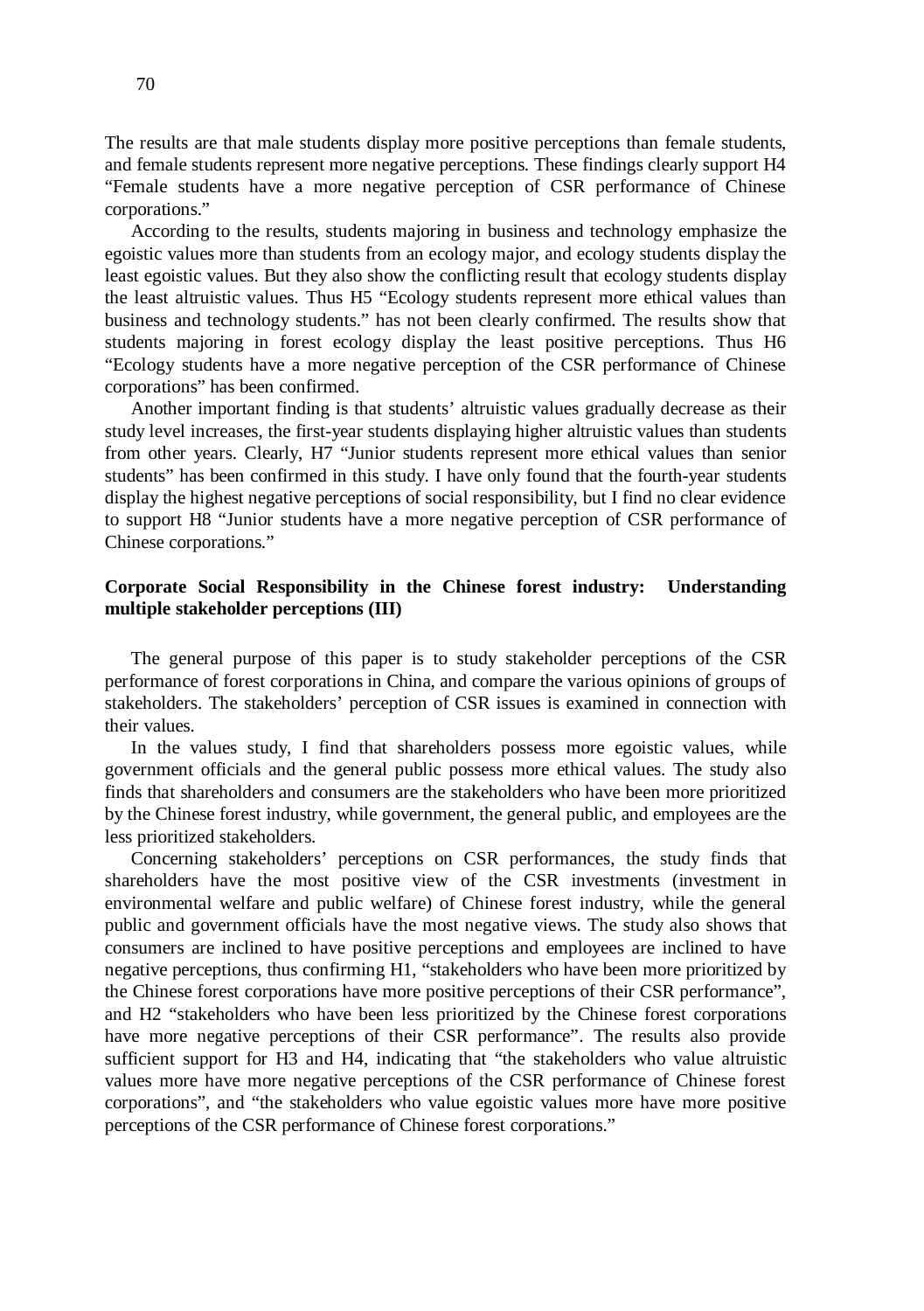# **Students' Perceptions of Forest Industries Business Ethics: A Comparative Analysis of Finland and the USA (IV)**

The basic purpose of this paper is to describe and compare student perceptions of business ethics in Finland and the USA. Another objective is to examine the values dimensions of students and the interrelationships between these values and views of business ethics.

The empirical results support H1, indicating that "Finnish students are more likely to represent collectivistic/softer values than US students." According to the study, the respondents from the USA emphasise the role of free market forces and corporations in creating the common good more, whereas their Finnish counterparts give greater emphasis to societal control in creating common welfare. Additionally, the proportion of respondents reflecting clearly neoliberal values; in other words, giving strong emphasis to free market forces in society, is significantly higher among the US students. This showed that the US students generally represent more individualistic and harder values, whereas the Finnish students represent more collectivistic and softer values. Furthermore, the results indicated that there are significant differences in the values between genders and students representing different study majors. The male respondents and students from business and engineering majors have predominantly harder values than the female respondents and the students from forest ecology and environmental science majors. This also supports earlier findings with regard to value orientation from group to group.

In agreement with H2, the results show that the US students are less concerned about the weight of multiple responsibilities in the forest industries than their Finnish counterparts. In other words, the US students consider the corporate emphasis on environmental and social welfare as being stronger than the Finnish students do. However, the results supported H2 only partially because, surprisingly, the US students consider forest industry operations as more ethically questionable than the Finnish students. These contradictory views on the current state of business ethics in forest industries require further research.

As against earlier findings and H3: "US students emphasise shareholder orientation in forest industry business more than their Finnish counterparts", the Finnish students represented a stronger shareholder view than their US counterparts, even though the Finns generally reflected softer values. Most Finnish students consider that forest industry companies emphasise the shareholder benefits, which is the way it should be in business. The US students place great value on the general stakeholder focus.

The differences in business ethics perceptions between genders and disciplines mainly reflected the varieties in values backgrounds. Male respondents and the students from engineering and business majors see the current state of multiple responsibilities positively, whereas the students from forest ecology and environmental science have a more sceptical view of corporate emphasis on environmental and social welfare at the expense of profits. Thus, the empirical results support H4 and H5, which were that male students and the students from engineering and business majors consider forest industry operations as less ethically doubtful than the others do.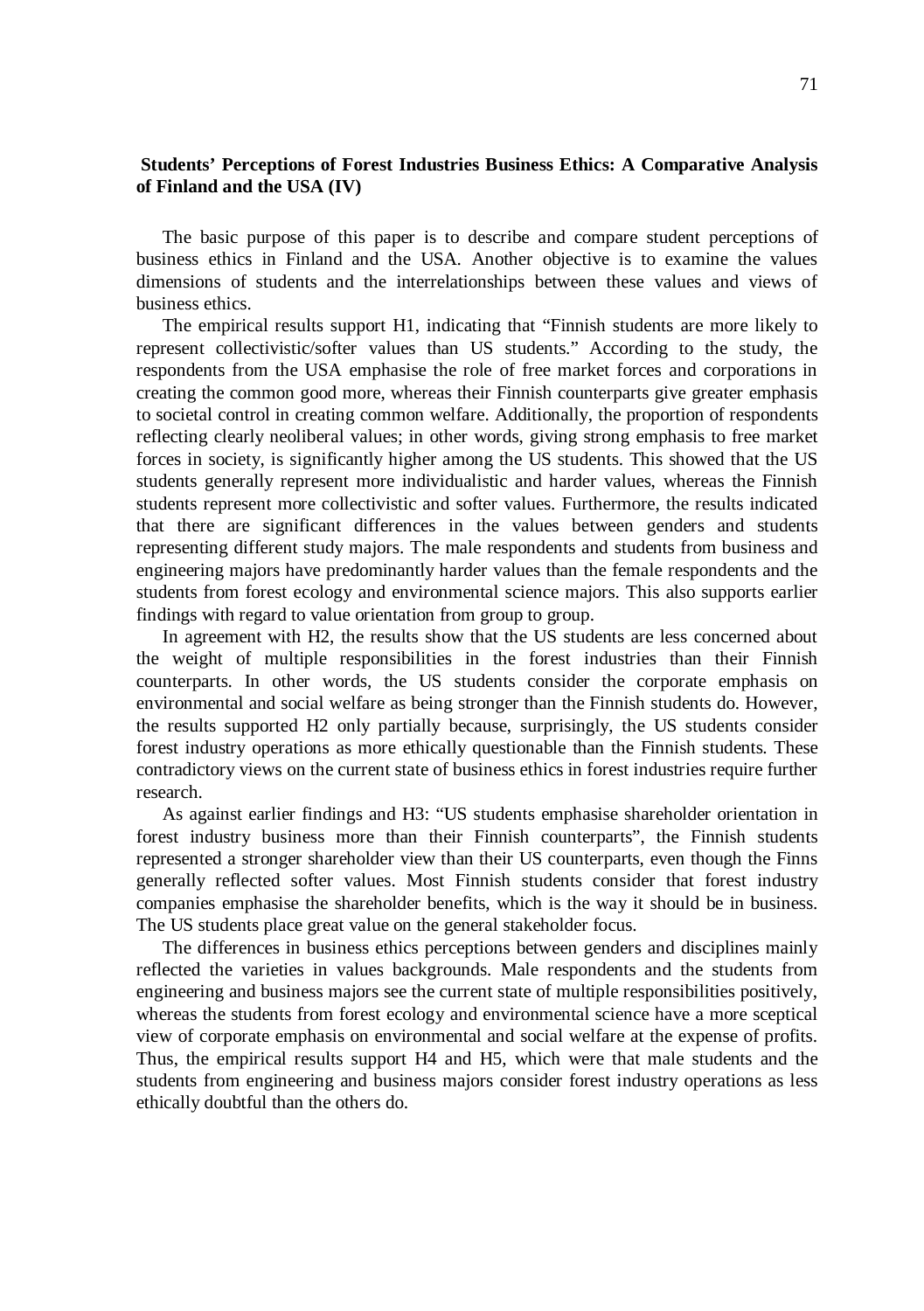In addition, the direct interrelationships between values and perceptions on business ethics came out clearly in the results. The respondents who represent harder values are more optimistic on the current state of business ethics in the forest industries.

# **Corporate Responsibility Performance in the forest industries: A comparative analysis of student perceptions in Finland and the USA (V)**

The basic purpose of this research is to describe and compare various aspects related to student perceptions of forest industry CR performance in Finland and the USA. The comparison between majors will also be emphasised in this study. Specifically, the objective is to examine student perceptions of environmental reporting and the interrelationships between the reporting views and views on CR performance.

The results show that the reporting practices in Finland and the USA influence student perceptions of environmental reporting. According to H1, "Finnish students have a stronger belief that reporting is reliable and open than their US counterparts." However, the general opinion of reporting is still predominantly more sceptical than positive in both countries. The forest ecology and environmental science students in particular reflect sceptical views of environmental reporting by the industry. Generally, the reporting is still considered strongly image-driven.

Student perceptions of the forest industry CR performance are generally most positive within the economic dimension. Student evaluation of the industry performance in social responsibility is similar and relatively positive. By contrast, the results indicate that students have the most negative perceptions of industry environmental responsibility. The performance with regard to biodiversity and taking non-economic values of forests into consideration are considered particularly dubious by the students. Relatively negative perceptions of environmental success are probably attributable to the sensitive nature of the industry within this dimension of CR.

The empirical results support H2: "Finnish students have more positive views of the way the forest industry companies implement environmental responsibility than their US counterparts**.**" The present findings indicate that the availability of wide-ranging environmental information has positively impacted Finnish student views of forest industry environmental responsibility. However, in Finland as well as the US, the forest ecology and environmental science students represented strongly negative views of industry environmental performance. The differences between the major study groups regarding satisfaction with this were statistically significant.

US students emphasise corporate success in social responsibility in evaluating industry CR. In comparison with Finnish respondents, US students particularly emphasise success in stakeholder relations, which supports H3: "US students show more positive views on social responsibility, especially those connected with stakeholder relations, than their Finnish counterparts." In contrast, Finnish students showed more positive views on product safety and personnel welfare issues.

The results showed direct interrelationships between the student views on reporting and perceptions of CR. Respondents who represent more critical views on the reliability and transparency of reporting have more negative perceptions of the way the companies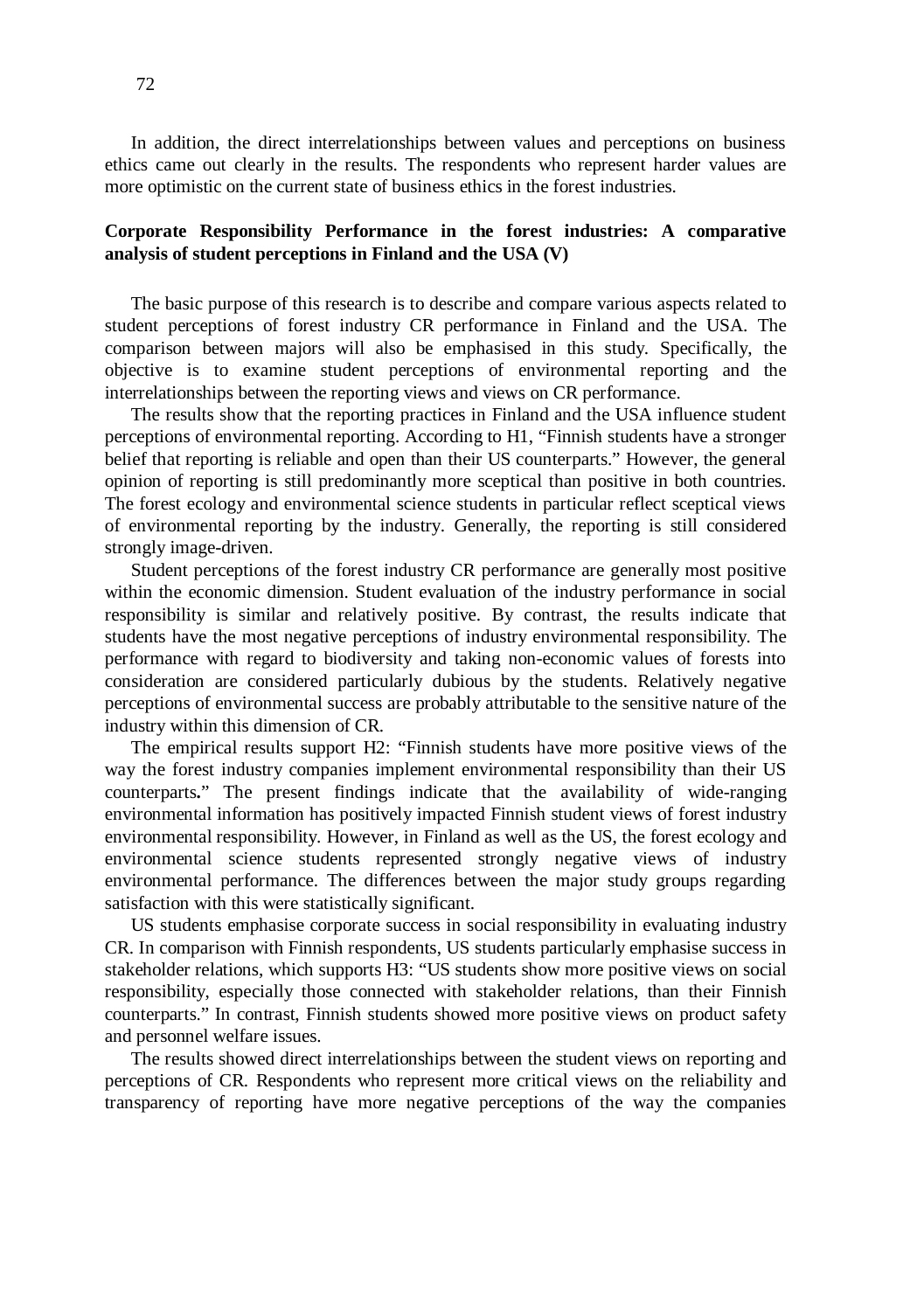implement multiple responsibility. Similarly, students who consider the forest industry reporting predominantly image-driven exhibit lower positive perceptions of its CR.

### **The impact of Chinese culture on Corporate Social Responsibility: The harmony approach (VI)**

Although the history of adopting the Western Corporate Social Responsibility (CSR) concept in China spans less than 20 years, the core principles of CSR are not new and can be legitimately interpreted within traditional Chinese culture. I find that the Western CSR concepts do not adapt well to the Chinese market, because they have rarely defined the primary reason for CSR well, and the etic approach to CSR concepts does not take the Chinese reality and culture into consideration. This article aims to formulate a new CSR definition in Chinese cultural contexts which can meet these two challenges by explaining ancient Chinese wisdom (Confucianism and Taoism).

This study provided a clear picture of the history of CSR in China which shows that traditional Confucian traders had accepted responsible business principles over a very long history in China, while Western CSR has been in the Chinese market for about 20 years. The study has thoroughly studied the drivers of CSR in China and explains the primary reason for conducting CSR, which is "Cultivating virtues and becoming a 'superior enterprise', which will contribute to the construction of a harmonious society."

This study provides a new concept of CSR, called here the harmony approach to CSR. Companies should apply the concept of 'harmony' to their business, and carry on their business in a harmonious way – both interpersonal (intercompany) and man–nature harmony. The overall goal for a company in implementing CSR is to cultivate the virtues of 'humaneness', 'righteousness', 'ritual', 'wisdom', 'sincerity' and 'responsibility', and to become a 'superior enterprise', in this way contributing to the construction of a harmonious society. In short, the harmony approach to CSR is 'respecting nature and loving people'.

# **7. SYNTHESIS, DISCUSSION AND LIMITATION OF THE RESULTS**

### **7.1. Synthesis and discussion**

There are numerous studies examining how ethical attitudes and behaviour are affected by personal socio-demographic factors (for example, Lam and Shi, 2008; Fukukawa et al., 2007; Ibrahim et al., 2008; Lan et al., 2008; O'Fallon and Butterfield, 2005). In this dissertation, I have selected such personal factors as gender, study major, level of education, stakeholder group and country of origin, and analysed the effect of these factors on personal values, and individual perceptions of CSR (table 8).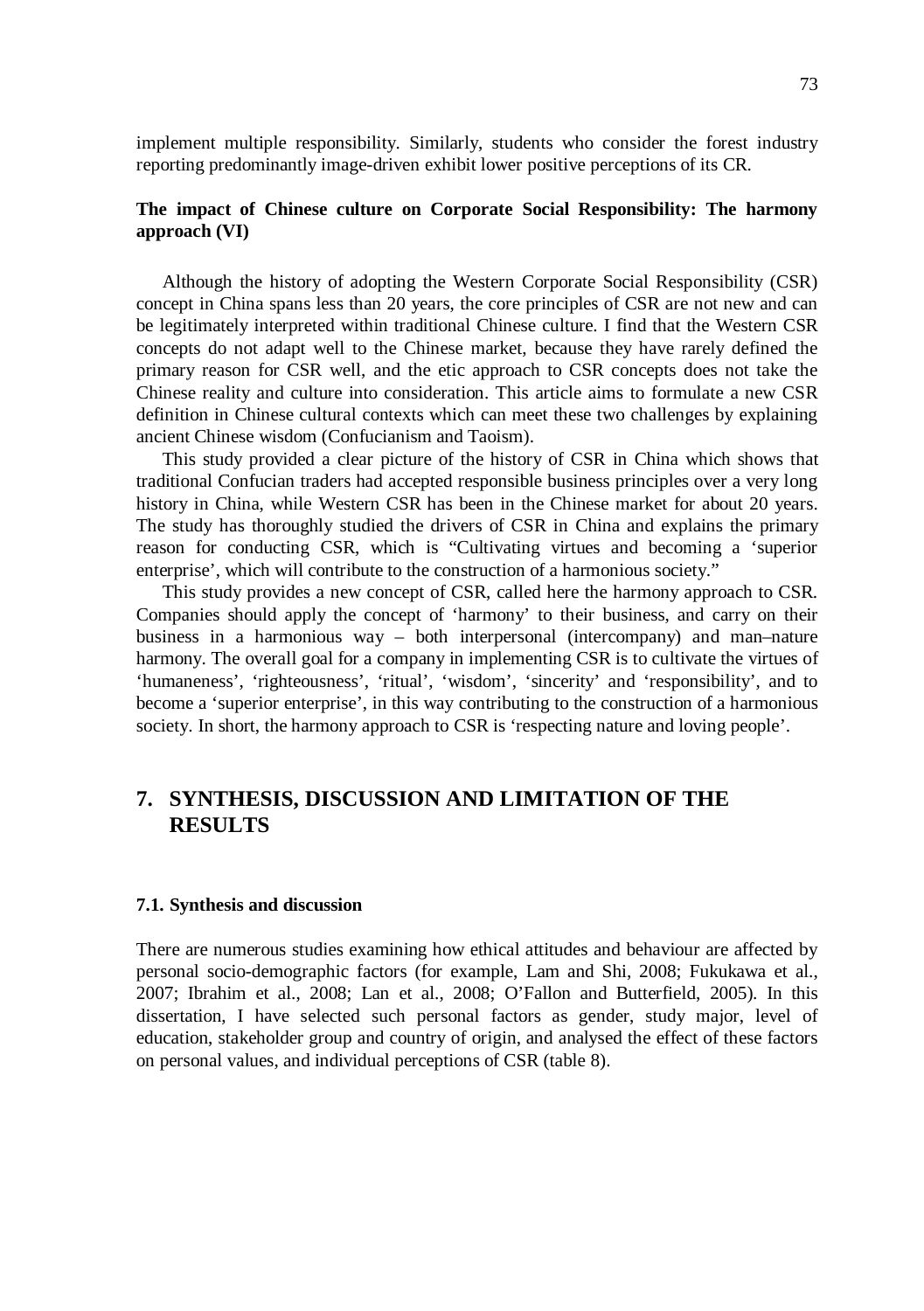| Table 8. hypotheses and synthesis of the result |  |  |
|-------------------------------------------------|--|--|
|-------------------------------------------------|--|--|

|                                   |                                 |           |    | Variable sets |           |           | Do the results support the hypothesis?                                                            |
|-----------------------------------|---------------------------------|-----------|----|---------------|-----------|-----------|---------------------------------------------------------------------------------------------------|
| н                                 | DB                              | <b>PV</b> | CV | SS            | <b>PR</b> | <b>PP</b> | comments                                                                                          |
|                                   | Descriptive empirical phenomena |           |    |               |           |           |                                                                                                   |
| H1/AI                             |                                 |           |    |               |           |           | Not confirmed.                                                                                    |
|                                   |                                 |           |    |               |           |           | The results show that Chinese youth display a mixed values structure, and stronger self-          |
|                                   |                                 |           |    |               |           |           | transcendent values than self-enhancement values.                                                 |
| H2/AI                             |                                 |           |    |               |           |           | Confirmed.                                                                                        |
|                                   |                                 |           |    |               |           |           | Chinese youth display stronger openness values than conservation values. It illustrates that the  |
|                                   |                                 |           |    |               |           |           | emerging market values has affected the value structure of Chinese youth.                         |
| Comparative descriptive phenomena |                                 |           |    |               |           |           |                                                                                                   |
| H <sub>3</sub> /AII               |                                 |           |    |               |           |           | Confirmed.                                                                                        |
|                                   |                                 |           |    |               |           |           | Female students present more ethical values than male students.                                   |
| H4/AII                            |                                 |           |    |               |           |           | Confirmed.                                                                                        |
|                                   |                                 |           |    |               |           |           | Female students have a more negative perception of CSR performance of Chinese corporation.        |
|                                   |                                 |           |    |               |           |           | Gender is one factor affecting the perception of CSR performance.                                 |
| H <sub>5</sub> /All               |                                 |           |    |               |           |           | Not confirmed.                                                                                    |
|                                   |                                 |           |    |               |           |           | The results show a conflicting result, but also show that students from different majors emphasis |
|                                   |                                 |           |    |               |           |           | different value sets.                                                                             |
| H <sub>6</sub> /All               |                                 |           |    |               |           |           | Confirmed.                                                                                        |
|                                   |                                 |           |    |               |           |           | Ecology students have a more negative perception of the CSR performance of Chinese                |
|                                   |                                 |           |    |               |           |           | corporations.                                                                                     |
|                                   |                                 |           |    |               |           |           | Study major is one factor affecting the perception of CSR performance.                            |
| H7/AII                            |                                 |           |    |               |           |           | Confirmed.                                                                                        |
|                                   |                                 |           |    |               |           |           | Junior students represent more ethical values than senior students                                |

74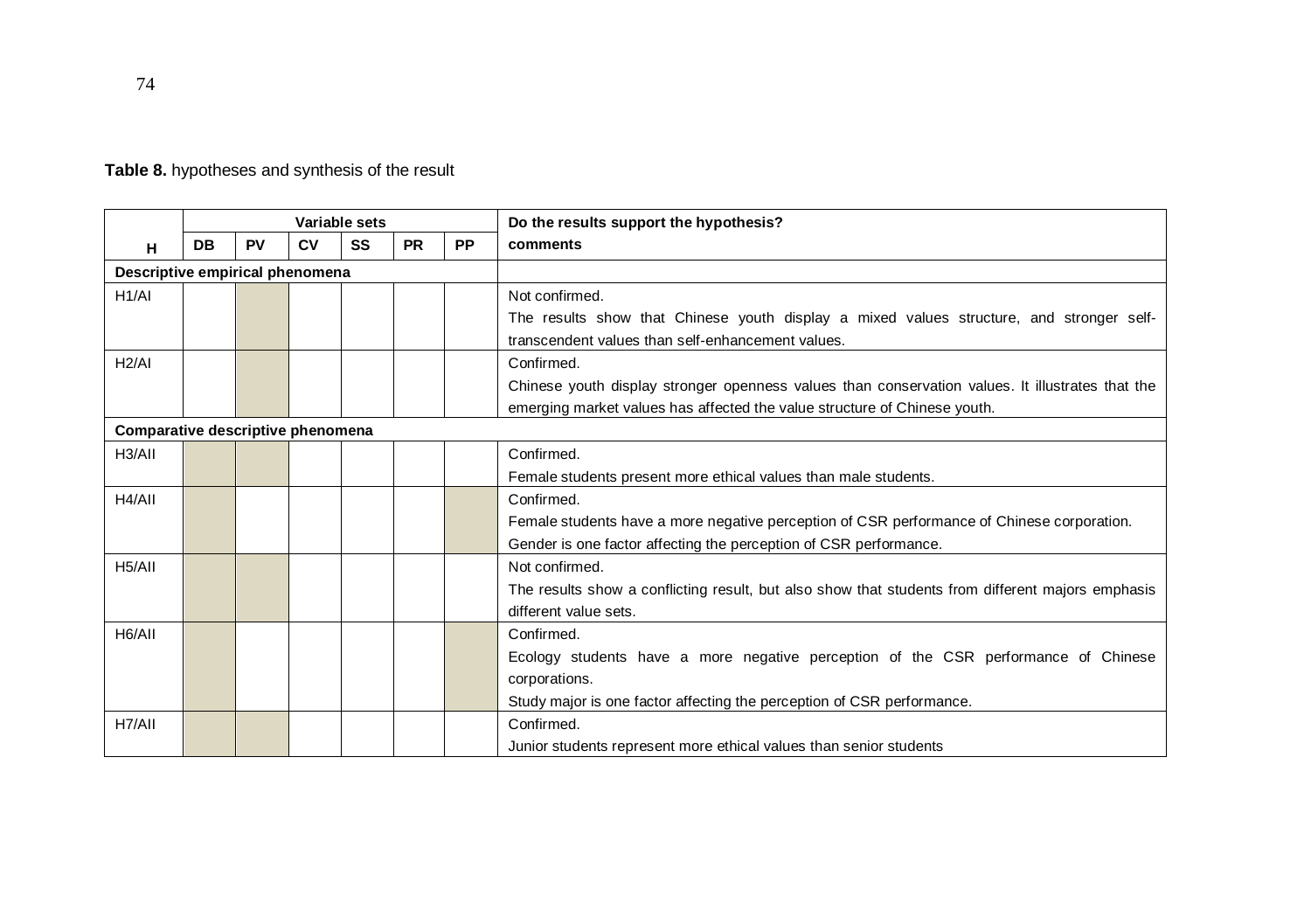| H8/AII               |                                 |  |  |  |  |  | Not confirmed.                                                                                       |  |
|----------------------|---------------------------------|--|--|--|--|--|------------------------------------------------------------------------------------------------------|--|
|                      |                                 |  |  |  |  |  | However, the study results found some differences in the perception of CSR performance among         |  |
|                      |                                 |  |  |  |  |  | students from different level of education.                                                          |  |
| H1/AIII              |                                 |  |  |  |  |  | Confirmed.                                                                                           |  |
| H <sub>2</sub> /AIII |                                 |  |  |  |  |  | Stakeholder salience is one factor affecting the stakeholder's perception of CSR performance.        |  |
| H <sub>1</sub> /AIV  |                                 |  |  |  |  |  | Confirmed.                                                                                           |  |
|                      |                                 |  |  |  |  |  | Finnish students are more likely to represent collectivistic/softer values than American students.   |  |
| H <sub>2</sub> /AIV, |                                 |  |  |  |  |  | Not confirmed.                                                                                       |  |
| H3/AIV               |                                 |  |  |  |  |  | However, the study results show that students from Finland and the US display different              |  |
|                      |                                 |  |  |  |  |  | orientations to the perceptions of CSR performance.                                                  |  |
|                      |                                 |  |  |  |  |  | Thus country of origin is one factor affecting the individual perception of CSR performance.         |  |
| H <sub>1</sub> /AV   |                                 |  |  |  |  |  | Confirmed.                                                                                           |  |
|                      |                                 |  |  |  |  |  | Finnish students have a stronger belief that reporting is reliable and open than their US            |  |
|                      |                                 |  |  |  |  |  | counterparts.                                                                                        |  |
|                      |                                 |  |  |  |  |  | Based on the results of H2, H3/AV, perception of environmental reporting is one factor affecting the |  |
|                      |                                 |  |  |  |  |  | individual perception of CSR performance.                                                            |  |
| H <sub>2</sub> /AV   |                                 |  |  |  |  |  | Confirmed.                                                                                           |  |
|                      |                                 |  |  |  |  |  | Finnish students have more positive views of the way the forest industry companies implement         |  |
|                      |                                 |  |  |  |  |  | environmental responsibility than their US counterparts.                                             |  |
|                      |                                 |  |  |  |  |  | Country of origin is one factor affecting the individual perception of CSR performance.              |  |
|                      | <b>Explanation of phenomena</b> |  |  |  |  |  |                                                                                                      |  |
| H3/AI,               |                                 |  |  |  |  |  | Confirmed.                                                                                           |  |
| H1/AlI               |                                 |  |  |  |  |  | Altruistic values associate negatively with perception of CSR performance.                           |  |
| H3/AIII              |                                 |  |  |  |  |  | Personal values have a significant effect on the individual perceptions of CSR performance.          |  |
| H4/AI,               |                                 |  |  |  |  |  | Confirmed.                                                                                           |  |
| H2/AII               |                                 |  |  |  |  |  | Egoistic values associate positively with perception of CSR performance.                             |  |
| H4/AIII              |                                 |  |  |  |  |  | Personal values have a significant effect on the individual perceptions of CSR performance.          |  |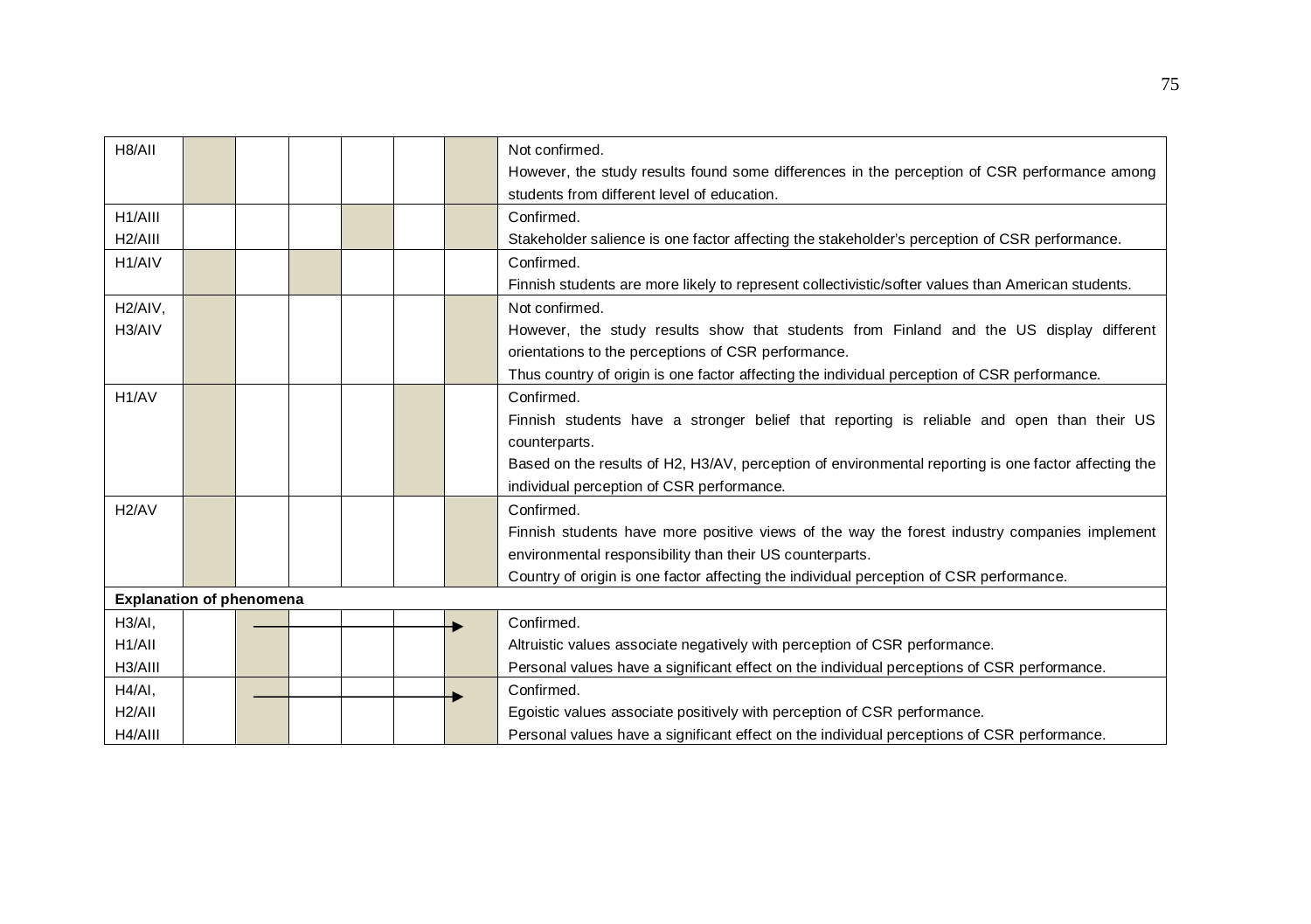| H5/AI               |                                       |  |  |  |  |  | Confirmed.                                                                                  |
|---------------------|---------------------------------------|--|--|--|--|--|---------------------------------------------------------------------------------------------|
|                     |                                       |  |  |  |  |  | Openness values associate negatively with perception of CSR performance.                    |
|                     |                                       |  |  |  |  |  | Personal values have a significant effect on the individual perceptions of CSR performance. |
| H <sub>6</sub> /AI  |                                       |  |  |  |  |  | Confirmed.                                                                                  |
|                     |                                       |  |  |  |  |  | Conservation values associate positively with perception of CSR performance.                |
|                     |                                       |  |  |  |  |  | Personal values have a significant effect on the individual perceptions of CSR performance. |
| H <sub>4</sub> /AIV |                                       |  |  |  |  |  | Confirmed.                                                                                  |
|                     |                                       |  |  |  |  |  | Individualistic/harder values associate positively with perception of business ethics.      |
|                     |                                       |  |  |  |  |  | Cultural values have a significant effect on the individual perception of business ethics.  |
| H <sub>5</sub> /AIV |                                       |  |  |  |  |  | Confirmed.                                                                                  |
|                     |                                       |  |  |  |  |  | Individualistic/harder values associate positively with perception of business ethics.      |
|                     |                                       |  |  |  |  |  | Cultural values have a significant effect on the individual perception of business ethics.  |
| A=article           | DB=demographical background variables |  |  |  |  |  |                                                                                             |

PV= personal values contract contract contract contract contract contract contract contract contract contract contract contract contract contract contract contract contract contract contract contract contract contract cont

PP=perception of CSR performance

SS=stakeholder salience example and properties PR=perception of environmental reporting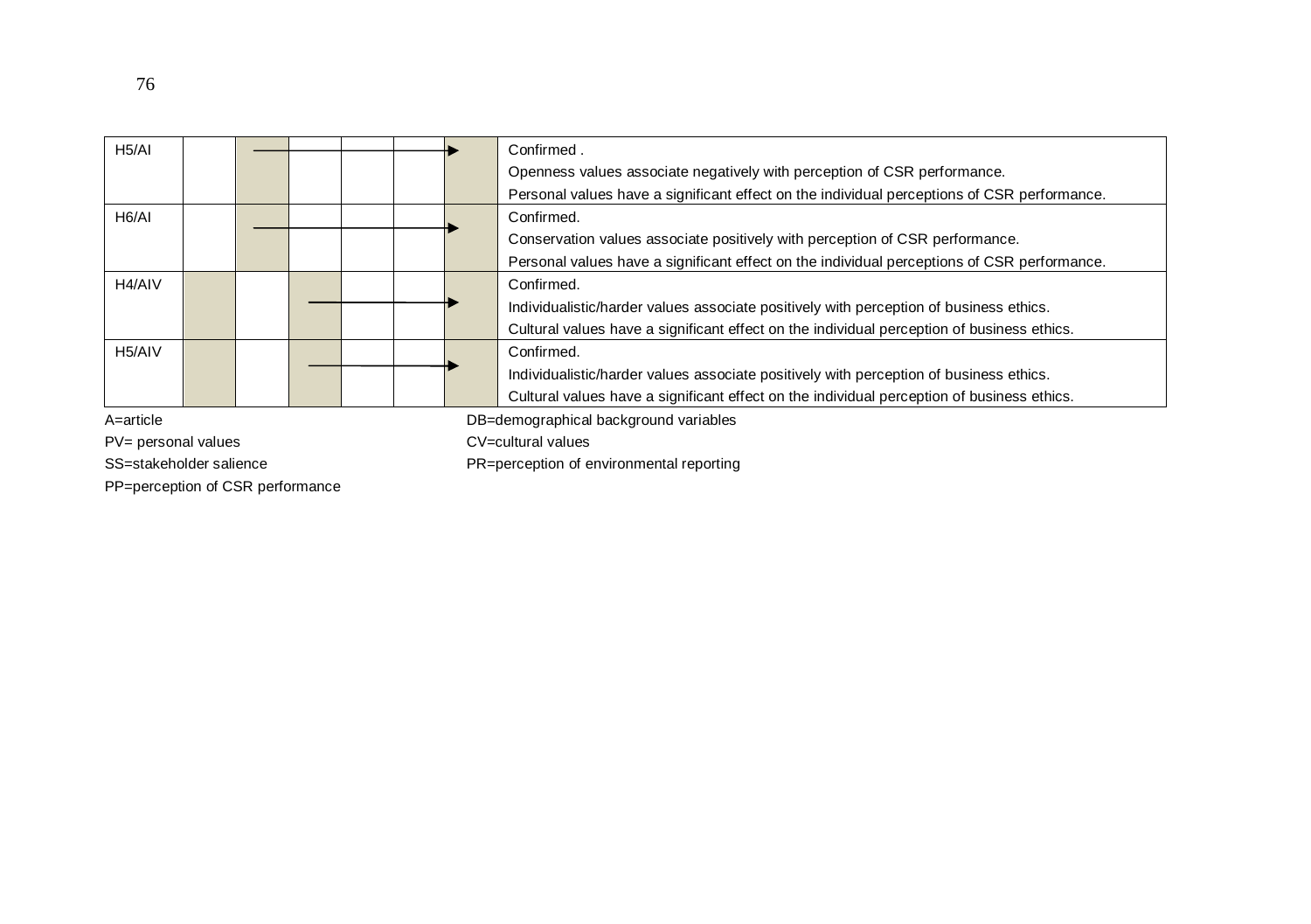Gender has been one of the most researched areas. Empirical evidence indicates that females are more ethical and more sensitive to and less tolerant of unethical subjects than males (see, for example, Arlow, 1991; Deshpande, 1997; O'Fallon and Butterfield, 2005; Ruegger and King, 1992; Ameen et al., 1996; Borkowski and Ugras, 1998; Paul et al., 1997; Burton and Hegarty, 1999; Okleshen and Hoyt, 1996; Chonko and Hunt, 1985). In this dissertation, the empirical results clearly find that females present more ethical values than males, and females display higher negative perception of CSR performance than males (see H3/AII, H4/AII in table 8).

Previous empirical findings have suggested that personal values and ethical behaviours are related to the major field of study (see Chonko and Hunt, 1985; and Giacomino and Akers, 1998; Borkowski and Ugras, 1998; Sankaran and Bui, 2003). Although this dissertation obtained a conflicting result (H5/AII) concerning student values in different majors, it can be seen clearly in this dissertation that student values and perceptions of CSR performance are significantly different between students from different majors (H5/AII, H6/AII, and H5/AIV). Further studies to indentify the effect of the major field of study on the ethical values and behaviours of students are strongly recommended, because values/moral education and a CSR education programme should be designed accordingly to the differing characteristics of majors.

With regard to the level of education, previous empirical studies have found that there were significant differences in the investigation of individual ethicality among levels of education (see, for example, Wimalasiri et al., 1996; Tse and Au, 1997; Borkowski and Ugras, 1992; Terpstra et al., 1993; and Elias, 2004; Sankaran and Bui, 2003). This dissertation clearly made similar findings (H7/AII, H8/AII). For example, I find that the ethical values of Chinese university students decline during their education. One explanation is that they are gradually involved in the society outside and professional life during their university time, which affects the structures of their values greatly. This collaborates Sonnenfeld's finding (1981) that those who are remote from the pressures of business display support for more ethical and responsible behaviour, and their attitudes may change over time when they face the "real world".

Corporations have relationships with multiple stakeholder groups, each of which has its own expectations for the company and also has various interests that need to be satisfied (Clarkson, 1994; Freeman, 1984; Riordan et al., 1997). Previous studies have suggested that stakeholder group members share a common set of values which lead to stakeholder differentiation and conflict over their ethical judgement (Freeman, 1984; Hosseini & Brenner, 1992; Cordano et al., 2004). This dissertation finds that shareholders emphasise their own benefit more and act as slack judges of the CSR performance of Chinese forest corporations. In contrast, the general public and government officials care about much broader issues, and behave as responsible and strict judges (results in AIII). This dissertation suggests that in-depth studies of stakeholder values is necessary, because it leads to better understanding of divergent and conflicting interests among stakeholders. Values identification and education can be used as a tool to facilitate stakeholder communications and improve stakeholder relationships.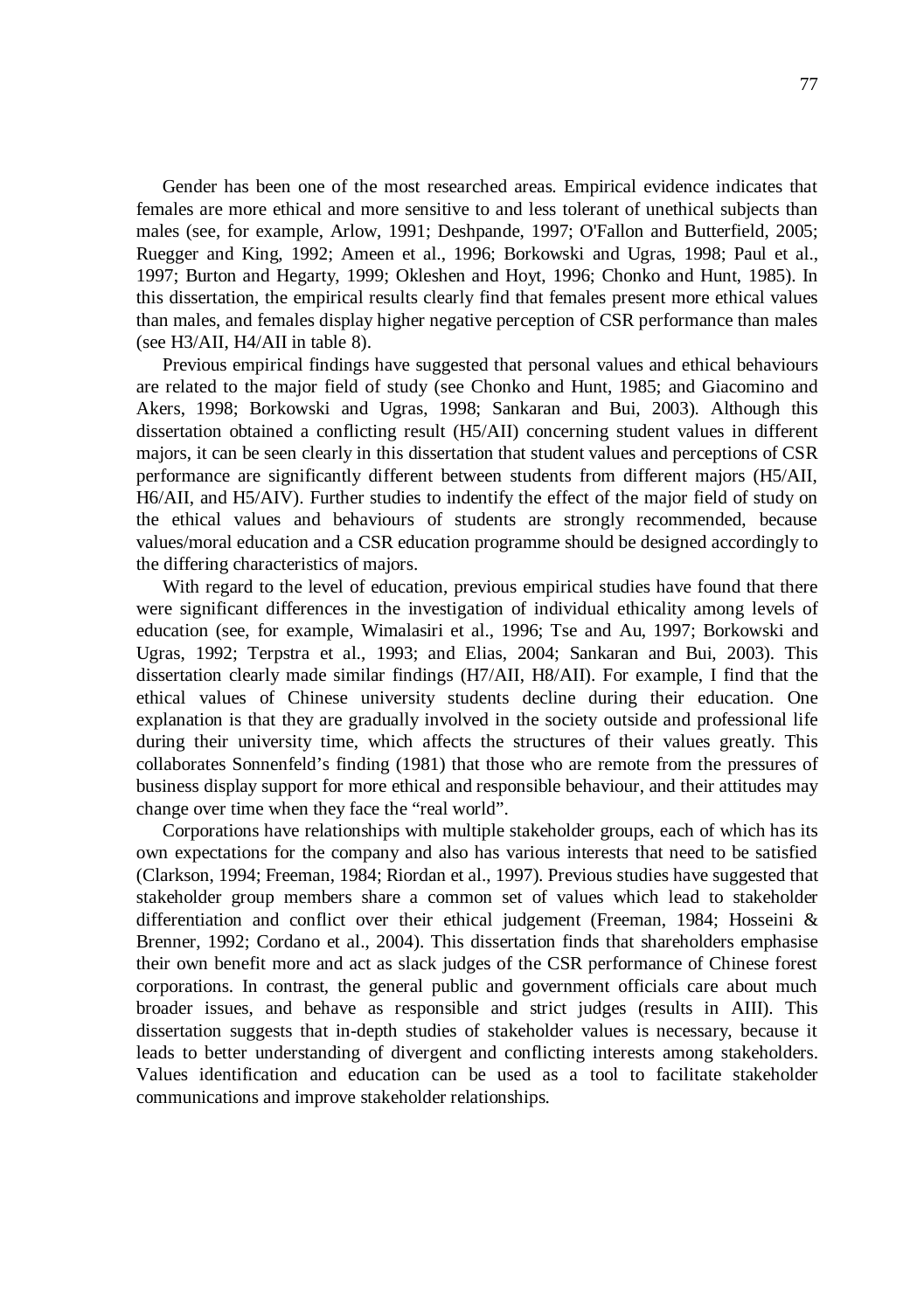People in different cultures have varied values priorities (Schwartz, 1994, 1999), which can influence their perception of reality and motivation for action (Allport, 1961; Siltaoja, 2006). Many studies have found differences among countries with respect to values and CSR (see, for example, Shafer et al., 2007; Whitcomb et al., 1998; Burton et al., 2000; and Welford, 2005). This dissertation supports the "implicit" and "explicit" CSR conceptual framework of Matten and Moon (2004), as its results show that US companies emphasise stakeholder relations and societal issues more and assume responsibility for the interests of the society—the explicit view of CSR (H2/AIV, H3/AIV, H3/AV), while the Finnish companies focus on environmental performance and personnel welfare which are assigned by formal and informal institutions on behalf of society's interests and concerns—the implicit view of CSR (H1/AIV, H1/AV, H2/AV). Moreover, CSR in China is still at the basic legal level. This dissertation finds that Chinese corporations perform better in their economic responsibility, but their environmental performance is rather weak (results in AI, AII, and AIII). The fact that various national contexts can significantly influence the CSR agenda suggests that further studies of CSR should emphasise culturally specific items, such as the influence of religion on CSR issues, the influence of culture and institutional environments to stakeholder and employment relationship, and social and environmental issues in the local community.

In addition to personal socio-demographic factors, this dissertation adopts perception of environmental reporting, stakeholder salience and values as interval factors to study their effects on the perception of CSR performance.

Previous studies have suggested that CSR reporting is one of the central issues of all CSR programs, and an important tool for company CSR practice in measuring, disclosing and being accountable to internal and external stakeholders (Panwar et al., 2006; GRI, 2006; Perrini, 2005). Generally speaking, European companies have a longer history of environmental reporting, and stronger traditions in the external assurance of reporting. As the findings of Perrini (2005) suggest, the emphasis on environment and environmental strategies is still a predominant characteristic of European CSR reporting, which shapes the construction of CSR programs. In contrast, the elements of social responsibility are less stressed in European reporting structures. The North American CSR reporting and performance emphasise philanthropic aspects more (Matten and Moon, 2004). The findings of this dissertation clearly support the points above (H1/AV, H2/AV, H3/AV), suggesting that the individual's view on environmental reporting is a factor which affects individual perception of CSR performance. This dissertation finds that respondents who perceive the environmental reporting as open and reliable have the most positive outlook on CSR performance. However, those who consider the reporting highly image-driven have the most negative outlook. The clear message here is that improving the availability, transparency and accountability of CSR reporting is essential for the development of CSR performance.

There are ample empirical studies confirming that corporations prioritize their stakeholders according to the attributes of power, legitimacy and urgency (see, for example, Mitchell et al., 1997; Jamali, 2008; Neville et al., 2004; Clarkson, 1995; Knox et al., 2005; Madariaga and Valor, 2007). This dissertation finds that Chinese forest corporations are inclined to prioritize a small number of key stakeholders, and stakeholder salience is a factor which affects stakeholder perceptions of CSR (H1/AIII, H2/AIII). One limitation of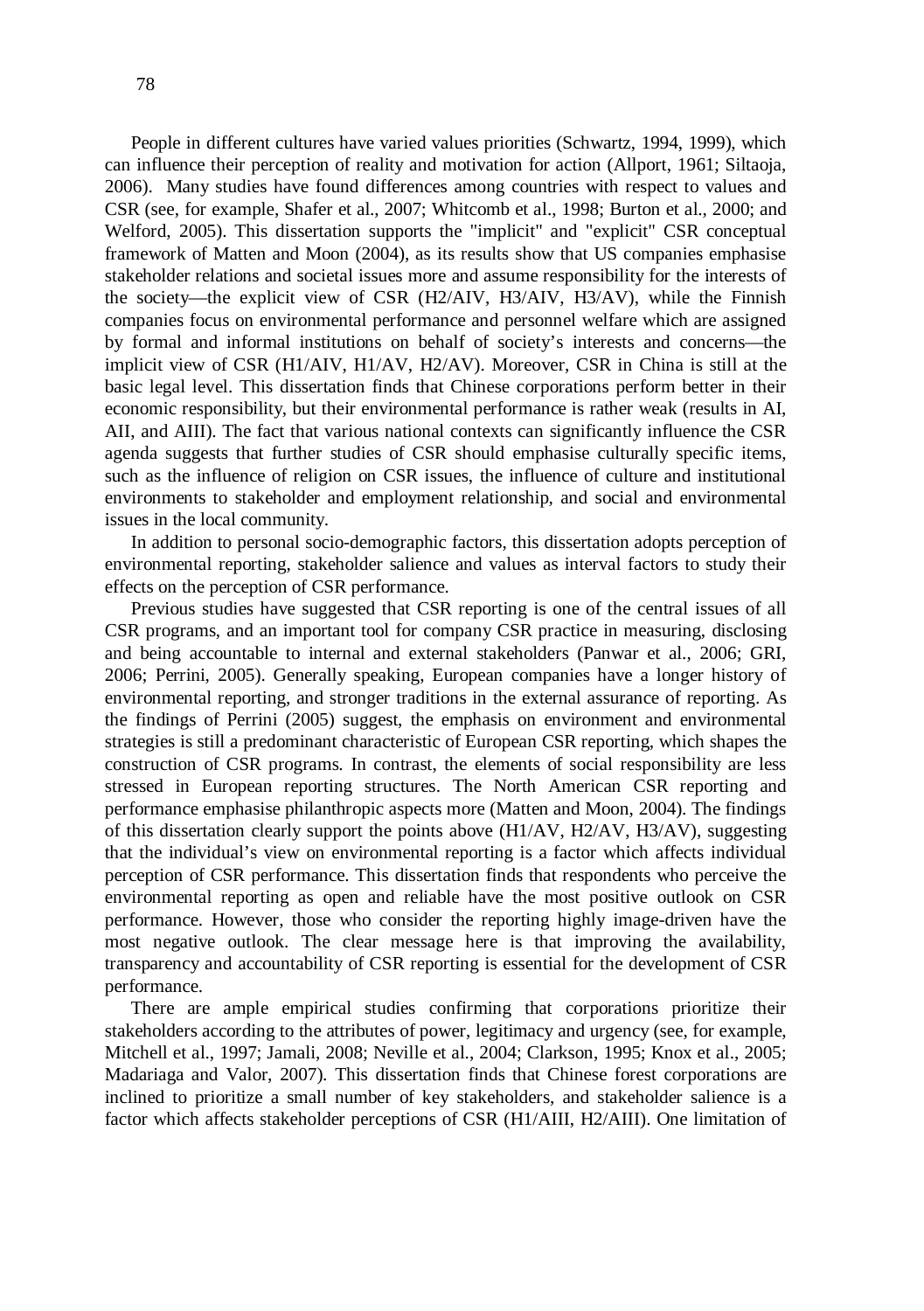this dissertation is that study of stakeholder salience is simply done by asking the question of whose interests and benefits the forest industry emphasise most of all nowadays. Thus further studies should include three stakeholder attributes of power, legitimacy and urgency, and examine their effects on stakeholder behaviour and attitudes of CSR.

There have been numerous studies trying to explore the effects of values on individual behaviour or characteristics such as perception. (e.g., Hemingway, 2005; Parashar et al., 2004; Rokeach, 1973; Mayton et al., 1994; Fukukawa et al., 2007). The significance of this dissertation is that its results provide strong empirical evidence to suggest that values (both personal values and cultural values) have a significant effect on the individual perception of CSR performance. In this dissertation, since the same results have been derived from four different data sets covering three countries (H3/AI, H4/AI, H5/AI, H6/AI, H1/AII, H2/AII, H3/AIII, H4/AIII, H4/AIV, H5/AIV), the synthetic findings indicate that the effects of values on the perception of CSR performance are significant and universal.

For the purpose of increasing individual responsible behaviour and CSR performance in the case of China, this dissertation suggests a normative concept/tool: "the harmony approach of CSR" in sub-study VI. The harmony approach to CSR is a perfect normative solution to the empirical findings of this dissertation (articles I to V), recommending values (in another world, virtue) cultivation as values play a critical role in CSR performance. The relationship of each sub-study of this dissertation can be shown in the following figure.



**Figure 6.** The synthetic relationship of the sub-studies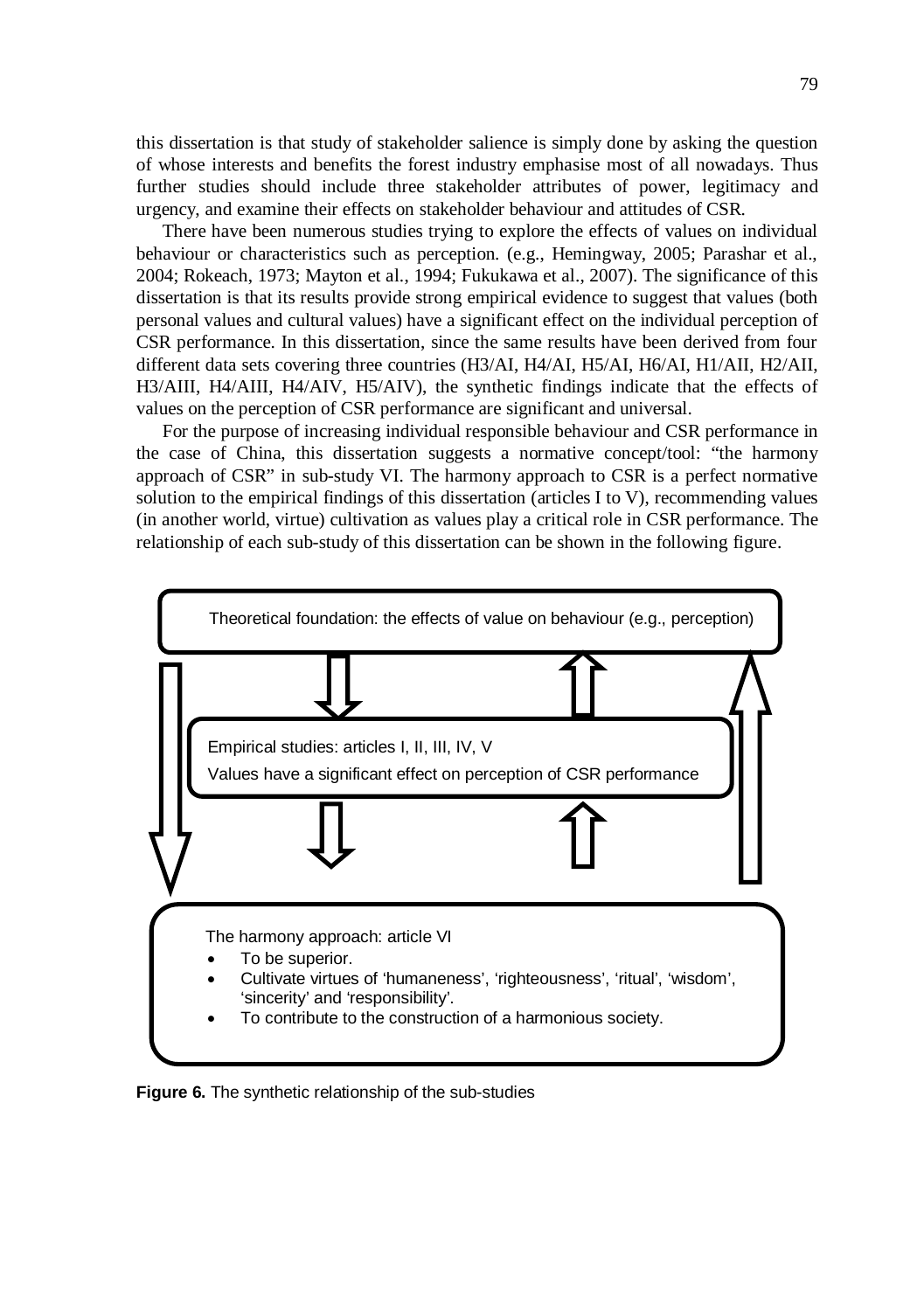#### **7.2. Limitations and directions for further studies**

Although the corporate CSR performances can be studied and assessed through stakeholders, one of the limitations of this dissertation is that corporations are not included as one of the major stakeholders and I did not research corporate behaviour and CSR performance directly. This dissertation assesses the corporate CSR performances through stakeholders' perspectives and presents the effects of personal values on the individual perceptions of CSR performances of corporations, but does not clearly reveal the direct link between personal values, corporate values and their influences on practical corporate performance. Thus further studies can put emphasis on corporate values and behaviour, such as studying employees and the personal values of top management, and how these values have been interpreted in the corporate values, including how corporate values guide the CSR strategies and operations. The external assessment of CSR performance can be at least partly based on corporate CSR disclosure.

Another limitation of this dissertation relates to measurement equivalence. The dissertation only measures the respondents' perceptions of CSR, but does not take their expectations into consideration. There is likely to be some degree of measurement bias without rigorous quantification of the respondents' knowledge and expectation of CSR issues. However, this dissertation has controlled and narrowed the background factors through a homogenised population of respondents. For example, four sub-studies of this dissertation have relied on university student data, because university students have a similarity in education and knowledge of CSR issues. To enhance the validity of the study, future research should extend to more background factors, such as age, social class, education, and profession. Further studies can address variance in the different data sets, and extend the same sort of test to broader social groups or other populations. They also can consider using the "gap model" to study individual perceptions through full assessment of both expectation and perceptions.

The small number of values variables (especially culture values variables) may be another limitation of this dissertation. More values variables may facilitate a better values assessment and lessen functional and measurement bias. Further studies should consider more values variables, especially those representative collective and cultural values items. The recommended instruments for values measures include SVS, Hofstede's Value Survey Model (HVSM), and Global Leadership and Organizational Behavior Effectiveness (GLOBE) (House et al., 2004).

To identify and reach the right stakeholders is another limitation of this dissertation. An individual may have multiple stakeholder identities and different roles. For example, this dissertation identifies five stakeholder groups; however, many respondents placed in the "general public" group may belong to other stakeholder groups which are not identified in this dissertation. If each respondent can be placed correctly in his stakeholder group (through understanding the respondents better and selecting different sampling methods), the validity of the results can be improved. Further studies may thus include broader stakeholder groups such as NGOs, suppliers, corporations and the media, and investigate the conflicts between stakeholder groups and individuals in the intra-group.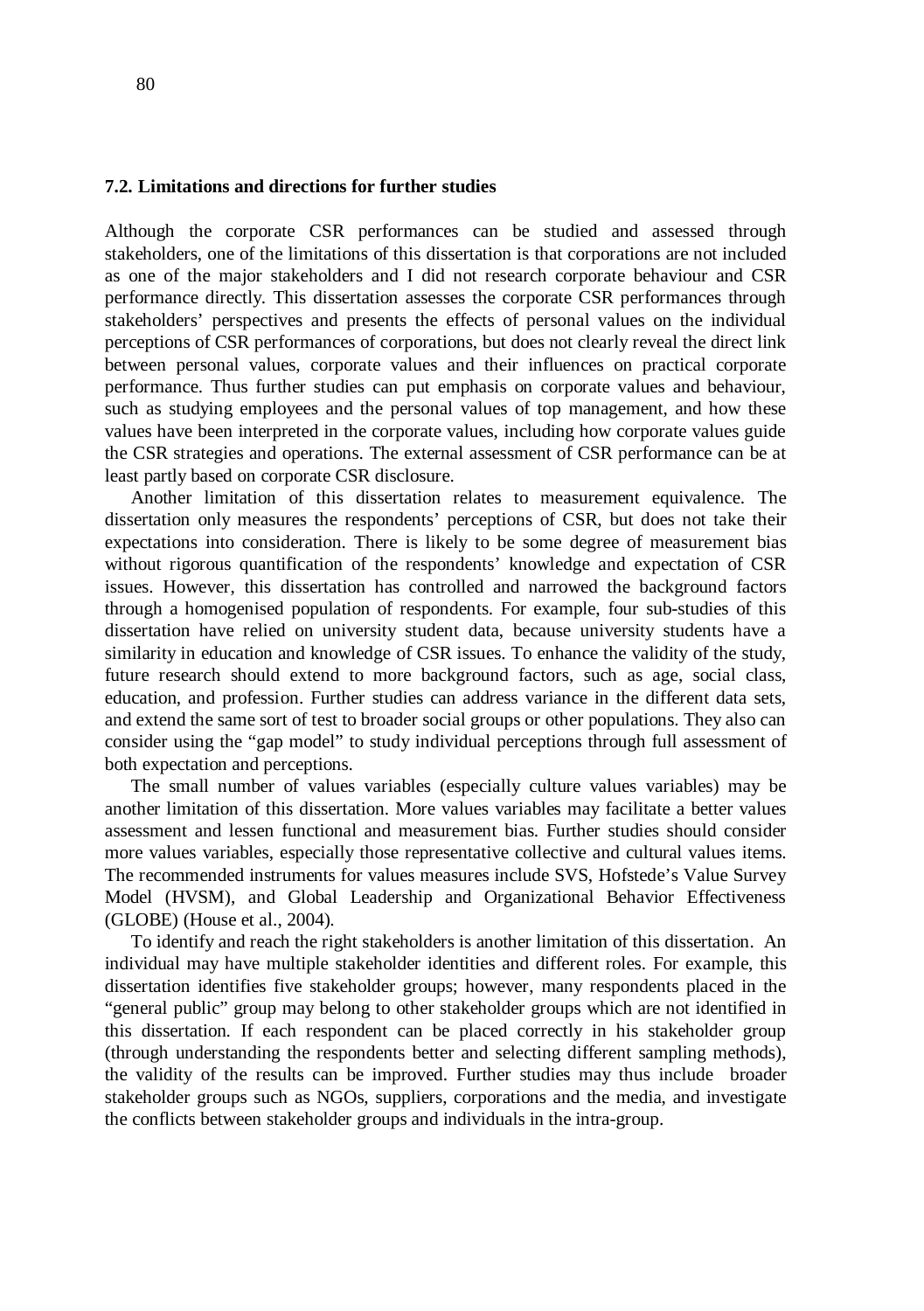Sampling bias may also be a limitation of this dissertation because the sampling procedures of sub-studies are clearly not random, and samples are not statistically representative enough, especially considering the population of China. For example, the same sample is called as "youth" and "university students" in AI and AII. Since this sample was mainly from universities, it is not representative enough for the "youth" version. Further studies should extend to broader samples to cover more age groups and social occupations (e.g., students and workers). The US samples are also somehow biased as they are basically from only two universities. However, these samples are not meant for formulating generalizations and are rather a tool of exploration. Further studies should extend to more variant and representative samples.

## **8. CONCLUSIONS**

This dissertation contributes to the existing literature in several ways. First, it develops a comprehensive and integrated theory for explaining CSR. In business literature, CSR, values, and stakeholder, all dealing with new emerging issues about a more ethical, responsible, and sustainable way of conducting business, are the key concepts in relation to business and society. This dissertation reviewed the commonalities and differences between these concepts, and interpreted their interrelationships in a pyramid: individual and stakeholder ethical values form the base of the relationship, sustaining the responsible individual and corporate behaviour. At the second level, individual ethical values are jointly developed into corporate ethical values which shape the orientation of business activities, and reflected in corporate behaviours such as CSR. At the top level, CSR serves as a control instrument of corporate ethical behaviour. Since this interrelationship indicates that morality is the central issue of all these concepts, I recommend using the "values proposition and connection" to interpret the concept of CSR and implement CSR performance.

Second, based on normative logic, this dissertation contributes a new definition of CSR, namely, the harmony approach, which is rooted in Confucian interpersonal harmony and Taoist harmony between man and nature, and is thus specific to Chinese culture and has Chinese characteristics. At present, the concept of CSR is largely Western-oriented, and studies of these issues are largely Western-centric. This dissertation provides valuable and unique philosophical and intellectual perspectives on the contemporary study of CSR. It enlightens future CSR studies, for example, in envisaging the role of culture in encouraging CSR.

In the harmony approach to CSR, this research has emphasised the significance of virtues instead of selfish material desires, suggesting that the overall goal for a company in implementing CSR is to cultivate the virtues of 'humaneness', 'righteousness', 'ritual', 'wisdom', 'sincerity' and 'responsibility', and to become a 'superior enterprise', in this way contributing to the construction of a harmonious society. This harmony approach is actually a "values" approach for CSR, because it provides the most useful moral content (virtues cultivation and moral leadership—to be superior) to direct corporate behaviour. Therefore, I believe the harmony approach to CSR will play an important philosophical and practical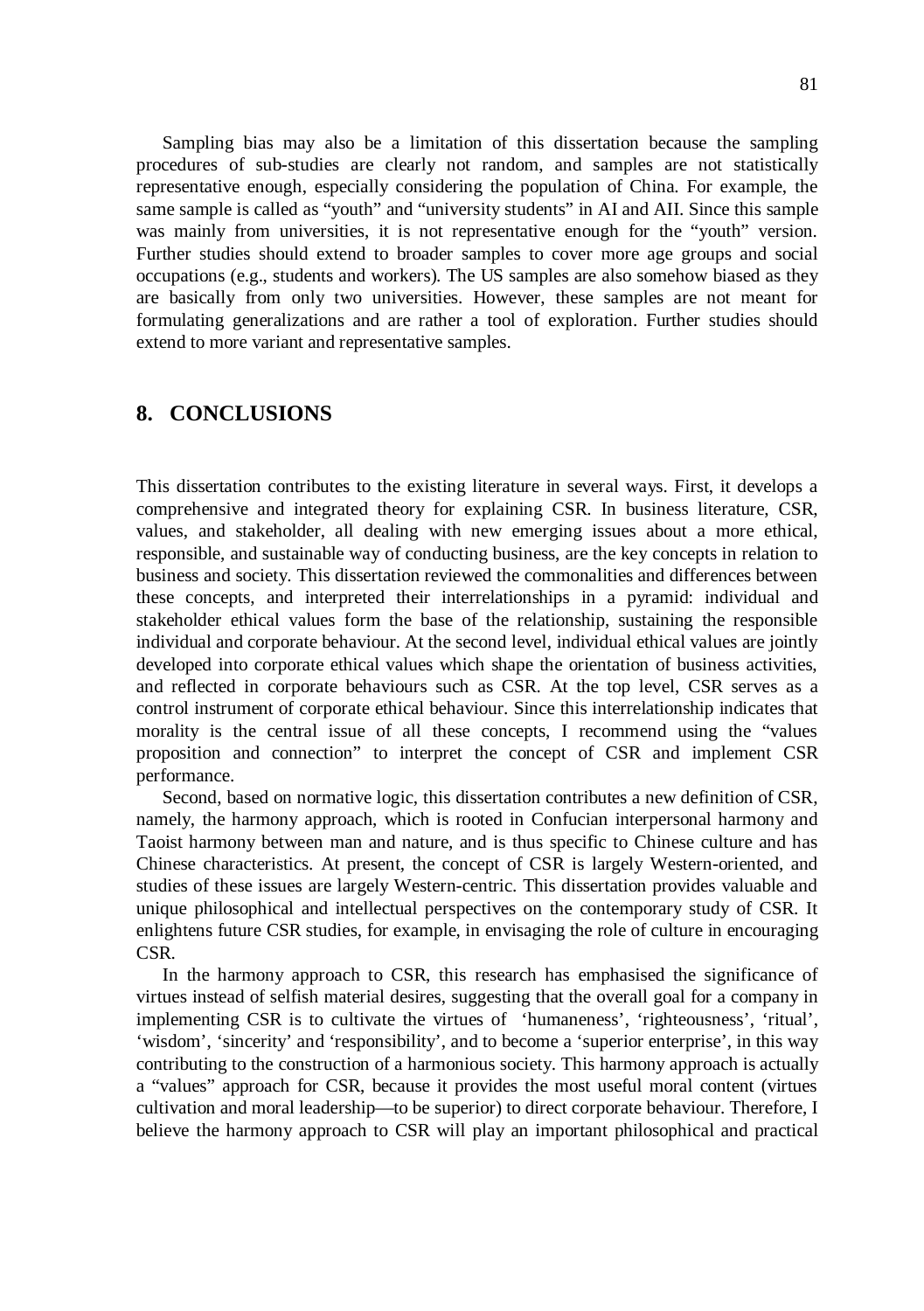role in the development of contemporary CSR. A deeper understanding of Chinese ethical philosophies including Confucianism and its relevance to business can be suggested for further studies, such as comparative study on Confucian and Aristotelian ethics, or an empirical study to assess how companies adopt the harmony approach to CSR in their practices.

Third, the empirical coverage of this dissertation is relatively comprehensive, incorporating values assessment and CSR evaluation of a wide variety of business activities covering CSR reporting, business ethics, and three dimensions of CSR performance. The sample covered individuals in multiple stakeholder realms from students to employees, governmental officials, the general public, consumers, and shareholders. The sample size is relatively large, including 2615 observations altogether. The availability of four different samples from three countries also ensures the validity of various hypotheses and empirical results.

The findings demonstrate that the stakeholder theory is a useful tool for collecting and evaluating CSR data. A multi-stakeholder perspective has facilitated evaluation of the CSR performance of this dissertation, and is essential to a complete assessment of CSR performance. I believe the information provided in this dissertation is more representative and extensive than that based only on the individual stakeholder's point of view.

Taking the multi-stakeholder perspective, I have not only studied the homogenous part of the results, such as stakeholder salience and perceptions, but also the heterogeneous individual drivers behind the perceptions, such as values and personal demographic factors. Investigations of individual level drivers could enable better understanding of the sources of heterogeneity and intra-group conflict, as well as stakeholder intentions and choices. Since different stakeholders (and individuals) interpret CSR according to their own preferences and emphasise issues related to their interests and benefits, the CSR objective of a corporation's top management should be to manage the divergent and conflicting interests of multiple stakeholders and various individuals. Thus it is essential to future sustainable development to gain a better knowledge of and seek resolution of behaviour at individual level, and resolve conflicts among various stakeholder groups.

Fourth, the homogenous part of the results demonstrates the values and perceptions of stakeholders who provide proponents of change in the current business and directions of the CSR development in general. In the studies of university students, I find that they have paid great attention to CSR issues and recognized the current problems. The students of today are the tomorrow's leaders, and thus will be the decision-makers and implementers who will shape the future of CSR. How corporations exercise their multiple responsibilities in the future may depend heavily on the views of present-day students. Thus, some projections on the future development of CSR can be based on the present findings. Above all, potential CSR development areas can be identified in the countries studied on the assumption that the present negative perception of certain elements of CSR would lead to remedial action. Following this assumption, environmental protection will be a potential development area in China and US business during the coming years. In Finland, social responsibilities such as improving relationships with stakeholders more generally may be one of the focal development areas.

The findings show that shareholders who hold the highest position in the stakeholders' salience have an effect on the Chinese forest industry in CSR issues, but their ethical values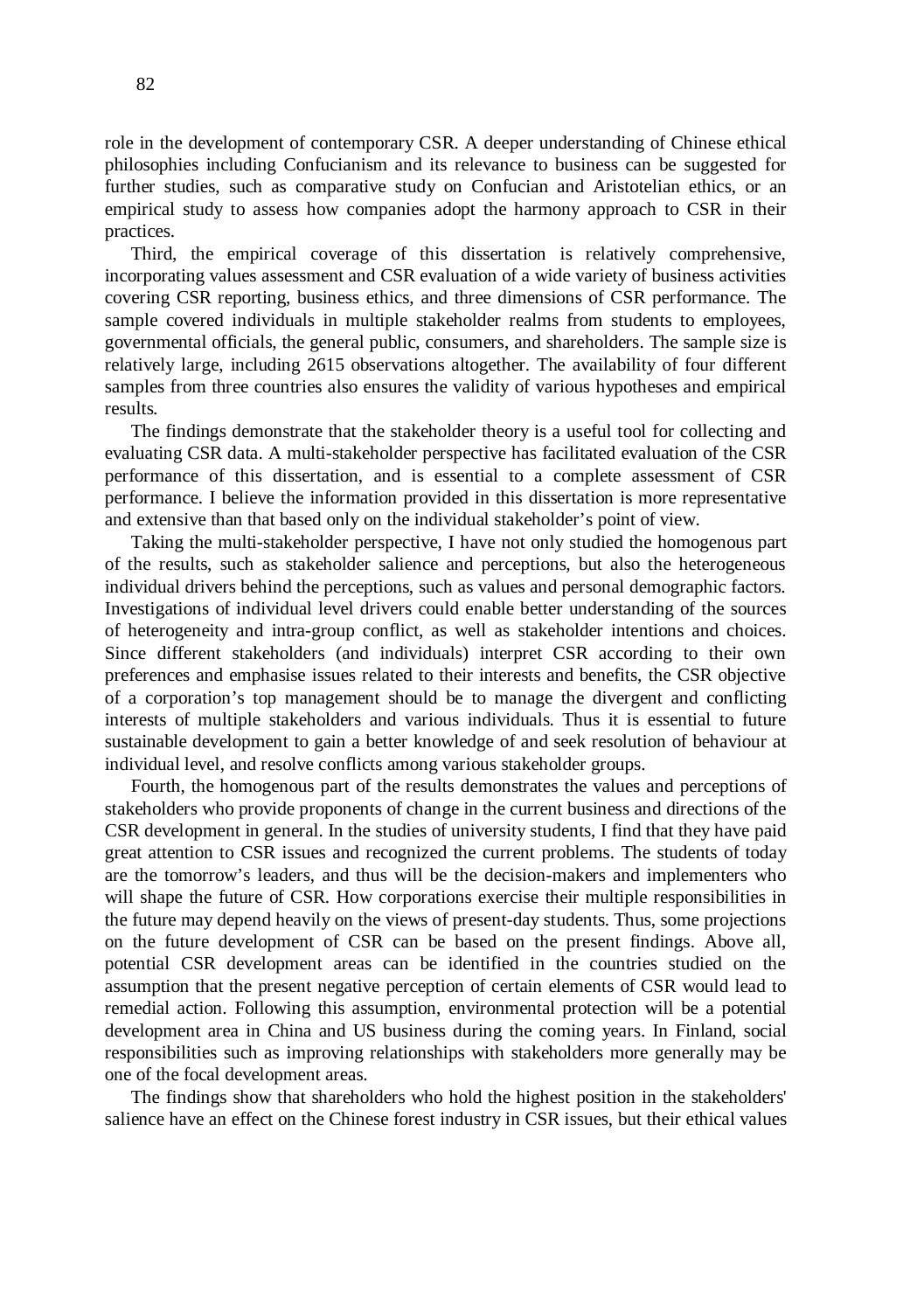and CSR attitudes are considered morally questionable. Shareholders are people who belong to the "wealthy class" in Chinese society, and should contribute even more to responsibility; unfortunately, this is not the case in practice. Thus I would like to suggest that Chinese society should make some effort to promote CSR and stress civic moral development issues; e.g., (1) constructing and promoting a concept and culture of sustainable development, following the notion of "The Construction of a Harmonious Society"; (2) developing incentives to encourage environmentally and socially responsible behaviour, such as tax deductions; 3) increasing moral education for people, especially for the future generations.

The Chinese general public and government officials were found to care about much broader issues, and behave as responsible and strict judges. The main responsibility of the government is to create an overall infrastructure to support values and moral development. The government should also provide legislation and facilities to mandate and encourage responsible business; for example, improving and perfecting legislation related to environmental protection, labour rights, and corporate responsibilities. This dissertation also implies that the Chinese government should change its concentration on economic development to sustainability development in public policy decision-making. For other stakeholders such as the general public, I would like to urge an increase in their roles in CSR issues. Other related stakeholders should act as the "monitor" to oversee key stakeholders and corporate performances.

This dissertation suggests that the CSR objective of a corporation's top management should be to manage the divergent and conflicting interests of multiple stakeholders. They should not only consider the requirements of key stakeholders, but also take other stakeholders into account, and balance the interests of multiple stakeholders. I would like to suggest that the overall goal of corporations is to increase the satisfaction of all stakeholders. In practice, I interpret the process of CSR performance as the process of stakeholder management, which includes communication and the relationship between corporations and stakeholders. "Stakeholder dialogue" and "multi-stakeholder networks" are tools recommended to improve communication between stakeholders and corporations on CSR issues.

Fifth, and most significantly at the heterogeneous individual level, this dissertation contributes to previous research on the practical aspects of CSR by highlighting the effects of values on such perceptions. It analysed the effect of various factors on the perception of individuals, including demographic factors such as gender, age, major and study level. Above all these demographic factors, I find a significant interrelationship between values and perceptions. The importance of values as a driver of ethical behaviour and decisionmaking has been generally recognized. This dissertation has provided more empirical proof of this notion, since both CSR and the ethical values of corporations are derived from the expectations of various stakeholders, and affected by individual ethical behaviour. The increase in ethical values at the individual level could drive both corporate ethical values which lead corporate ethical behaviour, and individual ethical behaviour which are realigned in the corporate ethical behaviours. The implication is that the way to achieve responsible behaviour and develop CSR is to develop individual values and cultivate individual virtues.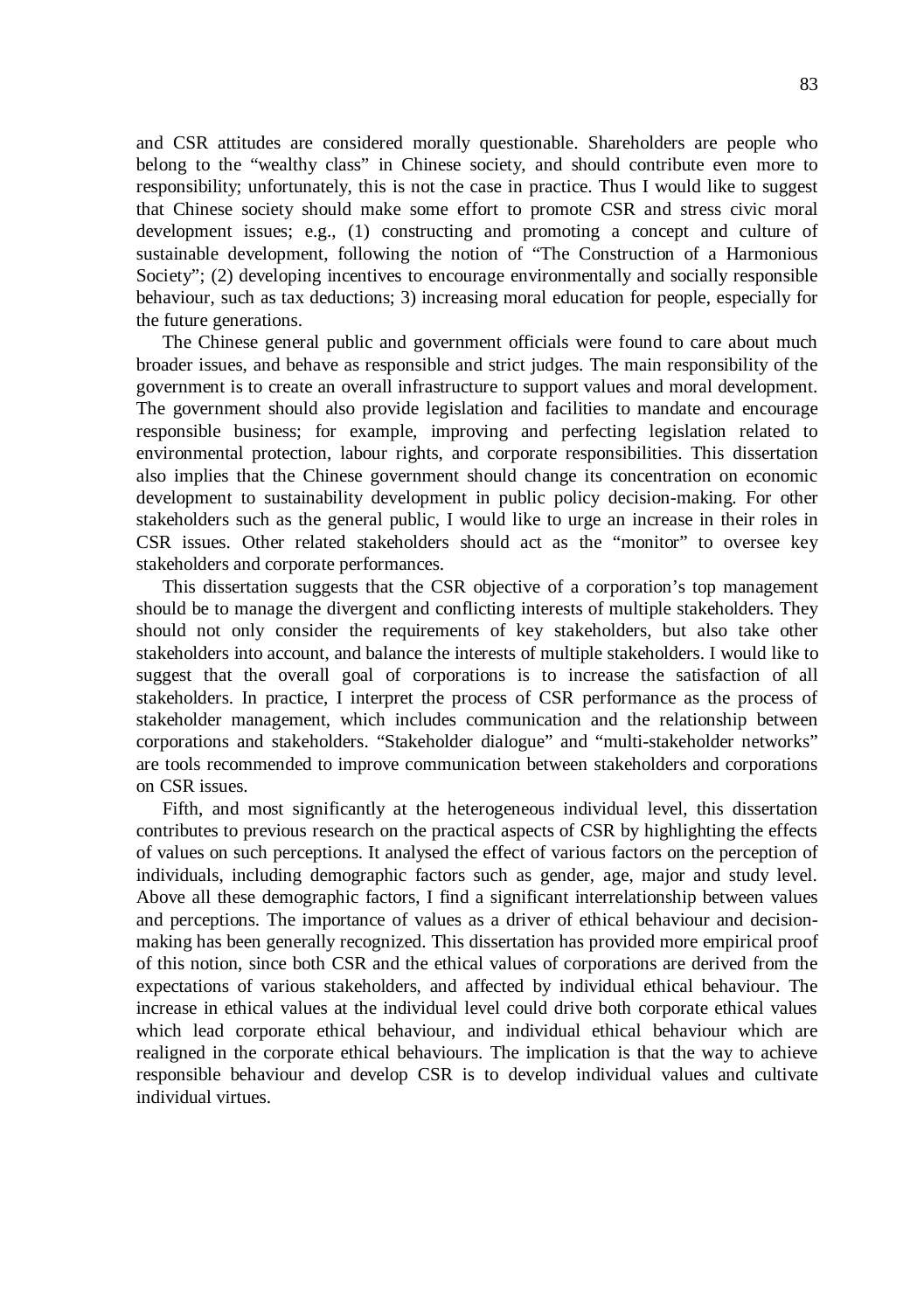Since the importance of personal values to the CSR has been recognised, I would like to invoke the critical role of moral (ethical) education. I believe my research indicates a direction for moral education, at least for China. The challenge for Chinese moral education is to balance the conflicts between collectivistic disciplines and responsibilities, and individualistic innovation and freedom. Further development and integration of traditional virtues and new market values will be the main task. Emerging new issues such as business ethics and CSR will be an indispensable part of the moral education for 21st-century China.

In general, we should first consider the relationship between ethical behaviour and specific values dimensions, then target influential values and develop people's values further in order to rectify their behaviour. For example, biospheric value orientation is an ecological world-view which can be found among Schwartz's self-transcendence values, and has a powerful effect on environmental issues (Stern and Dietz, 1994; Fukukawa *et al.*, 2007). Thus, if we want to improve environmental responsibility, cultivating the individual's biospheric values will help. In practice, we should endorse values such as unity with nature, a world of beauty, and the protection of nature. As Wong *et al.* (2009) suggested, since ethical and social responsibility values can best be embraced by experiential approaches, extracurricular activities should be promoted in values education, including volunteer activities, life practice, and training in communities and enterprises, and community service.

I believe the harmony approach to CSR which is defined in this dissertation can help us understand the importance of moral education and bring meaningful guidance both for individuals and corporations. The harmony approach to CSR lies in moral cultivation and the development of virtues, those epitomised in the Confucian "superior", instead of pure profit-seeking. In the harmony approach to CSR, I have explained the primary reason that business activities are only a part of life and one should not seek material wealth at the expense of virtues. In general, cultivation of virtues and a contribution to the construction of a harmonious society should be the overall goal of both individuals and corporations. The Confucian concept of five cardinal relationships and a harmonious society can help to understand the interpersonal societal relationships, and to realize that we are not simply responsible for our own acts but also society as a whole. The suggested moral cultivation principles, moral leadership, and proper virtues are arguably vital pillars in moral education.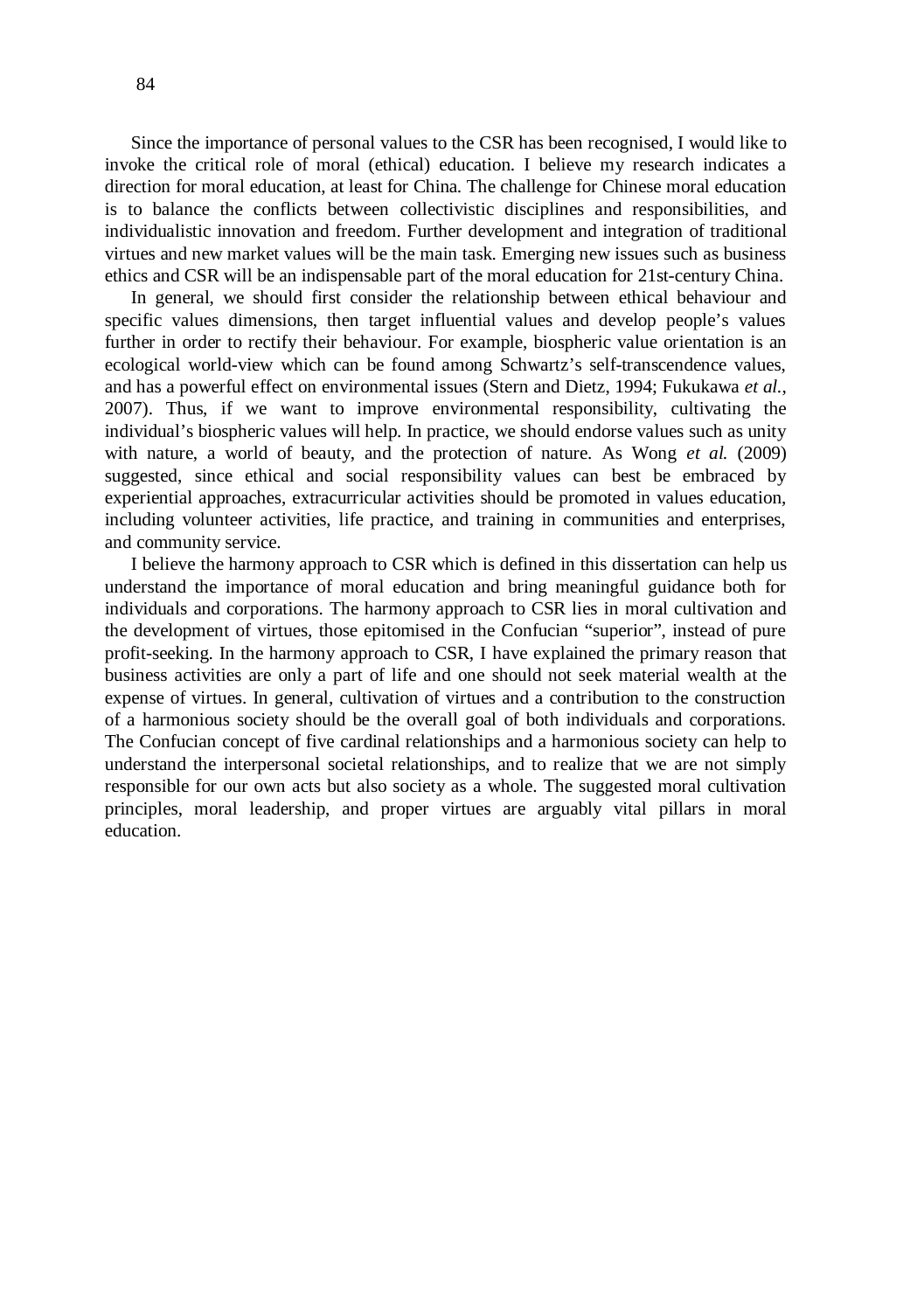## **LIST OF REFERENCES**

- Adams, C. A.: 2004, 'The ethical, social and environmental reporting performance portrayal gap', Accounting, Auditing and Accountability Journal, 17(5), 731-757.
- Alas, R.: 2006, 'Ethics in countries with different cultural dimensions', Journal of Business Ethics 69(3), 237-247.
- Allport, G. W.: 1961, 'Pattern and growth in personality', New York: Holt, Rinehart & Winston.
- Ahlstedt, L., and I. Jahnukainen: 1971, 'Yritysorganisaatio yhteistoiminnan ohjausjaerjestelmaenae', Helsinki: Weilin + Goeoes.
- Alkhafaji, A. F.: 1989, 'A stakeholder approach to corporate governance. Managing in a dynamic environment', Westport, CT: Quorum Books.
- Ameen, E. C., D. M. Guffey, and J. J. McMillan: 1996, 'Gender differences in determining the ethical sensitivity of future accounting professionals', Journal of Business Ethics 15(5), 591–597.
- Andriof J. and M. Mcintosh: 2001, 'Introduction: Perspectives on Corporate Citizenship', 1.edn, UK: Greenleaf Publishing Limited.
- ---, S. Waddock, B. Husted, and S. S. Rahman: 2002, 'Unfolding Stakeholder Thinking: Theory, Responsibility and Engagement', Greenleaf Publishing, Sheffield, 1–18.
- ---, J. and S. Waddock: 2002, 'Unfolding stakeholder engagement', In Andriof, J., Waddock, S., Husted, B. and Rahman, S.S. (Eds.), Unfolding Stakeholder Thinking: Theory, Responsibility and Engagement, Sheffield: Greenleaf. 19–42.
- Ansoff, I.: 1965, 'Corporate Planning', New York: McGraw Hill.
- Apostol, O.: 2011, 'Supporting whose interest? Discussions on Corporate Social Responsibility in business media texts – The case of Romania', Academic dissertation, University of Tampere.
- Argandona, A.: 1998, 'The Stakeholder Theory and the Common Good', Journal of Business Ethics 17(9/10), 1093–1102.
- --- 2003, 'Fostering values in organizations', Journal of Business Ethics 45(1-2), 15-28.
- Argenti, J.: 1993, 'Your Organization: What is it for?' McGraw-Hill, London.
- Arlow P.: 1991, 'Personal characteristics in college students evaluations of business ethics and Corporate Social Responsibility', Journal of Business Ethics, 10(1), 63–69.
- Aras, G. and D. Crowther: 2009, 'Corporate sustainability reporting: a study in disingenuity?' Journal of Business Ethics 87 (1), 279-288.
- Athanassoulis, N.: 2004, 'Virtue ethics', in Internet Encyclopedia of Philosophy, Keele University, http://www.iep.utm.edu/virtue/.
- Axinn, C.N., M. E. Blair, A. Heorhiadi, and S. V. Thach: 2004, 'Comparing ethical ideologies across cultures", Journal of Business Ethics 54(22), 103-119.
- Baier, A.: 1985, 'Postures of the Mind', Minneapolis: University of Minnesota Press.
- Barnard, C. I.: 1938, 'The functions of the executive', Cambridge, MA: Harvard University Press.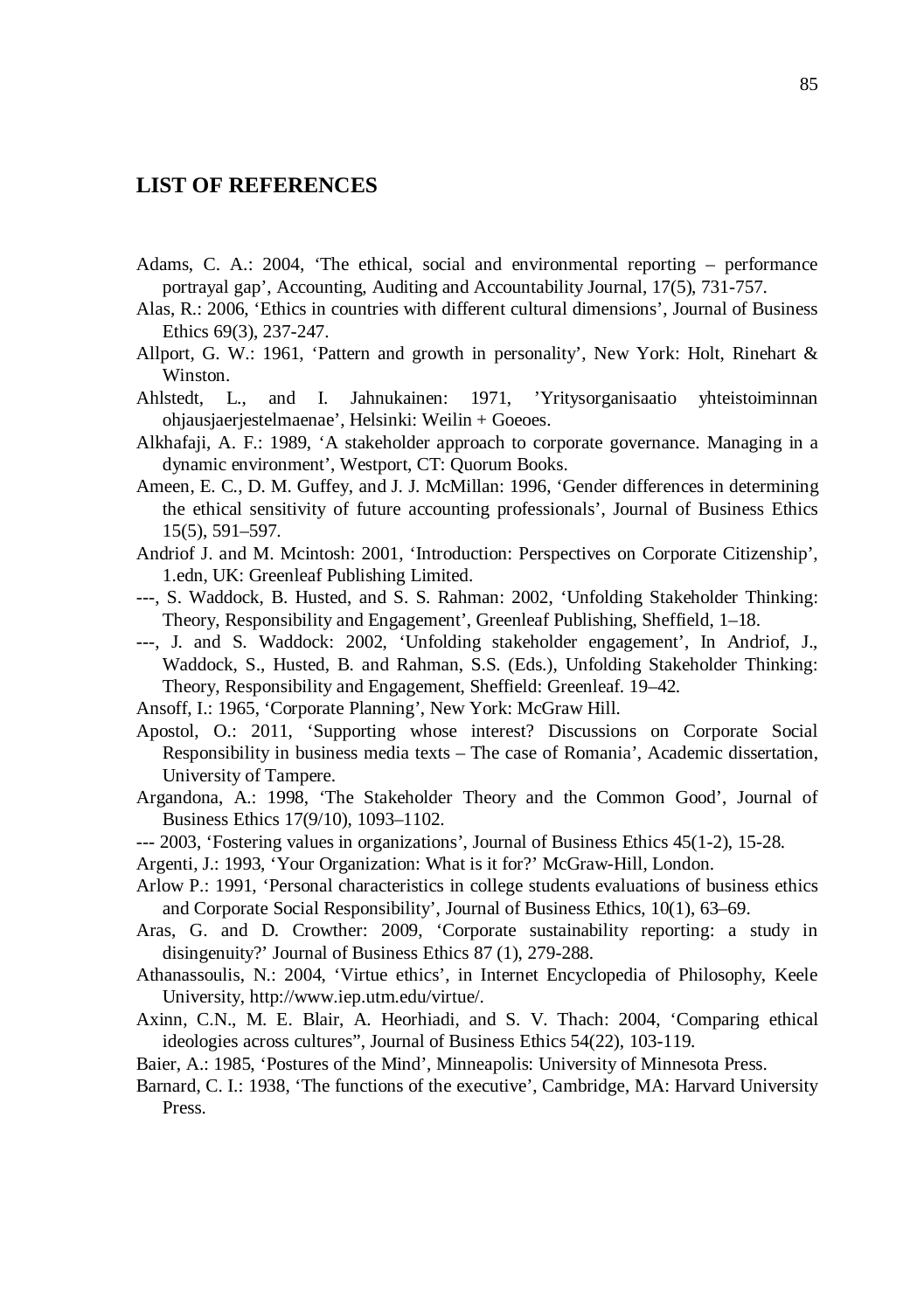- Barry, V.: 1979, 'Moral Issues in Business', Belmont, Calif.: Wadsworth.
- Barnett, T., K. Bass, G. Brown and F. J. Hebert: 1998, 'Ethical ideology and the ethical judgments of marketing professionals', Journal of Business Ethics 17(7), 715–723.

Barnett, M.: 2007, 'Stakeholder influence capacity and the variability of financial returns to corporate social responsibility', Academy of Management Review, 32 (3): 794-816.

- Baumgartner, H., and J-B. E.M. Steenkamp: 2001, 'Response styles in marketing research: A cross-national investigation', Journal of Marketing research 38(2), 143-156.
- Beekun, R. I., and J. A. Badawi: 2005, 'Balancing ethical responsibility among multiple organizational stakeholders: the Islamic perspective', Journal of Business Ethics 60(2), 131-145.
- Benedict, R.: 1934, 'Patterns of culture', Houghton Mifflin, Boston.
- Bennett, W. J.: 1993, 'The book of virtues: A treasury of the world's great moral stories', Simon & Schuster, New York.
- --- 1995, 'The moral compass: stories for a life's journey', Simon & Schuster, New York.
- Beckmann, S. C., and S. Askegaard: 1997, 'Seeing with the mind's eye: An exploratory study of the use of pictorial stimuli in value research', Hillsdale, NJ: Lawrence Erlbaum.
- Bell, D.: 1973, 'The coming of post-industrial society. A venture in social forecasting', Basic Books, New York.
- Bengtson, V. L. and M. C. Lovejoy: 1973, 'Values, personality, and social structure: An intergenerational analysis', American Behavioral Scientist 16(July/August ), 880-912.
- Berman, S. L., A. C. Wicks, S. Kotha, and T. M. Jones: 1999, 'Does Stakeholder Orientation Matter? The Relationship Between Stakeholder Management Models and Firm Financial Performance', Academy of Management Review 42 (5), 488–506.
- Berrone, P., J. Surroca, and J. A. Teibo: 2007, 'Corporate Ethical Identity as a determinant of firm performance: A test of the mediating role of stakeholder satisfaction', Journal of Business Ethics 76(1), 35-53.
- Beuckelaer, A.D., F. Lievens, and G. Swinnen: 2007, 'Measurement equivalence in the conduct of a global organizational survey across countries in six cultural regions' Journal of Occupational and Organizational Psychology 80, 575–600.
- Bhattacharya, C. B., D. Korschun, and S. Sen: 2009, 'Strengthening stakeholder–company relationships through mutually beneficial corporate social responsibility initiatives', Journal of Business ethics 85(2), 257-272.
- Bird, F. and J. Smucker: 2007, 'The Social Responsibilities of international business firms in developing areas', Journal of Business Ethics 73(1), 1-9.
- BSR (Business for Social Responsibility): 1992, available at <http://www.bsr.org/>(visited at Jan, 2009).
- Boatright, J. R.:1993, 'Ethics and the Conduct of Business', Prentice-Hall Inc.
- Borkowski, S. C. and Y. J. Ugras: 1992, 'The ethical attitudes of students as a function of age, sex, and experience', Journal of Business Ethics 11(12), 961–979.
- --- 1998, 'Business students and ethics: A meta-analysis', Journal of Business Ethics, 17, 1117-1127.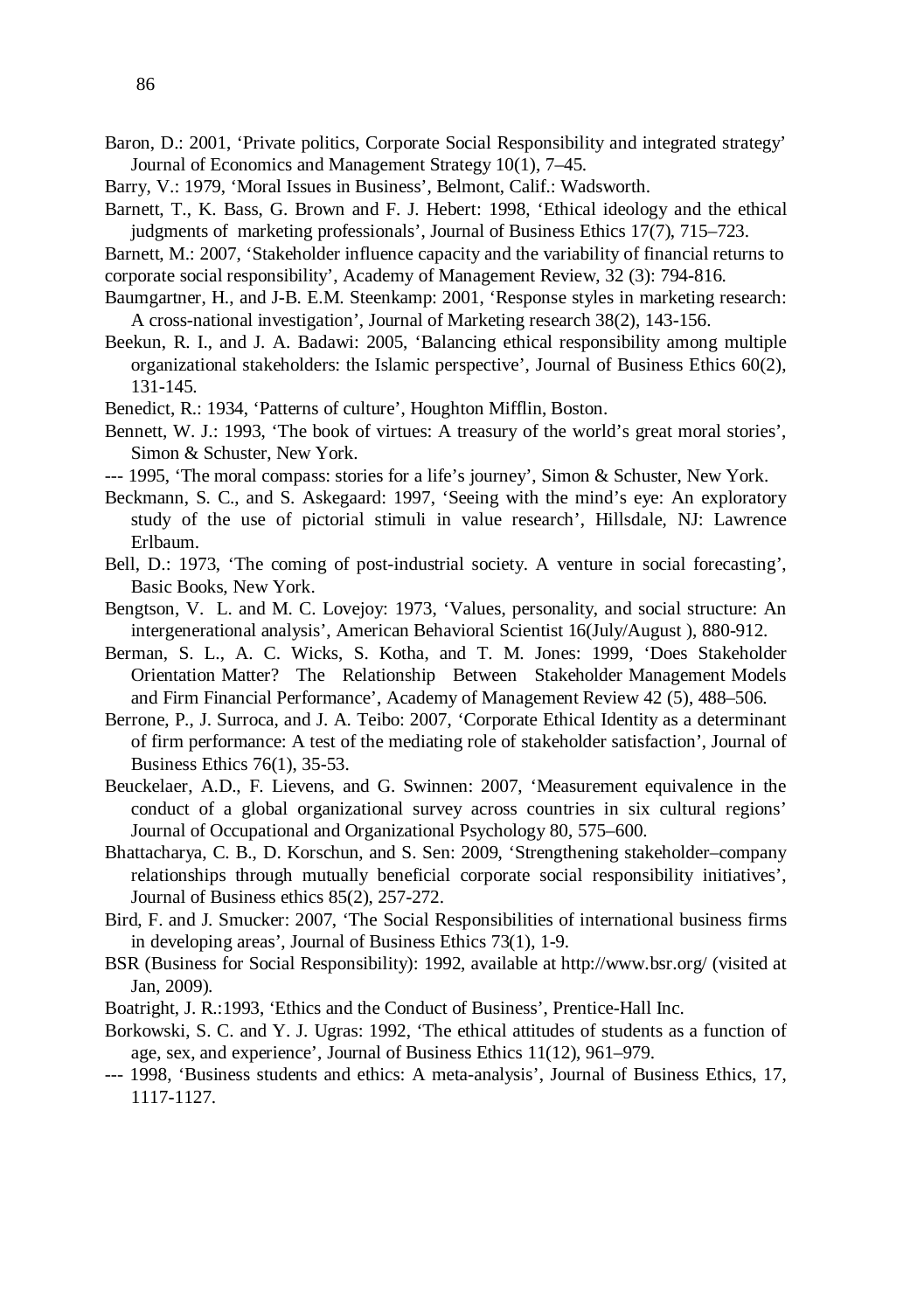[Bowen, H. R.: 1953,](http://www.sciencedirect.com/science?_ob=ArticleURL&_udi=B6W45-4NB7DRV-C&_user=949111&_coverDate=06%2F30%2F2007&_rdoc=1&_fmt=&_orig=search&_sort=d&view=c&_acct=C000049116&_version=1&_urlVersion=0&_userid=949111&md5=61b94981c86e9bc8d70554ecf2fdf1ec#bbib3%23bbib3) 'Social Responsibility of the businessman', Harper & Row, New York.

- Bowie, N.: 1988, 'The moral obligations of multinational corporations', In S. Luper-Foy (Ed.), Problems of international justice: 97-113. Boulder, CO: Westview Press.
- Brammer, S. and A. I. Millington: 2006, ['Firm size, organizational visibility and corporate](http://opus.bath.ac.uk/11868/)  [philanthropy: An empirical analysis'](http://opus.bath.ac.uk/11868/), Business Ethics: A European Review 15 (1), 6-18.
- Brenner, S. N.: 1993, 'The stakeholder theory of the firm and organizational decision making: Some propositions and a model', In J. Pasquero & D. Collins (Eds.), Proceedings of the Fourth Annual Meeting of the International Association for Business and Society: 205- 210. San Diego.
- --- 1995, 'Stakeholder theory of the firm: Its consistency with current management techniques', In J. Ndsi (Ed.), Understanding stakeholder thinking: 75-96. Helsinki: LSR-Julkaisut Oy.
- --- , & P. Cochran: 1991, 'A stakeholder theory of the firm: Implications for business and society theory and research', Proceedings of the International Society for Business and Society: 449-467.
- Brønn, P. S. and A. B., Vrioni: 2001, 'Corporate social responsibility and cause –related marketing: An overview', International Journal of Advertising 20(2), 207-222.
- Burton, B. K., and W. H. Hegarty: 1999, "Some determinants of student Corporate Social Responsibility orientation", Business and Society 38(2), 188–206.
- --- , J. L. Farh, and W. H. Hegarty: 2000, 'A Cross-cultural comparison of Corporate Social Responsibility orientation: Hong Kong vs. United States students', Teaching Business Ethics 4(2), 151-167.
- Carroll, A. B.: 1979, 'A Three-dimensional conceptual model of corporate social performance', Academy of Management Review 4(4), 497-505.
- --- 1989, 'Business and Society. Ethics and Stakeholder Management', Cincinnati, OH, USA: South-Western Publishing.
- --- 1996, 'Business and society: Ethics and stakeholder management', 3rd Edition, South-Western College Publishing, Cincinnati.
- --- 1991, 'The pyramid of Corporate Social Responsibility: Toward the moral management of organizational stakeholders', Business Horizons 34(4), 39–48.
- --- 1993, 'Business and society: Ethics and stakeholder management', (2nd ed.). Cincinnati: South-Western.
- --- 1999, 'Corporate Social Responsibility: Evolution of a definitional construct', Business and Society, 38, 268–295.
- --- 2008, 'A history of Corporate Social Responsibility: Concepts and practices', in A. Crane, A. Mcwilliams, D. Matten, J. Moon, D. Siegel (eds), The Oxford Handbook of Corporate Social Responsibility, Oxford University Press, Oxford.
- $-$ - $\&$  A. K. Buchholtz: 2000, 'Business and society. Ethics and stakeholder management', 4th Edition, South-Western College Publishing, Cincinnati.

Carr, D.: 1991, 'Educating the Virtues', London, Routledge.

Cacioppe, R., Forster, N., and M. Fox: 2008, 'A survey of managers' perceptions of corporate ethics and Social Responsibility and actions that may affect companies' success', Journal of Business Ethics 82(3), 681-700.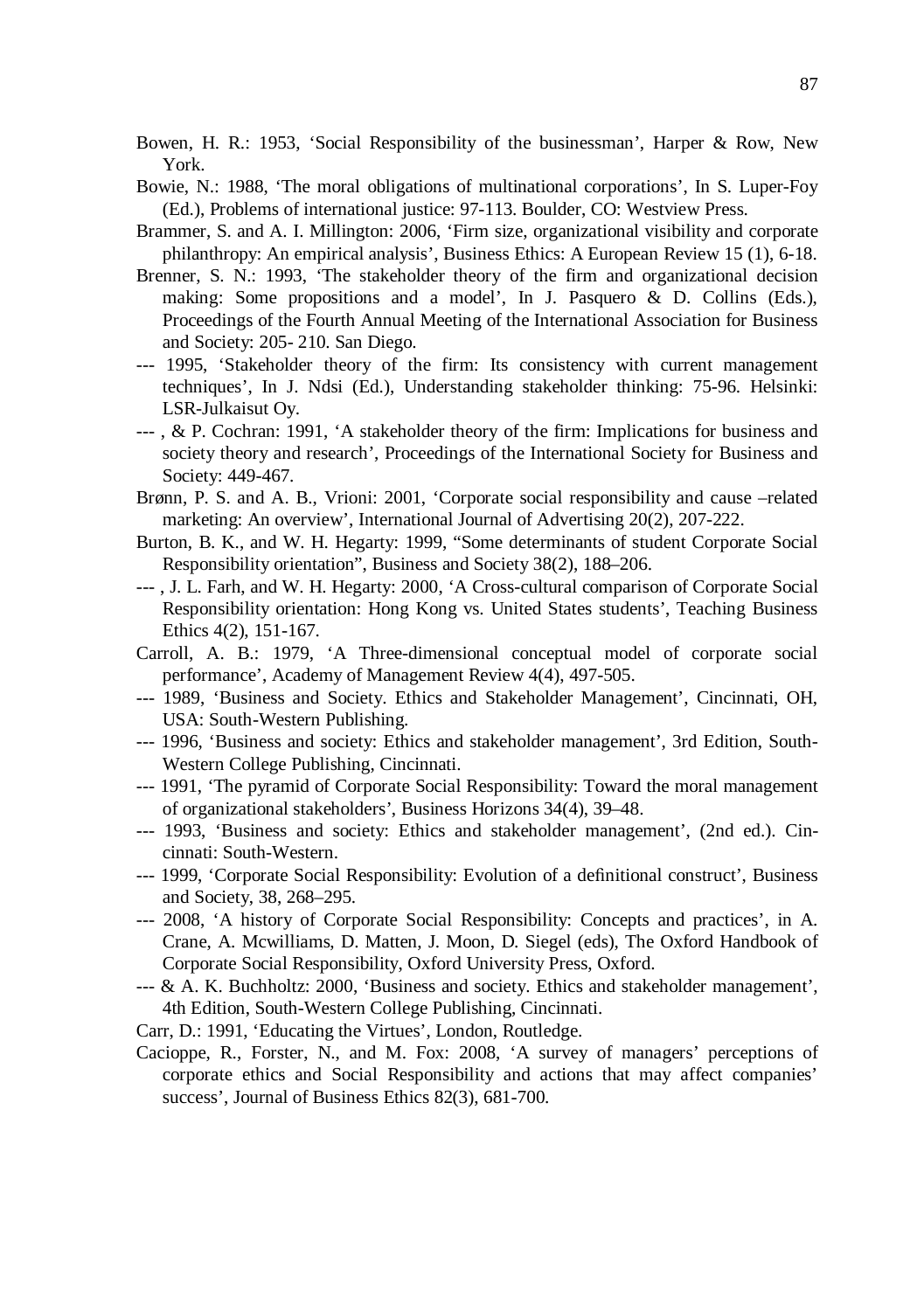- Cawley M. J.: 1997, 'The virtues scale: a psychological examination of the structure of virtue and the relationships between virtue, personality, moral development, and epistemological style', Doctoral dissertation, The Pennsylvania State University.
- CED (Committee for Economic Development): 1971, 'Social Responsibilities of Business Corporations', New York: Author.
- Cespa, G., and G. Cestone: 2007, 'Corporate Social Responsibility and Managerial Entrenchment', Journal of Economics and Management Strategy 16 (3), 741-771.
- Charles W. L. H, and G. R. Jones: 2001, 'Strategic Management', Fifth Edition, Houghton Mifflin, Means Business, Inc.
- Chonko, L. B. and S. D. Hunt: 1985, 'Ethics and marketing management: an empirical examination', Journal of Business Research 13(4), 339–359.
- Chung, D. K.: 1995, 'Confucianism: A Portrait', A Sourcebook for Earth's Community of Religions, Chap. 6 (CoNexus Press, NJ).
- Clarkson, M.: 1995a, 'The Toronto conference: reflections on stakeholder theory', Business & Society 33(1), 82–131.
- --- 1994, 'A risk based model of stakeholder theory', Proceedings of the Second Toronto Conference on Stakeholder Theory. Toronto: Centre for Corporate Social Performance & Ethics, University of Toronto.
- --- 1995b, 'A stakeholder framework for analyzing and evaluating corporate social performance', Academy of Management Review 20(1), 92–117.
- Conklin, N. L., J. Jones, J., and R. D. Safrit: 1992, 'Values: Acting on our shared beliefs', Journal of Home Economics, 84 (4), 17-21.
- Cordano, M., I. H. Frieze, and K. M. Ellis: 2004, 'Entangled Affiliations and Attitudes: An Analysis of the Influences on Environmental Policy Stakeholders' Behavioral Intentions', Journal of Business Ethics 49(1), 27-40.
- Cornell, B., and A. C. Shapiro: 1987, 'Corporate stakeholders and corporate finance', Financial Management 16, 5-14.
- Costin, H.:1999, 'Strategies for quality improvement', Fort Worth, Texas: The Dryden Press.
- Crane, A., A. McWilliams, J. Moon, and D. Siegel: 2008, 'The Corporate Social Responsibility Agenda', In A. Crane, A. McWilliams, D. Matten, J. Moon & D. Siegel (Eds.), The Oxford Handbook of Corporate Social Responsibility (pp.3-18). New York: Oxford University Press.
- --- & D. Matten D.: 2004, 'Business ethics: Managing Corporate Citizenship and Sustainability in the Age of Globalization', Second edition, Oxford University Press.
- Craig, C.S. and S. P. Douglas: 2005, 'International marketing research'. John Wiley & Sons, Ltd.
- Crowther, D.: 2000, 'Social and environmental accounting', Financial Times Prentice Hall, London.
- Dhar, U., S. Parashar, and T. Tiwari: 2008, 'Profession and dietary habits as determinants of perceived and expected values: an empirical study', Journal of Human Values 14(2), 181-190.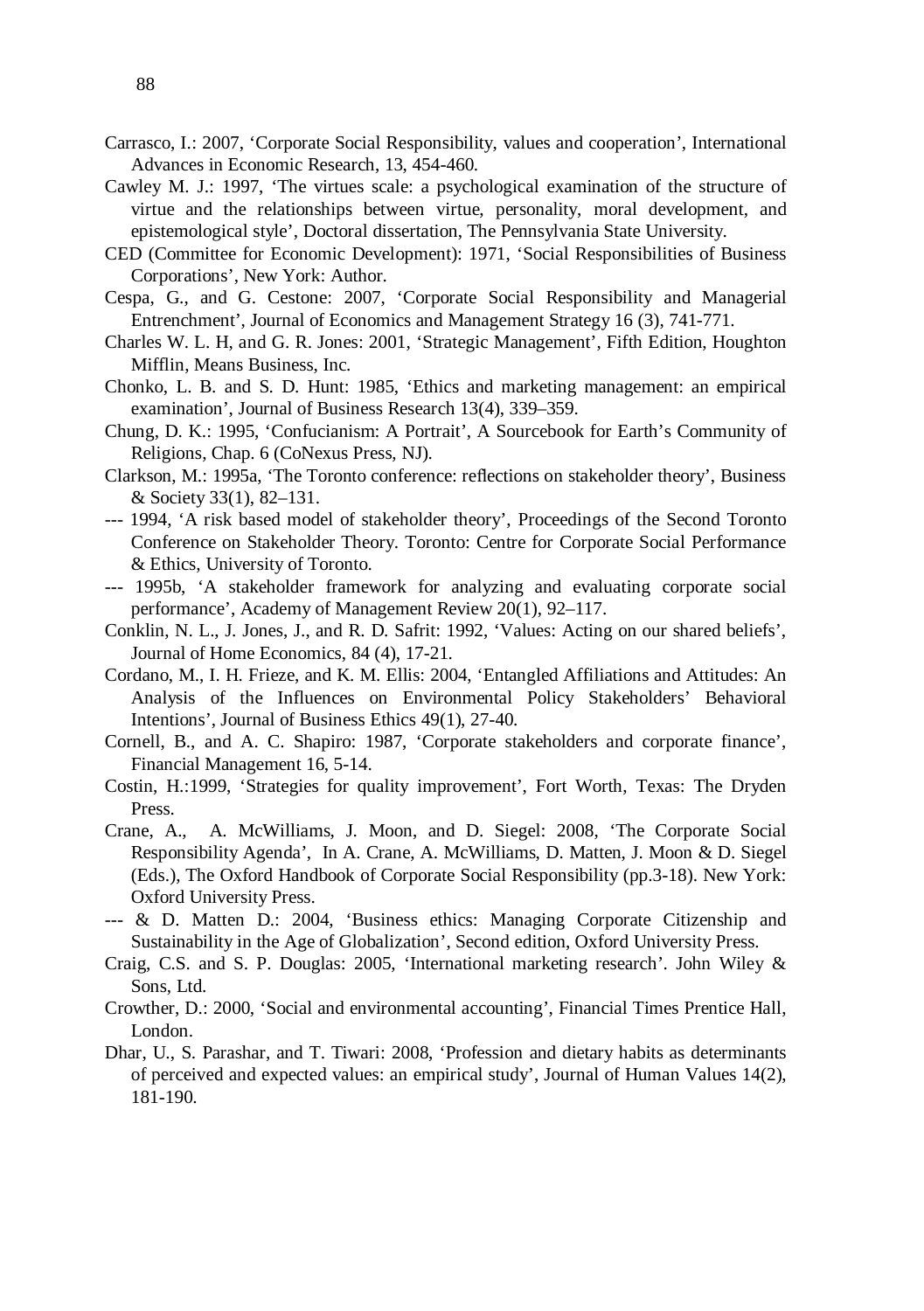- Davis, K.: 1960, 'Can Business Afford to Ignore Social Responsibilities', California Management Review 2(3), 70–76.
- Deshpande, S. P.: 1997, 'Managers' perception of proper ethical conduct: The effect of sex, age, and level of education', Journal of Business Ethics 16(1), 79–85.
- DE George, R.T.: 1999, 'Business Ethics, 5th edition', Prentice Hall, Upper Saddle River, NJ.
- Dill, W. R.: 1975, 'Public Participation in Corporate Planning', Long Range Planning, Vol.8, 57-63.
- Doh, J. P.: 2005, 'Offshore outsourcing: implications for international business and strategic management theory and practice', Journal of Management Studies 42 (3), 695- 704.
- --- & T. R. Guay: 2006, 'Corporate social responsibility, public policy, and NGO activism in Europe and the United States: An institutional-stakeholder perspective', Journal of Management Studies 43(1), 47-73.
- Donaldson, L.: 1990, 'The ethereal hand: organizational economics and management theory', Academy of Management Review 15, 369–381.
- Donaldson, T.: 1989, 'The ethics of business ethics, New York: Oxford University Press.
- --- & L. Preston: 1995. 'The stakeholder theory of the corporation: concepts, evidence, and implications'. Academy of Management Review 20(1), 65–91.
- $--$  & W. Dunfee: 1994, 'Toward a unified conception of business ethics: integrative social contract theory', Academy of Management Review 19(2), 252–284.
- --- 1999, 'Ties That Bind: A Social Contracts Approach to Business Ethics', Harvard Business School Press, Boston.
- Drucker, P. F.: 1954, 'The practice of management', New York: Harper and Row Publishers.
- Douglas, S.P. and E. J. Nijssen: 2002, 'On the use of borrowed scales in cross-national research', International marketing review 20(6), 621 – 642.
- Dunn, C.: 1990, 'The Stakeholder Approach as Ethical Theory: A Critical Review', Paper presented at the annual meeting of the Academy of Management.
- --- & N. Brady: 1995, 'From Rules to Relationship: A Review of the Search for an Ethical Justification of Stakeholder Interests', Proceedings of the International Association for Business and Society: 47-52.
- Dunfee, T. W.: 2008, 'Stakeholder Theory: Managing Corporate Social Responsibility in a Multiple Actor Context', in A. Crane, D. Matten, J. Moon, and A. McWilliams (eds.), The Oxford Handbook of Corporate Social Responsibility (Oxford University Press, New York/Oxford), 346-362.
- England, G. W.: 1967, 'Personal value systems of American managers', Academy of Management Journal 10 (1), 53-68.
- Elias, R. Z.: 2004, 'An examination of business students' perception of Corporate Social Responsibilities before and after bankruptcies', Journal of Business Ethics 52(3), 267– 281.
- Elibirt, H., and I. R. Parket: 1973, 'The current status of Corporate Social Responsibility', Business Horizons 16(Aug), 5-14.
- Elkington, J.: 1998, 'Cannibals with Forks: The Triple Bottom Line of 21st Century Business', New Society Publishers: Gabriola Island, Canada.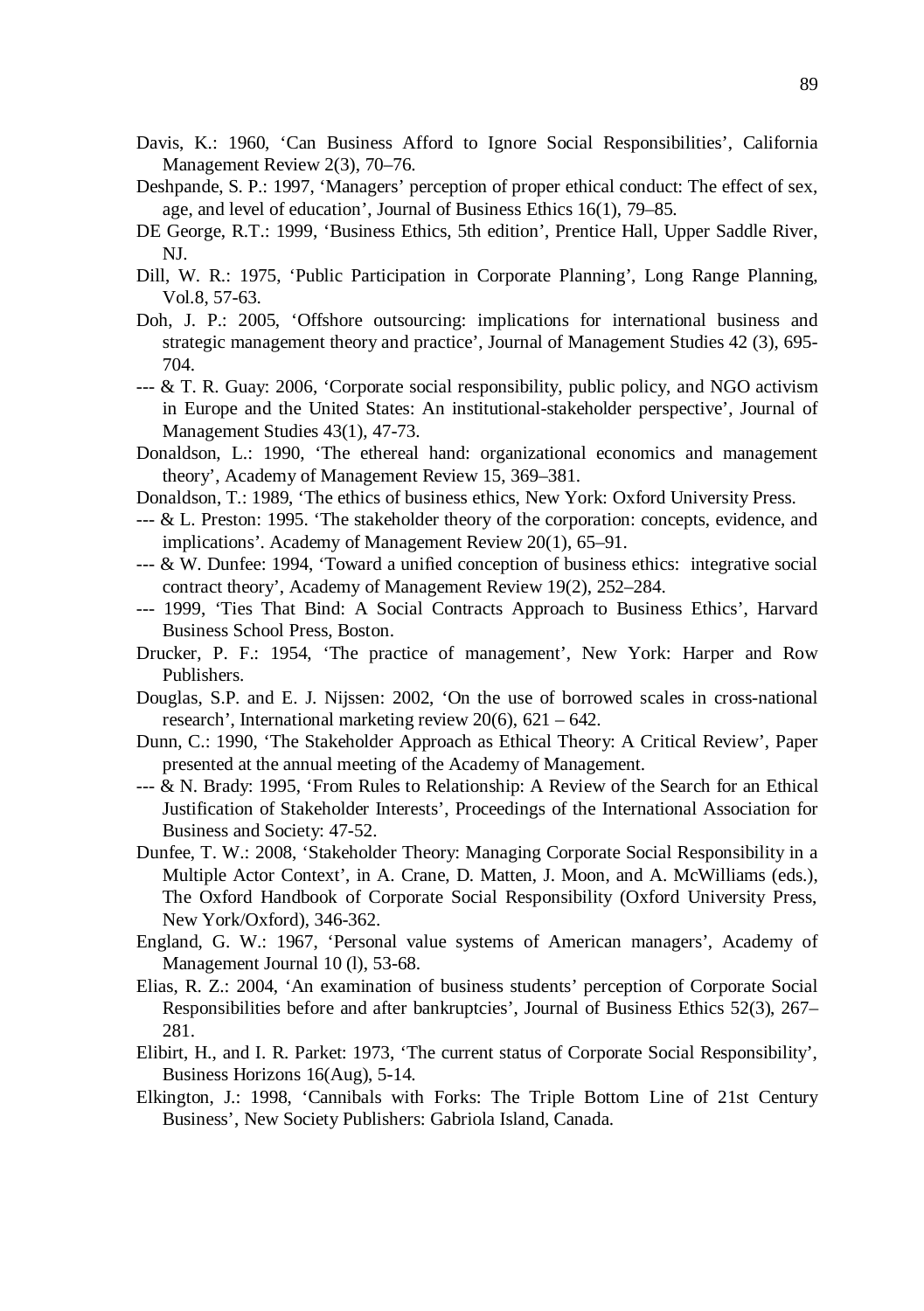- Epstein, E. M.: 1987, 'The corporate social policy process: beyond business ethics, Corporate Responsibility, and Corporate Social Responsiveness', California Management Review 29(3), 99–114.
- Erusalimsky, A., R. Gray and C. Spence: 2006, 'Towards a more systematic study of standalone corporate social and environmental reporting: an exploratory pilot study of UK reporting', Social and Environmental Accounting Journal 26(1), 12–19.
- Evan, W. M., and R. E. Freeman: 1988, 'A stakeholder theory of the modern corporation: Kantian capitalism', In T. L. Beauchamp & N. Bowie (Eds.), Ethical theory and business: 75-84. Englewood Cliffs, NJ: Prentice-Hall.
- --- 1993, 'A Stakeholder Theory of the Modern Corporation: A Kantian Analysis', In Ethical Theory and Business, 4th ed., edited by Tom L. Beauchamp and Norman E. Bowie, 75–84. Englewood Cliffs, N.J.: Prentice Hall.
- Fan, Y.: 2000, 'A Classification of Chinese Culture Cross Cultural Management', An International Journal 7(2), 3–10.
- Fassin, Y.: 2009, 'The Stakeholder model redefined', Journal of Business Ethics 84: pp. 113–135.
- Feather, N. T.: 1988, 'From values to actions: recent application of expectancy-value model', Australian Journal of Psychology 40(2), 105–124.
- --- 1995, 'Values, valences, and choice: The influence of values on the perceived attractiveness and choice of alternatives', Journal of Personality and Social Psychology 68(6), 1135–1151.
- Feddersen, T. and T. Gilligan: 2001, 'Saints and markets: activists and the supply of credence goods', Journal of Economics and Management Strategy 10, 149-171.
- Ferrell, O., and L. Gresham: 1985, 'A contingency framework for understanding ethical decision-making in marketing', Journal of Marketing 49(3), 87–96.
- --- & J. Fraedrich: 1997, 'Business ethics: Ethical decision making and cases', 3rd edition, Houghton Mifflin Co., Boston.
- Ferrary, M.: 2009, 'A Stakeholder's Perspective on Human Resource Management', Journal of Business Ethics 87(1), 31-43.
- Finegan J.: 1994, 'The impact of personal values on judgements of ethical behaviour in the workplace', Journal of Business Ethics 13(9), 747–755.
- Fisher, J.: 2004, 'Social Responsibility and ethics: clarifying the concepts', Journal of Business ethics 52(4), 391–400.
- Fombrun, C.J., and M. Shanley: 1990, 'What's in a name? Reputation building and corporate strategy', Academy of Management Journal 33, 233-258.
- Ford, R. C, and W. D. Richardson: 1994, 'Ethical decision making: a review of the empirical literature', Journal of Business Ethics 13(3), 205–221.
- Freeman, R. E.: 1984, 'Strategic management: a stakeholder perspective', Pitman Publishing Inc, Boston.
- --- 2002, 'Stakeholder Theory of the Modern Corporation', in T. Donaldson and P. Werhane (eds.), Ethical Issues in Business: A Philosophical Approach, 7th Edition, Prentice Hall, Englewood Cliffs, NJ, 38–48.
- --- 1994, 'The politics of stakeholder theory: Some future directions', Business Ethics Quarterly 4, 409-421.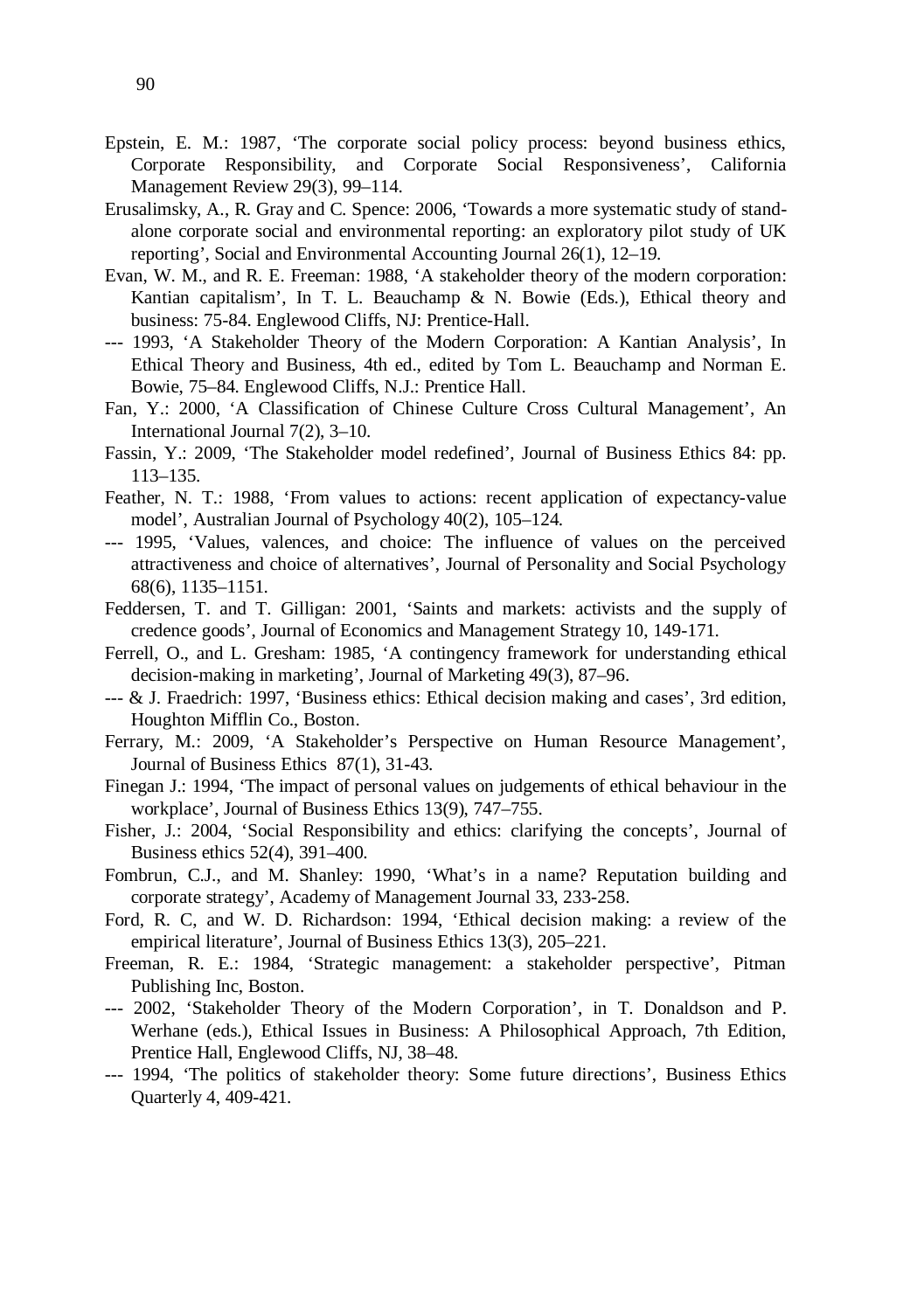- $-$ -- $\&$  D. L. Reed: 1983, 'Stockholders and stakeholders: A new perspective on corporate governance', California Management Review 25(3), 93-94.
- --- & W. M. Evan: 1990, 'Corporate governance: A stakeholder interpretation', Journal of Behavioural Economics, 19, 337-359.
- --- & D. R. Gilbert: 1987, 'Managing stakeholder relationships', In S. P. Sethi & C. M. Falbe (Eds.), Business and society: Dimensions of conflict and cooperation, 397-423. Lexington, MA: Lexington Books.
- --- & D. E., Gilbert: 1988, 'corporate strategy and the search for ethics', Prentice Hall, NJ.
- --- & R. A. Phillips: 2002, 'Stakeholder theory: A libertarian Defence', Business Ethics Quarterly12 (Jul), 331-349.
- ---, J. S. Harrison, A. C. Wicks, B. L. Parmar, and S. de. Colle: 2010, 'Stakeholder theory: the state of the art', Cambridge University Press.
- Frederick, W. C.: 1978, 'From CSR1 to CSR2: The maturing of business and society thought', Working Paper No. 279, Graduate School of Business: University of Pittsburgh.
- --- 1987, 'Theories of Corporate Social Performance', in S. P. Sethi and C. M. Flabe (ed.), Business and Society: Dimensions of Conflict and Cooperation (Lexington Books, New York), 142–161.
- --- 1992, 'Anchoring values in nature: towards a theory of business values', Business Ethics Quarterly 2(3), 283–304.
- --- 1998, 'Moving to CSR4', Business and Society 37(1), 40–60.
- Frenkel, S. and S. Kim: 2004, 'Corporate codes of labour practice and employment relations in sports shoe contractor factories in South Korea', Asia Pacific Journal of Human Resources 42(1), 6-31.
- Friedman, M.: 1962, 'Capitalism and freedom', University of Chicago Press: Chicago, IL, USA.
- --- 1970, 'The Social Responsibility of business is to increase its profits, The New York Times Magazine 13, September.
- Fritzsche, D. J., and E. Oz: 2007, 'Personal values' influence on the ethical dimension of decision making', Journal of Business Ethics, 75, 335-343.
- Frooman, J.: 1999, 'Stakeholder Influence Strategies', Academy of Management Review 24(2), 191-205.
- Fukukawa, K. W. E. Shafer, G. M. Lee: 2007, 'Values and attitudes toward Social and Environmental Accountability: A study of MBA students'. Journal of Business Ethics 71(4), 381–394.
- Gandal N, S. Roccas, L. Sagiv, A. Wrzesniewski: 2005, 'Personal value priorities of economists', Human Relations 58(10), 1227–1251.
- Gao, Y. Q: 2009, 'Corporate Social Performance in China: Evidence from large companies', Journal of Business Ethics 89(1), 23-35.
- Garriga E., and D. Melé: 2004, 'Corporate social responsibility theories: mapping the territory', Journal of Business Ethics 53(1–2), 51–71.
- Geva, A.: 2008, 'Three models of Corporate Social Responsibility: Interrelationships between theory, research, and practice', Business and Society Review 113(1), 1-41.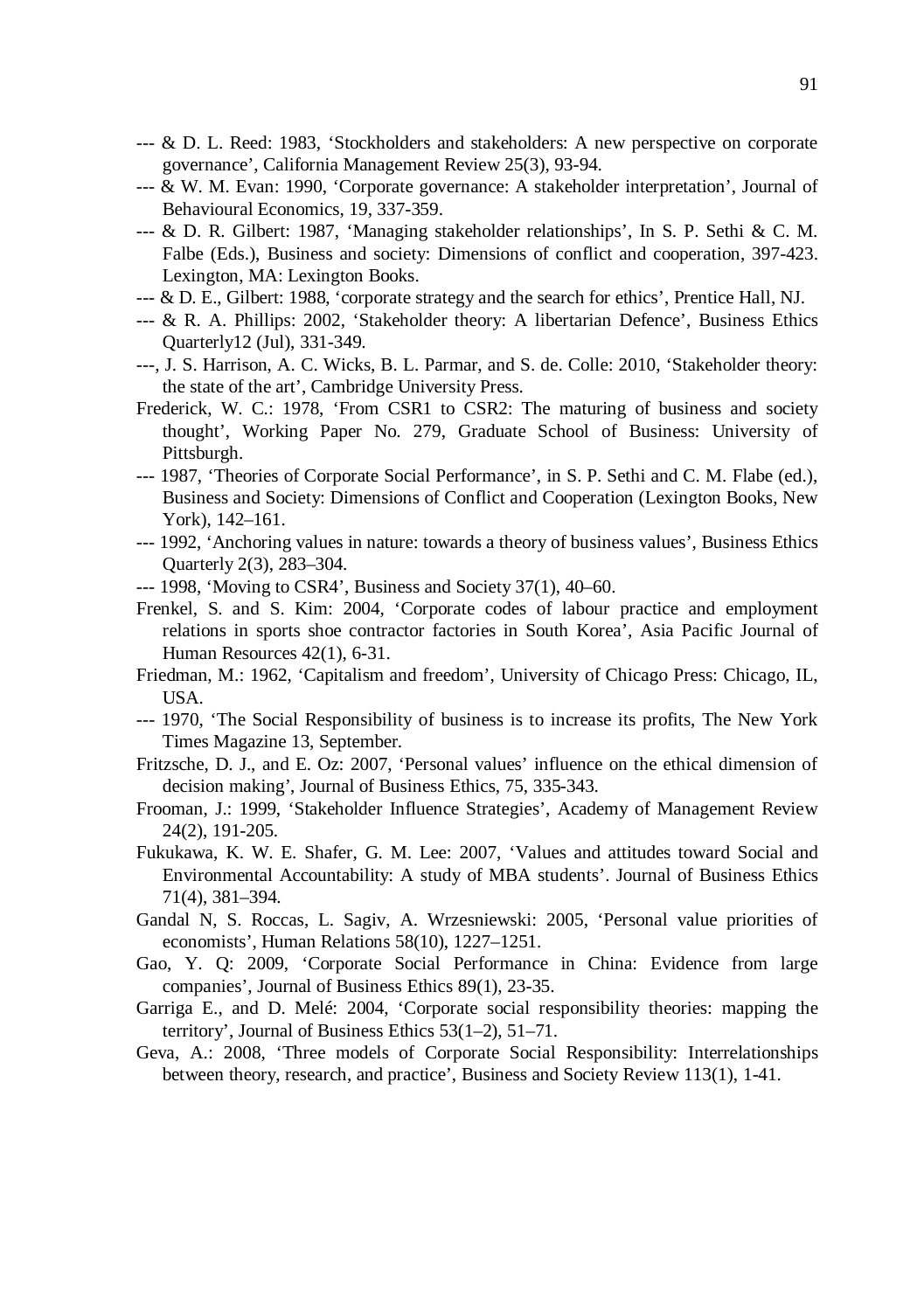- Giacomino, D. and M. Akers: 1998, 'An examination of the differences between personal values and the value types of female and male accounting and non-accounting majors', Issues in Accounting Education 13(3), 565-584.
- Goodpaster, K.: 1991, 'Business Ethics and Stakeholder Analysis', Business Ethics Quarterly 1(1), 53–72.
- Grant, C.:1991, 'Friedman Fallacies', Journal of Business Ethics, 10, 907-914.
- Greenfield, W. M.: 2004, 'In the Name of Corporate Social Responsibility', Business Horizons, January-February, 19-28.
- Greer, C., and H. Kohl, H.: 1995, 'A call to character: A family treasury of stories, poems, plays, proverbs, and fables to guide the development of values for you and your children', New York: Harper Collins Publishers.
- GRI (Global Reporting Initiatives): 2006, Sustainability Reporting Guidelines: G3, GRI. Amsterdam.
- Grube, J. W., M. M. Daniel, and S. J. Ball-Rokeach: 1994 'Inducing change in values, attitudes, and behaviours: belief system theory and the method of value selfconfrontation', Journal of Social Issues 50(4), 153-174.
- Göbbels, M.: 2002, 'Reframing Corporate Social Responsibility: The contemporary conception of a fuzzy notion', in Van Marrewijk, M. (Ed.), Concepts and Definitions of CSR and Corporate Sustainability: Between Agency and Communion, Journal of Business Ethics, Vol. 44, 95-105.
- Greasley, A.: 1999, 'Operations Management in Business', Stanley Thornes (publishers) Ltd, UK.
- Hancock, J.: 2005, 'Introduction: Why This Subject? Why This Book?', in J. Hancock (eds.), Investing in Corporate Social Responsibility: A Guide to Best Practice, Business Planning and the UK's Leading Companies (Kogan Page, London), 1–4.
- Hagen, E. E.: 1964, 'On the theory of social change', Tavistock, London.
- Halme, M.: 1997, 'Environmental management paradigm shifts in business enterprises. Organisational learning relating to recycling and forest management issues in two Finnish paper companies', Academic dissertation, University of Tampere.
- Hall, J., and H. Vredenburg: 2005, 'Managing stakeholder ambiguity', MIT Sloan Management Review 47(1): 11-13.
- Hartman, C.L. and C.L. Beck-Dudley: 1995, 'Marketing ethics and the search for virtue", in J.R. Evans, B. Berman and B. Barak (eds), Proceedings: 1995 Research Conference on Ethics and Social Responsibility in Marketing (Hofstra University School of Business Press, Hempstead, NY), 1-14.
- Halter, M., and M. Arruda*:* 2009*,* 'Inverting the pyramid of values? trends in lessdeveloped countries', Journal of Business Ethics 90(3), 267-275.
- Hansen, R. S.: 1992, 'A multidimensional scale for measuring business ethics: a purification and refinement', Journal of Business Ethics 11(7), 523–534.
- Harkness, J. A., F. J. R. Vijver, and P. Ph. Mohler: 2003, 'Cross-cultural survey methods', Wiley interscience.
- Hart, S. L.: 1995, 'A Natural-Resource-Based View of the Firm', Academy of Management Review 20(4), 986–1012.
- Haukioja, T.: 2007, 'Sustainable development and economic growth in the market economy', Academic dissertation, Turku School of Economics.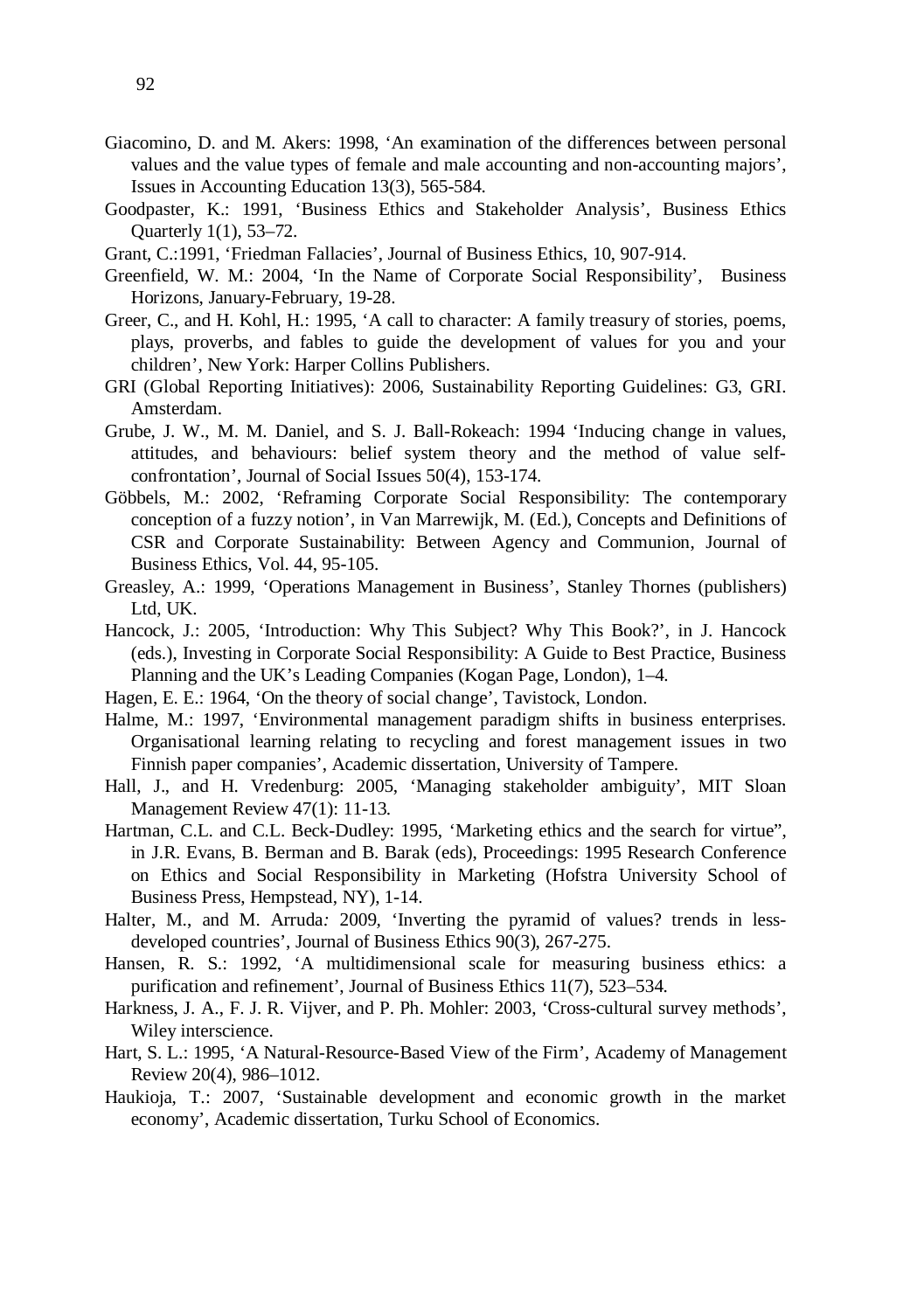- Hawkins, D. I. and A. B. Cocanougher: 1972, 'Student Evaluations of the Ethics of Marketing Practices: The Role of Marketing Education', Journal of Marketing, 36(April): pp. 61–64.
- Hemingway, C. A: 2005, 'The role of personal values in corporate social entrepreneurship', research paper series: No. 31–2005, International Centre for Corporate Social Responsibility, Nottingham University Business School.
- --- & P. W. Maclagan: 2004, 'Managers' personal values as drivers of Corporate Social Responsibility', Journal of Business Ethics 50(1), 33–44.
- Hemphill*,* T. A.: 2004*, '*Corporate Citizenship*:* The Case for a new corporate governance model', Business and Society Review, 109: 339–361.
- Hill, C. W. L., and T. M. Jones: 1992, 'Stakeholder-agency theory', Journal of Management Studies 29(2), 131-154.
- Hillman, J.: 1996, 'The soul's code: In search of character and calling', New York, NY: Random House.
- Hofstede, G.: 1980, 'Culture's consequences: international differences in work-related values', Sage Publications: Beverly Hills, CA, USA.
- --- 1991, 'Cultures and organizations: software of the mind', McGraw-Hill: London.
- --- 1993, 'Cultural constraints in management theories', Academy of Management Executive 7(1), 81-94.
- --- 'Culture's consequences: comparing values, behaviours, institutions, and organizations across nations', 2nd eds, Sage Publications: Thousand Oaks, CA, USA.
- Homer, P. M., and L. R. Kahle: 1988, 'A structural equation test of the value-attitudebehaviour hierarchy', Journal of Personality and Social Psychology 54, 638–646.
- Hopkins, M.: 2004, 'Corporate Social Responsibility: An Issue Paper', Working paper No. 27, International Labour Organization, Geneva.
- Hosseini, J. C. and S. N. Brenner: 1992, 'The Stakeholder Theory of the Firm: A Methodology to Generate Value Matrix Weights', Business Ethics Quarterly 2(2), 99–119.
- House, R. J., P. J. Hanges, M. Javidan, P. W. Dorfman, and V. Gupta: 2004, 'Culture, Leadership, and Organizations, The GLOBE Study of 62 Societies', Sage Publications, Thousand Oaks.
- Huang, Y. L.: 2008, 'Revamping CSR in China', Leading Perspectives, CSR in the People's Republic of China, Winter 2007–2008, BSR.
- Hunt, S. D., and S. Vitell: 1986, 'A general theory of marketing ethics', Journal of Macromarketing 6(1), 5–16.
- --- S. Vitell: 1991, 'The general theory of marketing ethics: a revision and three questions', Journal of Macromarketing 26(2), 143–153.
- ---, V.R. Wood and L.B. Chonko: 1989, 'Corporate ethical values and organizational
- commitment in marketing', Journal of Marketing, 53, 79-90.
- Hu, Y. C., and C. C. F. Wang: 2007, 'Collectivism, Corporate Social Responsibility, and Resource Advantages in Retailing', Journal of Business Ethics 86(1). 1-13.
- Hursthouse, R.: 1999, 'On Virtue Ethics', Oxford: OUP.
- Ibrahim, N. A., D. P. Howard, and J. P. Angelidis: 2008, 'The relationship between religiousness and corporate social responsibility orientation: are there differences between business managers and students?' Journal of Business Ethics 78(1-2), 165-174.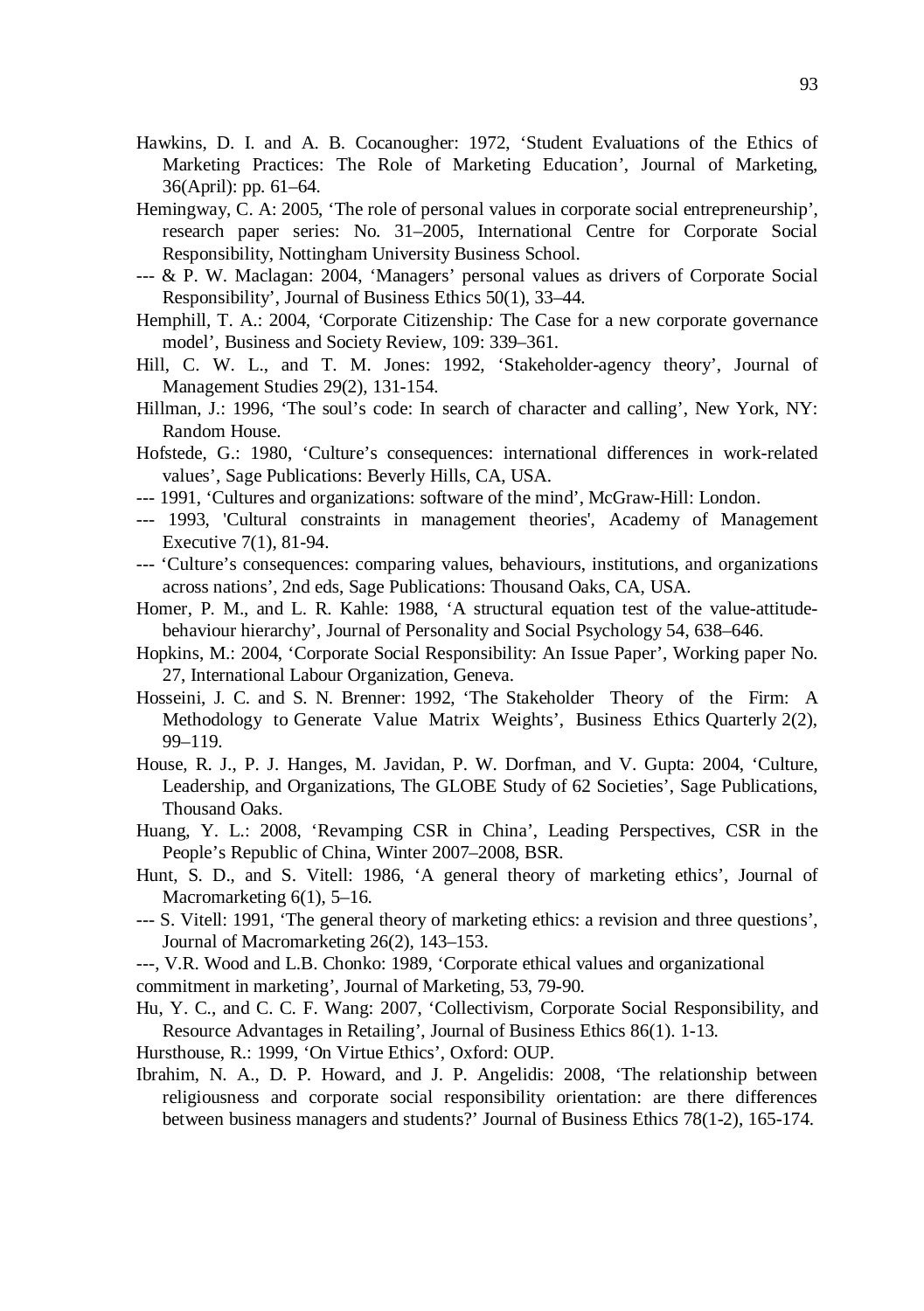- Inglehart, R.: 1977, 'The Silent Revolution. Changing values and political styles among Western publics', Princeton University Press, Princeton, NJ.
- Jackson, T.: 2000, 'Management ethics and corporate policy: a cross-cultural comparison', Journal of Management Studies 37(3), 349-369.
- Jamali, D.: 2008, 'A Stakeholder Approach to Corporate Social Responsibility: A Fresh Perspective into Theory and Practice', Journal of Business Ethics 82(1), 213-231.
- --- & R. Mirshak: 2007, 'Corporate Social Responsibility (CSR): Theory and practice in a developing country context', Journal of Business Ethics 72(3), 243-263.
- Jehn, K.A., C. Chadwick, S. M. Thatcher: 1997, 'To agree or not to agree? The effects of value congruence, individual demographic dissimilarity and conflict on workgroup outcomes', The International Journal of Conflict Management 8(4), 287-305.
- Jennings, P., and P. Zandbergen: 1995, 'Ecologically sustainable organizations: An institutional approach', Academy of Management Review 20(4): 1015–1052.
- Jensen, M. C.: 2000, 'Value Maximization and the Corporate Objective Function', in M. Beer and N. Nohria, Breaking the Code of Change (Boston: Harvard Business School Press), 37-58.
- --- 2002, 'Value maximizaion, stakeholder theory, and the corporate objective function', Business Ethics Quarterly 12(2), 235-256.
- Jones, T. M.: 1980, 'Corporate Social Responsibility revisited, redefined', California Management Review, 22(2): 59-67.
- --- 1991, 'Ethical decision making by individuals in organizations: an issue contingent model', Academy of Management Review 16 (April), 366–395.
- --- 1995, 'instrumental stakeholder theory: a synthesis of ethics and economics', Academy of Management Review 20(2), 404–437.
- --- & A. C. Wicks: 1999, 'Convergent Stakeholder Theory', Academy of Management Review 24(2), 206–221.
- Johnson, H. L.: 1971, 'Business in contemporary society: framework and issues', Belmont, CA: Wadsworth.
- Johnson-Cramer, M.E., S. L. Berman, and J. E. Post: 2003, 'Re-examining the concept of stakeholder management', In Andriof, J., Waddock, S., Husted, B. and Rahman, S.S. (Eds.), Unfolding Stakeholder Thinking: Relationships, Communication, Reporting and Performance: 145–161. Sheffield: Greenleaf.
- Joutsenvirta, M.: 2006, 'Ympäristökeskustelun yhteiset arvot. Diskurssianalyysi Enson ja Greenpeacen ympäristökirjoituksista', Helsinki School of Economics.
- [Joyner, B. E.](http://findarticles.com/p/search?tb=art&qa=Joyner%2C+Brenda+E), D. [Payne,](http://findarticles.com/p/search?tb=art&qa=Payne%2C+Dinah) and C. A. [Raiborn:](http://findarticles.com/p/search?tb=art&qa=Raiborn%2C+Cecily+A) 2002, 'Building values, business ethics and Corporate Social Responsibility into the developing organization', [Journal of](http://findarticles.com/p/articles/mi_qa3906)  [Developmental Entrepreneurship](http://findarticles.com/p/articles/mi_qa3906) 7(1), 113-131.
- Kahle, L. R.: 1983, 'Social values and social change: adaption to life in America', Praeger, New York, NY.
- --- , R. A. Kulka and D. M. Klingel: 1980, 'Low adolescent self-esteem leads to multiple interpersonal problems: a test of social adaption theory', Journal of Personality and Social Psychology 39, 496–502.
- Kaler, J.: 2002, 'Morality and strategy in stakeholder identification', Journal of Business Ethics, 39(1/2), 91-99.
- --- 2006, 'Evaluating Stakeholder Theory', Journal of Business Ethics 69(3), 249-268.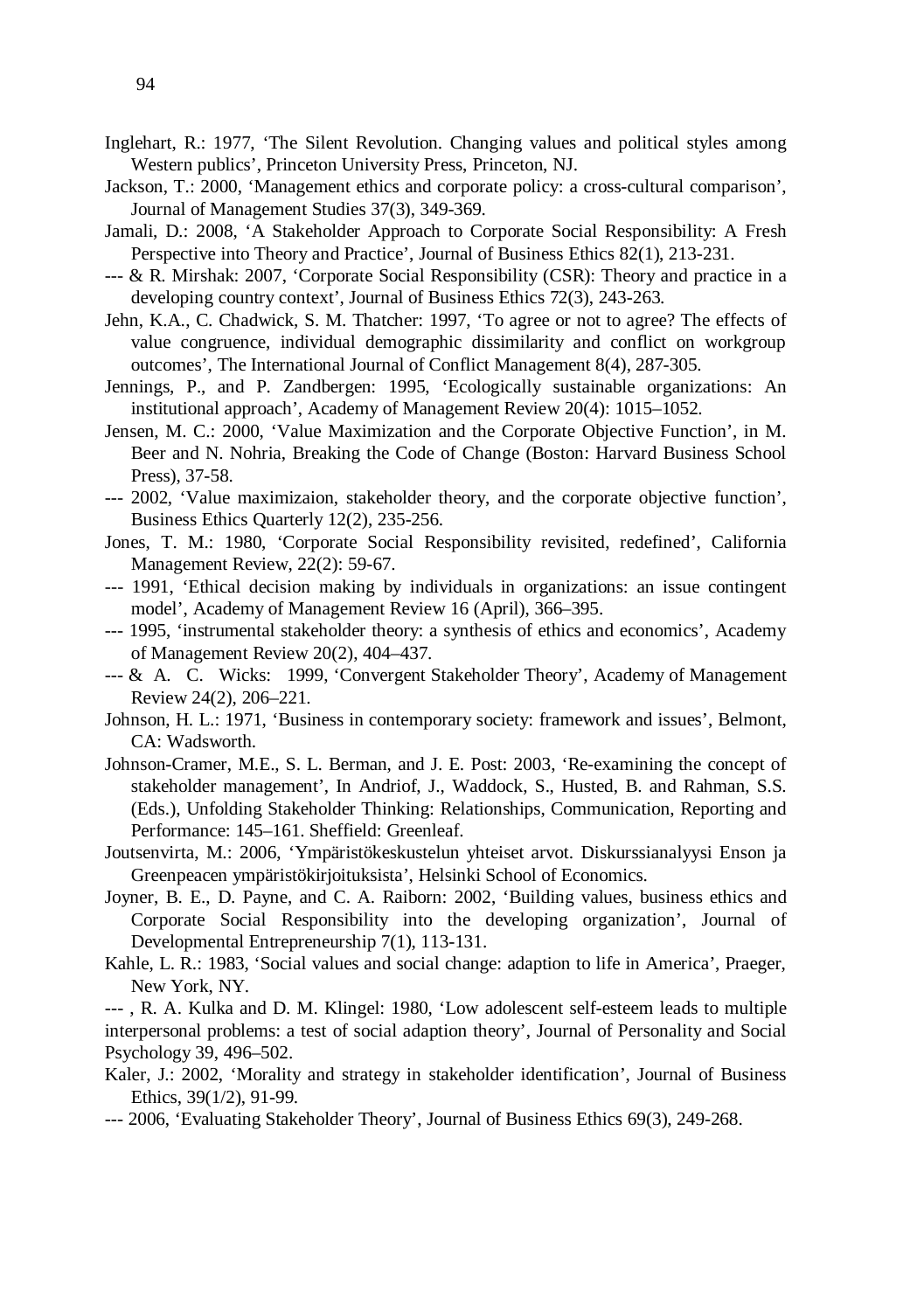- Kallio, T. J.: 2004, 'Organisaatiot, johtaminen ja ympäristö organisaatiotieellisen ympäristötutkimuksen ongelmista kohti yleistä teoriaa yritys-luontosuhteesta', Academic dissertation, Turku School of Economics and Business Administration.
- Karp, D. R.: 2000. 'Values: theory and research', in Encyclopedia of Sociology, 2nd ed. vol. 5, edited by Edgar F. B., and Rhonda J. V. M. New York: Macmillan Reference. 3212-27.
- Key, S.: 1999, 'Toward a new theory of the firm: a critique of stakeholder "theory"', Management Decision 37(4) 317-328.
- Khandelwal, K. A., and N. Mohendra.: 2010, 'Espoused organizational values, vision, and corporate social responsibility: does it matter to organizational members?' Vikalpa 35(3), 19-35.
- Kilmann, R. H., M. J. Saxton, R. Serpa, R. F. Allen, J. M. Beyer, and S. M. Davis: 1985, 'Gaining control of the corporate culture', San Francisco: Jossey-Bass.
- Kitayama, S., H. R. Markus, H. Matsumoto, and V. Norasakkunkit: 1997, 'Individual and collective processes in the construction of the self: self-enhancement in the united states and self-criticism in Japan, Journal of Personality and Social Psychology, 72(6), 1245- 1267.
- Kluckhohn, C.: 1951, 'Values and value-orientations in the theory of action', in Towards a General Theory of Action, ed. T. Parsons and E. Shils, Cambridge: Harvard University Press, 388-433.
- Kluckhohn, F., and F. Strodtbeck: 1961, 'Variations in value orientations', Row, Peterson, Evanston, IL.
- Knox, S., S. Maklan and P. French: 2005, 'Corporate Social Responsibility: exploring stakeholder relationships and program reporting across leading FTSE companies', Journal of Business Ethics 61, 7–28.
- Kohn, M. L.: 1977, 'Reassessment 1977', in Kohn, Class and conformity: A study in values, 2<sup>nd</sup> ed., Chicago: University of Chicago Press.
- Kourula, A.: 2009, 'Company engagement with nongovernmental organizations from a corporate responsibility perspective', Academic dissertation, Helsinki School of Economics.
- Kovács, G.: 2006, 'Corporate environmental responsibility in demand networks', Academic dissertation, Swedish School of Economics and Business Administration.
- Kujala, J.: 2001, 'Liiketoiminnan moraalia etsimässä Suomalaisten teollisuusjohtajien sidosryhmänäkemykset ja moraalinen päätöksenteko', Academic dissertation, University of Jyväskylä.
- Kupperman, J.: 1991, 'Character', New York: Oxford University Press.
- Kurucz, E., B. Colbert and D. Wheeler: 2008, 'The business case for corporate social responsibility', In Crane, A., McWilliams, A., Matten, D., Moon, J. and Siegel, D. (eds), 'The Oxford Handbook of Corporate Social Responsibility', Oxford: Oxford University Press, pp. 83–112.
- KPMG: 2005, 'International survey of corporate responsibility reporting', Amsterdam: KPMG.
- Lages, L. F., and J. C. Fernandes: 2005 '[The SERPVAL scale: a multi-item instrument for](http://ideas.repec.org/a/eee/jbrese/v58y2005i11p1562-1572.html)  [measuring service personal values'](http://ideas.repec.org/a/eee/jbrese/v58y2005i11p1562-1572.html), [Journal of Business Research,](http://ideas.repec.org/s/eee/jbrese.html) Elsevier 58(11), 1562-1572.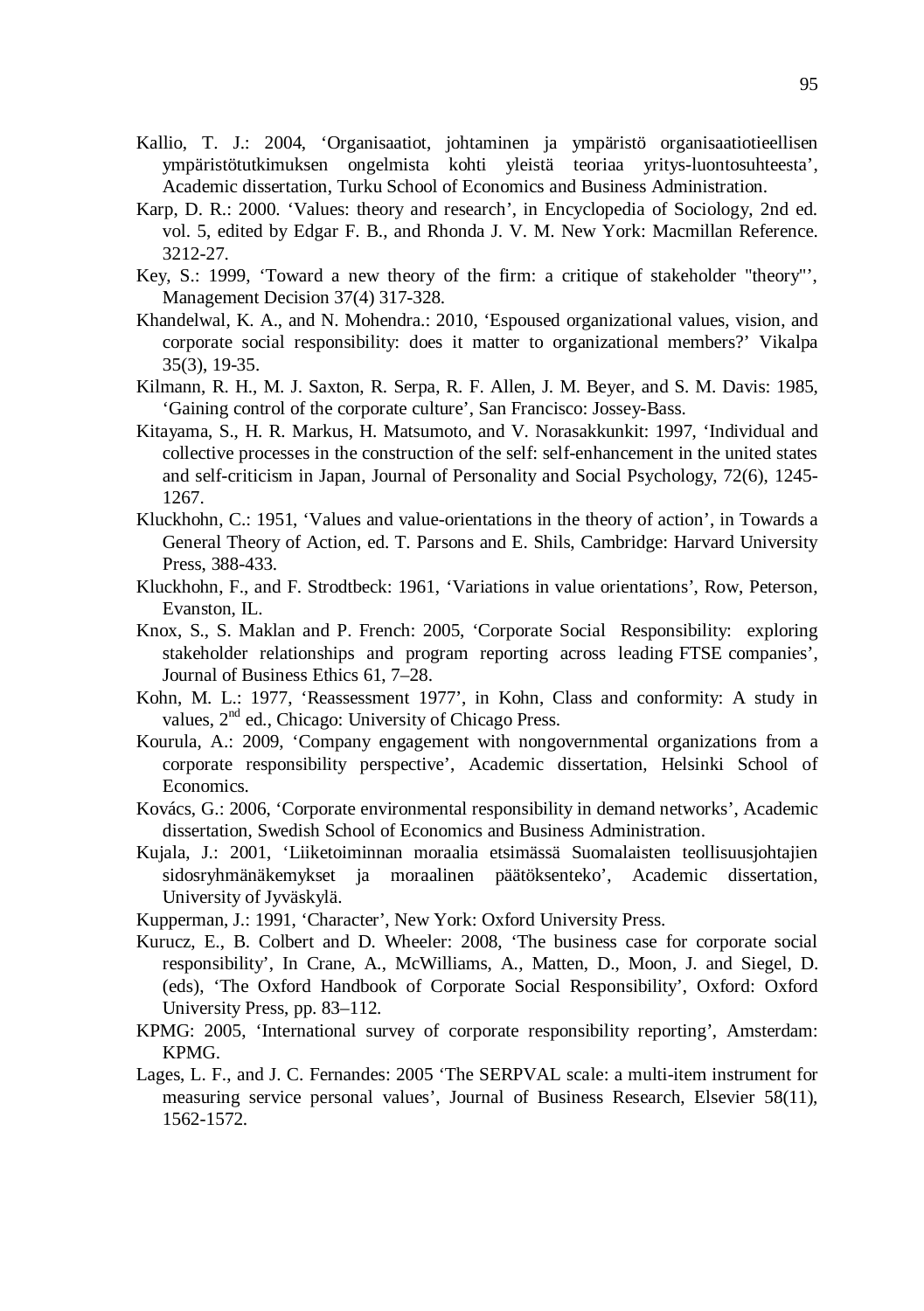- Lam, K. C., and G. C. Shi: 2008, 'Factors affecting ethical attitudes in mainland China and Hong Kong', Journal of Business Ethics77 (4), 463–479.
- Lam, J. K. C.: 2003, 'Confucian Business Ethics and the Economy', Journal of Business Ethics 43, 153–162.
- Lan, G., M. Gowing, S. McManhon, F. Rieger, and N. King: 2008, 'A study of the relationship between personal values and moral reasoning of undergraduate business students', Journal of Business Ethics 78(1), 121–139.
- Lan, G., Z. Z. Ma, J. A. Cao, and H. Zhang: 2009, 'A Comparison of personal values of Chinese accounting practitioners and students', Journal of Business Ethic 88(1), 59-76. Laan, G. V. D., H. V. Ees, and A. V. Witteloostuijn: 2008, 'Corporate Social and Financial Performance: An Extended Stakeholder Theory, and Empirical Test with Accounting Measures', Journal of Business Ethics 79(3), 299-310.
- Langtry, B.: 1994, 'Stakeholders and the moral responsibilities of business', Business Ethics Quarterly 4, 431-443.
- Lankoski, L.: 2000, 'Determinants of environmental profit. an analysis of the firm-level relationship between environmental performance and economic performance'. Academic dissertation, Aalto University.
- Larrinaga, C.: 2001, 'The GRI Sustainability Reporting Guidelines: A review of current practice', Social and Environmental Accounting Journal, 21, 1-4.
- Lawton, A.: 2000, 'Ethical management for the public services', Open University Press.
- Lee, K. H.: 1996, 'Moral Consideration and Strategic Management Moves: The Chinese Case', Management Decision (MCB University Press) 34(9), 65–70.
- Leitão, J. And M. J. Silva: 2007, 'CSR and Social Marketing: What is the Desired Role for Universities in Fostering Public Policies?' MPRA Paper No. 2954. posted 07. November 2007 / 02:51. Online at <http://mpra.ub.uni-muenchen.de/2954/>
- Liedtka, J.: 1996, 'Collaborating across lines of business for competitive advantage', Academy of Management Executive Journal  $10(2)$ ,  $20-37$ .
- Lindfelt, L. L.: 2006, 'Etik den saknade länken. Den industriella nätverksteorin i ett nytt värdeskapande perspektiv', Åbo Akademi University.
- --- & J.Å. Törnroos: 2006, 'Ethics and value creation in business research: comparing two approaches', European Journal of Marketing 40(3/4), 328 – 351.
- Ligeti, G., and A. Oravecz: 2009, 'CSR Communication of Corporate Enterprises in Hungary', Journal of Business Ethics 84(2), 137-149.
- Lipset, S. M.: 1963, 'The first new nation', Basic Books, New York.
- --- 1967, 'Values, education and entrepreneurship', In Lipset, S. M., and Solari, A. (eds.), Elites in Latin America. Oxford University Press, New York.
- Lindeman, M., and M. Verkasalo: 2005, 'Measuring values with the short Schwartz's value Survey', Journal of Personality Assessment 85, 170-178.
- Lodge, G.C., and E.F. Vogel: 1987, 'Ideology and national competitiveness: an analysis of nine countries'. Harvard Business School Press, Boston, Massachusetts.
- Lämsä, A. M.: 2001, 'Organizational downsizing and the Finnish manager from an ethical perspective', Academic dissertation, University of Jyväskylä.
- --- , M. Vehkaperä, T. Puttonen, and H. L. Pesonen: 2008, 'Effect of business education on women and men students' attitudes on corporate responsibility in society', Journal of Business Ethics 82(1), 45–58.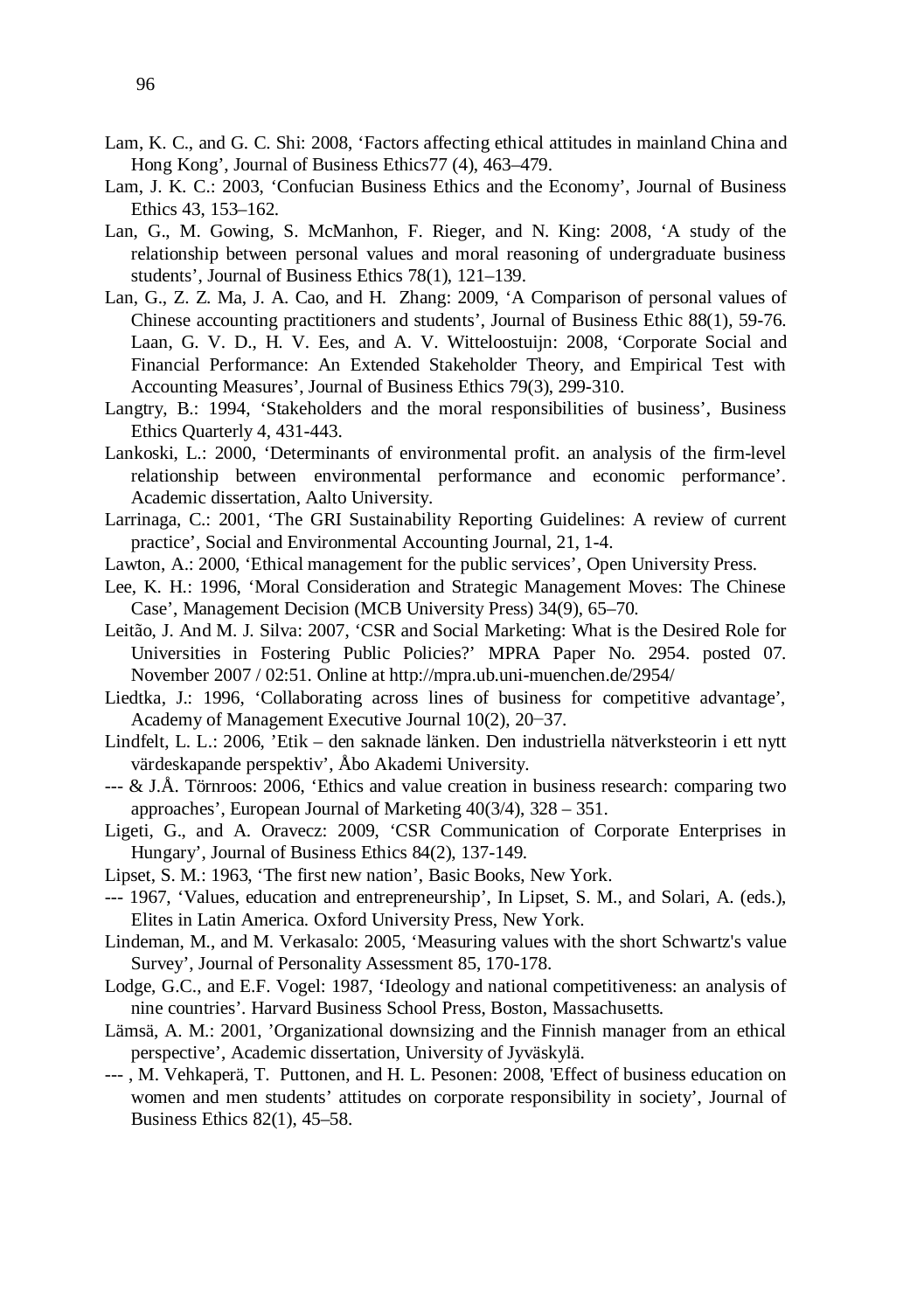- Lu, L. C., G. M. Rose, and J. G. Blodgett: 1999, 'The effects of cultural dimensions on ethical decision making in marketing: an exploratory study', Journal of Business Ethics 18(1), 91-105.
- Lu, X. H.: 2009, 'A Chinese Perspective: Business Ethics in China Now and in the Future', Journal of Business ethics 86(4), 451-461.
- Macintyre, A. C.: 1981, 'After virtue: A study in moral theory', University of Notre Dame Press.
- Madariaga, J. G.D., and C. Valor: 2007, 'Stakeholders Management Systems: Empirical Insights from Relationship Marketing and Market Orientation', Journal of Business Ethics 71(4), 425–439.
- Maio, G. R. and J. M. Olson: 1998, 'values as truisms: evidence and implications', Journal of Personality and Social Psychology 74, 294–311.
- Maignan, I.: 2001, 'Consumers' perception of corporate social responsibilities: A crosscultural comparison', Journal of Business Ethics 30(1), 57- 72.
- --- , and O. C. Ferrell: 2000, 'Measuring corporate citizenship in two countries: The case of the United States and France', Journal of Business Ethics, 23, 283-297.
- ---, B. Hillebrand, and D. McAlister: 2002, 'Managing Socially-responsible buying: How to integrate Non-economic criteria into the purchasing process', European Management Journal 20 (6), 641-648.
- ---, and O. C. Ferrell: 2003, 'Nature of corporate responsibilities: Perspectives from American, French and German consumers', Journal of Business Research 56(1), 55-67.
- ---, O. Ferrell and L. Ferrell: 2005, 'A stakeholder model for implementing social responsibility in marketing', European Journal of Marketing 29(9/10), 956–977.
- Marcoux, A. M. 2000, 'Balancing Act', in Contemporary Issues in Business Ethics, 4th edition, edited by J. R. DesJardins and J. J. McCall (Wadsworth), 92-100.
- Marrewijk, M.V.: 2003, 'Concepts and definitions of CSR and corporate sustainability: between agency and communion', Journal of Business Ethics 44(2), 95–105.
- Margolis, J. D., and J. P. Walsh: 2003, 'Misery loves companies: Rethinking social initiatives by business', Administrative Science Quarterly 48(2), 268-289.
- Matten, D., A. Crane, and W. Chapple: 2003, 'Behind the mask: revealing the true face of Corporate Citizenship', Journal of Business Ethics 45(½), 109-120.
- --- & J. Moon: 2004, 'Implicit and explicit CSR: A conceptual framework for understanding CSR in Europe', ICCSR Research Paper Series, No. 29.
- --- & A. Crane: 2005, 'Corporate Citizenship: toward an extended theoretical conceptualization', Academy of Management Review 30(1), 166–179.
- Mattila, M.: 2007, 'Value processing in organizations –individual perceptions in three case companies', Academic dissertation, Lappeenranta university of technology.
- Mayton, D. M., S. J. Ball-Rokeach, W. E. Loges: 1994, 'Human values and social issues: an introduction', Journal of Social Issues 50(4), 1–8.
- Mayo, B.: 1958, 'Ethics and the moral life', London: Macmillan.
- Meglino, B. M. and E. C. Ravlin: 1998, 'Individual values in organizations: concepts, controversies, and Research', Journal of Management 24(3), 351–389.
- Meilaender, G. C.: 1984, 'The theory and practice of virtue', University of Notre Dame Press.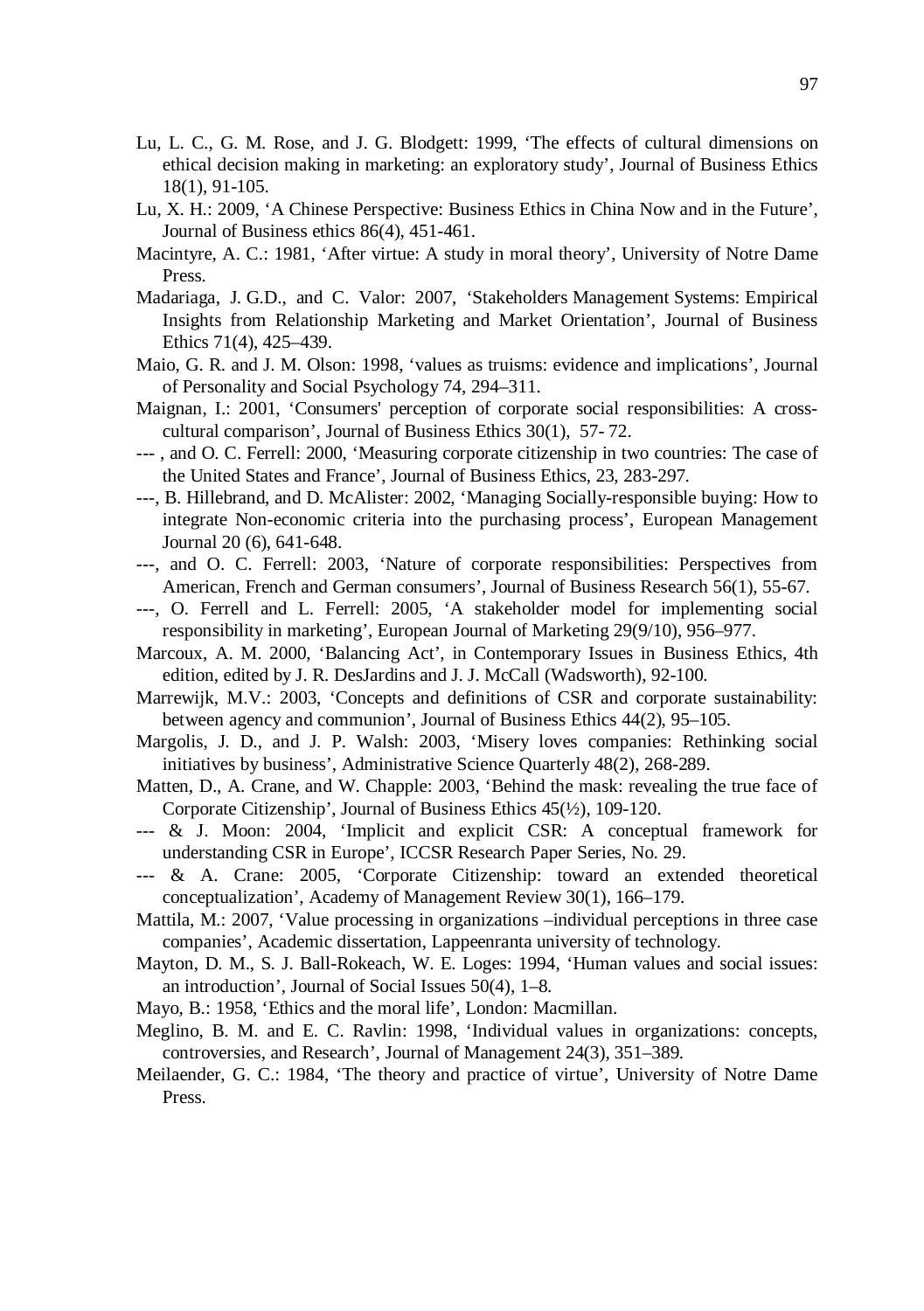- Marrewijk, M.V.: 2003, 'Concepts and definitions of CSR and corporate sustainability: between agency and communion', Journal of Business Ethics 44(2), 95–105.
- Meehan, J., K. Meehan, and A. Richards: 2006, 'Corporate Social Responsibility: the 3C-SR model', International Journal of Social Economics 33(5/6), 386-398.
- McClintock, C., and E. Van Avermaet: 1982, 'Social values and rules of fairness', In: V. Derlega & J. Grzelak (Eds), Cooperation and helping behaviour: theories and research, New York, Academic Press, chapter 3, 43-71.
- McGuire, J.W.: 1963, 'Business and Society', McGraw-Hill: NJ, USA, 272–273.
- McWilliams, A. and D. Siegel: 2001, 'Corporate Social Responsibility: A theory of the firm perspective', Academy of Management Review 26(1), 117–127.
- --- , D. S. Siegel, and P. M. Wright: 2006, 'Corporate social responsibility: Strategic implications', Journal of Management Studies 43(1), 1–18.
- Melé, D.: 2008, 'Corporate Social Responsibility Theories', In Crane, A., Mc Williams, A., Matten, D., Moon, J. and Siegel, D. (2008) The Oxford Handbook of Corporate Social Responsibility. Oxford: Oxford University Press.
- Mitchell, R., and M. O'Neal, M.: 1994, 'Managing by values: Is Levi Strauss' approach visionary - or flaky?' Business Week, August 1: 46-52.
- Mitchell, R. K., B. R. Agle, and D. J. Wood: 1997, 'Toward a theory of stakeholder identification and salience: defining the principle of who and what really counts', The Academy of Management Review 22(4), 853-886.
- Mills, G. R., S. A. Austin, D. S. Thomson, and H. Devine-Wright: 2009, 'Applying a universal content and structure of values in construction management', Journal of Business Ethics 90(4), 473-501.
- Miles, S. and A. L. Friedman: 2002, 'Exploring the social construction of stakeholder management in the UK', Discussion Papers in Governance and Accountability No 02/008, Oxford Brookes University, Business School.
- Mintz, S. M.: 1996, 'Aristotelian virtue and business ethics education', Journal of Business Ethics 15: 827-838.
- Mikkilä, M.: 2006, 'The many faces of responsibility: Acceptability of the global pulp and paper industry in various societies', Academic dissertation, Dissertations Forestales, No25, University of Joensuu.
- --- , O. Kolehmainen, and T. Pukkala: 2005, 'Multi-attribute assessment of acceptability of operations in the pulp and paper industries', Forest Policy and Economics 7(2), 227– 243.
- Mitroff, I. I., J. R. Emshoff, and R. H. Kilmann: 1979, 'Assumptional analysis: A methodology for strategic problem solving', Management Science, 25: 583-593.
- Morrill, R.: 1980, 'Teaching values in college', Jossey Bass, San Francisco.
- Morimoto, R., J. Ash, and C. Hope: 2006, 'Corporate Social Responsibility audit: from theory to practice', Journal of Business ethics 62(4), 315-325.
- Morsing, M. and M. Schultz: 2006, 'Corporate Social Responsibility communication: Stakeholder information response and involvement strategies', Business Ethics: a European Review 15(4), 323–338.
- Moser, M. R.: 1986, 'A Framework for Analyzing Corporate Social Responsibility', Journal of Business Ethics 5(1), 69-72.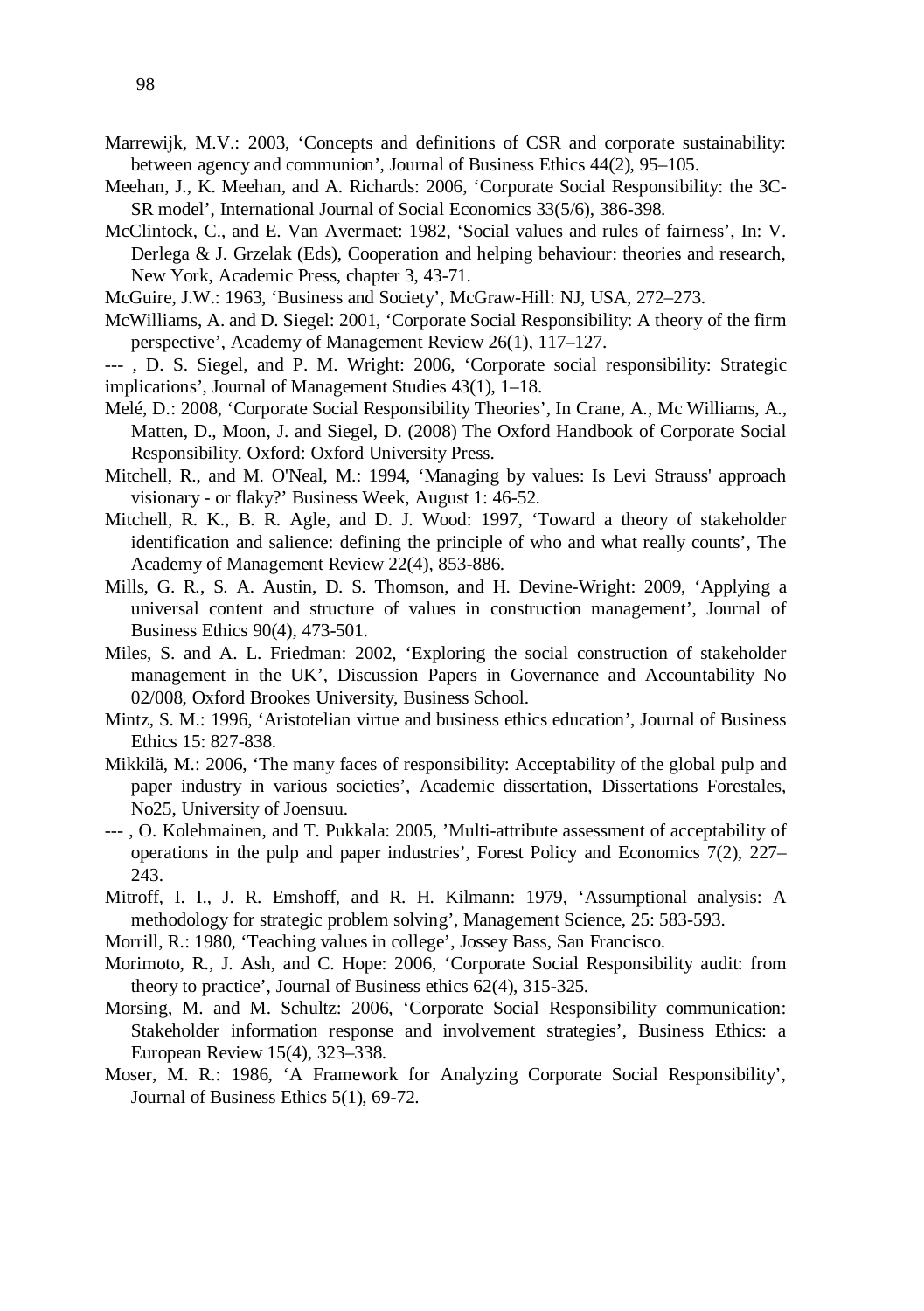- Mullins, L. J.: 1999, 'Management and Organisational Behaviour', 5<sup>th</sup> edition, Financial Times Prentice Hall, Harlow.
- Murphy, P. E.: 1978, 'An evolution: Corporate Social Responsiveness', University of Michigan Business review 6(30), 19-25.
- --- 1999, 'Character and virtue ethics in international marketing: an agenda for managers, researchers and educators', Journal of Business Ethics 18(1), 107–124.
- Murphy, B. and R. M. Wang: 2006, 'an evaluation of stakeholder relationship marketing in China', Asia Pacific Journal of Marketing and Logistics 18(1), 7–18.
- Myyry, L. and K. Helkama: 2001, 'University students' value priorities and emotional empathy', Educational Psychology 21, 25-40.
- Myllyvainio, S. and N. Virkkala: 2006, 'Corporate Social Responsibility: A concept under translation in China', Orebro University, Örebro.
- Neville, B., S. Bell and G. Whitwell: 2004, 'stakeholder salience revisited: toward an actionable tool for the management of stakeholders', The Academy of Management Conference, 2004, Best Paper Proceedings (New Orleans).
- Newton, L.: 1992, 'Virtue and role reflections on the social nature of morality', Business Ethics Quarterly, 2, 357-365.
- Niskala M, and K. Tarna: 2003, 'Yhteiskuntavastuuraportointi'. KHT Media, Gummerus Oy, In Finnish.
- Näsi, J.: 1995, 'What is stakeholder thinking? A snapshot of a social theory of the firm', In J. Ndsi (Ed.), Understanding stakeholder thinking: 19-32. Helsinki: LSR-Julkaisut Oy.
- O'Dwyer, B.: 2005, 'The construction of a social account: a case study in an overseas aid agency', Accounting, Organizations and Society 30(3), 279-296.
- O'Fallon, M., and K. D. Butterfield: 2005, "A review of the empirical ethical decisionmaking literature: 1996-2003', Journal of Business Ethics, 59(4), 375-413.
- Orpen, C.: 1987, 'The attitudes of United States and South African managers to Corporate Social Responsibility', Journal of Business Ethics 6(2), 89–96.
- O'Reilly, C., and J. A. Chatman: 1996, 'Culture as social control: Corporations, cults, and commitment', In B. M. Staw & L. Cummings (Eds.), Research in Organizational Behaviour, Vol. 18 Stamford, CT: JAI Press, 287-365..
- Orlitzky, M., F. L. Schamidt, S. L. Rynes.: 2003, 'Corporate social and financial performance: A meta-analysis', Organization Studies 24(3), 403-441.
- Okleshen M., and R. Hoyt: 1996, 'A cross-cultural comparison of ethical perspectives and decision approaches of business students: United States of America Versus New Zealand', Journal of Business Ethics 15(5), 537–549.
- Onkila, T.: 2009, 'Environmental rhetoric in Finnish business: environmental values and stakeholder relations in the corporate argumentation of acceptable environmental management', University of Jyväskylä.
- Ott, J. S.: 1989, *'*The organization culture perspective'*,* Chicago, IL: Dorsey Press.
- Oyserman, D.: 2001, 'Values: Psychological perspectives', International Encyclopedia of the Social & Behavioural Sciences, 16150-16153.
- Palazzo, B.: 2002, 'U.S.-American and German business ethics: An intercultural comparison', Journal of Business Ethics, Vol. 41, pp. 195-216.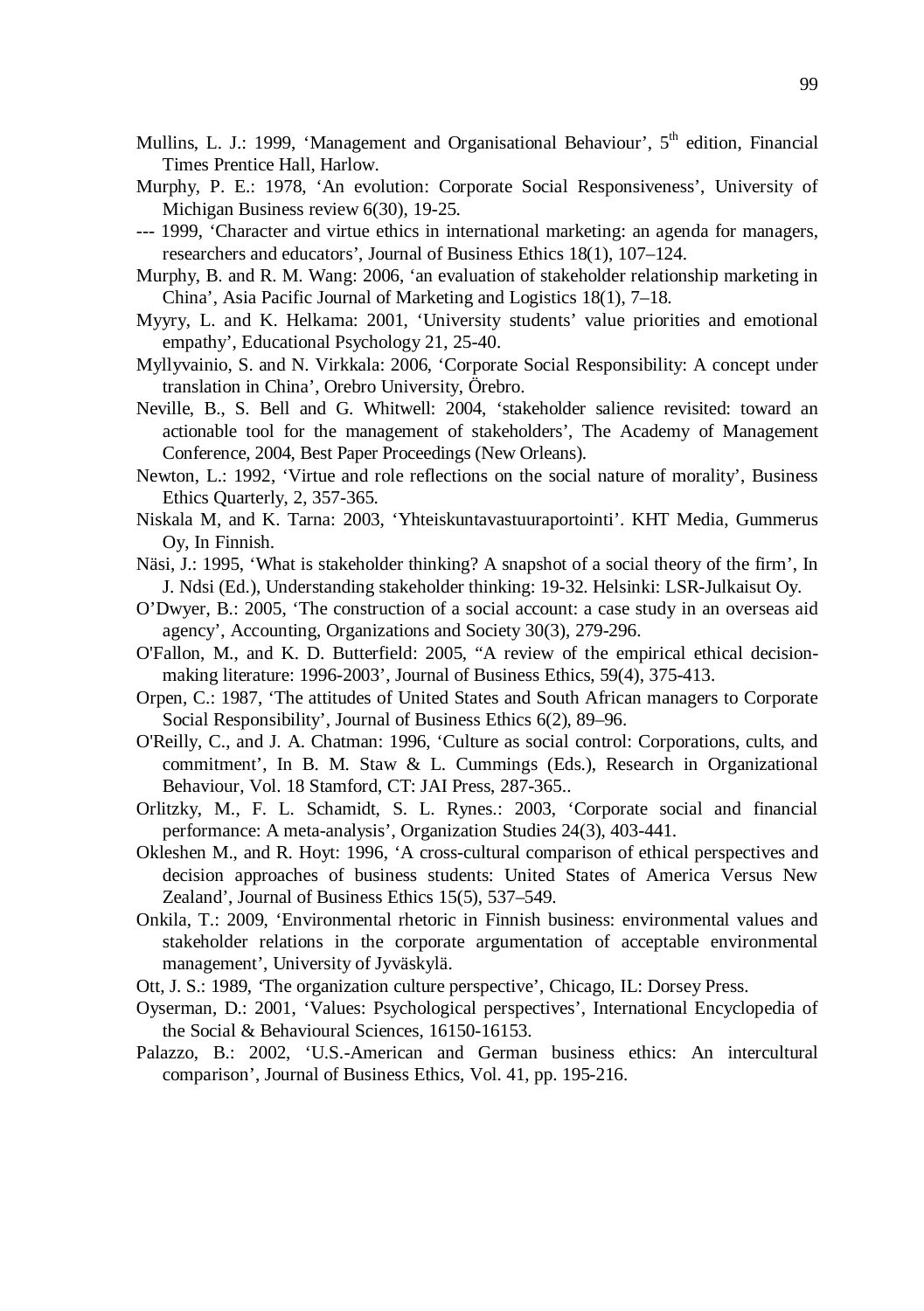- Paloviita, A.: 2004, 'Matrix Sustainability: Applying Input-Output Analysis to Environmental and Economic Sustainability Indicators. Case: Finnish Forest Sector', Academic dissertation, Jyväskylä: University of Jyväskylä.
- Panapanaan, V. M.: 2006, 'Exploration of the social dimension of corporate responsibility in a welfare state', Academic dissertation, Lappeenranta University of Technology.
- --- , L. Linnanen, M. M., Karvonen, and V. T. Phan: 2003, 'Roadmapping Corporate Social Responsibility in Finnish companies', Journal of Business Ethics 44(2–3), 133–148.
- ---, L. Linnanen, M. M. Karvonen, V. T. Phan: 2001, 'Roadmapping Corporate Social Responsibility in Finnish Companies', Helsinki University of Technology Lahti Center, The Publication Series of the Institute for Regional Economics and Business Strategy, Lahti, Finland.
- Parashar, S., S. Dhar, and U. Dhar: 2004, 'Perception of values: a study of future professionals', Journal of Human Values, 10 (2), 143–52.
- Panwar, R., T. Rinne, E. Hansen, H. Juslin: 2006, 'Corporate Responsibility: Balancing economics, environmental, and social issues in the forest products industry', Forest Products Journal 56(2), 4-12.
- Parent, M., and D. Deephouse: 2007, 'A case study of stakeholder identification and prioritization by managers', Journal of Business ethics 75(1), 1-23.
- Paul, K., L. M. Zalka, M. Downes, S. Perry, and S. Friday: 1997, 'U.S. consumer sensitivity to corporate social performance: development of a scale', Business and Society 36(4), 408–418.
- Pepper, S. C.: 1958, '*The Sources of Value',* Berkeley: University of California Press.
- Perrini F.: 2005, 'Building a European portrait of Corporate Social Responsibility reporting', European Management Journal, 23(6), 611-627.
- Pettit, P.: 2005, 'Responsibility Incorporated', Paper presented at the Kadish Center for Morality, Law and Public Affairs, Workshop in Law, Philosophy and Political Theory, March 23, 2005.
- Phillips, R.: 1997, 'Stakeholder Theory and a Principle of Fairness', Business Ethics Quarterly 7, 51–67.
- --- 2003: 'Stakeholder theory and organizational ethics', San Francisco, CA: Berrettkoehler.
- --- & J. Reichart: 2000, 'The Environment as a Stakeholder? A Fairness-Based Approach', Journal of Business Ethics 23 (2), 185–197.
- Pirsch, J., S. Gupta, and S. L. Grau: 2007, 'A Framework for Understanding Corporate Social Responsibility Programs as a Continuum: An Exploratory Study', Journal of Business Ethics 70(2), 125-140.
- Post, J. E., L. E. Preston, and S. Sachs: 2002, 'Redefining the Corporation, Stakeholder Management and Organizational Wealth', Stanford, CT: Stanford University Press. Post, F. R.: 2003, 'A response to the social responsibility of corporate management: a classical critique', Mid-American Journal of Business 18(1), 25–35.
- Post, F. R.: 2003, 'A Response to the Social Responsibility of Corporate Management: A Classical Critique', Mid-American Journal of Business 18(1), 25–35.
- Piner, K. E. and L. R. Kahle: 1984, 'Adapting to the stigmatizing label of mental illness: foregone but not Forgotten', Journal of Personality and Social Psychology 47, 805–811.
- Posner, B. Z. and W. H. Schmidt: 1987, 'Ethics in American companies: a managerial perspective', Journal of Business Ethics 5, 383–391.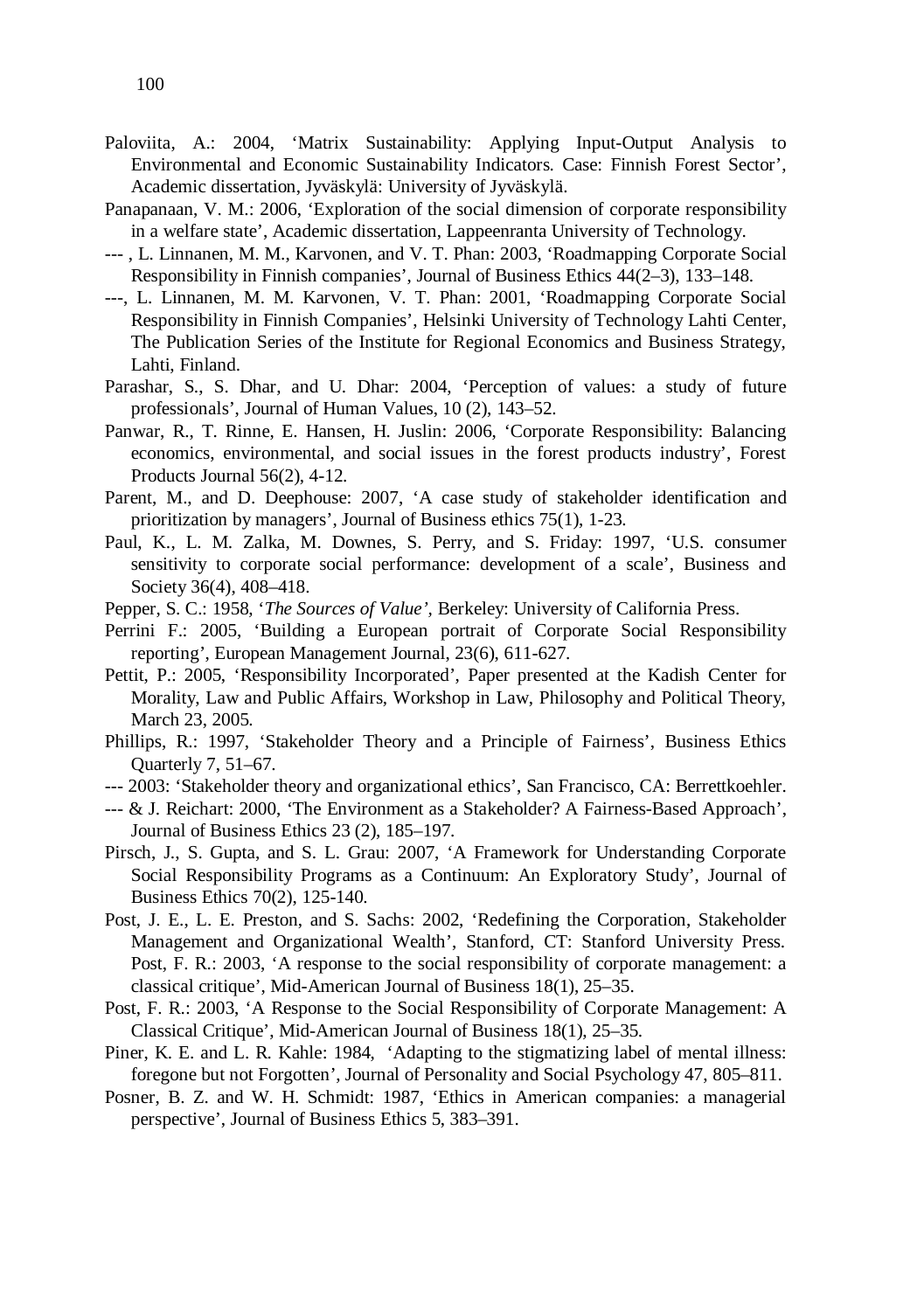- --- 1996, 'The values of business and federal government executives: more different than alike', Public Personnel Management 25(3), 277-289.
- Postman, L., J. S. Bruner and E. McGinnies: 1948, 'Personal values as selective factors in perception', Journal of Abnormal and Social Psychology 43, 142–154.
- Prahalad, C.K. and, A. Hammond: 2002, 'Serving the world's poor, profitably', Harvard Business Review 80(9), 48-58.
- Prior, W.: 1991, 'From virtue and knowledge: An introduction to ancient Greek ethics', New York routledge, Kegan Paul.
- Puohiniemi, M.: 1995, 'Values, consumer attitudes and behaviour an application of Schwartz's value theory to the analysis of consumer behaviour and attitudes in two national samples', Research Reports, Vol.3/1995, Department of Social Psychology, University of Helsinki.
- Putten, F. P. V. D.: 2005, 'A research agenda for international Corporate Social Responsibility', NRG Working Series no. 05-09.
- Pun, N.: 2003, 'The moral economy of capital: Transnational corporate codes of conduct and labour rights in China', presented at the Chinese university conference: Chinese trade unions and the labour movement in the market economy, October 23–25, 2003.
- Purser, R. E., C. Park, and A. Montuori: 1995, 'Limits to anthropocentrism: toward an ecocentric organization paradigm?' The Academy of Management Review, 20(4), 1053- 89.
- Rao, P.: 2004, 'Greening production: A South East Asian experience', International Journal of Operations & Production Management 24(3), 289-320.
- $\leftarrow$  & D. Holt: 2005, 'Do green supply chains lead to competitiveness and economic performance?' International Journal of Operations & Production Management 25(9), 898-916.
- Rashid, M. Z. A. and S. Ibrahim: 2002, 'Executive and management attitudes towards Corporate Social Responsibility', Corporate Governance 2(4), 10–16.
- Raufflet, E.: 2005, 'Beyond cash: A brief account of Corporate Social Responsibility in South Africa', in Bird et al. (eds.), International Business and the Dilemmas of Development, chapter. 2.
- Ravlin, E. C.: 1995, 'The Blackwell encyclopedic dictionary of organizational behaviour', Values, in N. Nicholson (Ed.), Oxford, England: Blackwell Publishers.
- Ralston, D. A., D. H. Holt, R. H. Terpestra, K. C. Yu: 1997, 'The impact of national culture and economic ideology on managerial work values : a study of the United States, Russia, Japan and China', Journal of International Business Studies 28(1), 177-207.
- Reynolds, S. J., F. C. Schultz, and D. R. Hekman: 2006, 'Stakeholder theory and managerial decision-making: constraints and implications of balancing stakeholder Interests', Journal of Business Ethics VOL 64, 285-301.
- Reynolds, M. and K. Yuthas: 2008, 'Moral discourse and Corporate Social Responsibility reporting', Journal of Business Ethics, 78 (1-2), 47-64
- Rezsohazy, R.: 2001, 'Sociology of values in international encyclopedia of the social and behavioural sciences', Vol. 24 Neil, J.S and paul, B.B(eds), Amsterdam: Elsevier.
- Rhenman, E.: 1964, 'Företagsdemokrati och företagsorganisation', Stockholm: Norstedts.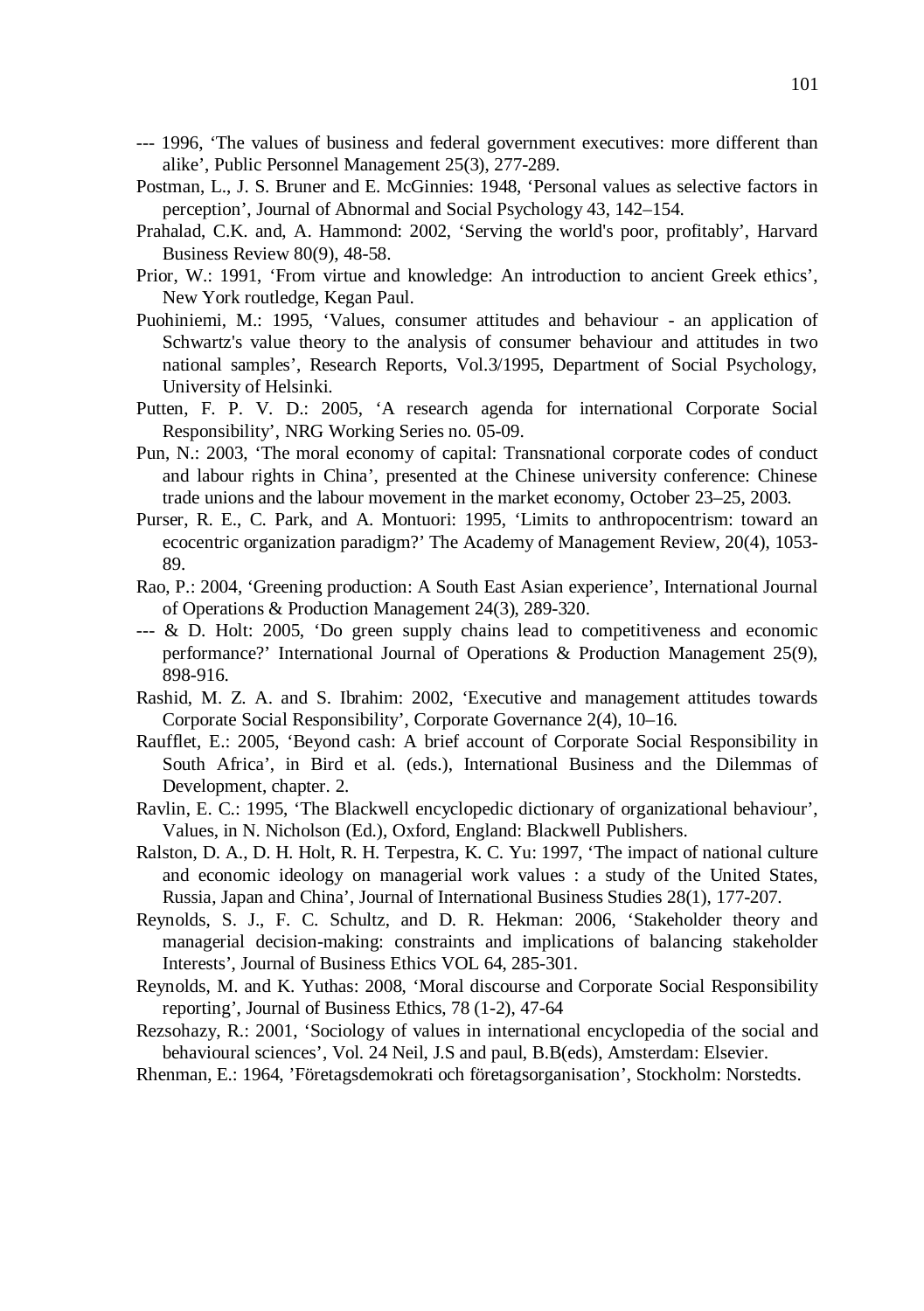- Rintanen, S.: 2005, 'The establishment and development directions of corporate environmental management. Case studies in Finnish and Italian meat processing sector', Academic dissertation, Turku School of Economic and Business Administration.
- Riordan, C. M., R. D. Gatewood, J. B. Bill: 1997, 'Corporate image: employee reactions and implications for managing Corporate Social Performance', Journal of Business Ethics 16, 401–412.
- Riordan, L. O., and J. Fairbras: 2008, 'Corporate Social Responsibility (CSR): Models and theories in stakeholder dialogue', Journal of Business Ethics 83(4), 745-758.
- Rohweder, L.: 2004, 'Yritysvastuu kestävää kehitystä organisaatiotasolla (Corporate Responsibility – Sustainable Development on the Organizational Level)', WSOY, Helsinki, Finland.
- Rokeach, M.: 1973, 'The nature of human values', Free Press: New York, NY, USA; p.5.
- Roozen, I., P. D. Pelsmacker, and F. Bostyn: 2001, 'The ethical dimensions of decision processes of employees', Journal of Business ethics 33(2), 87-99.
- Roberts, S.: 2003, 'Supply chain specific? Understanding the patchy success of ethical sourcing initiatives', Journal of Business Ethics 44(2/3), 159-170.
- Roloff, J.: 2008, 'Learning from Multi-Stakeholder Networks: Issue-Focussed stakeholder Management', Journal of Business Ethics, Vol. 72, 233-250.
- Rosalind, H.: 2003, 'Virtue Ethics', The Stanford Encyclopedia of Philosophy*,* at http://plato.stanford.edu/archives/win2010/entries/ethics-virtue/.
- Ruf, B. M., K. Muralidhar, R. M. Brown, J. J. Janney, and K. Paul: 2001, 'An empirical investigation of the relationship between change in corporate social performance and financial performance: a stakeholder theory perspective', Journal of Business Ethics 32(2), 143–156.
- Ruegger, D. and E. W. King: 1992, 'A study of the effect of age and gender upon student business ethics', Journal of Business Ethics 11(3), 179–186.
- Sankaran, S., and T. Bui: 2003, 'Ethical attitudes among accounting majors: An empirical study', Journal of American Academy of Business, 3, 71-77.
- Salopek, J.: 2002, 'Do the Right Thing', Academic Search Premier, 55(7).
- Savage, G. T., T. H. Nix, C. J. Whitehead, and J. D. Blair: 1991, 'Strategies for assessing and managing organizational stakeholders', Academy of Management Executive 5, 61- 75.
- Schein, E. H.: 1985, 'Organizational Culture and Leadership', 3rd Ed., Jossey-Bass.
- Scholtens, B., and D. Lammertjan: 2007, 'Cultural values and international differences in business ethics', Journal of Business ethics 75(3), 273-284.
- Schultz, P. W., and L. Zelezny: 1999, 'Values as predictors of environmental attitudes: evidence for consistency across 14 countries', Journal of Environmental Psychology 19(3), 255-265.
- Schwartz, S. H.: 1992, 'Universals in the content and structure of values: theoretical advances and empirical tests in 20 countries', Advances in Experimental Social Psychology 25, 1–65.
- --- & W. Bilsky: 1990, 'Toward a theory of the universal content and structure of values: Extensions and cross cultural replications', [Journal of Personality and Social](http://en.wikipedia.org/wiki/Journal_of_Personality_and_Social_Psychology)  [Psychology,](http://en.wikipedia.org/wiki/Journal_of_Personality_and_Social_Psychology) 58, 878-891.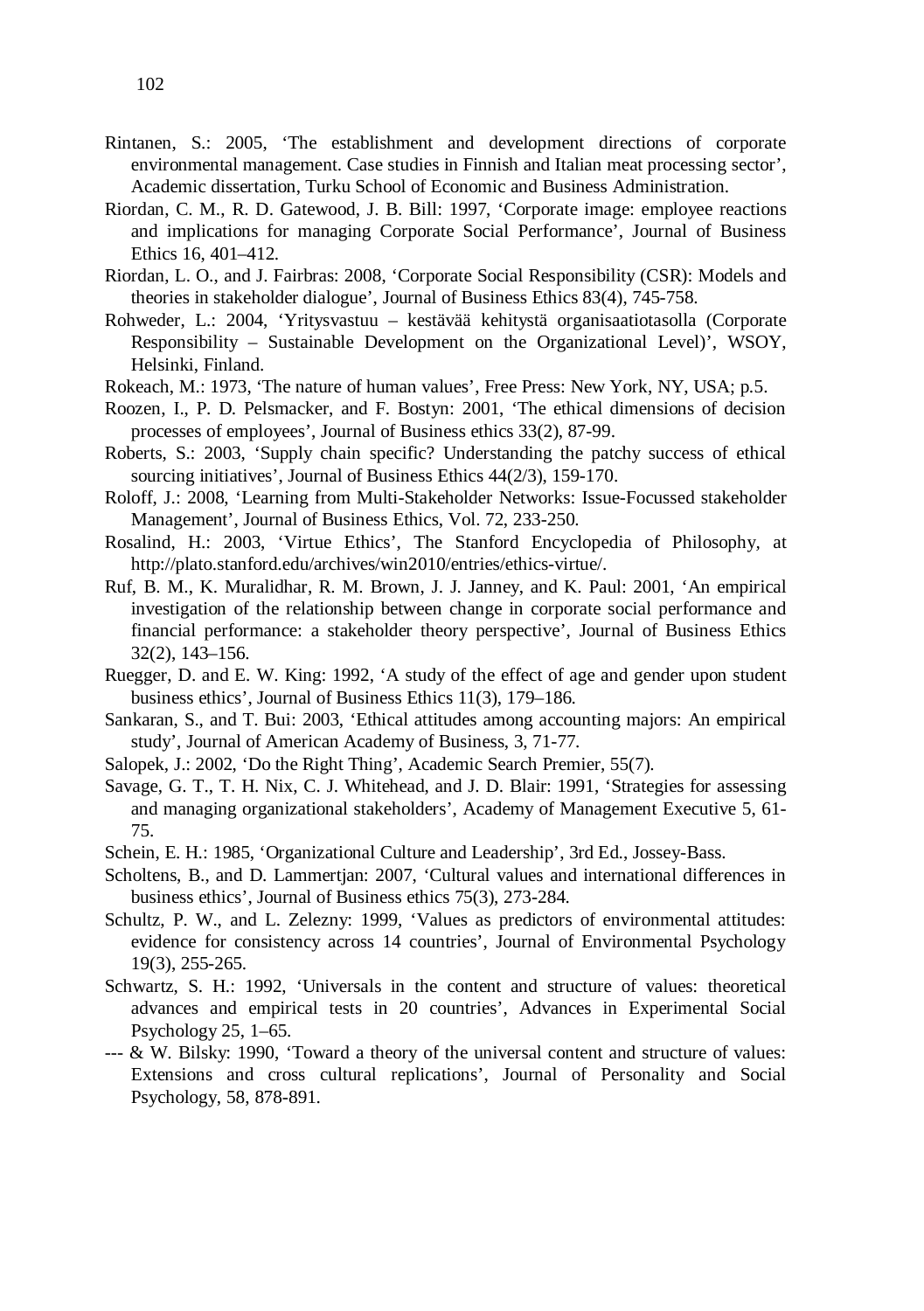- --- 1994, 'Are there universal aspects in the structure and contents of human values?' Journal of Social Issues 50(4), 19–45.
- --- 1999, 'A theory of cultural values and some implications for work', Applied Psychology: An International Review 48(1), 23–47.
- --- & A. Bardi: 2001, 'Value hierarchies across cultures-taking a similarities perspective', Journal of Cross-Cultural Psychology 32(3), 268–290.
- Scholtens, B., and D. Lammertjan: 2007, 'Cultural values and international differences in business ethics', Journal of Business Ethics 75(3), 273-284.
- Schultz, M., Y. Antorini, and F. Csaba: 2005, 'Towards the Second Wave of Corporate Branding: Corporate Branding Purpose/People/Process', Copenhagen Business School, Copenhagen.
- Selznick, P.: 1957, 'Leadership in Administration', Harper & Row Publishers, New York, NY.
- Shafer, W. E, G. M. Lee, and K. Fukukawa: 2007, 'Values and the perceived importance of ethics and Social Responsibility: The U.S. versus China', Journal of Business Ethics 70(3), 265–284.
- Sheldon, O.: 1924, 'The Philosophy of Management', Sir Isaac Pitman and Sons Ltd: London, England; 70–99.
- Sheng, C.L.: 1998, 'A utilitarian general theory of value', Rodopi, Amsterdam Atlanta, GA.
- Sethi, S. P.: 1975, 'Dimensions of Corporate Social Performance: An analytic framework', California Management Review 17. 58-64.
- Shafer, W. E., G. M. Lee, and K. Fukukawa: 2007, 'Values and the perceived importance of ethics and Social Responsibility: The U.S. versus China', Journal of Business Ethics, 70(3), 265–284.
- Siltaoja M. E.: 2006, 'Value priorities as combining core factors between CSR and reputation – A qualitative study', Journal of Business Ethics 68(1): 91–111.
- --- 2010, 'Discarding the mirror: the importance of intangible social resources to responsibility in business in a Finnish context', Academic dissertation, University of Jyväskylä.
- Simon, H. A.: 1945, 'Administrative behaviour', New York: Free Press.
- Simon, S., L., Howe, and H. Kirschenbaum: 1978, 'Values clarification: a handbook of practical strategies for teachers and students', (A & W Visual Library, New York.
- Sirgy, M. J.: 2002, 'Measuring corporate performance by building on the stakeholders model of business ethics', Journal of Business Ethics 35(3), 143-162.
- Singhapakdi, A., & S. J. Vitell: 1993, 'Personal and professional values underlying the ethical judgements of marketers', Journal of Business Ethics 12(7), 525–533.
- --- , S. J. Vitell and G. R. Franke: 1999, 'Antecedents, consequences, and mediating effects of perceived moral intensity and personal moral philosophies', The Journal of Academy of Marketing Science 27(1), 19–35.
- --- , L. K. Kenneth, S. J. Vitell, and K. C. Rallapalli: 1995, 'The perceived importance of ethics and social responsibility on organizational effectiveness: A survey of marketers," Journal of the Academy of Marketing Science, 23(l), 49-56.
- Siu, N. Y. M., and K. C. J. Lam: 2009, 'A comparative study of ethical perceptions of managers and non-managers', Journal of Business Ethics 88(1), 167-183.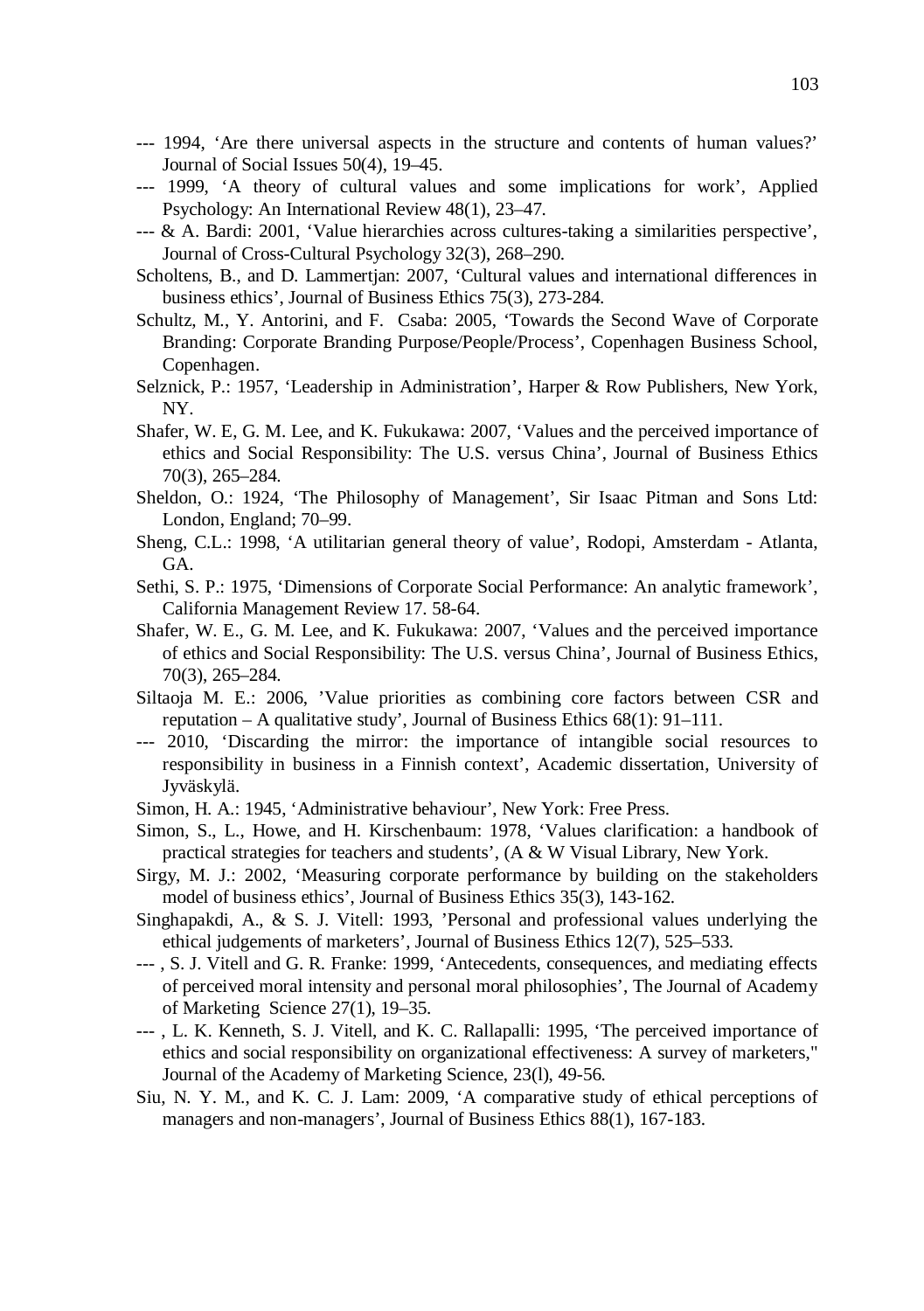- Slote, M.: 2001, 'Morals from Motives', Oxford: Oxford University Press.
- --- 1992, 'From Morality to Virtue', New York: OUP.
- Smith, N.C.: 2003, 'Corporate Social Responsibility: Whether or How?' California Management Review, 45(4), 52-76.
- Smith, A., and E. C. Hume: 2005, "Linking culture and ethics: a comparison of accountants' ethical belief systems in the individualism/collectivism and power distance contexts", Journal of Business Ethics 62(3), 209–220.
- Snell, K.: 2007, 'Social Responsibility in developing new biotechnology: interpretations of responsibility in the governance of Finnish biotechnology', Academic dissertation, University of Helsinki.
- Sobczak, A.: 2006, 'Are codes of conduct in global supply chains really voluntary? From soft law regulation of labour relations to consumer law', Business Ethics Quarterly, 16, 167-184.
- Sommers, C., and F. Sommers: 1993, 'Vice and virtue in everyday life', Harcourt, Fort Worth, TX.
- Sonnenfeld, J.: 1981, 'Executive apologies for price fixing: role biased perceptions of causality', Academy of Management Journal 24(1), 192-198.
- Sproull, L. S.: 1981, 'Beliefs in organizations', in P. C. Nystrom and W. H. Starbuck (eds.), Handbook of Organizational Design, Vol, 2, Oxford University Press, New York, 203-- 224.
- The Stanford Research Institute: 1963, the first definition of Stakeholder, in an internal memorandum. Cited in Freeman and Reed, 1983.
- Starik, M.: 1993, 'Is the environment an organizational stakeholder? Naturally!' In J. Pasquero & D. Collins (Eds.), Proceedings of the Fourth Annual Meeting of the International Association for Business and Society: 466-471. San Diego.
- Steenhaut, S., and P. V. Kenhove: 2007, 'The Mediating Role of Anticipated Guit in Consumers' Ethical Decision-making', Journal of Business Ethics 69(3), 269-288.
- Steenkamp, JB. E. M., and F. T. Hofstede: 2002, 'International market segmentation: issues and perspectives', International Journal of Research in Marketing 19(3), 185-213.
- --- , F. T. Hofstede, and M. Wedel. 1999, 'A cross-national investigation into the individual and national cultural antecedents of consumer innovativeness', Journal of Marketing 63(2), 55-69.
- --- , and Baumgartner, H.: 1998, 'Assessing measurement invariance in cross-national consumer research', Journal of consumer research 25 (June), 78-90.
- Steiner, G. A.: 1971, 'Business and society', Random House, New York.
- Stern, P. C. and T. Dietz: 1994, 'The value basis of environmental Concern', Journal of Social Issues 50(3), 65– 84.
- --- , T. Dietz, L. Kalof, and G. A. Guagnano: 1995, 'Values, beliefs, and proenvironmental action: attitude formation toward emergent attitude objects', Journal of Applied Social Psychology 26(18), 1611–1636.
- Suchman, M. C.: 1995, 'Managing Legitimacy: Strategic and Institutional Approaches', Academy of Management Review, 20(3), 571-611.
- Swanson, D. L.: 1995, 'Addressing a Theoretical Problem by Reorienting the Corporate Social Performance Model', Academy of Management Review 20(1), 43–64.
- Swanton, C.: 2003, 'Virtue Ethics: A Pluralistic View', Oxford: Oxford University Press.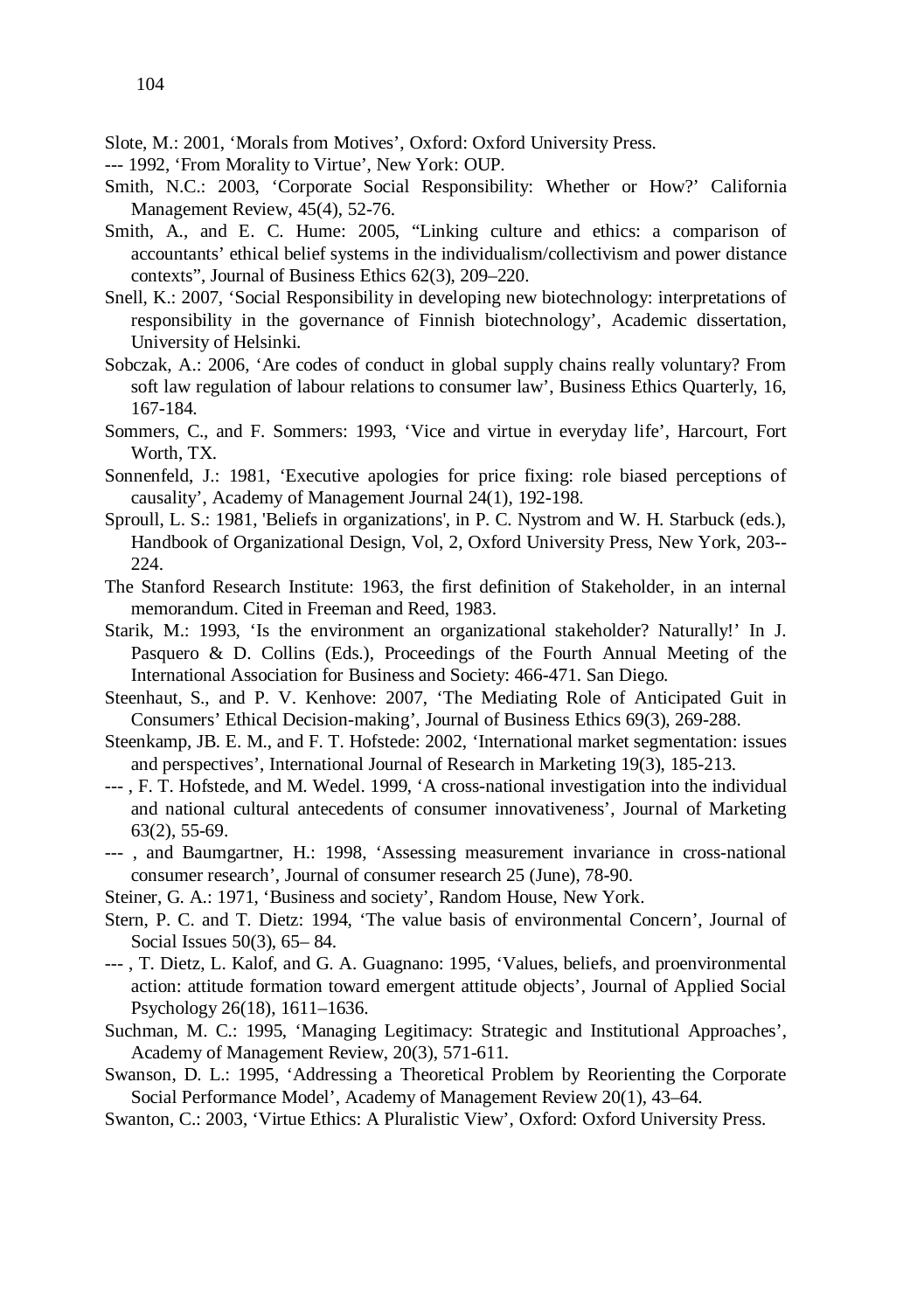- Swift, T. A.: 2001, 'Trust, reputation and corporate accountability to stakeholders', Business Ethics: A European Review 10, 16-26.
- Takala, T.: 1991, 'Managerial beliefs concerning social responsibility of the firm', Academic Dissertation, University of Jyväskylä.
- Terpstra, D. E., E. J. Rozell, and R. K. Robinson: 1993, 'The influence of personality and demographic variables on ethical decisions related to insider trading', The Journal of Psychology 127(4), 375–389.
- Trevino, L. K., K. D. Butterfield and D. L. McCabe: 1998, 'The ethical context in organizations: influences on employee attitudes and behaviours', Business Ethics Quarterly 8(3), 447–476.
- Thomas, W.I. and F., Znaniecki: 1918, 'The Polish peasant in Europe and America Boston', MA: Badger.
- Thomson, I. and J. Bebbington: 2005, "Social and environmental reporting in the UK: a pedagogical evaluation', Critical Perspectives on Accounting 16(5), 507-533.
- Tian, H.: 2006, 'Corporate Social Responsibility and advancing mechanism', Economy & Management Publishing House, Beijing, 5–30 (in Chinese).
- Triandis, H. C.: 1989, 'The self and social behaviour in differing cultural contexts', Psychological Review 96(3), 506-520.
- Thompson, J. K., S. L. Wartick, and H. L. Smith: 1991, 'Integrating corporate social performance and stakeholder management: Implications for a research agenda in small business', Research in Corporate Social Performance and Policy 12, 207-230.
- Tse, A. C. B. and A. K. M. Au: 1997, 'Are New Zealand business students more unethical than non-business students?' Journal of Business Ethics 16(4), 445–450.
- Thomson, D. S. and S. A. Austin, H. Devine-Wright, and G. R. Mills: 2003, 'Managing value and quality in design', Building Research & Information 31(5), 334–345.
- Törnroos, L.: 2005, 'Corporate environmental reporting suggestions for an incremental and standardised framework applicable to a variety of companies especially small and medium-sized enterprises', Academic dissertation, Aalto University.
- Uimonen, M. L.: 2006, 'Suomalaisten yritysten vapaaehtoinen sosiaalinen vastuu: sidosryhmäviitekekehys yritysten ja ulkoisten sidosryhmien edustajien näkemyksissä', Academic dissertation, University of Helsinki.
- Ullmann, A.: 1985, 'Data in Search of a Theory: A Critical Examination of the Relationship among Social Performance, Social Disclosure and Economic Performance', Academy of Management Review 10, 450–477.
- Unerman, J. and M. Bennett: 2004, 'Increased stakeholder dialogue and the internet: towards greater corporate accountability or reinforcing capitalist hegemony?' Accounting, Organizations and Society 29(7), 685-707.
- Valkenburg, P. M., and J. Cantor: 2001, ['The development of a child into a consumer',](http://www.ccam-ascor.nl/images/stories/publications/Journal_PDF_ENG/2001_valkcantor_dev_child_consumer_jadp.pdf) Journal of Applied Developmental Psychology, 22, 61-72.
- VanSandt, C. V.: 2003, 'The relationship between ethical work climate and moral awareness', Business & Society 42(1), 144-152.
- Vihervaara, P.: 2010, 'Impact of the globalizing forest industry on ecosystem services: corporate responsibility and the sustainable management of coupled humanenvironment systems', University of Turku.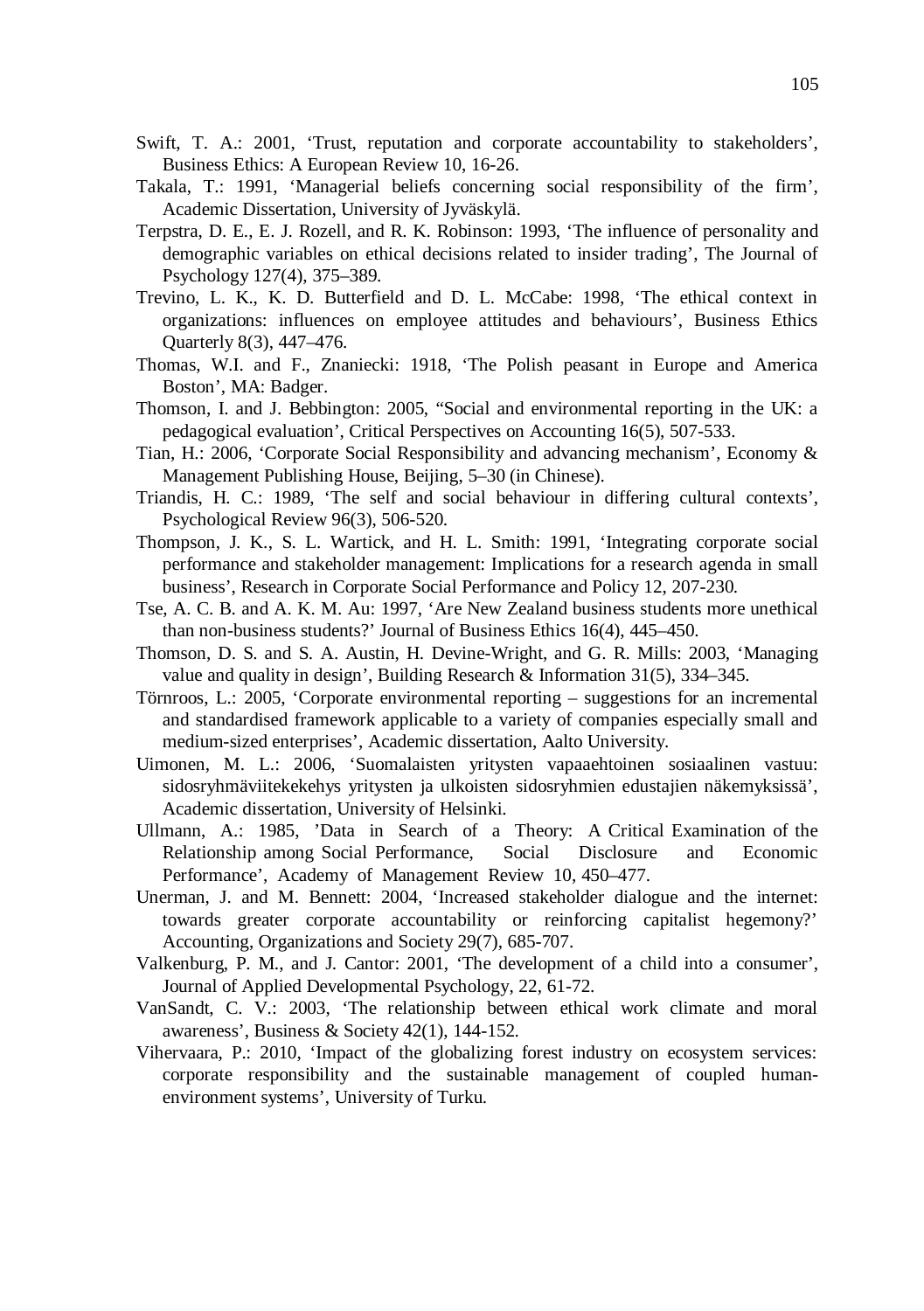- Visser, W.: 2005, 'Revisiting Carroll's CSR pyramid: An African perspective', In M. Huniche & E. R. Pedersen, Corporate Citizenship in Developing Countries: New Partnership Perspectives. Copenhagen Business School Press, 29-56.
- --- , D. Matten, M. Pohl and N. Tolhurst (eds.): 2007, 'The A to Z of Corporate Social Responsibility: a complete reference guide to concepts, codes and organisations', London, Wiley.
- Vugteveen, H., J. R. Lenders, Jeroen L. A. Devilee, Rob S. E. W. Leuven, Rob J. H. M. van der Veeren, Mark A. Wiering, A. Jan Hendriks: 2010, 'Stakeholder value orientations in water management', Society and Natural Resources 23(9), 805-821.
- Waldman, D., D. Siegel, and M. Javidan: 2004, 'CEO transformational leadership and corporate social responsibility', [Rensselaer Working Papers in Economics](http://ideas.repec.org/s/rpi/rpiwpe.html) with number 0415, Rensselaer Polytechnic Institute.
- Waldman, D. A., De. L. M. Sully, N. Washburn, and R. J. House: 2006, 'Cultural and Leadership predictors of corporate social responsibility values of top management: a globe study of 15 countries', Journal of International Business Studies 37, 823–37.
- Walton, C.: 1967, 'Corporate Social Responsibilities', Wadsworth: Belmont, CA, USA.
- Walsh, J. P., K. Weber, and J. D. Margolis: 2003, 'Social issues and management: Our lost cause found', Journal of Management 29(6), 859-881.
- Wartick, S. L., and P. L. Cochran: 1985, 'The evolution of the corporate social performance model', Academy of Management Review 10(4), 758–769.
- Waxenberger, B. and L. Spence: 2003, 'Reinterpretation of a Metaphor: From Stakes to Claims', Strategic Change 12, 239–249.
- Welford, R.: 2004, 'Corporate Social Responsibility in Europe and Asia: Critical elements and best practice', Journal of Corporate Citizenship, Issue 13, 31-47.
- --- 2005, 'Corporate Social Responsibility in Europe, North America and Asia: 2004 survey results', The Journal of Corporate Citizenship 17(Jan), 33–52.
- Wells, W. R. and E. McDowell: 2001, 'Cultural Competence and Sensitivity: Getting it Right', Child and Adolescent Psychiatric Clinics of North America 10(4), 679–692.
- Whitcomb, L. L., C. B. Erdener, and C. Li: 1998, 'Business ethical values in China and the U.S', Journal of Business Ethics 17(8): 839–852.
- Whitehouse, L.: 2006, 'Corporate Social Responsibility: Views from the Frontline', Journal of Business Ethics 63(3), 279-296.
- Wicks, A. C., D. R. Jr. Gilbert, and R. E. Freeman: 1994, 'A feminist reinterpretation of the stake-holder concept', Business Ethics Quarterly, 4(4), 475-497.
- Windsor, D.: 2001, 'The Future of Corporate Social Responsibility', International Journal of Organizational Analysis 9(3), 225–256.
- Wijnberg, N. M.: 2000, 'normative stakeholder theory and Aristotle: the link between ethics and politics', Journal of Business Ethics 25(4), 329–342.
- Williams, R. M. Jr.: 1968, "The Concept of values", in D. L. Sills (ed.), International Encyclopaedia of Social Sciences, 16, 283–287.
- --- 1979, 'Change and stability in values and value systems: a sociological perspective', in M. Rokeach (ed.), Understanding Human Values, The Free Press, New York, NY.
- Wimalasiri, J. S., F. Pavri, and A. A. K. Jalil: 1996, 'An empirical study of moral reasoning among managers in Singapore', Journal of Business Ethics 15(12), 1331–1341.